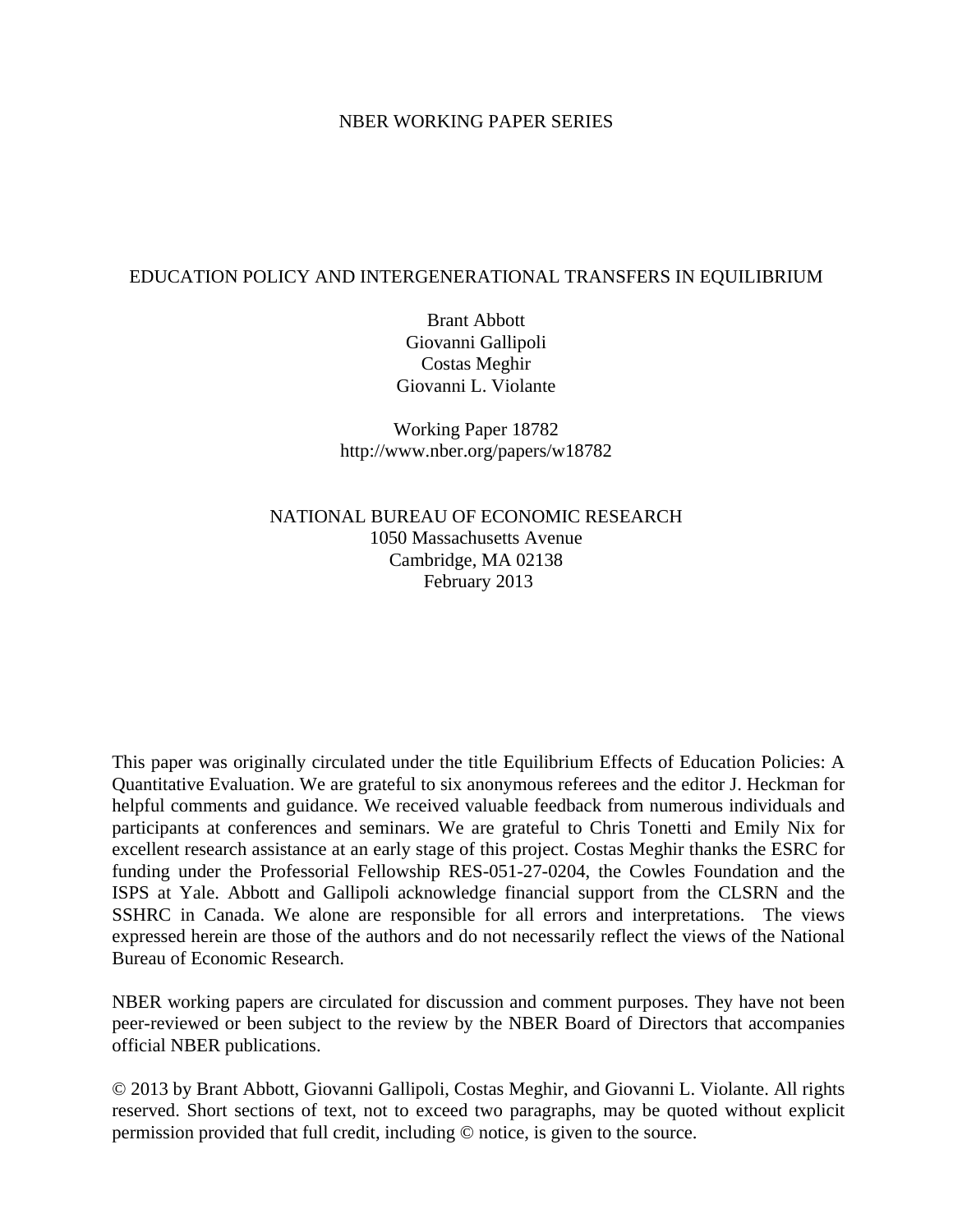Education Policy and Intergenerational Transfers in Equilibrium Brant Abbott, Giovanni Gallipoli, Costas Meghir, and Giovanni L. Violante NBER Working Paper No. 18782 February 2013, Revised March 2016 JEL No. E24,I22,J23,J24

### **ABSTRACT**

This paper examines the equilibrium effects of alternative financial aid policies intended to promote college participation. We build an overlapping generations life-cycle, heterogeneousagent, incomplete-markets model with education, labor supply, and consumption/saving decisions. Driven by both altruism and paternalism, parents make inter vivos transfers to their children. Both cognitive and non-cognitive skills determine the non-pecuniary cost of schooling. Labor supply during college, government grants and loans, as well as private loans, complement parental resources as means of funding college education. We find that the current financial aid system in the U.S. improves welfare, and removing it would reduce GDP by 4-5 percentage points in the long-run. Further expansions of government-sponsored loan limits or grants would have no salient aggregate effects because of substantial crowding-out: every additional dollar of government grants crowds out 30 cents of parental transfers plus an equivalent amount through a reduction in student's labor supply. However, a small group of high-ability children from poor families, especially girls, would greatly benefit from more generous federal aid.

Brant Abbott Department of Economics Yale University New Haven USA abbottbrant@gmail.com

Giovanni Gallipoli Vancouver School of Economics University of British Columbia 997-1873 East Mall Vancouver, BC V6T 1Z1 CANADA and RCEA gallipol@mail.ubc.ca

Costas Meghir Department of Economics Yale University 37 Hillhouse Avenue New Haven, CT 06511 and IZA and also NBER c.meghir@yale.edu

Giovanni L. Violante Department of Economics New York University 19 W. 4th Street New York, NY 10012-1119 and NBER glv2@nyu.edu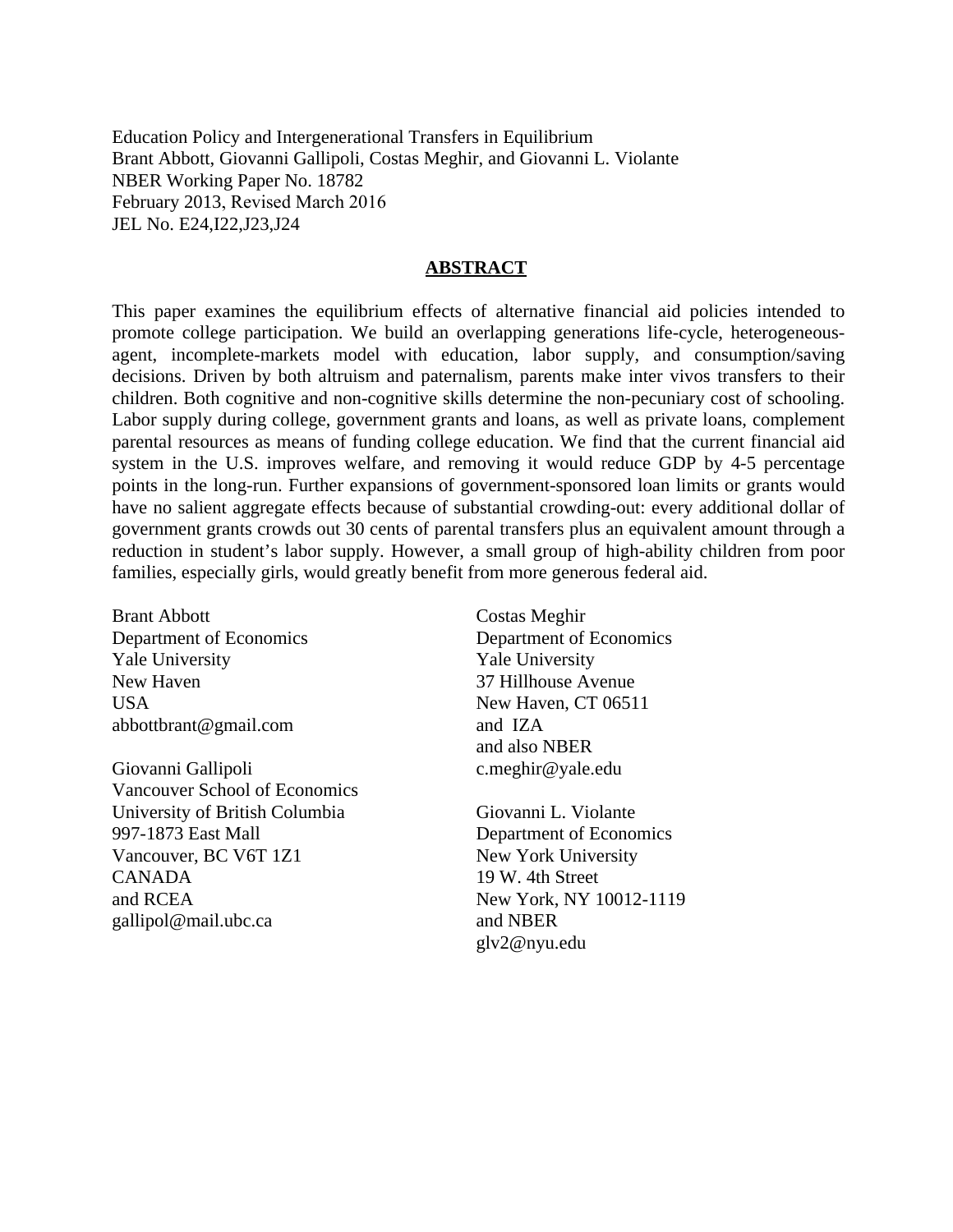# 1 Introduction

Investment in human capital is a key source of aggregate productivity growth and a powerful vehicle for social mobility. However, imperfections in insurance and credit markets can distort skill investment choices and lead to less than socially optimal educational attainment. Motivated by these considerations, governments promote the acquisition of education through a variety of interventions. Financial aid for college students is a pillar of education policy in many countries. For example, in 2012 the US Federal government spent 150 billion dollars on loans and grants for college students.<sup>1</sup> Given their magnitude and scope, it is important to quantify the effects of policies intended to advance college attainment and understand the way they interact with private financing of education.

In this paper we build a life-cycle, heterogeneous-agent model with incomplete insurance and credit markets of the type popularized by Ríos-Rull (1995) and Huggett (1996), featuring intergenerational links in the tradition of Laitner (1992) and set in an overlapping generations context. Throughout their life cycles parents make savings and labor supply decisions and, when their children are old enough, they make financial transfers to them. These transfers depend on the policy environment, such as the availability of financial aid, and are motivated by both altruism and a paternalistic preference for children's education. Both cognitive and non-cognitive skills determine the non-pecuniary cost of education for students. Government grants and loans, private loans, as well as labor supply during college complement parental resources as means of funding the financial cost of college education. Workers of different gender and education are imperfect substitutes in production. The government redistributes through a progressive tax system.

With this rich structure in hand, we study the impact of financial aid policies on college attainment, welfare, and the aggregate economy. Central to our analysis are the role of market incompleteness, heterogeneity and selection, and general equilibrium feedbacks.

Since Becker (1964) the potential importance of liquidity constraints on education attainment is well understood. The extent to which credit market imperfections can distort college attendance

<sup>&</sup>lt;sup>1</sup>See Trends in Student Aid, College Board, 2012.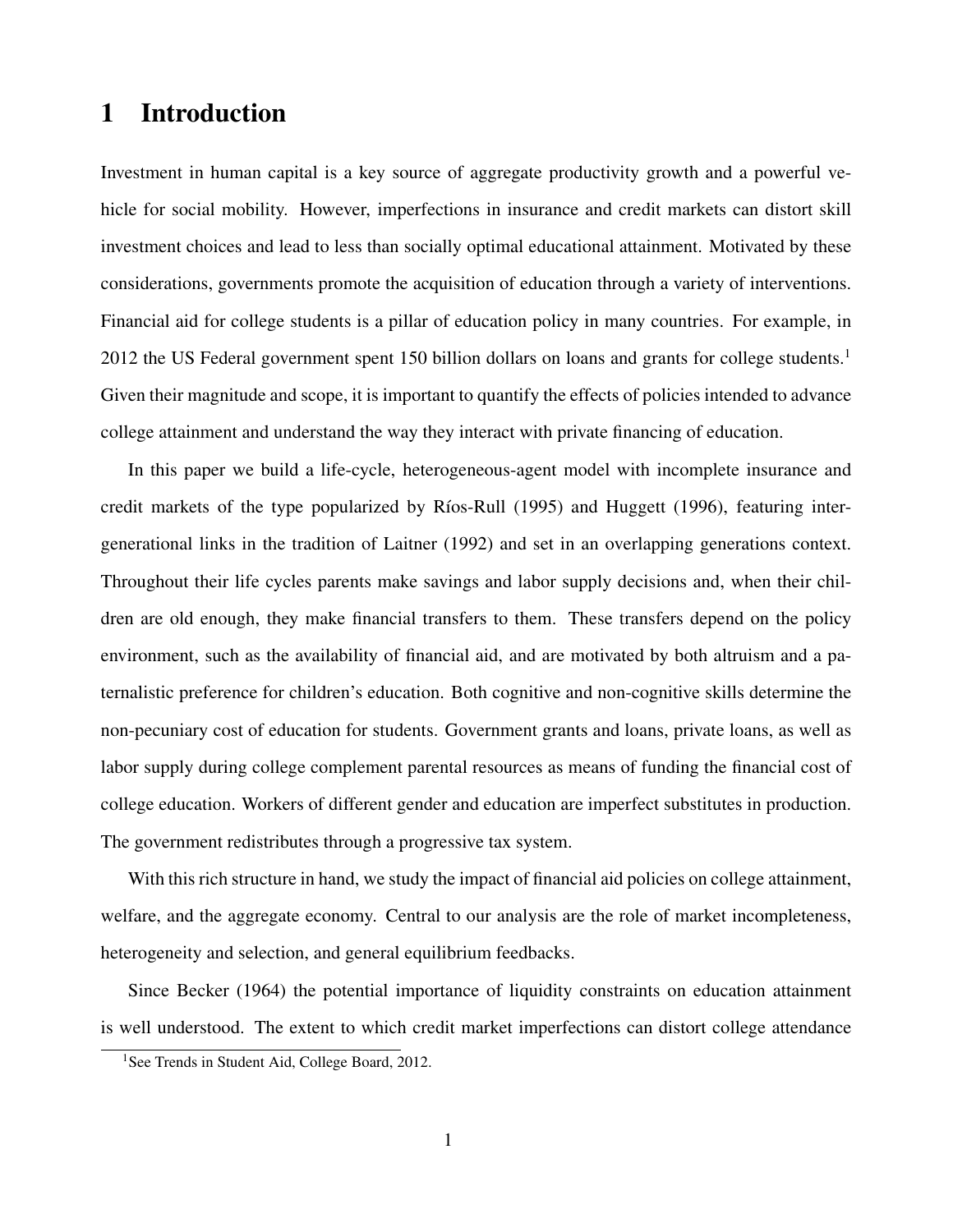depends on the capacity and willingness of parents to fund education for their children, the availability of government-sponsored grants and loans, and the earnings potential of students.<sup>2</sup> Gale and Scholz  $(1994)$  show that inter vivos transfers (IVTs) for education are sizable.<sup>3</sup> However, studies using data from the 1980s and 1990s concluded that family income played a small role in college-attendance decisions, after controlling for child ability and several family background characteristics (Cameron and Heckman, 1998; Keane and Wolpin, 2001; Carneiro and Heckman, 2002; Cameron and Taber, 2004). More recently, though, Belley and Lochner (2007) found that parental financial resources matter significantly for college attendance in the 2000s. In turn, Heckman and Mosso (2014) argue that much of the family income effect estimated in the 2000s results from low ability children, while high ability children were already in school.<sup>4</sup>

Earnings risk is pervasive and only partially insurable.<sup>5</sup> It can affect individual decisions as well as the impact of policy, including the relative benefit of grants versus loans.<sup>6</sup> Thus, we model earnings as a stochastic Roy model with a separate process for each education group, different for males and females. We explicitly account for alternative channels of consumption insurance, including spousal labor supply as in Blundell et al. (2016b).

In the model we allow for heterogeneity in both the returns to education and the psychic costs of schooling, which depend on both cognitive and non-cognitive ability.<sup>7</sup> Modeling psychic costs is necessary because pecuniary returns can only account for part of the observed college attendance patterns

<sup>&</sup>lt;sup>2</sup>Garriga and Keightley (2015) show that omitting the labor supply margin of college students may lead to large overestimates in the effects of tuition subsidies.

<sup>&</sup>lt;sup>3</sup>Winter (2014) also argues that ignoring parental transfers may lead to wrong inference about the extent of credit constraints. Keane and Wolpin (2001) and Johnson (2013) estimate parental IVTs as a function of observable characteristics from the NLSY79. Brown et al. (2012) show that while parental contributions are assumed and expected in financial aid packages they are not legally enforceable nor universally given, implying substantial heterogeneity in access to resources for students with observationally similar families.

<sup>4</sup>Carneiro et al. (2011) show that returns to college are in fact negative for low ability children.

 $<sup>5</sup>B$ lundell et al. (2008); Low et al. (2010); Heathcote et al. (2014)</sup>

<sup>6</sup>See for example Johnson (2013). As originally emphasized by Levhari and Weiss (1974), college education is a multiperiod investment requiring an ex-ante commitment of resources and time. Uncertainty in its return is a key determinant of education decisions. Hence, students may be unwilling to finance college using loans when risk about their future earnings and ability to repay is high.

<sup>&</sup>lt;sup>7</sup>The first studies linking human capital investment to life cycle earnings (Mincer, 1958; Becker, 1964; Ben-Porath, 1967) sidestepped the important issue of self-selection into education, as described in the seminal contributions of Rosen (1977) and Willis and Rosen (1979).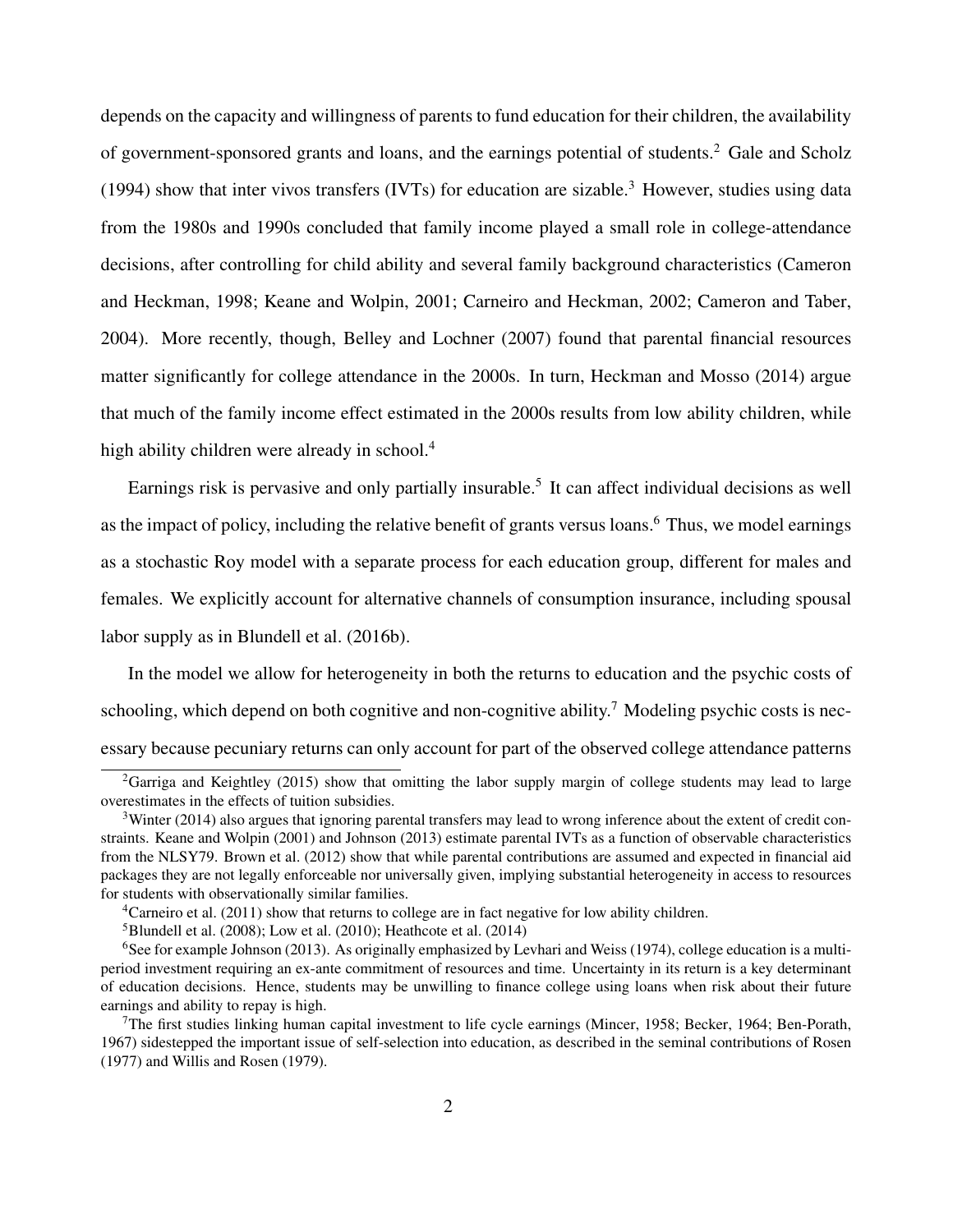by ability (see Cunha et al., 2005; Heckman et al., 2006a). From a policy perspective accounting for such heterogeneity allows a meaningful examination of the importance of targeted interventions. The way cognitive and non-cognitive skills are transmitted across generations, as well as their effects on education choices and returns, are estimated from data. In particular, since in the model parents' education affects children's non-cognitive skills, expanding schooling for the current generation reduces the cost of human capital accumulation for future generations, an original insight of T.W. Schultz that was relevant then as it is now.<sup>8</sup>

To complete our understanding of how government policy can affect educational attainment and wages we follow Heckman et al. (1998b,c), Lee (2005) and Lee and Wolpin (2006), amongst others, and set the model in a general equilibrium context, which allows wages to adapt to changes in the supply and composition of educated workers.<sup>9</sup> In our model the aggregate production function depends on inputs from three types of education and allows for imperfect substitutability between males and females of the same skill.

Finally, to shed light on the welfare effects of education policy, we build on Benabou (2002) and develop a decomposition of welfare gains into aggregate productivity improvements, lower inequality in initial conditions, and reduced consumption uncertainty.

Our data is drawn from various US sources, including the Current Population Survey (CPS), the Panel Study of Income Dynamics (PSID), the National Longitudinal Survey of Youth (NLSY, 79 and 97), the National Center for Education Statistics (NCES), and the National Accounts. The model is estimated in stages. We first estimate the wage processes, for each education group and gender, as well as the intergenerational transmission of ability and the aggregate production function. Then, having set few parameters based on the literature, we use the simulated method of moments to estimate the rest of the model's parameters. The US federal system of grants and loans is represented in detail,

<sup>&</sup>lt;sup>8</sup>Parental investments may also affect cognitive skills - see Cunha and Heckman (2007); Cunha et al. (2010) for example. However we do not model this here. Our estimates include the effect of parental investments since we measure cognition at late teenage years, but our counterfactuals do not allow the intergenerational transmission of cognitive skills to change.

 $9$ For a similar approach, see also the work of Bohacek and Kapicka (2012), Krueger and Ludwig (2016), Johnson and Keane (2013), and Garriga and Keightley (2015).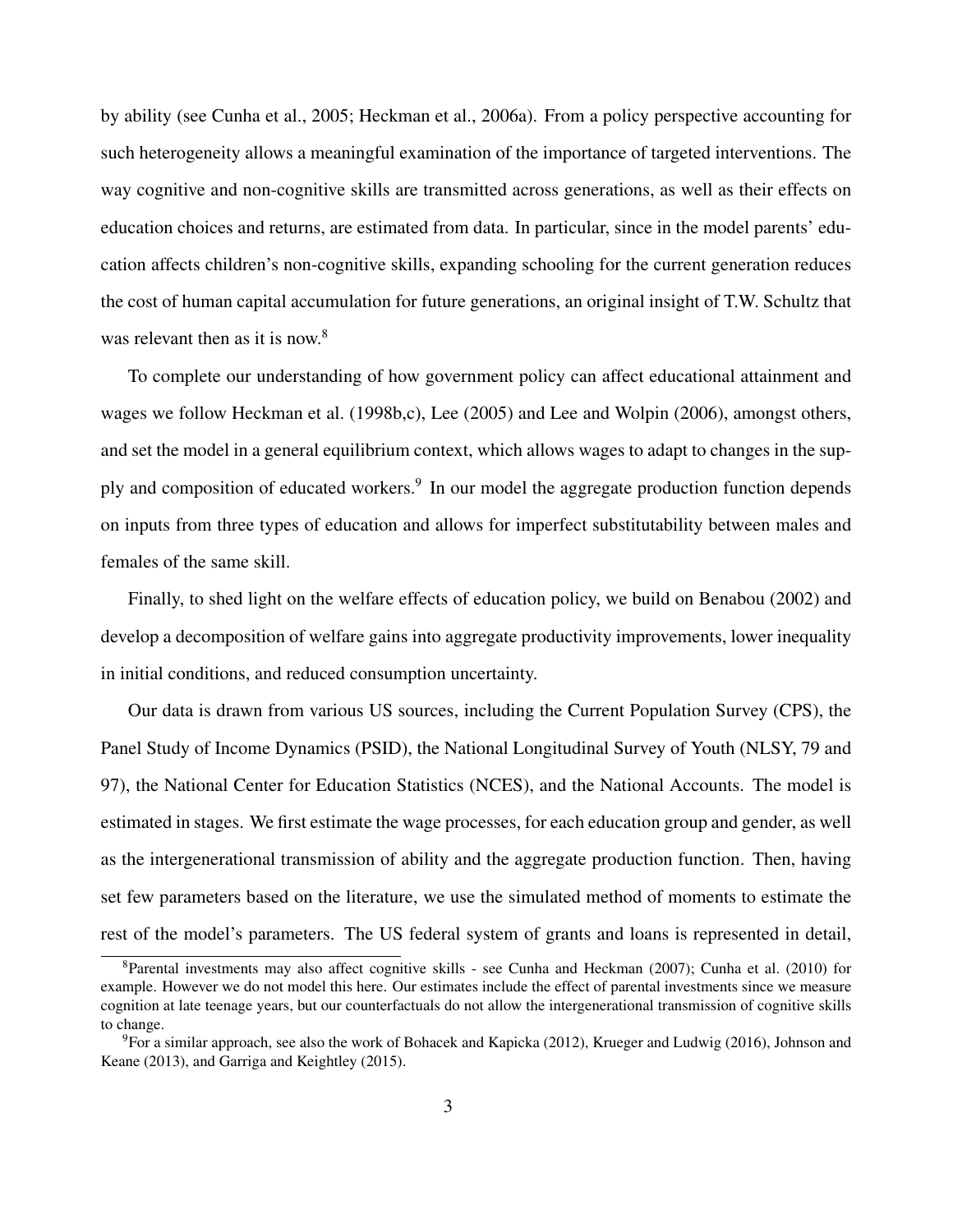allowing for the existing amount of means testing, to ensure that we capture the main sources of public funding for education and the way they are targeted in practice.

We establish that the model fits the data along a number of crucial dimensions that are not targeted in estimation. For example, cross-sectional life-cycle profiles of the mean and dispersion of hours worked, earnings, consumption, and wealth are consistent with their empirical counterparts. We are careful to match numerous statistics about student borrowing, including their average cumulative loans upon graduation.<sup>10</sup> The implied intergenerational correlation of income between parents and children is around 0.4, close to the value documented by Solon (1999) for the US, while the income-rank mobility implied by the model is well within the range estimated by Chetty et al. (2014). Our modeling choices for federal financial aid imply marginal effects of parental wealth on college attainment, controlling for child's ability, that are similar to those estimated by Belley and Lochner (2007) from the NLSY97. The role of paternalism is key in explaining these facts. Moreover, when we use the model to simulate an artificial randomized experiment in which a (treated) group of highschool graduates receives an additional \$1,000 in yearly tuition grants and another (control) group does not, the simulated treatment effect on college attainment that is consistent with the outcomes of quasi-randomized policy shifts surveyed by Kane (2003), and Deming and Dynarski (1995).

We conduct a number of different policy experiments, in which we change the size and nature (need-based/merit-based) of the federal grant program and government-sponsored loan limits. We find that crowding out effects due to public financing are a very important feature and mitigate the effects of policy: every additional dollar of government grants crowds out 20-30 cents of parental IVTs on average, and a \$1,000 reduction in tuition fees lowers annual hours worked by college students by 3-4%, or roughly \$300-400 in earnings. The amount of crowding out varies across the wealth distribution, with poorer parents reacting considerably less. Overall, however, the current level of federal aid (grants and loans) is welfare improving and accounts for 4.5% of GDP, with the loans being particularly important (since they are self-targeting, to an extent) and accounting for nearly 3%

 $10$ Lochner and Monje-Naranjo (2011) stress that models may imply too little borrowing relative to data.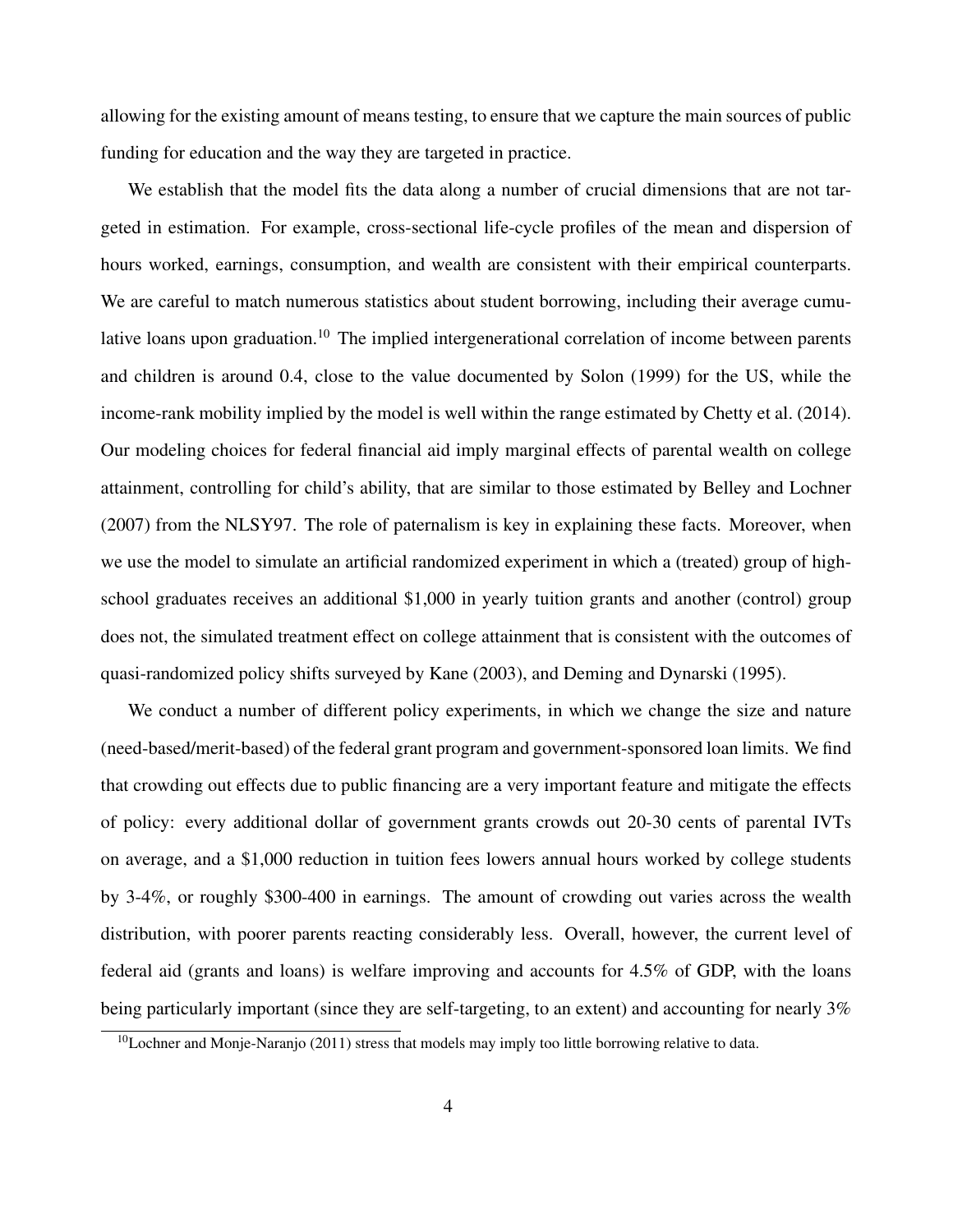of GDP. However, there does not seem to be much benefit of expanding the program further, with the important caveat that a small group of high-ability children from poor families, especially girls, would still greatly benefit from more generous federal aid. Consistent with the literature, the generalequilibrium response of wages, together with crowding out, implies that the aggregate long-run effect of tuition reductions is less than half the immediate response.

The remainder of the paper is organized as follows. Section 2 outlines the model and defines equilibrium. Section 3 describes estimation. Section 4 explores the empirical implications of the model by assessing its behavior along several key dimensions not explicitly targeted in the parameterization. Section 5 presents all the policy experiments. Section 6 provides a general discussion of the main findings. Section 7 concludes. The Appendix contains additional details on the parametrization and on the results of the policy experiments, as well as a sensitivity analysis.

# 2 Model

We begin by describing the model's demographic structure, preferences, production technology, financial markets, and government policies. Next, we outline the life cycle of agents and define a competitive equilibrium. We abstract from aggregate shocks, and thus describe the economy in steady state. For this reason, to lighten notation, we omit time subscripts whenever possible. When discussing the choice of parameter values requires no detour, we do it as we present the model. This subset of the model's parameters that are externally specified based on the literature is summarized in the tables in Appendix G. The rest of the parameterization is outlined in Section 3.

## 2.1 Preliminaries

Time is discrete, indexed by t and continues forever. A period in the model corresponds to two years. The economy is populated by a continuum of individuals, equally many males and females. Gender is indexed by  $g \in \{m, f\}$  and age by  $j \in \{0, 1, ..., J\}$ . At each date a new cohort of measure one of each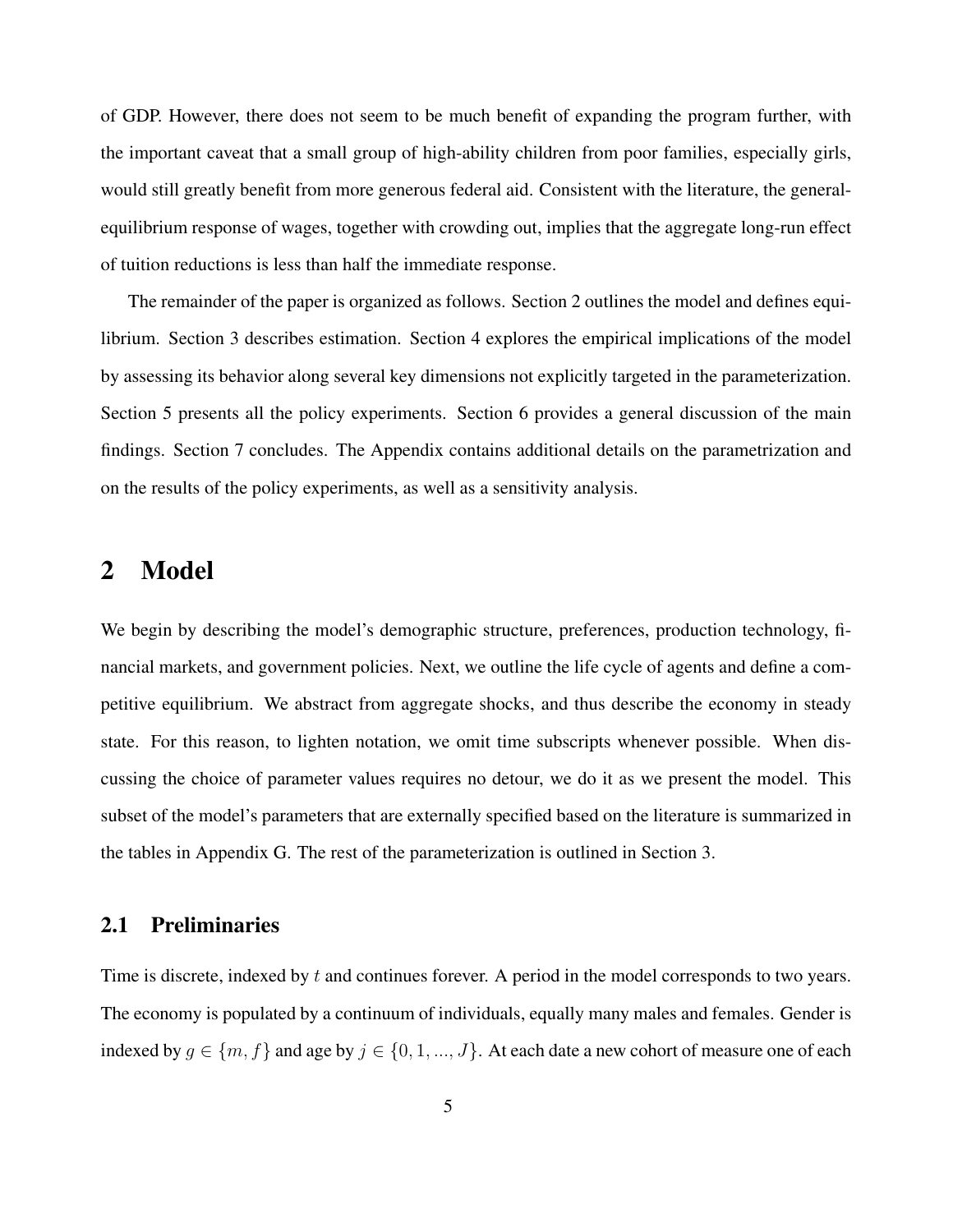gender enters the economy. The first period of life in the model  $(j = 0)$  corresponds to age 16 and the last one  $(j = J)$  to age 100. Individuals survive from age j to  $j + 1$  with probability  $\zeta_j$  (strictly less than 1 only after retirement). Since cohort size and survival probabilities are time-invariant, the model's age distribution is stationary.

The life cycle of individuals comprises four stages: education from age  $j = 0$  to a maximum of age  $j^{CL}$ , marital matching at age  $j^{CL}+1$ , work until age  $j^{RET}-1$ , and retirement from age  $j^{RET}$  to J. In the first stage the decision unit is the individual. In the last two, the decision unit is the household, i.e. a husband and wife pair.

**Preferences.** The consumption and leisure of an individual with gender  $g \in \{m, f\}$  at age j are denoted by  $c_i^g$  $\int_j^g$  and  $\ell_j^g$  $j$ , respectively. We will minimize/suppress subscripts wherever possible in the following discussion to improve readability. Individuals have gender and age specific preferences over consumption c and leisure  $\ell$ 

$$
u_{gj}(c,\ell) = \frac{c^{1-\gamma}}{1-\gamma} + \vartheta_j^g \frac{\ell^{1-\nu_j^g}}{1-\nu_j^g}.
$$
 (1)

The preference parameters above are pre-set, based on existing literature: the coefficient of relative risk aversion  $\gamma$  is set to 2.<sup>11</sup> For males,  $\nu^m$  and  $\vartheta^m$  do not depend on age;  $\nu^m$  is set so that the (average) Frisch elasticity of labor supply is 1/3, and  $\vartheta^m$  is set so that average hours worked by men are 35% of their time endowment.<sup>12</sup> For women each of these parameters takes two values: one for when they have no children in the household —the same values they take for men— and one for when they do (ages 30-45). The Frisch elasticity for women with children is 2/3, following Blundell et al. (2016a). Their weight on non-market time  $\vartheta_i^f$  $j$  at ages when children are present is set so that women work in the market on average 40% less than men (as in the CPS 2000 data). Individuals discount future

 $11$ See Attanasio and Weber (1995).

<sup>&</sup>lt;sup>12</sup>See Meghir and Phillips (2009) for estimates of Frisch elasticities for men.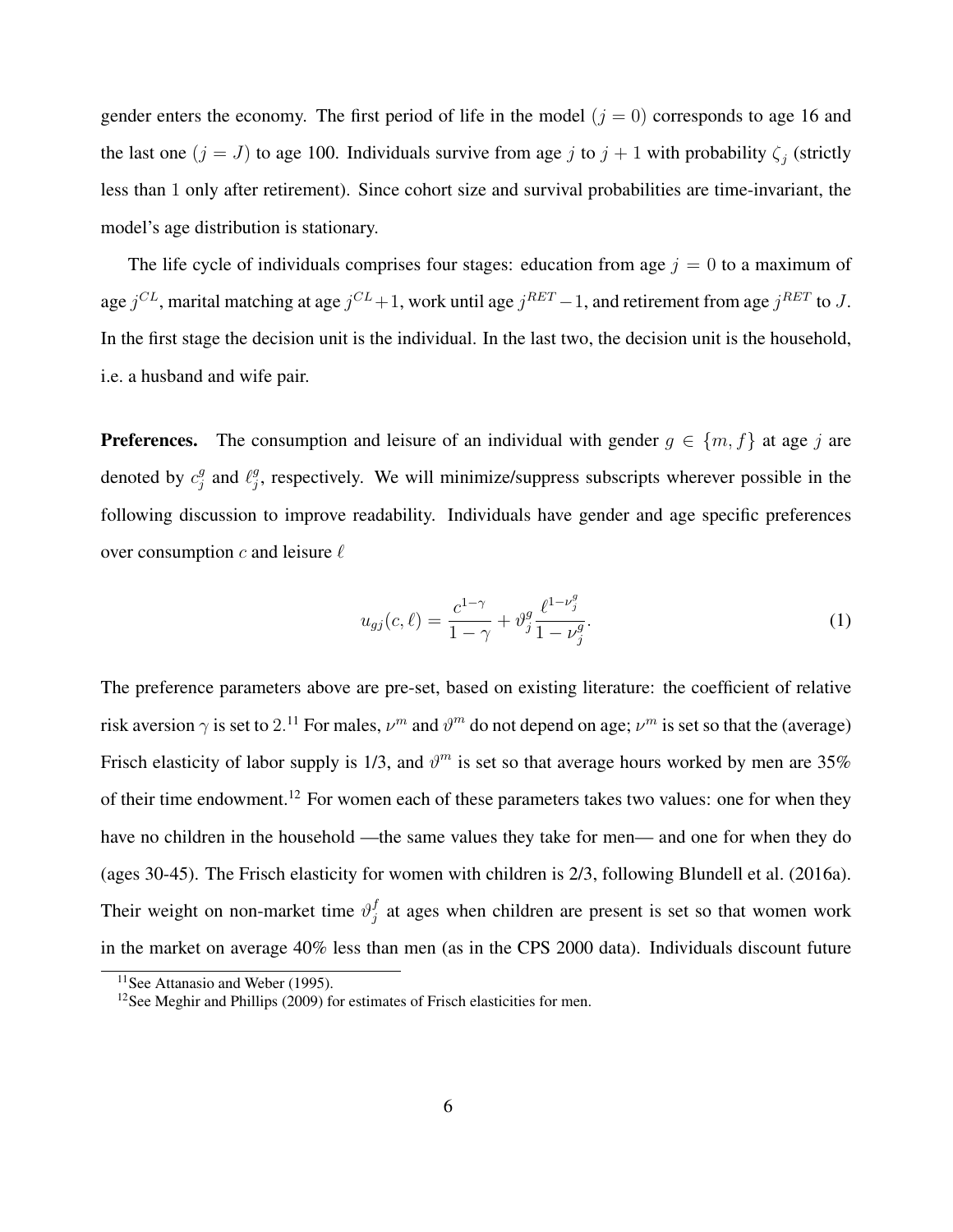utility at the rate  $\beta = 0.944$ . We choose this value to replicate an annual capital-output ratio of 4.<sup>13</sup>

We assume full ex-ante commitment within the marriage. Married couples have household preferences

$$
u_j(c^m, c^f, \ell^m, \ell^f) = u_{mj}(c^m, \ell^m) + u_{fj}(c^f, \ell^f) + x^m + x^f \tag{2}
$$

where  $x^g$  denotes transfers of utility between spouses (with  $x^m + x^f = 0$ ) that allow the initial commitment to be fulfilled ex-post.<sup>14</sup>

We follow Voena (2015) by modeling economies of scale in consumption as dependent on the sharing of resources. That is, total expenditure to consume  $c^m$  and  $c^f$  is  $c = [(c^m)\tilde{p} + (c^f)\tilde{p}]^{\frac{1}{p}}$ . The optimal allocation of consumption within the marriage requires  $c^m = c^f$ . Hence we have that  $c = 2^{\frac{1}{\rho}}c^g$ , where  $\tilde{\rho} = 1.4$ , as estimated by Voena (2015), implies sizable economies of scale for couples.

Production. All final goods are produced by a representative firm using aggregate physical capital K and an aggregate human capital input H according to the production technology  $Y = F(K, \mathcal{H})$ , where F is Cobb-Douglas with capital's share of output  $\alpha = 0.33$ . Capital depreciates at rate  $\delta = 0.07$ per period.

We follow Katz and Murphy (1992) and Heckman et al. (1998a) in modelling aggregate labor input H as a constant elasticity of substitution aggregator of six types of labor inputs,  $H^{e,g}$ , indexed by gender g and education attainment  $e \in \{LH, HS, CL\}$ , where LH denotes high-school dropouts,  $HS$  high-school graduates, and  $CL$  college graduates:

$$
\mathcal{H} = \left[ s^{LH} \left( H^{LH} \right)^{\rho} + s^{HS} \left( H^{HS} \right)^{\rho} + s^{CL} \left( H^{CL} \right)^{\rho} \right]^{\frac{1}{\rho}},\tag{3}
$$

<sup>&</sup>lt;sup>13</sup>Because one model-period represents two calendar years, this corresponds to a model-period capital-output ratio of 2. <sup>14</sup>This specification is consistent with the transferable utility model described in Weiss (1997), pp.89-90.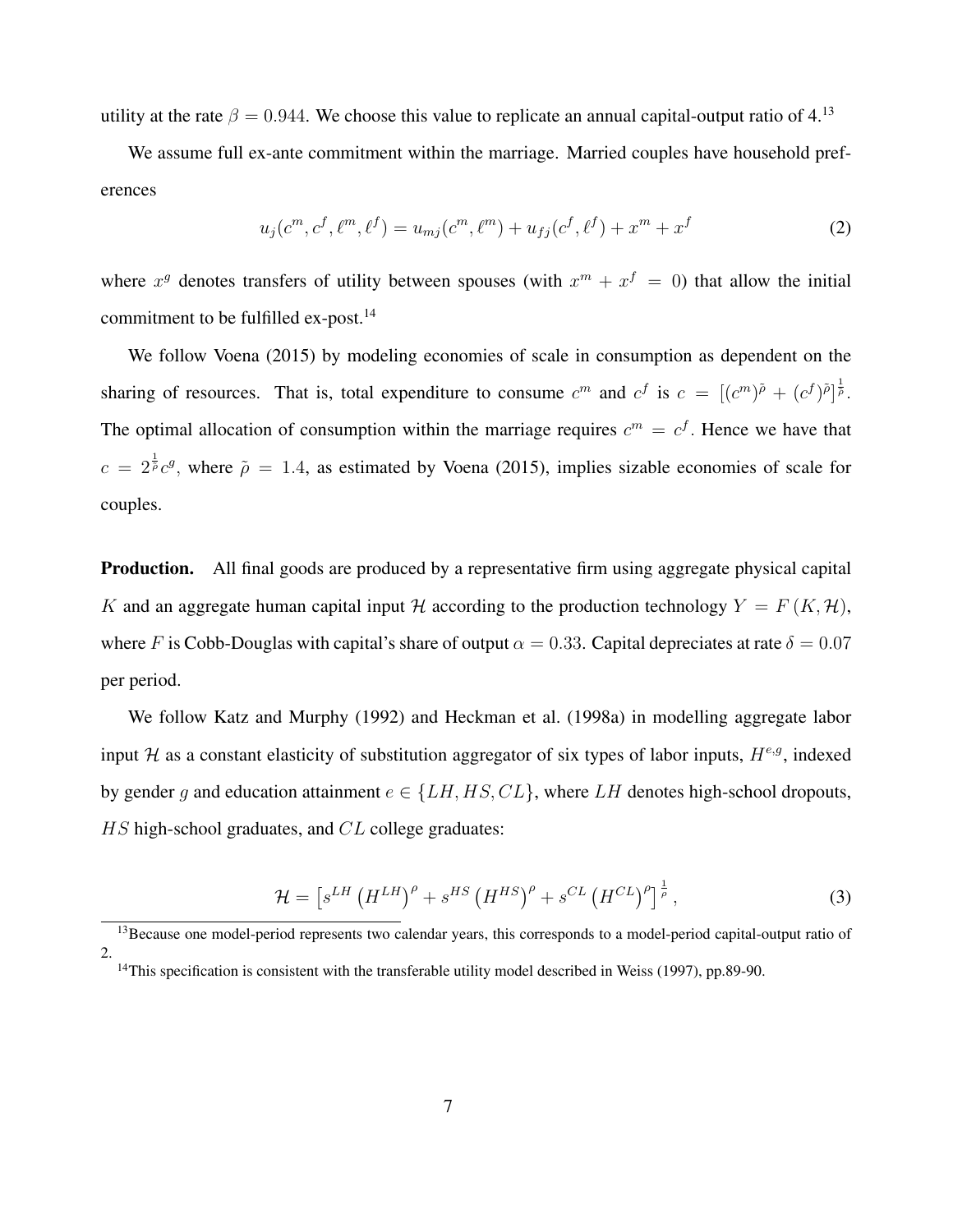where

$$
H^{e} = [s^{f,e}(H^{f,e})^{\chi} + s^{m,e}(H^{m,e})^{\chi}]^{\frac{1}{\chi}}, \quad e \in \{LH, HS, CL\}
$$
 (4)

Both  $\rho$  and  $\chi$  are in  $(-\infty, 1]$ . Each labor market is assumed to be competitive. The estimation of the elasticities of substitution and the CES weight parameters  $s^{g,e}$ , based on data from the Current Population Survey (CPS) for 1968-2001, is discussed in Section 3.

Financial Markets. Markets are incomplete. Agents trade claims to physical capital and risk-free bonds in zero net supply, but cannot buy state-contingent insurance against individual labor-income risk. All financial contracts are transacted by competitive intermediaries (banks). Claims to capital and bond holdings pay the same return in equilibrium because of no-arbitrage. Households with positive savings receive from banks an equilibrium interest rate which equals  $r$ . Banks lend the funds to other households with borrowing needs at the rate  $r^- = r + \iota$ , where the wedge  $\iota > 0$  is the cost of overseeing the loan per unit of consumption intermediated. We set the unsecured wedge  $\iota$ to reproduce the fraction of US households, with heads between age 22 and 65, who have negative net worth. From the SCF 2001 we estimate this fraction to be 6.7%, which we replicate by setting  $\iota = 0.097$  (recall that each model period is two-years, thus the annualized wedge would be 0.048). Individuals face debt limits that vary over the life-cycle. High-school students, young (i.e. before marriage) workers, and retired households cannot borrow. Credit access for the college students is explained in detail below. Working-age married households are subject to a borrowing constraint  $\underline{a}^e$ . The value of  $\underline{a}^e$  is set to  $-\$75,000$  if the most educated spouse is a college graduate,  $-\$25,000$  if the most educated spouse is a high school graduate, and −\$15, 000 if both spouses are high school dropouts. These values are based on self-reported limits on unsecured credit by family type from the SCF.<sup>15</sup> All retired households can buy annuities at actuarially fair rates, which allows us to abstract

 $15$ The lifetime natural borrowing limit may be more restrictive for some households, particularly those approaching retirement.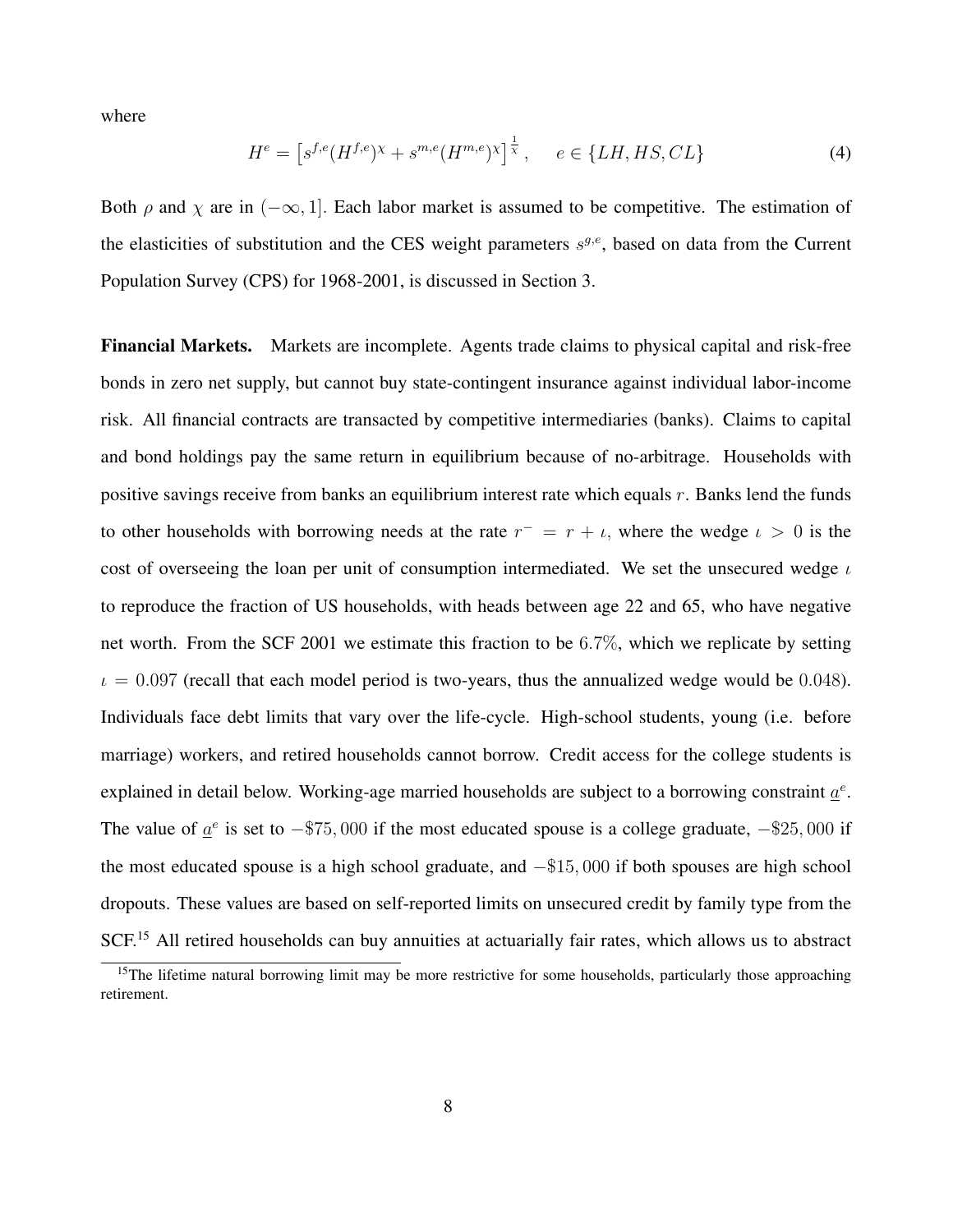from bequests.<sup>16</sup>

Government. The government levies flat taxes  $\tau_w = 0.27$ ,  $\tau_k = 0.40$  and  $\tau_c = 0.05$  on labor income, asset income and consumption, respectively (see McDaniel, 2014).<sup>17</sup> The government refunds a lump-sum amount of tax revenue  $\psi$  to each individual, which we parameterize such that the ratio of the variance of disposable income to the variance of pre-government income is 0.61 (see Heathcote et al., 2010). This feature attributes to the model's tax/transfer system the same degree of progressivity as in the US. The government also runs a public pension system which pays an education specific benefit  $p^e$  to retirees. The pension replacement rate is set to 33% of average earnings within each respective education group (Mitchell and Phillips, 2006). Once the education and pension systems have been financed, excess tax revenues are spent on non-valued government consumption G.

## 2.2 Life cycle

The life cycle of an individual consists of four phases —education, marital matching, work, and retirement— which we describe in this same order.

### 2.2.1 Education

The education stage lasts three periods and includes two decisions. At the onset of the first period of adult life  $(j = 0)$  individuals choose whether to finish high school or enter the labor market. In the second period those who completed high school decide whether to attend college, which lasts for two periods if chosen.<sup>18</sup>

<sup>&</sup>lt;sup>16</sup>As explained, one reason why financial markets are incomplete is that there are no state-contingent insurance markets for (i) individual labor-income risk. As it will be clear from the description of the rest of the model, there are also missing markets to insure (ii) the risk of being born with disadvantaged initial conditions (e.g. poor or low-ability parents), (iii) the shocks affecting the psychic cost of education, and (iv) adverse outcomes at the marital matching stage.

<sup>&</sup>lt;sup>17</sup>The tax  $\tau_k$  is levied only on positive capital income. We use  $\tau_k$  throughout with the convention that if  $a < 0$  then  $\boldsymbol{\tau}_k = 0.$ 

<sup>&</sup>lt;sup>18</sup>Individuals can therefore enter the labor force either at age  $j = 0$  as high-school dropouts, or at age  $j = 1$  as highschool graduates, or at age  $j = 3$  as college graduates. To avoid further complexity, we abstract from modeling the college drop-out decision. The vast majority of dropouts occur in the freshman year, and dropout rates are far higher for part-time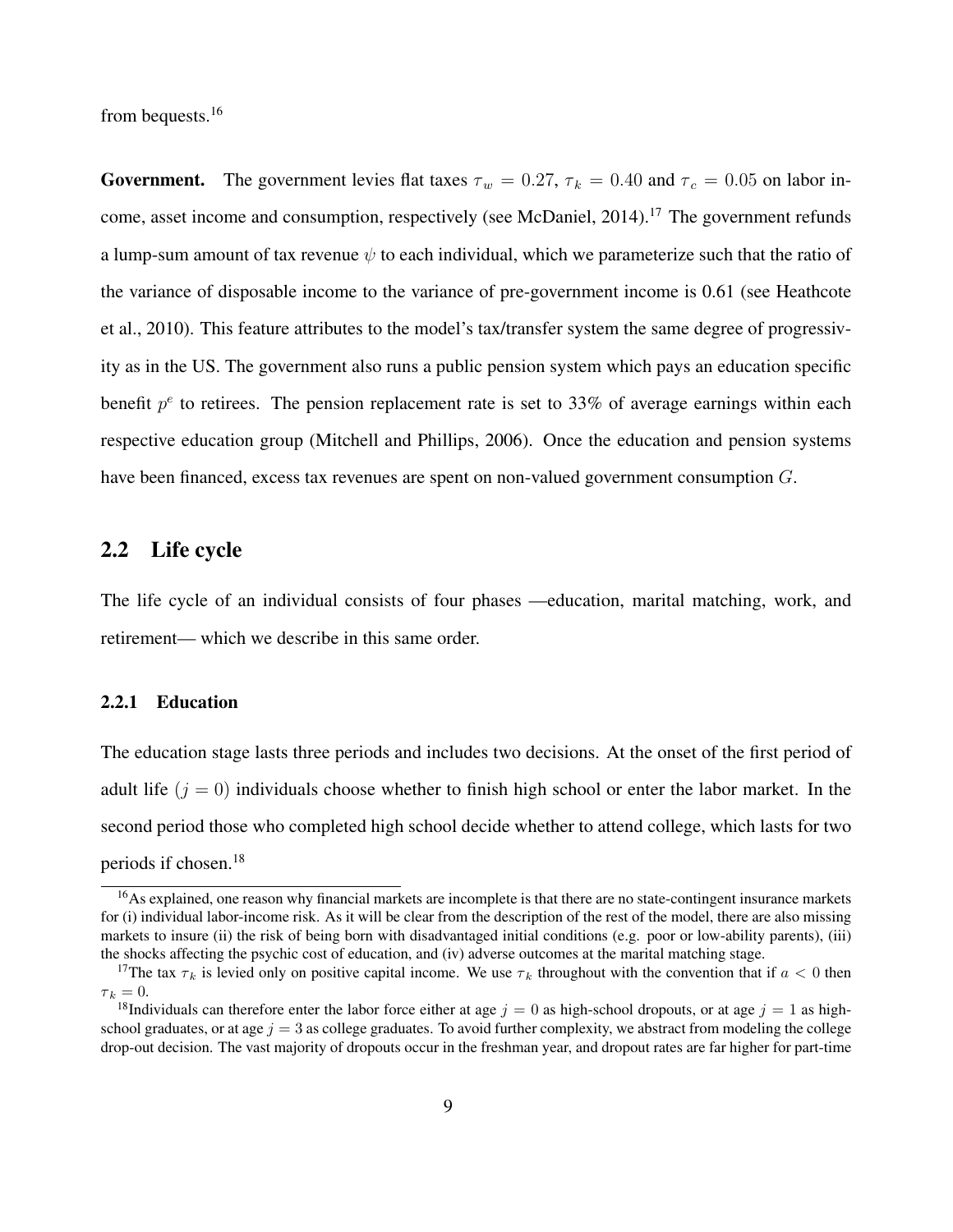As analyzed by Cunha et al. (2005) and Heckman et al. (2006a), psychic costs —reflecting preparedness or taste for education— are an important component of schooling decisions. In our model an individual's utility cost  $\kappa^e$  of attaining education level e depends on cognitive skills  $\theta_{cog}$ , noncognitive skills  $\theta_{non}$ , gender, and an idiosyncratic preference shock  $\kappa_{\epsilon}$ . Specifically, we assume the linear relationship

$$
\kappa^{e} = \varsigma_{0}^{e} + \varsigma_{1}^{e} \mathbf{1}_{\{g=f\}} + \varsigma_{2}^{e} \log(\theta_{non}) + \varsigma_{3}^{e} \log(\theta_{cog}) + \varsigma_{4}^{e} \kappa_{\epsilon}.
$$
 (5)

The education specific coefficients  $\zeta_k^e$  will be estimated, and the idiosyncratic education preference shock  $\kappa_{\epsilon}$ , common to high school and college (but with a different loading), is drawn from a standard normal distribution. This estimation is illustrated in Section 3. In what follows, we let the vector  $\theta$ summarize the pair  $(\theta_{non}, \theta_{coq})$ .

Parental resources matter for the education decision of the child in two ways. First, during the education period a child receives education-conditional cash transfers from their parents. That is, a child receives  $\hat{a}_0$  from their parents unconditionally at age  $j = 0$ , and receives an additional amount  $\hat{a}^{CL}$  —chosen by the parents at the same time as  $\hat{a}_0$ — conditional on going to college. We let  $\hat{a}$ denote the pair  $(\hat{a}_0, \hat{a}^{CL})$ . Parental resources also matter because various federal aid policies depend on parental means: the relevant parental wealth classes that determine the extent to which college students qualify for federal aid are denoted by the index  $q = \{1, 2, 3\}.$ 

Let the value of entering the workforce with education e be  $V_{gj}^e(\cdot)$ , and the value of continuing in school for a person of gender g and age j be  $V_{qi}(\cdot)$ . This latter value includes all costs and benefits of education except for the psychic cost. We define the value function  $V_{gj}^*$  to be the upper envelope of the education and work values. At age 0 this value function implicitly defines the high school

than full-time students. Thus, for the most part, very little commitment has been made among the vast majority of those who choose not to complete college, and the absence of outlays of time and money by dropouts in our model of high school graduates is likely to be of little substance. When relating to the data we count only those who complete college as having attended.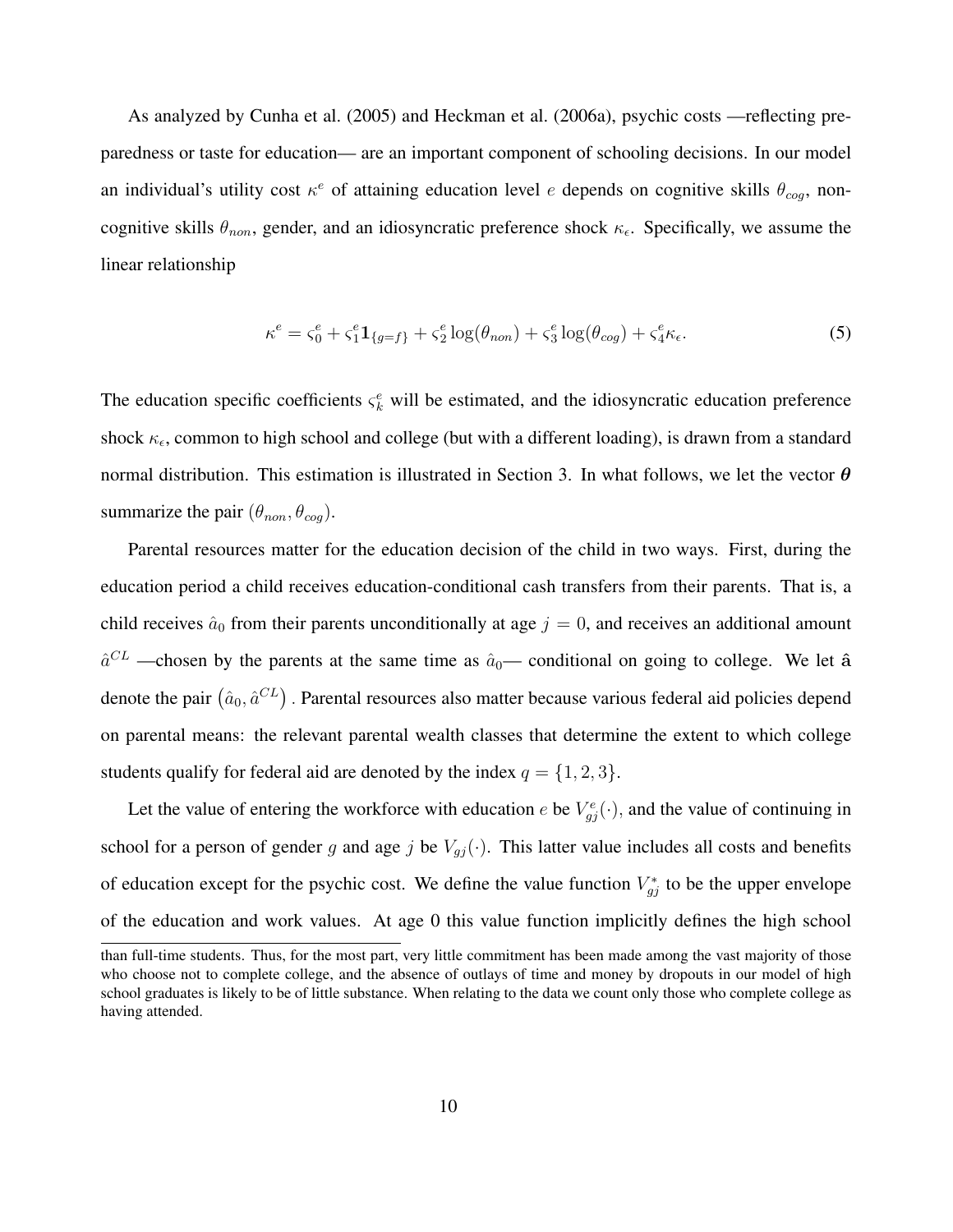continuation decision:

$$
V_{g0}^*(\hat{\mathbf{a}}, \boldsymbol{\theta}, q, \kappa_{\epsilon}) = \max \left\{ V_{g0}(\hat{\mathbf{a}}, \boldsymbol{\theta}, q, \kappa_{\epsilon}) - \kappa^{HS}(g, \boldsymbol{\theta}, \kappa_{\epsilon}), \mathbb{E}_z[V_{g0}^{LH}(\hat{a}_0, \boldsymbol{\theta}, z_0)] \right\}.
$$
 (6)

The initial draw on the productivity process is not known prior to entering the labor force, hence the expectation in the second argument of the max operator.

Individuals who choose to enter the labor force at age  $j = 0$  with  $e = LH$  (or at age  $j = 1$  with  $e = HS$ ) solve the follow problem:

$$
V_{gj}^{e}(a_{j}, \theta, z_{j}) = \max_{c_{j}, \ell_{j}, a_{j+1}} u_{g}(c_{j}, \ell_{j}) + \beta \mathbb{E}_{z} \left[ V_{g,j+1}^{e}(a_{j+1}, \theta, z_{j+1}) \right]
$$
  
s.t.  

$$
(1 + \tau_{c})c_{j} + a_{j+1} = (1 - \tau_{w}) w^{g,e} \varepsilon_{j}^{g,e}(\theta, z_{j}) (1 - \ell_{j}) + \psi + [1 + r (1 - \tau_{k})] a_{j}
$$

$$
a_{j+1} \geq 0, \quad c_{j} \geq 0, \quad \ell_{j} \in [0, 1]
$$

$$
z_{j+1} \sim \Gamma_{z}^{g,e}(z_{j+1} | z_{j}).
$$

$$
(7)
$$

where  $a_j$  denotes assets at age j,  $\psi$  is the lump-sum government transfer, and  $w^{g,e}$  is the gender and education specific price for a unit of human capital. The gender, age and education specific function  $\varepsilon_j^{g,e}$  $j^{g,e}$  relates ability  $\theta$  and idiosyncratic productivity shocks  $z_j$  to productive efficiency per unit of labor supply. The exact dependence of  $\varepsilon_i^{g,e}$  $j_j^{g,e}$  on  $\theta$  and  $z_j$  and the Markov process of the productivity shock  $\Gamma_{gz}^e$  are described in detail in Section 3.

The value of completing high-school is defined by

$$
V_{g0} (\hat{\mathbf{a}}, \theta, q, \kappa_{\epsilon}) = \max_{c_0, a_1} u_g (c_0, 1 - \bar{t}) + \beta V_{g1}^* (a_1, \hat{a}^{CL}, \theta, q, \kappa_{\epsilon})
$$
  
s.t.  

$$
a_1 = [1 + r (1 - \tau_k)] \hat{a}_0 - c_0 (1 + \tau_c)
$$

$$
a_1 \geq 0, \quad c_0 \geq 0.
$$
 (8)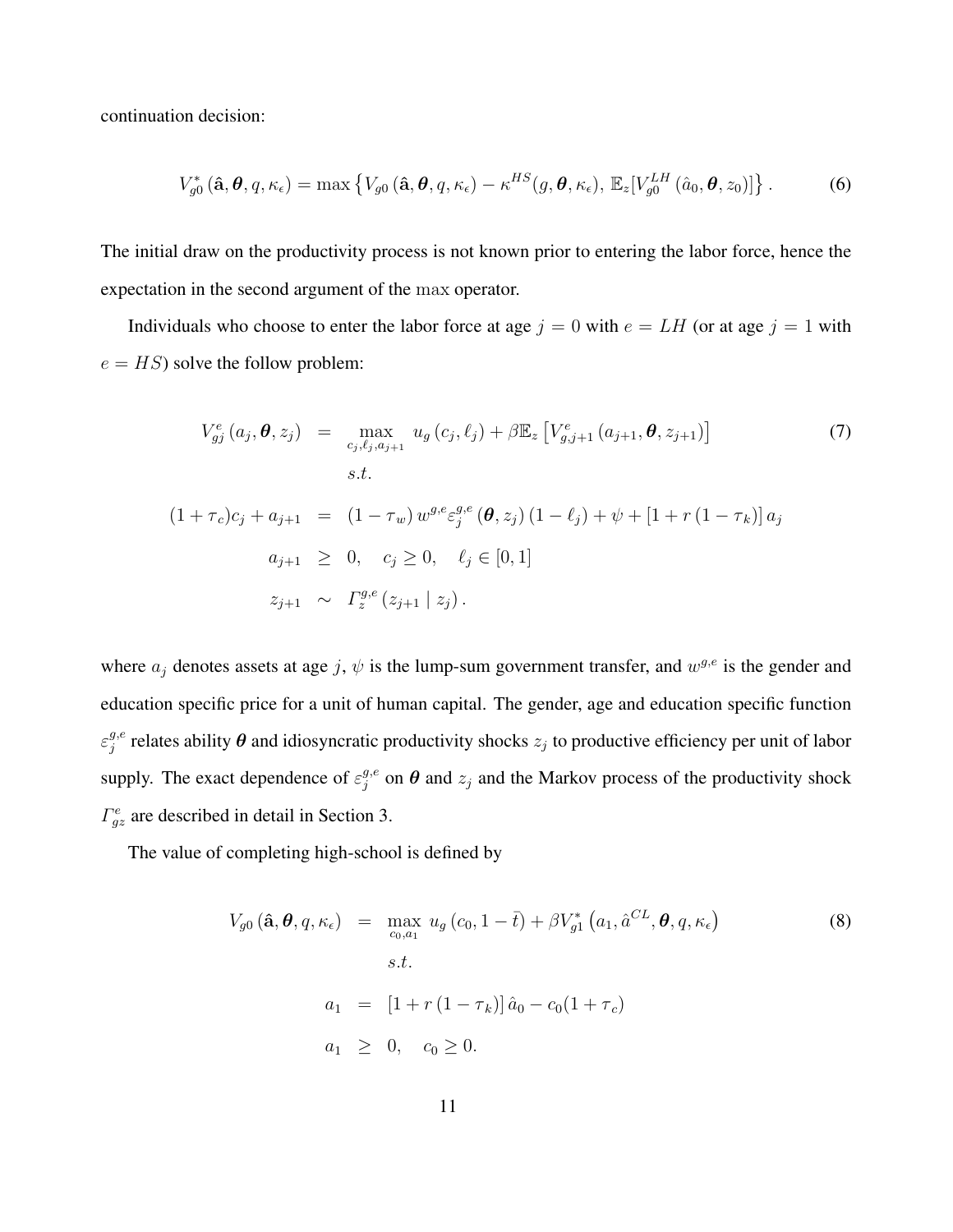High-school students are permitted neither to borrow nor to work. They study for a fraction  $\bar{t} = 0.3$ of their time endowment, and consume the rest as leisure.

The continuation value  $V_{g1}^*$  is the maximum of the value of attending college and the value of entering the labor market as a high school graduate. Specifically,

$$
V_{g1}^*\left(a_1,\hat{a}^{CL},\boldsymbol{\theta},q,\kappa_{\epsilon}\right)=\max\left\{V_{g1}\left(a_1+\hat{a}^{CL},\boldsymbol{\theta},q\right)-\kappa^{CL}(g,\boldsymbol{\theta},\kappa_{\epsilon}),\mathbb{E}_{z}[V_{g1}^{HS}(a_1,\boldsymbol{\theta},z_1)]\right\}.
$$
 (9)

College lasts for two (two-year,  $j = 1$  and  $j = 2$ ) periods. In each period, college students face tuition costs  $\phi$  and may take up student debt b. The values of being in college in the initial and final period are, respectively

$$
V_{g1}\left(a_{1}+\hat{a}^{CL},\boldsymbol{\theta},q\right)=\max_{c_{1},\ell_{1},a_{2},b_{2}}u_{g}\left(c_{1},\ell_{1}\right)+\beta V_{g2}\left(a_{2},b_{2},\boldsymbol{\theta},q\right) \tag{10}
$$

and

$$
V_{g2}(a_2, b_2, \theta, q) = \max_{c_2, \ell_2, a_3, b_3} u_g(c_2, \ell_2) + \beta V_{g3}^{CL}(a_3, b_3, \theta, q)
$$
(11)

These two maximization problems are subject to a number of constraints. First, the non-negativity of consumption  $c \ge 0$ . Second, the time allocation constraint  $\ell_j \in [0, 1 - \bar{t}]$ : labor supply in college is flexible, but the time endowment available for work is reduced by  $\bar{t}$  units to reflect the time required for learning. Working students supply high-school equivalent labor.<sup>1920</sup>

We now turn to college students' budget constraints, which also illustrates how government programs affect schooling choices. All students have access to unsubsidized student loans up to a value  $b$ .

<sup>&</sup>lt;sup>19</sup>Our model generates average hours worked by students approximately equal to the average 20 hours per week reported by Garriga and Keightley (2015). In addition to this, our model fits reasonably well to the numbers of full-time and part-time working students observed in the data. For example, in the NCES Baccalaureate and Beyond data for graduating seniors 2007-8, 19% of students reported not working , 56% worked part-time, and 25% worked full-time. In our model 19% do not work, 43% work less than 0.25 of their time endowment, and 37% work more than 0.25 of their time endowment.

<sup>&</sup>lt;sup>20</sup>For simplicity their labor productivity,  $\varepsilon_j^{g,HS}$  in the budget constraint below is allowed to depend only on gender, age j and ability  $\theta$ . Implicitly, we are assuming every college student has idiosyncratic productivity value equal to the population mean  $(z = 0)$ .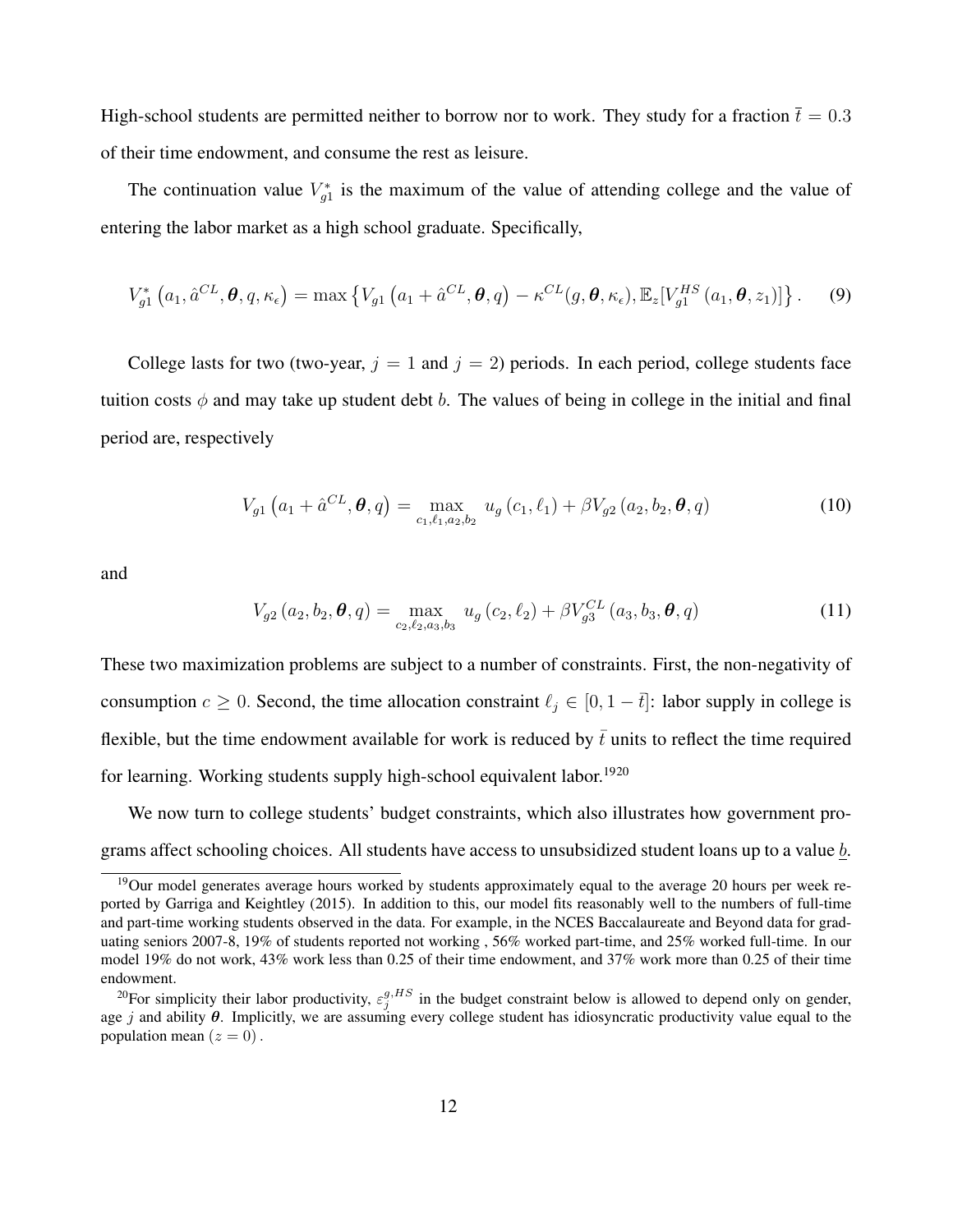Unsubsidized loans cumulate interest at rate  $r^u$  both during and after college. Students with financial need, measured by their parents' wealth  $(q = 1)$ , have access to subsidized loans up to a limit  $\underline{b}^s$ . Interest on subsidized loans is forgiven during college. Those with wealthy parents ( $q = 3$ ) have access to private loans at the rate  $r^p$ . Because  $r^p < r^u$ , and because the credit limit on private loans  $\underline{a}^p$  allows them to fully fund college through private credit, students with  $q = 3$  always choose this option.<sup>21</sup> Federal grants g are awarded by the government through a formula that makes them a function of both parental wealth and student abilities. Hence, we allow grants to be both need-based and merit-based. To simplify notation, we refer to  $\phi(q, \theta)$  as tuition fees  $\phi$  net of grants  $g(q, \theta)$ . Next, we state the college students' budget constraints.

A student with wealthy parents  $(q = 3)$  has the option to borrow privately and faces the following budget constraint:

$$
(1 + \tau_c)c_j + a_{j+1} - (1 - \tau_w) w^{g,HS} \varepsilon_j^{g,HS} (\boldsymbol{\theta}, z_j = 0) (1 - \bar{t} - \ell_j) + \phi(q, \boldsymbol{\theta}) = \tag{12}
$$
  
= 
$$
\begin{cases} [1 + r(1 - \tau_k)] a_j & \text{if } a_j \ge 0, \\ (1 + r^p) a_j & \text{otherwise} \end{cases}
$$
  

$$
a_{j+1} \ge -\underline{a}^p
$$

A student who qualifies only for unsubsidized government loans  $(q = 2)$  faces the budget constraint:

$$
(1 + \tau_c)c_j + a_{j+1} + b_{j+1} - (1 - \tau_w) w^{g,HS} \varepsilon_j^{g,HS} (\theta, z_j = 0) (1 - \bar{t} - \ell_j) + \phi(q, \theta) =
$$
  
= 
$$
\begin{cases} [1 + r(1 - \tau_k)] a_j & \text{if } a_j \ge 0, \quad b_j = 0 \\ (1 + r^u) b_j & \text{if } a_j = 0, \quad b_j < 0 \end{cases}
$$
 (13)  

$$
a_{j+1} \ge 0 \quad b_{j+1} \ge -\underline{b}
$$

 $^{21}$ Implicitly, interest rates on private education loans depend on credit scores. See Ionescu and Simpson (2016). As a result, poor families with low credit scores face high borrowing rates on private education loans. Implicitly, we assume that these rates are so high that poor families choose not to use the private market to finance their children's education.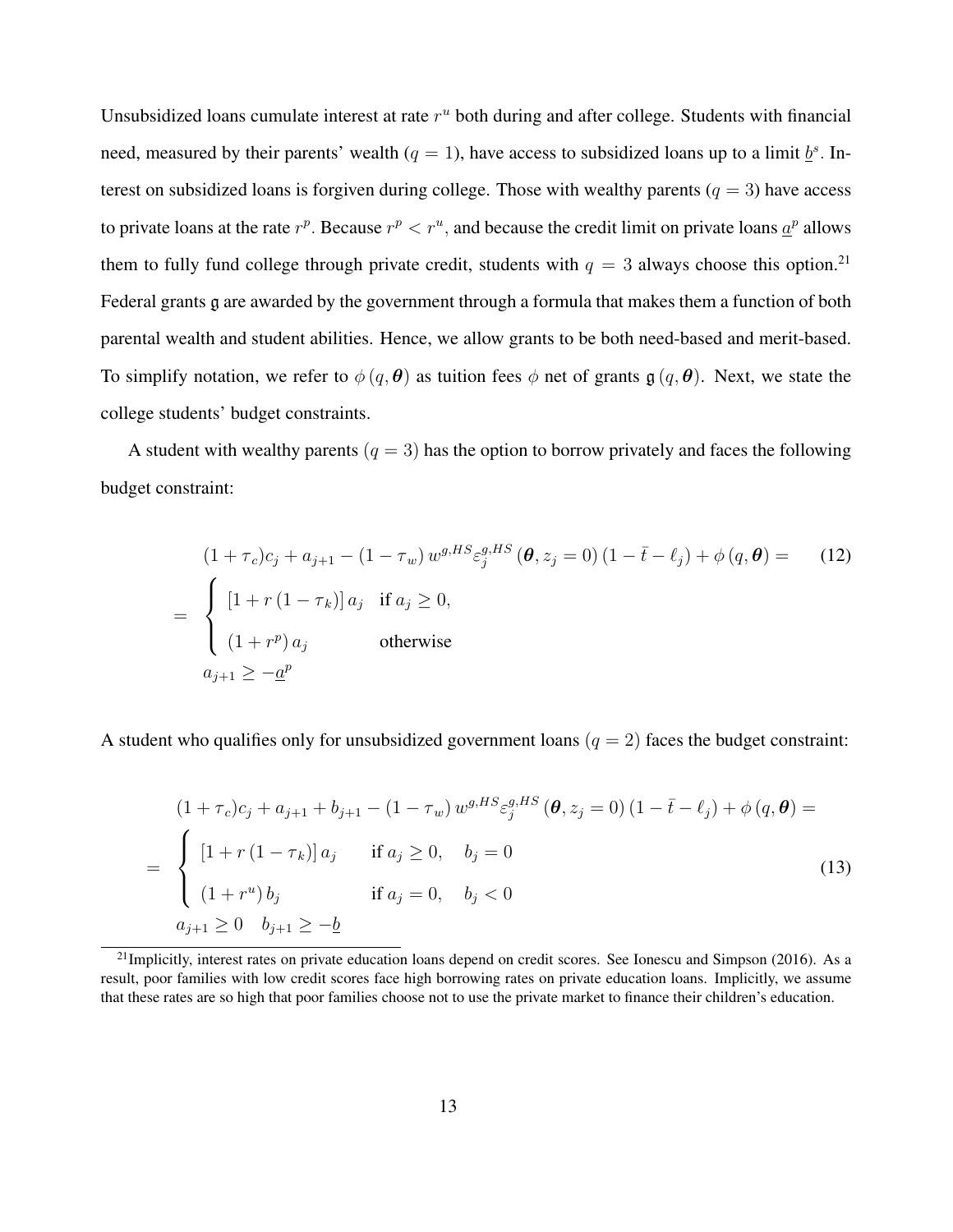A wealth-poor student who qualifies for a subsidized government loan  $(q = 1)$  faces the budget constraint:

$$
(1 + \tau_c)c_j + a_{j+1} + b_{j+1} - (1 - \tau_w) w^{g,HS} \varepsilon_j^{g,HS} (\theta, 0) (1 - \bar{t} - \ell_j) + \phi(q, \theta) =
$$
  
\n
$$
= \begin{cases}\n[1 + r(1 - \tau_k)] a_j & \text{if } a_j \ge 0, \quad b_j = 0 \\
b_j & \text{if } a_j = 0, \quad 0 > b_j \ge -\underline{b}^s \\
-\underline{b}^s + (1 + r^u)(b_j + \underline{b}^s) & \text{if } a_j = 0, \quad b_j < -\underline{b}^s \\
a_{j+1} \ge 0 & b_{j+1} \ge -\underline{b}\n\end{cases}
$$
\n(14)

We parameterize grants and student loans using data published by the NCES for the year 2000 (source: Student Financing of Undergraduate Education: 1999-2000, Statistical Analysis Report). Federal student loans were taken out by 62.1% of graduating seniors, and of these federal loans 84.1% were at least partially subsidized. To qualify for a subsidized loan  $(q = 1)$  a child's family must pass two tests. The first is a potential income test, which stipulates that the higher earning parent would earn less than \$85,000 if they work fulltime (35% of their time endowment).<sup>22</sup> The second test is a wealth test, and we find that replicating the percentage of students with subsidized loans  $(q = 1)$ requires a family wealth threshold of  $a^* = $113,000$ . To replicate the fraction of students with any type of federal loans ( $q = 2$  as well as  $q = 1$ ) requires a second wealth threshold of  $a^{**} = $151,000$ above which students prefer private loans. Note that if family wealth is below  $a^*$ , but potential income exceeds \$85,000, then the student will qualify for  $q = 2$  financial aid. Cumulative borrowing limits for federal loans to (dependent) students were \$23,000 in year 2000, of which a maximum \$17,250 could be subsidized if the student qualified. We use these values to set  $\underline{b}$  and  $\underline{b}^s$  and we specify  $\underline{a}^p$ so that cumulative private and federal borrowing limits are equal. The interest rate on federal student loans was prime ( $r^-$  in our model) plus 2.6% in 2000, thus we set  $r^u = r^- + \iota^u$ , where  $\iota^u = 0.053$ (recall that a model period is two years). For private student loans we set the borrowing rate to

<sup>&</sup>lt;sup>22</sup>The NCES data indicate that very few subsidized loans are given to children from families with income over \$85,000, but that below this threshold there is not much influence of income.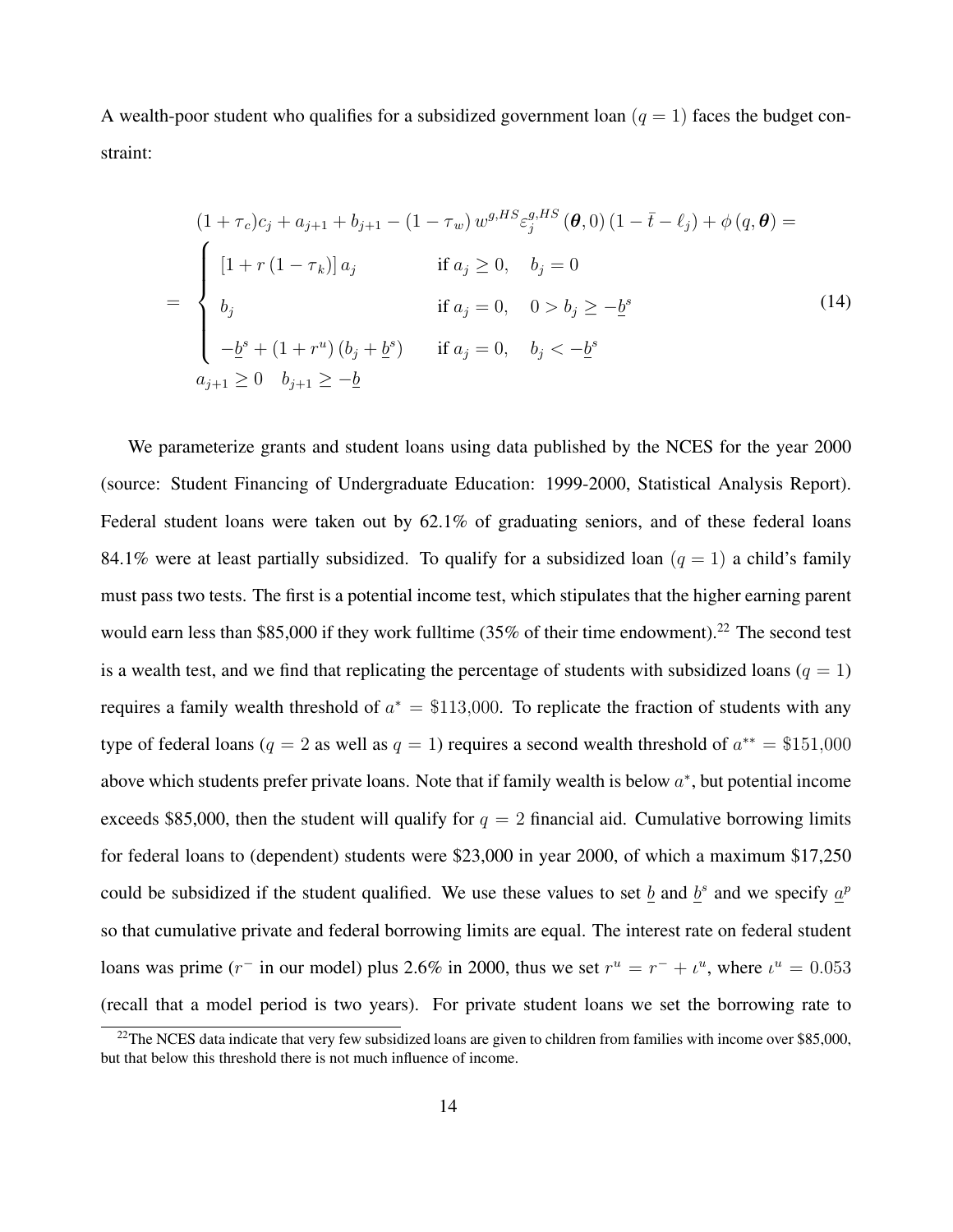$r^p = r^- + t^p$ . The private loan premium  $t^p = 0.048$  reproduces the observation that around 8% of graduates have borrowed from non-federal sources. We think of these two additional wedges as higher intermediation costs, over and above the unsecured credit wedge  $\iota$  defined above, associated with screening of applications.

We define the cost of college as tuition fees plus the cost of books and other academic material net of institutional and private grants, and we compute an average across all full-time, full-year dependent students enrolled in private not-for-profit and public 4-year colleges in the year 2000. We obtain an average annual cost  $\phi$  of \$6,710. Federal and state grants g are means-tested, with children of low  $(q = 1)$ , middle  $(q = 2)$  and high  $(q = 3)$  income parents receiving \$2,820, \$668 and \$143 per year, respectively. Thus, net annual tuition  $\phi(q, \theta)$  is \$6,710 minus the applicable federal grant, depending on  $q$ . In Appendix F we provide a detailed description of the federal system of financial aid to college students (as in the year 2000) that we aim to reproduce in estimation.

To simplify the computation we assume that at the end of college all student debt (private and federal loans) is refinanced into a single private bond that carries the interest rate  $r^-$ . Hence, with a slight abuse of notation, we can write the value of a college student upon entering the marital matching stage as

$$
V_{g3}^{CL}(\tilde{a}_3, \boldsymbol{\theta}) = V_{g3}^{CL}(a_3, b_3, \boldsymbol{\theta}, q), \qquad (15)
$$

where  $\tilde{a}_3$  is the student net asset position based on  $a_3$ ,  $b_3$  and q. For those students with  $a_3 < 0$ (borrowing from the private sector) or  $a_3 = 0$  and  $b_3 > 0$  (borrowing from the government),  $\tilde{a}_3$  is computed as the present value of all future payments that must be made on student loans, depending on the amount borrowed and applicable interest rates, discounted at rate  $r^-$ . When making this calculation we assume that fixed payments would have been made for 10 periods following graduation. We adopt this approach —which provides a close approximation to a setting where fixed installments are required for a given number of periods, but households can use unsecured debt to make these payments if necessary— in order to simplify the computation.<sup>23</sup> Appendix F illustrates this conversion

 $23$ This approach reduces the high-dimensional state space of married couples by four variables: debt and parental wealth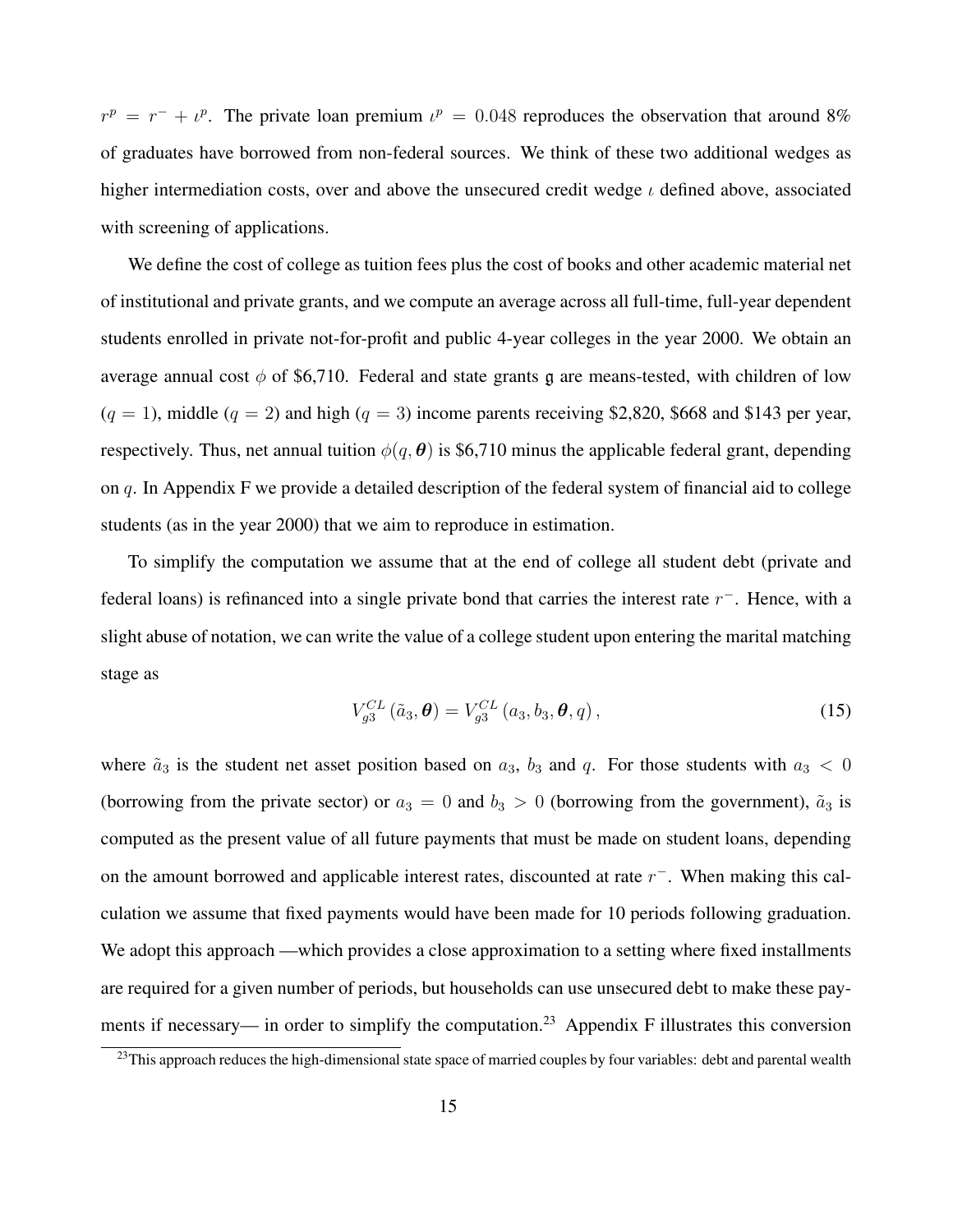scheme in more detail.

#### 2.2.2 Marital Matching

Although individuals are heterogeneous in several dimensions upon entering the matching stage, we assume that probabilistic matching between men and women is based only on education. Where  $e^{f}$ and  $e^m$  are the matched female's and male's education levels, the ex-post value of the match is:

$$
W_3(a_3^f + a_3^m, z_3^f, z_3^m, \boldsymbol{\theta}^f, \boldsymbol{\theta}^m, e^f, e^m), \qquad (16)
$$

which is the present discounted utility that this household will generate. Individuals entering the matching stage value their prospects as the expectation over potential outcomes, conditional on their own education. Let  $Q^f(e^f, e^m) \in [0, 1]$  be the probability that a woman in education group  $e^f$  meets a man belonging to group  $e^m$ . Symmetrically, matching probabilities for men are denoted  $Q^m$   $(e^m, e^f)$ . Then, for example, for a college educated female, the expected value of marriage is:

$$
V_{f3}^{CL}\left(a_3^f, \theta^f\right) = \frac{1}{2} \sum_{k \in \{LH, HS, CL\}} Q^f(CL, k) \mathbb{E}_{a^m, z^f, z^m, \theta^m} \left[ W_3(a_3^f + a_3^m, z_3^f, z_3^m, \theta^f, \theta^m, CL, e^m = k) \right]
$$
\n(17)

where the  $1/2$  is the assumed sharing rule, constant because of full commitment.<sup>24</sup>

The conditional expectation is taken over the remaining state variables for the man (ability, wealth, and productivity) —which may be correlated with his education— and over productivity draws for the wife herself. For those who have not completed college, their match value also depends on their own past labor market productivity  $z_2$ , but we retain the assumption that productivity of the partner is not observed. Matching rates are based on observed CPS data, for which educational match frequencies

of each spouse.

 $24$ There are no singles in the model. Consequently there is no well defined outside option to marriage. If there was an alternative to marriage, then the sharing rule would be defined as a share of *surplus* based on outside options. This would add the complexity of a heterogeneous and age-varying Pareto weight in the state space, complicating an already difficult computational problem.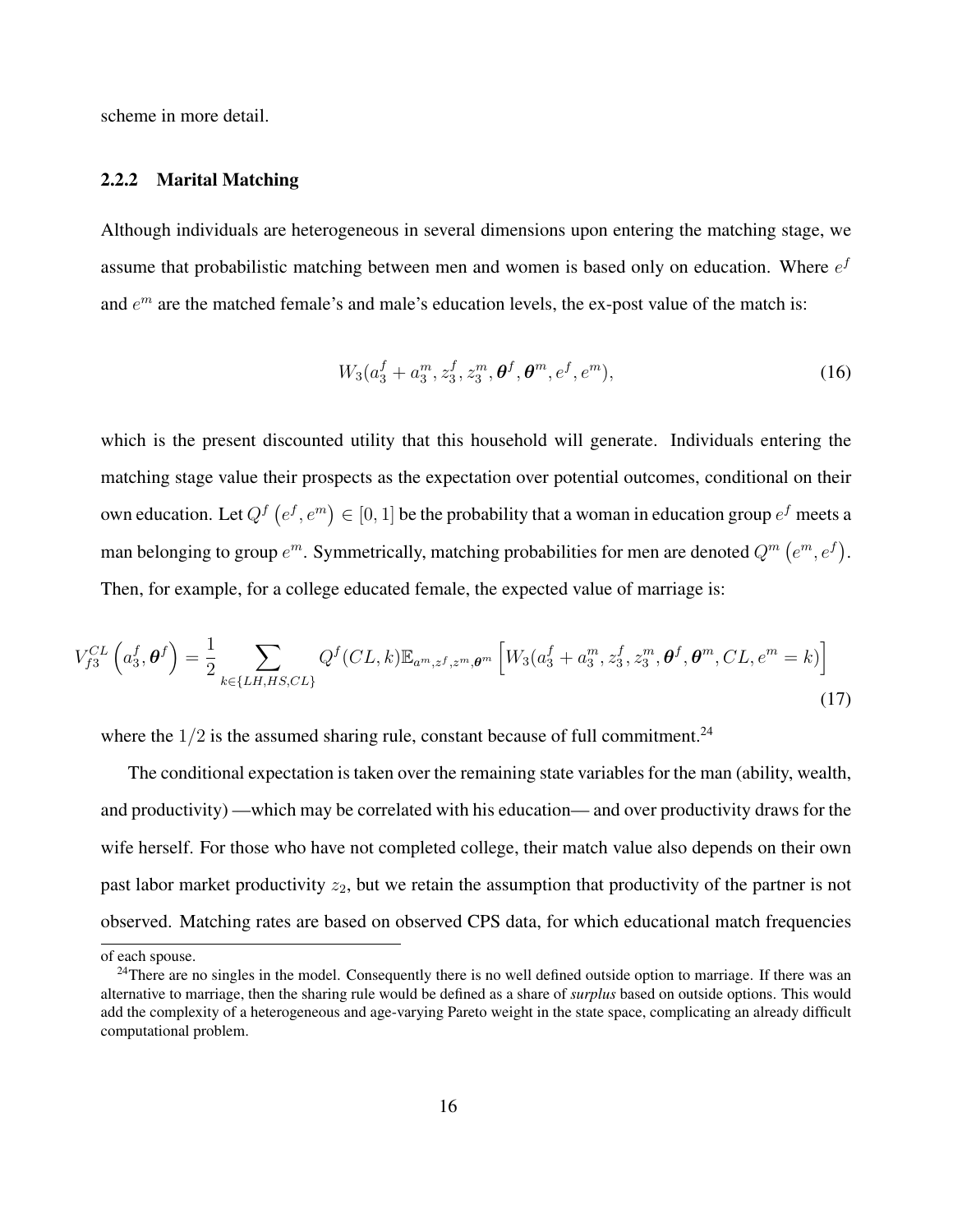|               |            | Wife's Edu |            |
|---------------|------------|------------|------------|
| Husband's Edu | <b>HSD</b> | <b>HSG</b> | <b>CLG</b> |
| <b>HSD</b>    | 0.107      | 0.030      | 0.002      |
| <b>HSG</b>    | 0.027      | 0.498      | 0.042      |
| CLG           | 0.002      | 0.056      | 0.236      |

*Notes:* Cell frequencies are the percentage of all marriages involving a particular match, i.e. these frequencies sum to one. Source: CPS 2000

#### Table 1: Husband-Wife Matching on Education

are provided in Table 1. The heavy weight on the diagonal is a manifestation of the pronounced assortative matching.

Our policy experiments modify the shares of men and women in each education group which requires us to take a stand on how these changes affect the conditional matching probabilities. We choose to vary these probabilities so as to keep the correlation between cognitive skills of husbands and wives constant across steady-states. We use this correlation, as opposed to the correlation across education levels, because the measure of cognitive skills is a cardinal variable, unlike educational attainment.

#### 2.2.3 Working-Age Families

In this stage each family solves a standard life-cycle problem as in equation (7); the difference is that the choice variables include the consumption and labor supply of both members of the household. The structure of the shocks is the same, with uncertainty over efficiency units of human capital for both man and wife, as specified before. Total household expenditure on goods allows for economies of scale, as specified in Section 2.1. The couple's value function  $W_j(a_j, z_j^f)$  $j^f, z_j^m, \boldsymbol{\theta}^f, \boldsymbol{\theta}^m, e^f, e^m),$  together with the relevant budget constraint, is shown in Appendix A.

The household problem becomes slightly different when the children (a pair) are born because parents know the gender of children right away, which adds a state variable from then on. Parents do not know exactly what a child's cognitive and non-cognitive skills will turn out to be yet, only what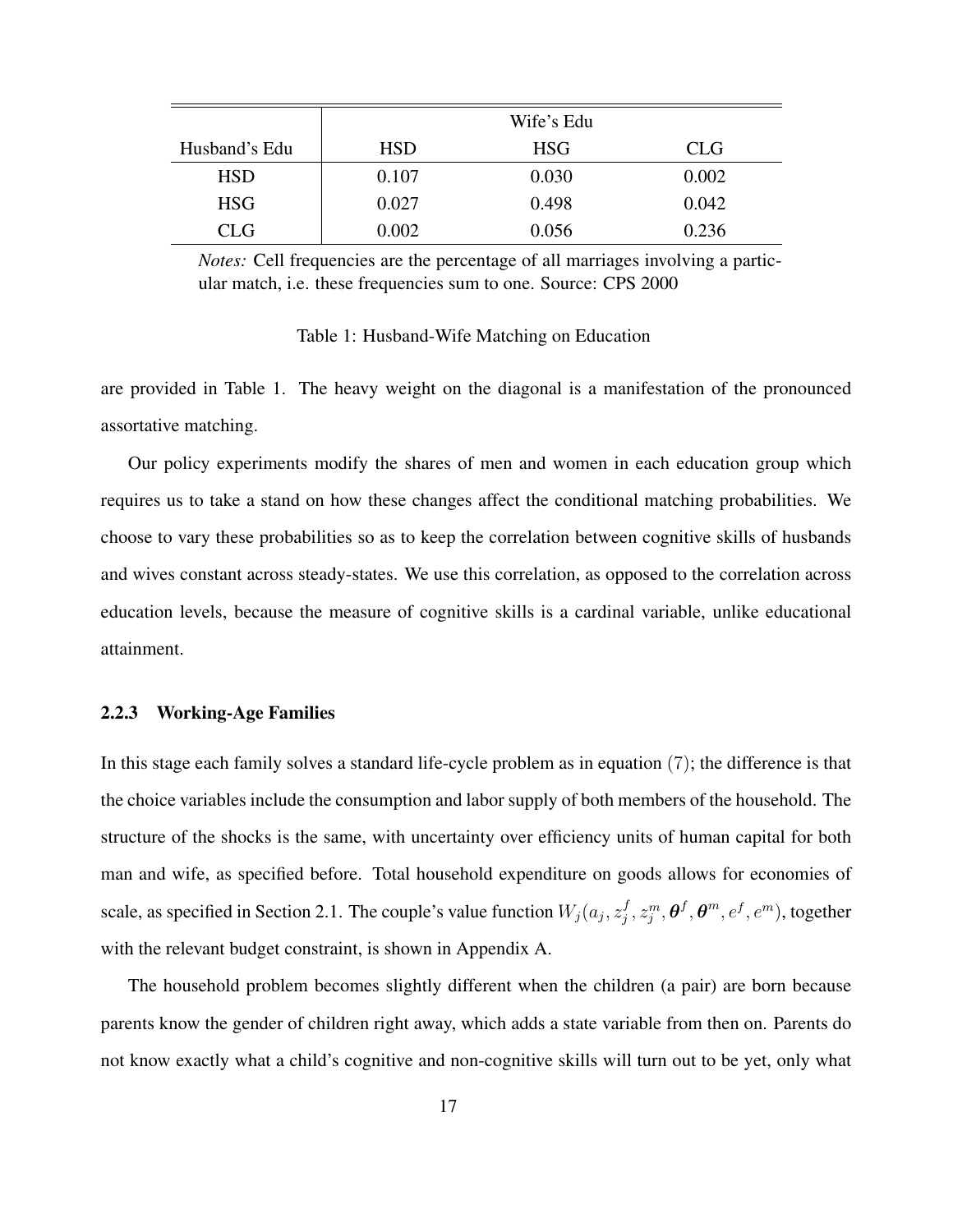they can forecast based on parental skills and education. It is at the stage when inter vivos transfers to the children are chosen that the final abilities and education preferences of a child are revealed to their parents. The household problem in the period of the inter vivos transfers is described in detail in Section 2.3 below.

#### 2.2.4 Retirement

After inter vivos transfers have been given, parents continue working until retirement age  $j^{RET} - 1$ . When they retire, from period  $j^{RET}$  onwards, they solve a simplified problem with labor supply fixed at zero. Their income is augmented by social security payments, which depend on the level of education. Retirees may die at age  $j$  with probability equal to the empirical mortality rates (US Life Tables, 2000). We assume perfect annuity markets during retirement, thus the return to assets is increased in line with the mortality rate for the relevant age because the assets of expiring households are redistributed within cohorts. We show the household problem during retirement in Appendix A.

## 2.3 Intergenerational Linkages

The two crucial mechanisms for intergenerational linkages in our model are (i) the transmission of skills from parents to children and (ii) inter-vivos transfers from parents to children.

**Transmission of Abilities** At the age of 16 ( $j = 0$ ), when inter vivos transfers take place, and just before education choices are made, the cognitive and non-cognitive skills are crystalized. These may be a result of parental investments (which we do not model here) and of genetics. Our modelling choices are in part determined by the available data. Thus child cognitive skills are drawn from a discrete distribution which depends on the mother's cognitive skills.

A child's non-cognitive skills are drawn from a distribution that depends on their mother's education and the child's own cognitive skills. By allowing non-cognitive skills to depend on parental education, which itself is a choice, we endogenize in part the intergenerational transitions of skills.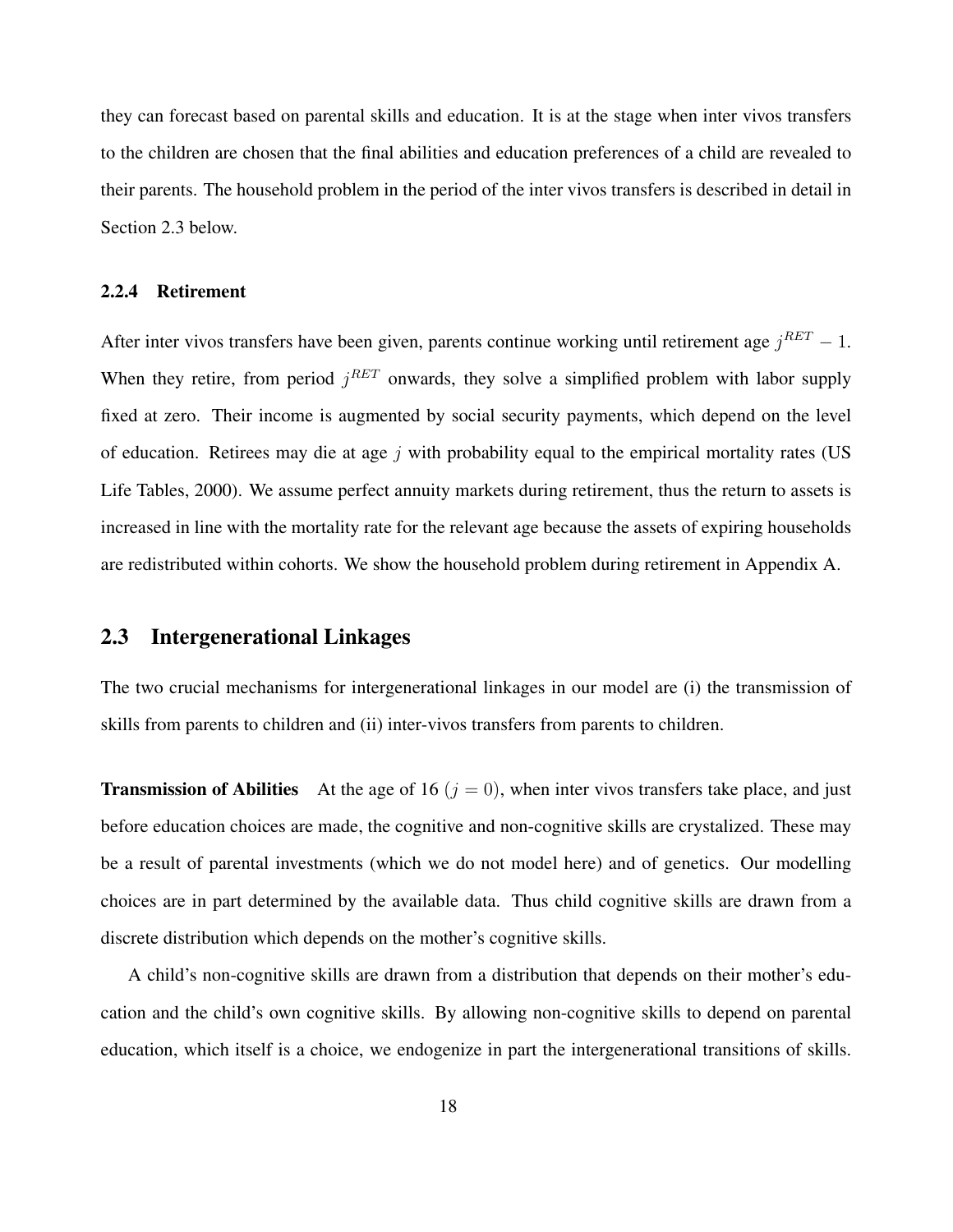In counterfactual simulations we assume that the relationship of non-cognitive skills with parental education, *conditional* on child cognitive skills, can be taken as causal; hence as the parents change their education choices as a result of policy, they affect the child non-cognitive skills, based on our estimated relationship. Details on these transition matrices, and their estimation using the NLSY79, are reported in Section 3.

Intervivos Transfers Individuals start their life with some wealth and funding for their education, which is the result of parental transfers. Utility from children and the resulting transfers, arises from both altruism and paternalism. In what follows, we denote variables for the child with the ˆ symbol.

The altruistic weight parents put on their child's expected lifetime utility is  $\omega_{\hat{g}}$ . Beyond altruism, parents may enjoy a utility gain  $\xi$  if their child goes to college. This is an important feature which may explain why, in the data, lower ability children of wealthier parents attend college. It is also relevant for the extent to which private transfers are (or are not) crowded out by government programs. The additional value that parents obtain from their children at the age where the latter are about to start making their own choices is given by

$$
\omega_{\hat{g}} V_{\hat{g}0}^*(\hat{\mathbf{a}}, \hat{\boldsymbol{\theta}}, \hat{q}, \hat{\kappa}_{\epsilon}) + \xi \cdot \mathbf{1}_{\{\hat{e}=CL\}},\tag{18}
$$

where  $1_{\{\hat{e}=CL\}}$  indicates whether the child attends college. Note that, at the time of the transfer, the parents know both the abilities of the child  $(\hat{\theta})$  and her random shock to education preferences  $(\hat{\kappa}_{\epsilon})$ . We allow altruism to depend on gender because we observe gender differences in inter vivos transfers; however, we restrict paternalism to be the same across genders because we do not observe gender differences in the influence of parental wealth on education.

To reduce the computational burden, we posit that each family has two identical children. Hence, the family makes the same transfers to each of them. The unconditional transfers  $\hat{a}_0$  are paid to the child immediately, whereas the college-conditional transfers are committed to a trust account when the child is 16, and then paid to the child upon entering college at 18.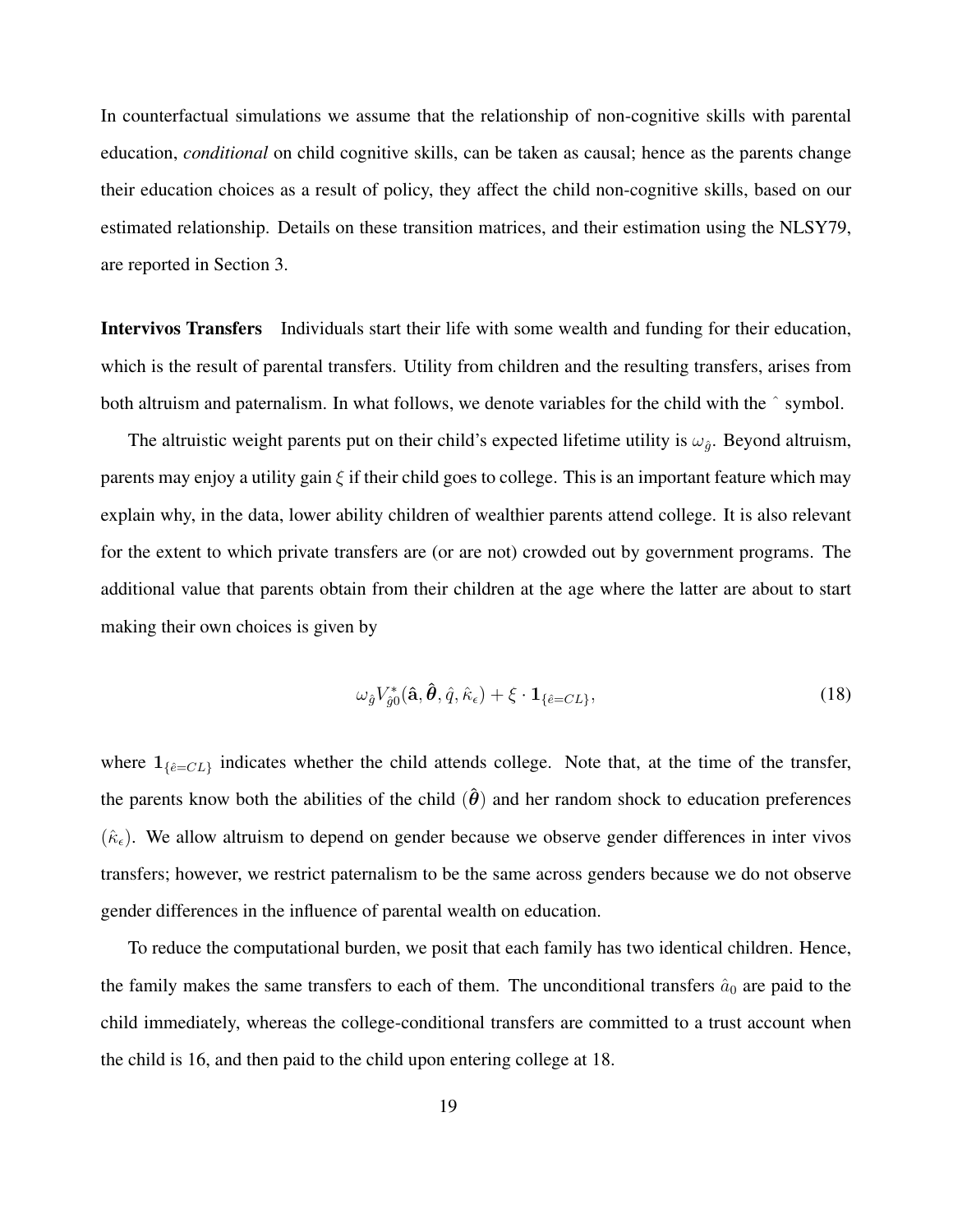Transfers are determined by augmenting the parent's value function by the value defined in (18) and maximizing with respect to the conditional and unconditional transfers. The cost of the transfer to the parent is the reduction in their wealth. Gains from transfers accrue to the parents for two reasons. First, the children's value  $V_{\hat{g}0}^*$  is increasing in  $\hat{a}$ , and parents are altruistic. Second, a large enough conditional transfer  $\hat{a}^{CL}$  can induce the child to choose to attend college, and since parents are paternalistic they experience an extra utility gain  $\xi$  from this choice. Because of the fixed nature of the utility gain, this paternalistic motive is stronger for wealthy parents whose marginal utility from consumption is low.

The formal structure of the dynamic problem of the family in the period of the inter vivos transfers is presented in Appendix A and details of the estimation of altruism and paternalism parameters are contained in Section 3.

## 2.4 Equilibrium

The model is solved numerically to characterize the stationary equilibrium allocation. Given age heterogeneity and finite lives, this model entails  $J + 1$  overlapping generations. Stationarity implies that we study an equilibrium such that the cross-sectional allocation for any given cohort of age  $j$  is invariant over the sequence of time periods  $t \in \{t_0, t_1, ...\}$ . A detailed definition of the stationary equilibrium and its numerical computation is presented in Appendix A. The equilibrium allocation implies that households choose their education level, consumption, labor supply, and inter-vivos transfer plans to maximize expected lifetime utility, firms maximize profits, prices clear all markets, and the government budget constraint is balanced period by period.

# 3 Estimation Results

There are three sets of parameters in the model: those that are estimated separately from the model, namely the production function and the income process; those that are estimated within the model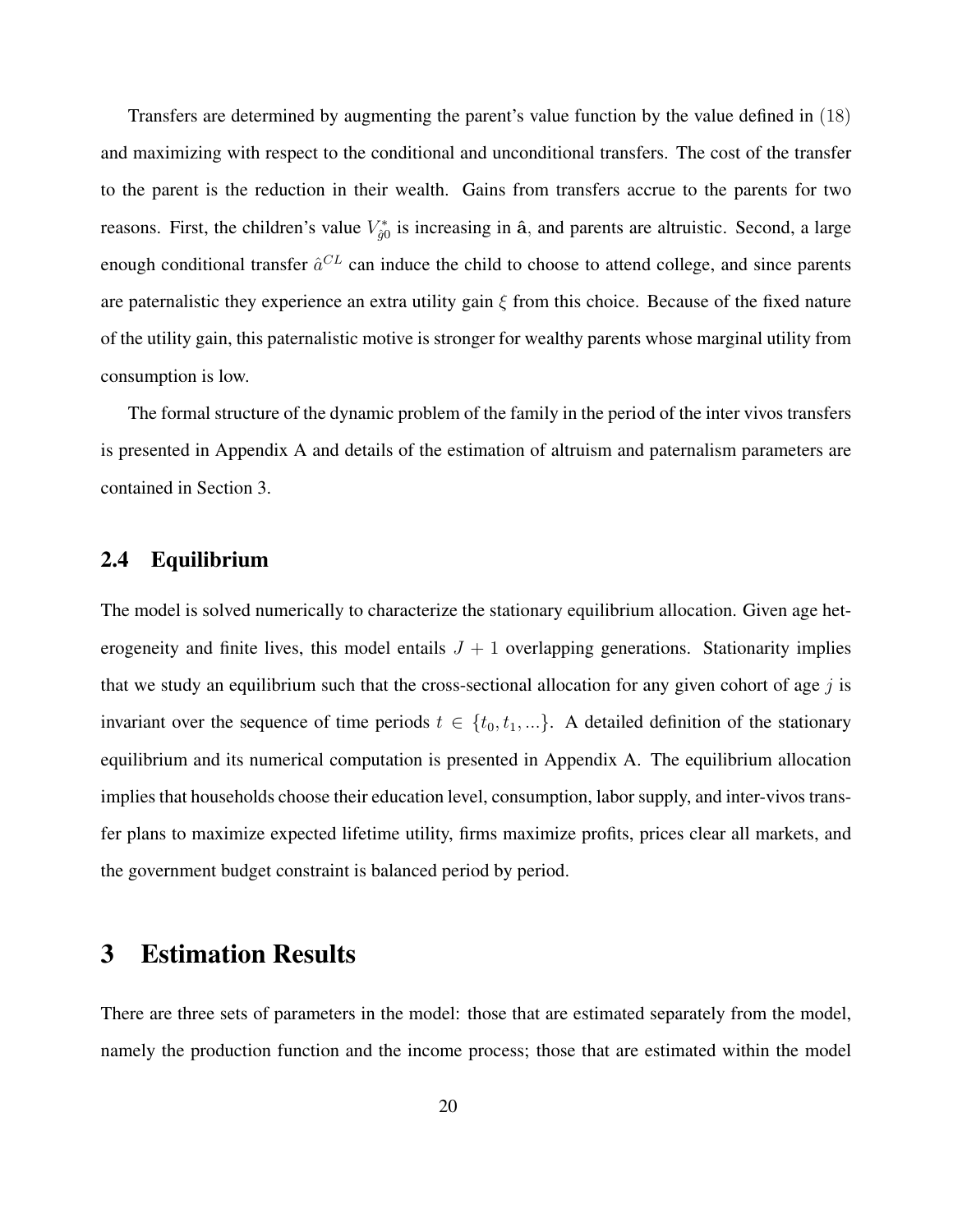using the method of moments. These include parameters determining the costs of education, some preference parameters (including altruism and paternalism) and several others, listed in the appendix. Finally there are some parameters that we fix based on the literature.

### 3.1 Aggregate Production Function

Under the assumption that all labor markets are competitive, we estimate the technology parameters and test the iso-elasticity assumptions using CPS data on wage bills and hours worked for the different gender-education groups for the years 1968-2001. Details of our estimation and tests, including robustness checks using different instruments and specifications, are presented in Appendix B. In the numerical analysis we set the elasticity of substitution between education aggregates to 3.3 (i.e.  $\rho = 0.7$ ). This is within the range of our estimates and in line with values reported in the literature.<sup>25</sup> Our specification of technology also allows for imperfect substitutability of male and female efficiency units.<sup>26</sup> We use a baseline value of  $\chi = 0.45$  in the numerical simulations, corresponding to an 'education-conditional' elasticity of roughly 1.8 between men and women, a number within our range of estimates. The values of the gender/education CES weights  $s^{g,e}$  are reported in the appendix.<sup>27</sup>

This specification of aggregate technology, together with the equilibrium selection mechanism of the model, yields college and high school wage premia that are consistent with the data. Applying the estimation approach of Goldin and Katz (2007) to data simulated from our model, the

<sup>&</sup>lt;sup>25</sup>Many estimates in the literature are based on a coarser two-type skilled/unskilled classification for labor, with no gender differences. Katz and Murphy (1992) estimate the elasticity of substitution to be 1.41; Heckman et al. (1998a) report a favorite estimate of 1.44. Card and Lemieux (2001) obtain an elasticity of substitution between college and high school workers of about 2.5; however, their estimated elasticity, when accounting for imperfect substitutability across age groups, ranges between 4 and 6. Finally, using a nested specification with three human capital types Goldin and Katz (2007) suggest a preferred elasticity between college and non-college workers of 1.64.

 $^{26}$ Existing evidence suggests that equally-skilled individuals of different gender are not perfect substitutes, see for example Johnson and Keane (2007).

 $^{27}$ Our production function specification does not display capital-skill complementarity. Krusell et al. (2000) find evidence of complementarity between equipment capital (but not structure) and college educated workers. Given the richness of the household side of the model, we chose to maintain the production side relatively stylized and opted for one type of capital. In our policy experiments the aggregate capital stock changes very little (policy changes only affect the saving behavior of the wealth-poor, who account for a small share of aggregate wealth). Therefore, the additional effect of changes in capital on the college premium would be fairly small with capital-skill complementarity.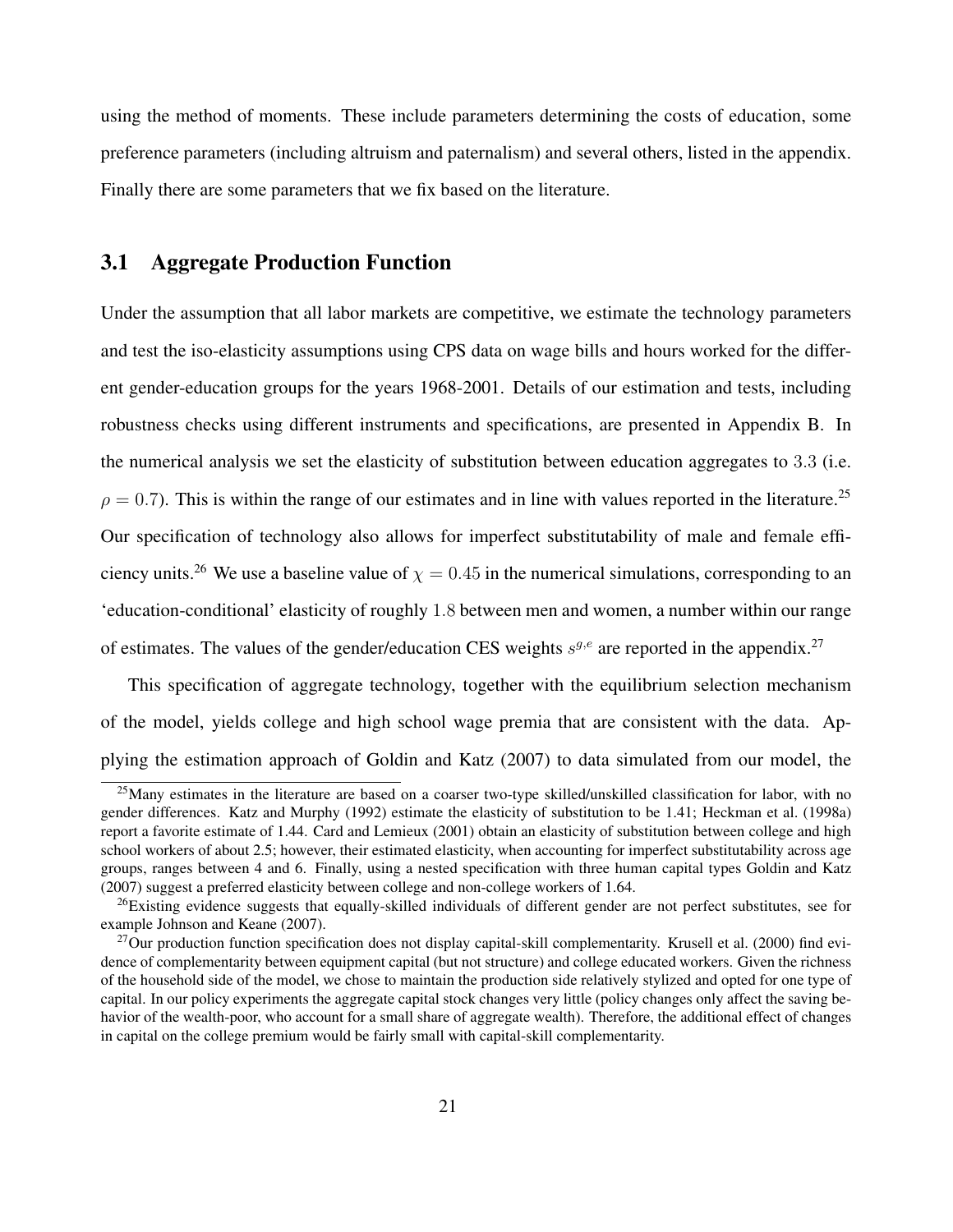log college/high-school wage differential is estimated to be 0.58, and the log high-school graduate/dropout wage differential is 0.37. These values are close to the estimates presented in Goldin and Katz (2007, Table A8.1) for the year 2000 which place the college premium between 0.58 and 0.61, and the high-school premium between 0.26 and 0.37. When we examine gender gaps, recent work by Goldin (2014) indicates that median earnings of women (in the year 2000) were roughly 74% those of men, and our model generates a corresponding figure of 73%.<sup>28</sup>

## 3.2 Income Process and the Impact of Ability on Earnings

The wage process is an important ingredient of the model as it determines the career profile as well as the amount of uninsurable uncertainty faced by individuals. We allow individual wage dynamics to depend on age, gender, education and abilities. Heckman et al. (2006b) document that the effects of cognitive skills on earnings are 4-5 times larger than those of non-cognitive skills. In light of this finding, we make the simplifying assumption that only cognitive ability directly affects earnings in the labor market.

We estimate wage processes correcting for selection into work, which provided significant adjustments for women but not for men. In Appendix C we discuss aspects of the estimation and report the resulting deterministic age profile for each education group, which is by now standard: the higher the level of education, the steeper the increases of wages with earnings.

After removing age effects, the idiosyncratic labor productivity process  $\varepsilon_i^{g,e}$  $j^{g,e}$  is specified as (dropping the individual subscript  $i$ ):

$$
\varepsilon_j^{g,e} = \lambda^{g,e} \log \theta_{cog} + z_j^{g,e},\tag{19}
$$

where

$$
z_j^{g,e} = \varrho^{g,e} z_{j-1}^{g,e} + \eta_j^{g,e}, \quad \eta_j^{g,e} \stackrel{iid}{\sim} N\left(0, \sigma_\eta^{g,e}\right). \tag{20}
$$

 $28$ Goldin's figure refers to women working 35 hours or more per week, 40 weeks or more per year. In simulated data we consider median full-time female earnings divided by median full-time male earnings, where full-time is defined as 0.3 of time endowment or more.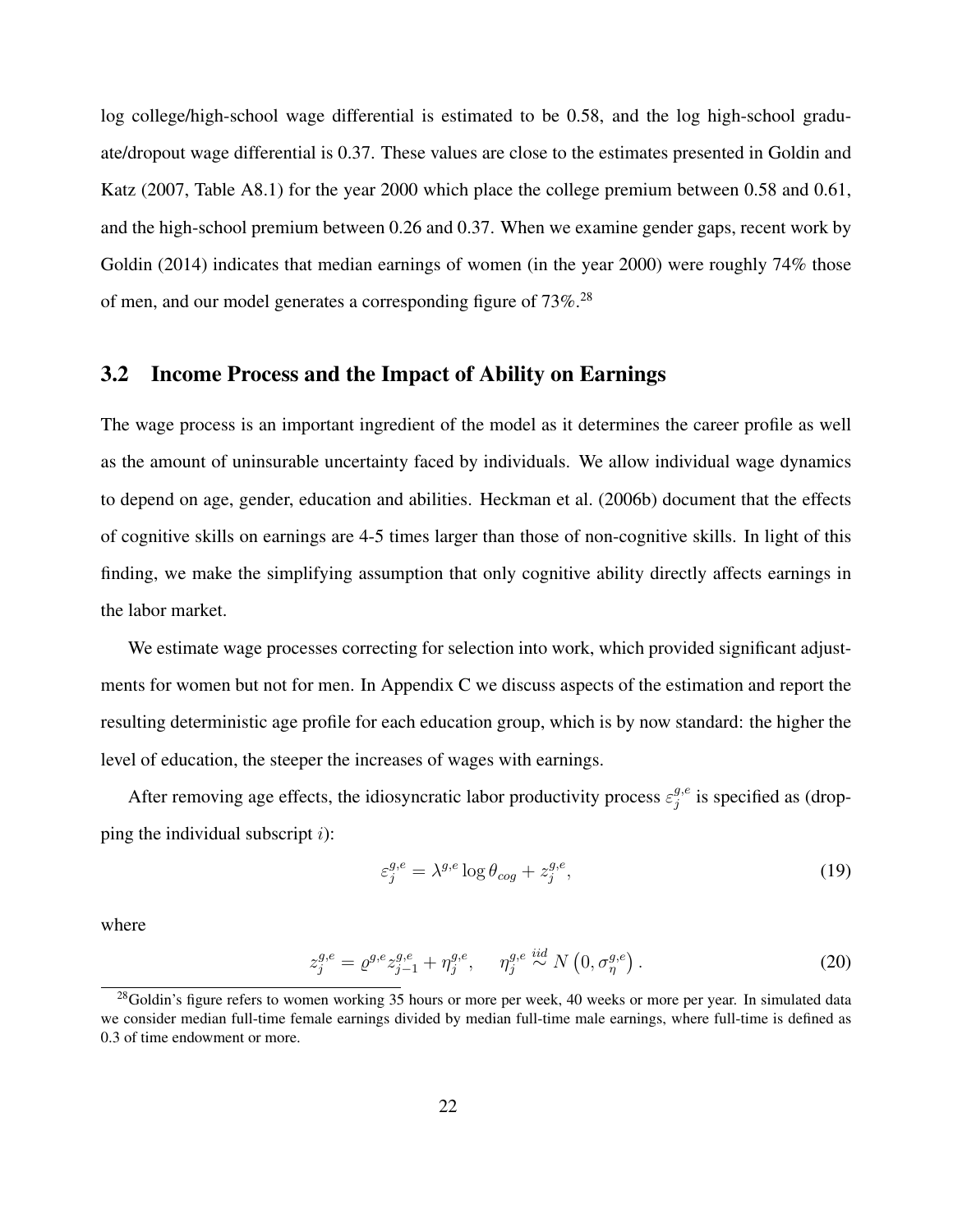| Education group                              |                                     | Male Gradient Female Gradient |
|----------------------------------------------|-------------------------------------|-------------------------------|
| Less than HS                                 | $0.428$ $(0.054)$ $0.184$ $(0.057)$ |                               |
| <b>HS</b> Graduate                           | $0.516$ $(0.030)$ $0.601$ $(0.036)$ |                               |
| College Graduate 0.797 (0.109) 0.766 (0.099) |                                     |                               |

Table 2: Estimated ability gradient  $\lambda^{g,e}$  (NLSY79)

|                     | Less than HS     |                     | <b>HS</b> Graduates |                 | College graduates |
|---------------------|------------------|---------------------|---------------------|-----------------|-------------------|
| $\varrho^m$         | 0.955<br>(0.010) | $\rho^m$            | 0.952<br>(0.005)    | $\rho^m$        | 0.966<br>(0.015)  |
| $\sigma_{\eta}^{m}$ | 0.015<br>(0.002) | $\sigma_\eta^m$     | 0.017<br>(0.001)    | $\sigma_\eta^m$ | 0.017<br>(0.005)  |
| $\sigma^m_{z0}$     | 0.037<br>(0.005) | $\sigma^m_{z0}$     | 0.059<br>(0.003)    | $\sigma^m_{z0}$ | 0.094<br>(0.009)  |
| $\varrho^f$         | 0.852<br>(0.023) | $\rho^f$            | 0.953<br>(0.003)    | $\varrho^f$     | 0.983<br>(0.016)  |
| $\sigma_{\eta}^{f}$ | 0.025<br>(0.005) | $\sigma_{\eta}^{f}$ | 0.019<br>(0.001)    | $\sigma_n^f$    | 0.018<br>(0.004)  |
| $\sigma_{z0}^{f}$   | 0.035<br>(0.011) | $\sigma_{z0}^f$     | 0.041<br>(0.003)    | $\sigma_{z0}^f$ | 0.076<br>(0.007)  |

*Notes:* Estimated parameters of the process for individual efficiency units  $\varepsilon_j^{g,e}$  $j^{g,e}$  (NLSY79). Standard errors in parentheses.

### Table 3: Individual Productivity Process Parameters

The initial value of productivity of an agent  $z_0^{g,e}$  $\frac{g,e}{0}$  is drawn from a normal distribution with mean zero and variance  $\sigma_{z_0}^{g,e}$ . The impact of cognitive skills on wages  $\lambda^{g,e}$ , the persistence of idiosyncratic productivity shocks  $\varrho^{g,e}$ , and the variance of idiosyncratic productivity innovations  $\sigma^{g,e}_\eta$  all vary by gender and education attainment. This heterogeneity in returns to schooling will in part drive differences in education choices between men and women and across ability groups.

The estimates of the ability gradient and the persistence of the shocks are reported in Tables 2 and 3 respectively. The ability gradient for wages increases with education, implying a strong complementarity between the two. It is also the case that the returns to ability increase by more for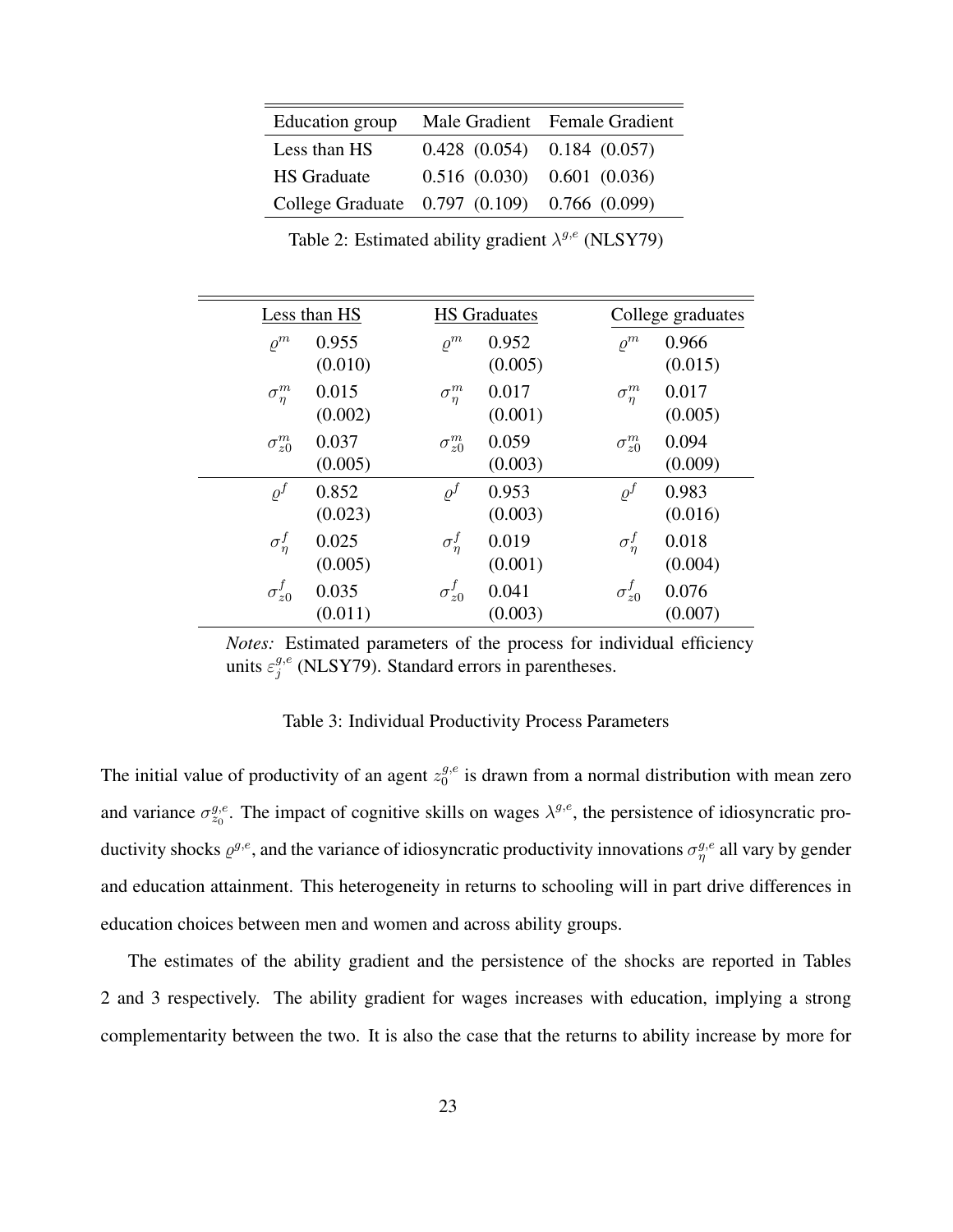|         |       | Children |       |                |       |
|---------|-------|----------|-------|----------------|-------|
| Mothers |       | 2        | 3     | $\overline{4}$ |       |
|         | 0.455 | 0.238    | 0.197 | 0.065          | 0.047 |
| 2       | 0.258 | 0.242    | 0.242 | 0.157          | 0.110 |
| 3       | 0.160 | 0.223    | 0.271 | 0.190          | 0.157 |
| 4       | 0.114 | 0.171    | 0.257 | 0.209          | 0.249 |
| 5       | 0.072 | 0.076    | 0.195 | 0.242          | 0.415 |

*Notes:* Ability transition probabilities, by quintile (NLSY79). Quintile 1 is the lowest ability, quintile 5 is the highest.

Table 4: Ability transition matrix

women than for men, particularly at lower education levels. Shocks are highly persistent, and close to being a random walk for all but females with less than high school. Notably, even for *given ability*, the variance of initial productivity draws increases with education for women, and even more so for men. This uncertainty is particularly difficult to insure against, since at young ages individuals tend to be wealth-poor.

## 3.3 Intergenerational Transmission of Cognitive and Non-Cognitive Skills

To measure the transmission of cognitive ability  $\theta_{\text{cog}}$  between generations, we use data from the 'Children of the NLSY79' survey, which provides test scores of cognitive skills for both mothers and children. We build pairs of mother and child test-score measurements and estimate an ability transition matrix  $\Gamma_{\theta}$  across skill quintiles. The matrix, reported in Table 4, implies a great deal of upward and downward mobility in the middle of the distribution, but less so at the top and the bottom, where the diagonal element is larger.

As explained above, due to data limitations we allow a child's non-cognitive skills to be influenced by parental education and by one's own cognitive skills, but not directly by parents' non-cognitive ability. Using NLSY79 data, we measure non-cognitive skills as the first principal component factor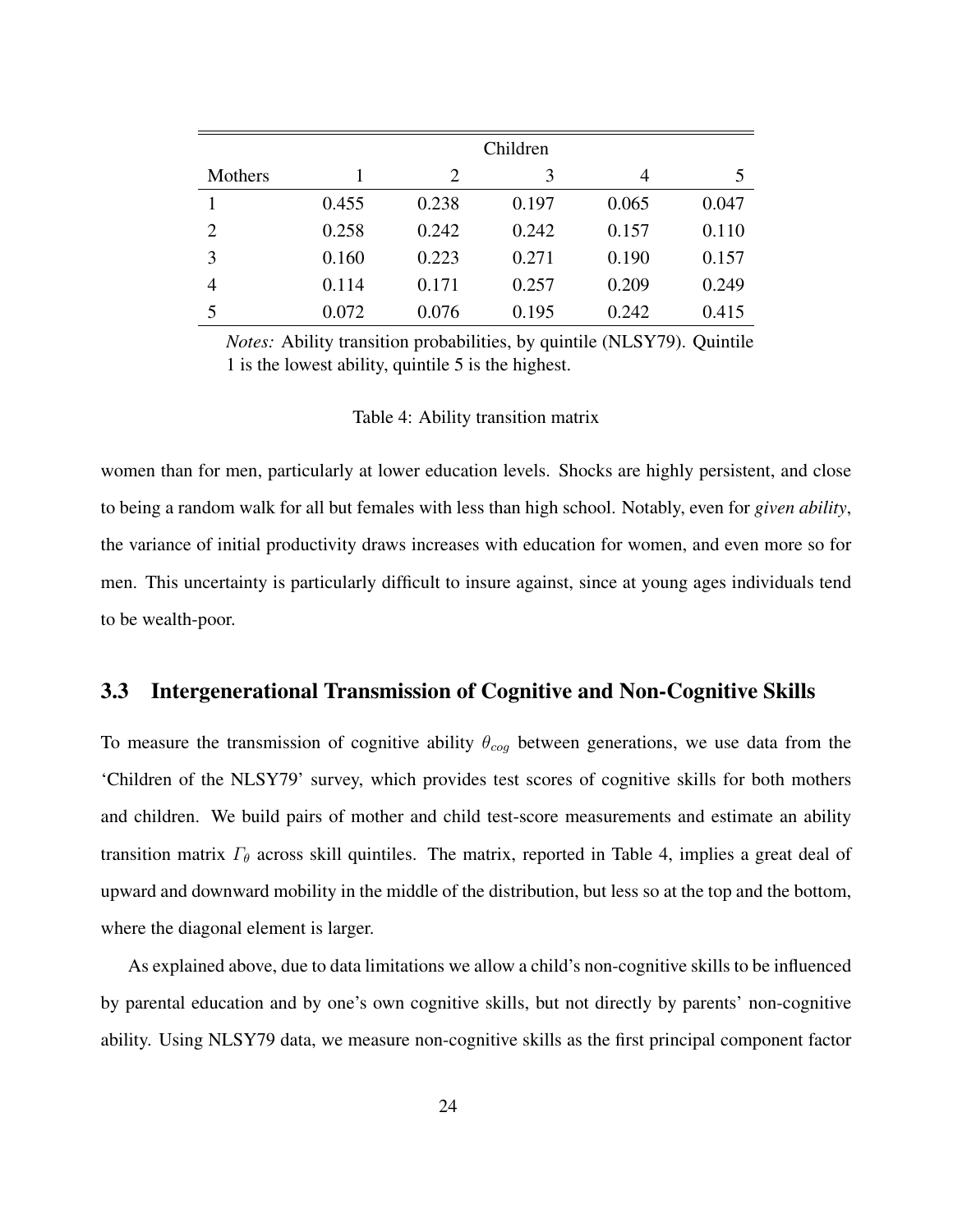| Conditional Probabilities of Non-Cognitive Tercile 1 |                            |       |       |       |       |
|------------------------------------------------------|----------------------------|-------|-------|-------|-------|
|                                                      | Child's Cognitive Quintile |       |       |       |       |
| Mother's Edu                                         |                            |       |       |       |       |
| <b>HSD</b>                                           | 0.585                      | 0.453 | 0.350 | 0.311 | 0.189 |
| <b>HSG</b>                                           | 0.527                      | 0.418 | 0.266 | 0.235 | 0.178 |
| CL G                                                 | 0.578                      | 0.388 | 0.289 | 0.201 | 0.139 |

Conditional Probabilities of Non-Cognitive Tercile 2

|              | Child's Cognitive Quintile |       |       |       |       |
|--------------|----------------------------|-------|-------|-------|-------|
| Mother's Edu |                            |       |       |       |       |
| <b>HSD</b>   | 0.297                      | 0.367 | 0.339 | 0.316 | 0.347 |
| <b>HSG</b>   | 0.362                      | 0.330 | 0.386 | 0.333 | 0.318 |
| CL G         | 0.283                      | 0.343 | 0.353 | 0.356 | 0.337 |

Conditional Probabilities of Non-Cognitive Tercile 3

|              | Child's Cognitive Quintile |       |       |       |       |
|--------------|----------------------------|-------|-------|-------|-------|
| Mother's Edu |                            |       |       |       |       |
| <b>HSD</b>   | 0.118                      | 0.180 | 0.311 | 0.372 | 0.464 |
| <b>HSG</b>   | 0.111                      | 0.252 | 0.348 | 0.432 | 0.504 |
| CL G         | 0.139                      | 0.270 | 0.358 | 0.443 | 0.525 |

*Notes:* Each cell reports the conditional probability of the child being in the non-cognitive skill tercile corresponding to that table section. (NLSY79). Tercile 1 is the lowest, tercile 3 is the highest.

Table 5: Non-cognitive Ability Transitions

in the Rotter Scale and the Pearlin Mastery Scale scores. Table 5 reports conditional probabilities.

## 3.4 The Simulated Method of Moments Estimation

Table G.1 in the online appendix lists parameters that we set in advance. Given these, as well as the production function parameters, income processes and transition matrices for intergenerational transmission of cognitive and non-cognitive skills that we have just discussed, we estimate the remaining parameters using the simulated method of moments. In particular, this last step delivers parameters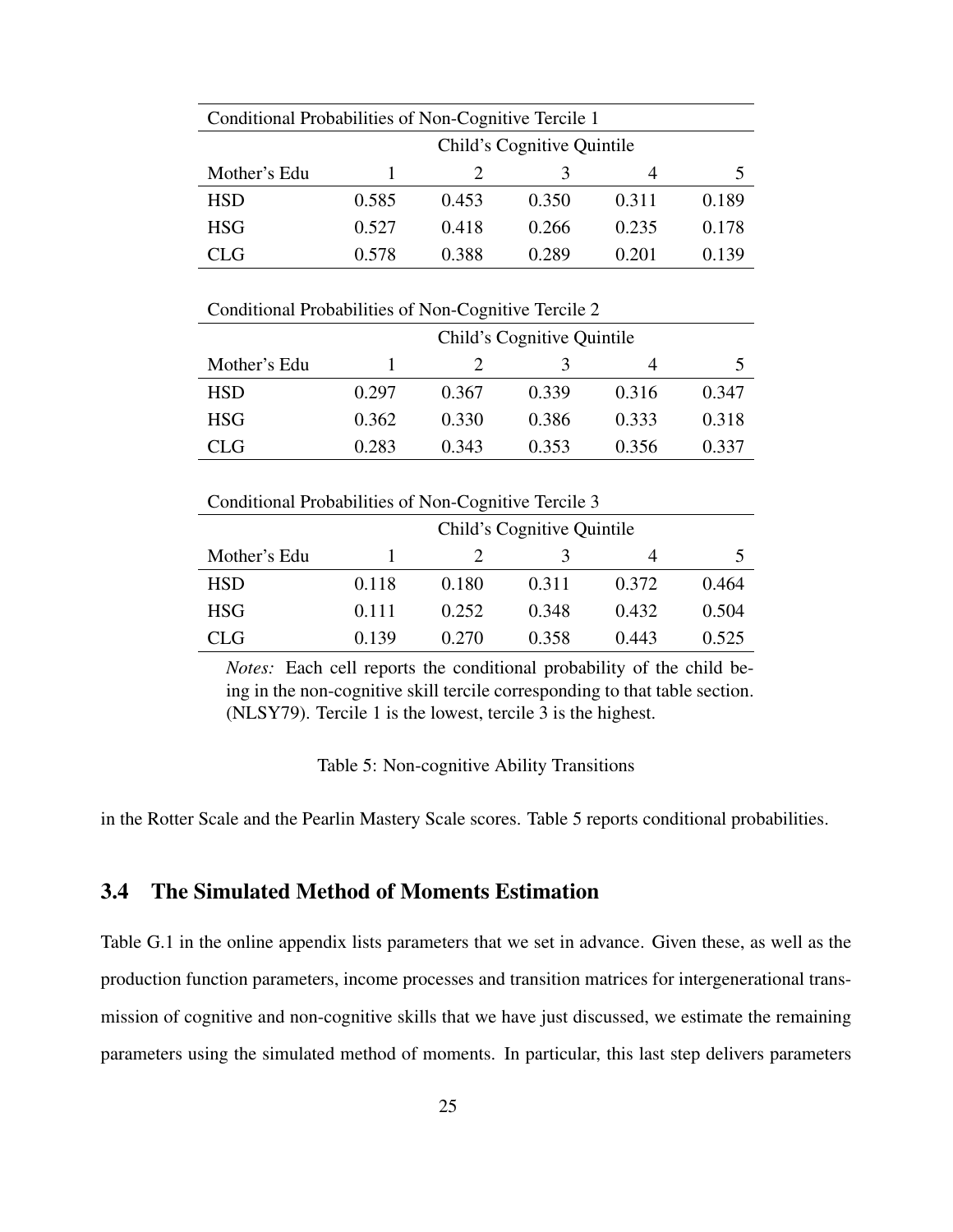determining the psychic costs of education, the gender specific altruism load, and the paternalistic preference for education that we discuss in detail next.

These remaining parameters are estimated by minimizing an unweighted quadratic distance criterion between data moments and corresponding moments implied by the model. The model moments are produced by simulation, which often implies that the resulting criterion is not differentiable. We thus use the Nelder-Mead Simplex method, which is derivative free. In what follows we discuss results on psychic costs of education and intergenerational linkages in preferences. Table G.2 shows the remaining estimated parameters with corresponding standard errors, and Tables G.2 and G.3 show the moments matched in estimation.

### 3.5 Psychic Cost of Education

The parameters of the psychic costs of education are presented in Table 6. In interpreting these values note that all right hand side variables are standardized to have unit variance and mean zero.

On average, the implied baseline costs are 3.2% of discounted lifetime utility for high school students and 4.1% of discounted lifetime utility for college students.<sup>29</sup> However, there is substantial variation in psychic costs due to heterogeneity in cognitive skills, non-cognitive skills and idiosyncratic preferences shocks as reflected in the parameters  $(\theta_{cog}, \theta_{non}, \kappa_{\epsilon})$ .<sup>30</sup> Costs also change with gender: over the estimation period the college educated workforce still included a larger fraction of men, which explains the higher intercept estimated for women's college costs.

Non-cognitive skills appear to be essential in reducing the costs of high school attendance, whereas cognitive skills are less important at that stage. Idiosyncratic preference shocks are also an important component of high school costs. However, conditional on gender, they only explain 8% of the variance of psychic costs of high school and 17% of that for college. Thus most of the variance in psychic costs

<sup>&</sup>lt;sup>29</sup>The cumulative average psychic cost of a college graduate is the sum of psychic costs experienced during both high school and college, and corresponds to roughly  $7\%$  of college students' lifetime utility.

 $30$ We also test whether skill-gender interactions significantly shift education attainment rates, and find no evidence of such shifts. More specifically, we estimate the relationship between education attainment, gender and skills, and then we test the significance of gender interactions with cognitive and non-cognitive skills.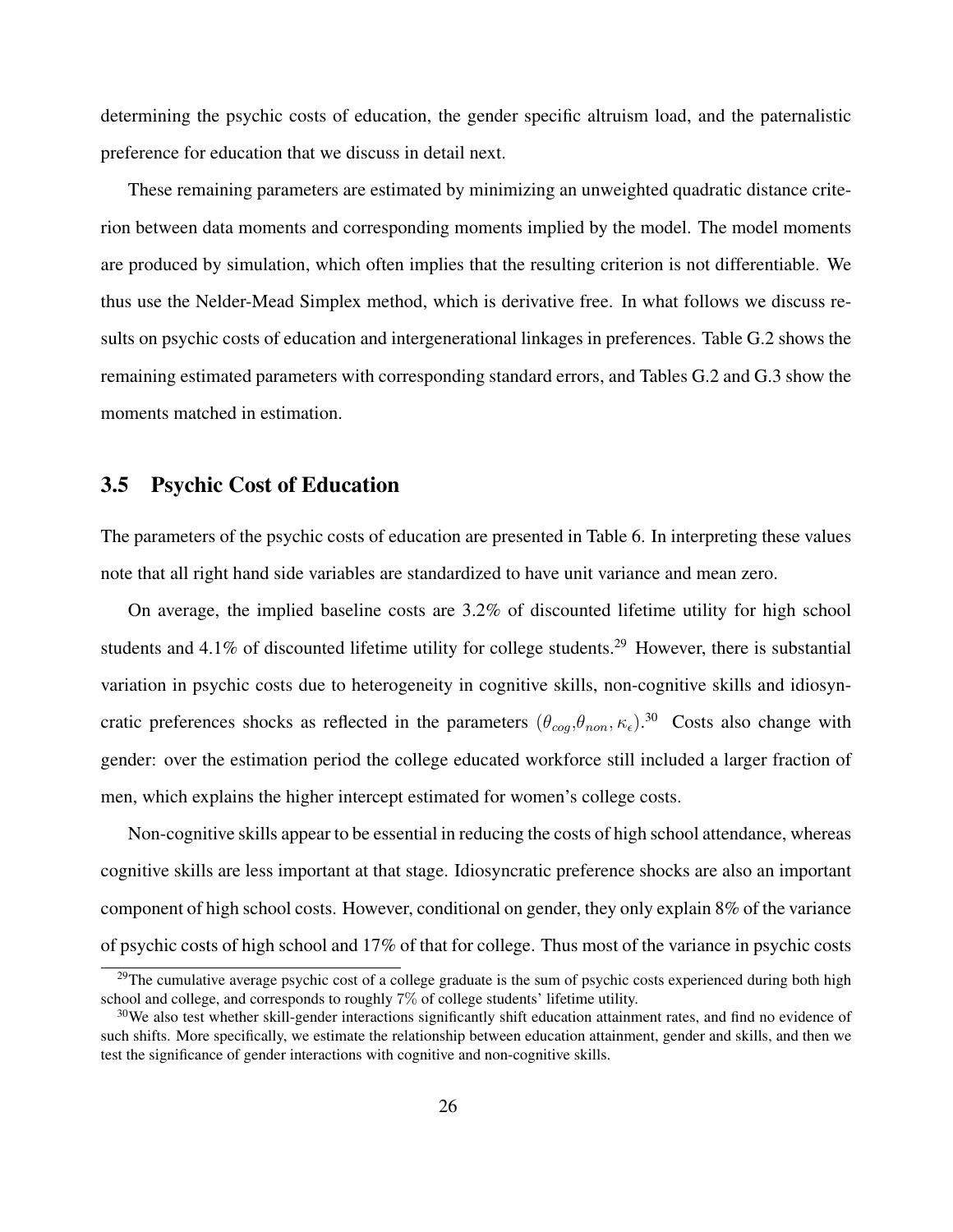| Parameter                               |                      | High School | College  |
|-----------------------------------------|----------------------|-------------|----------|
| $\varsigma_0^e$                         | Constant             | 1.697       | 1.872    |
|                                         |                      | (0.006)     | (0.010)  |
| $\varsigma_1^e$                         | Female Dummy         | $-0.134$    | 0.610    |
|                                         |                      | (0.0150)    | (0.006)  |
| $\varsigma_2^e$                         | $\log(\theta_{non})$ | $-0.605$    | $-0.239$ |
|                                         |                      | (0.010)     | (0.011)  |
| $\log(\theta_{cog})$<br>$\varsigma_3^e$ | $-0.233$             | $-0.779$    |          |
|                                         |                      | (0.015)     | (0.012)  |
| $\varsigma_4^e$                         |                      | 0.213       | 0.408    |
|                                         | $\kappa_{\epsilon}$  | (0.008)     | (0.011)  |

*Notes:* Simulated Method of Moments estimates of psychic costs loadings. Estimates of asymptotic standard errors, which are corrected for simulation error, are in parentheses.

### Table 6: Parameters of the Psychic Costs of Education

of schooling is explained by cognitive and non-cognitive skills, the former being more important for college and the latter for high school.

The overall consumption value of psychic costs is substantial, especially when abilities are low. Among students with median abilities and education preference shocks, college and high-school psychic costs added together are worth about \$135,000 on average, in year 2000 consumption terms. However, greater ability reduces these costs: a one standard deviation increase in cognitive skills reduced these costs by the equivalent of \$36,000; the corresponding reduction for a change in noncognitive skills is \$30,000. Interestingly, for the very high skilled these costs can even be negative: for example, a student two standard deviations above the mean in cognitive and non-cognitive skills as well as education preferences would gain a utility equivalent to \$41,000 of consumption by completing both high school and college. The average psychic costs that we compute are comparable in magnitude to those reported in Cunha et al. (2005) and Heckman et al. (2006a).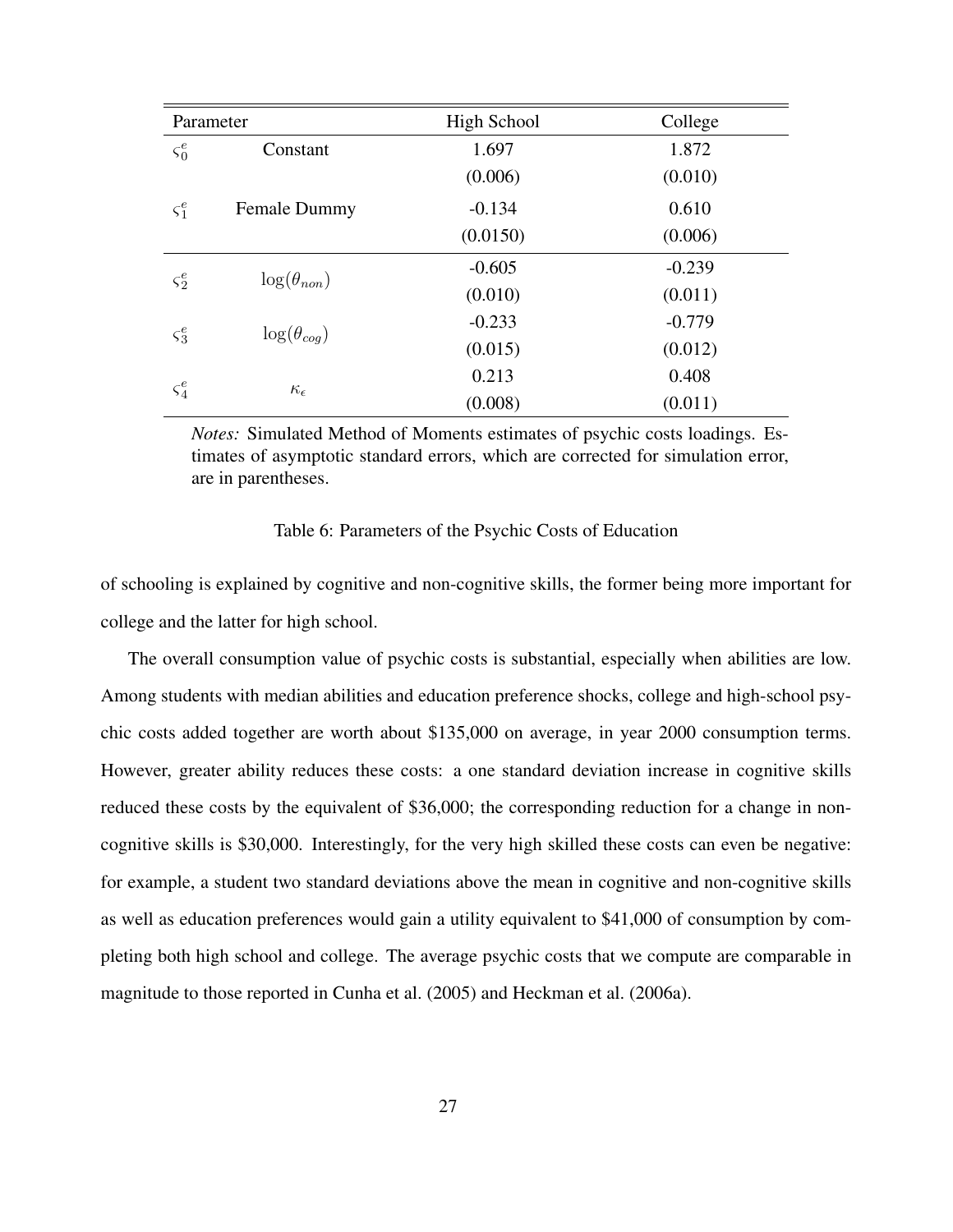## 3.6 Altruism, Paternalism and Inter vivos Transfers

Identification of altruism and paternalism is primarily driven by the size of inter vivos transfers and how these vary by gender. The NLSY97 provides information on family transfers received by young individuals. In particular, it asks respondents about any gifts in the form of cash (not including loans) from parents. Appendix E describes the sample we construct and the methodology we use to measure early inter vivos transfers, and it reports basic facts about parental gifts to young individuals, as recorded in the NLSY97. Since we model early inter vivos transfers as one-off gifts from parents to children occurring before college age, we restrict attention to the cumulative transfer between age 16 and 22. In our calculations we also include imputed rents for students living in their parents' house.<sup>31</sup>

In the data we observe male children receiving somewhat larger transfers than female children. The average transfer gifted to a male child is just above \$33,000, while the average transfer gifted to a female child is around \$29,000.

Paternalistic preference for college, as well as altruism, may motivate wealth transfers, as parents use conditional transfers to induce their children to attend college. To help identify this effect we use information about the relative college attainment rate of children from wealthy families relative to poorer families. In the NLSY97 the parents of respondents are asked to report their net worth. College attainment is strongly and positively correlated with reported net worth. For example, children whose parents are in the fourth quartile (top 25%) of the wealth distribution are 1.6 times as likely to become college graduates as those whose parents are in the third quartile. This is a moment we explicitly target, and successfully match, in estimation.

The resulting estimated altruism parameters are  $\omega_{m} = 0.29$  (s.e. = 0.005) for males and  $\omega_{\hat{f}} =$  $0.25$  (s.e.  $= 0.008$ ) for females, showing a small preference for boys, which translates to some gender differences in the counterfactuals we explore. The paternalism parameter is estimated to be  $\xi = 0.201$  (s.e. = 0.041).

 $31$ As also emphasized by Johnson (2011), the co-residence component makes up a large fraction of the total inter vivos transfers.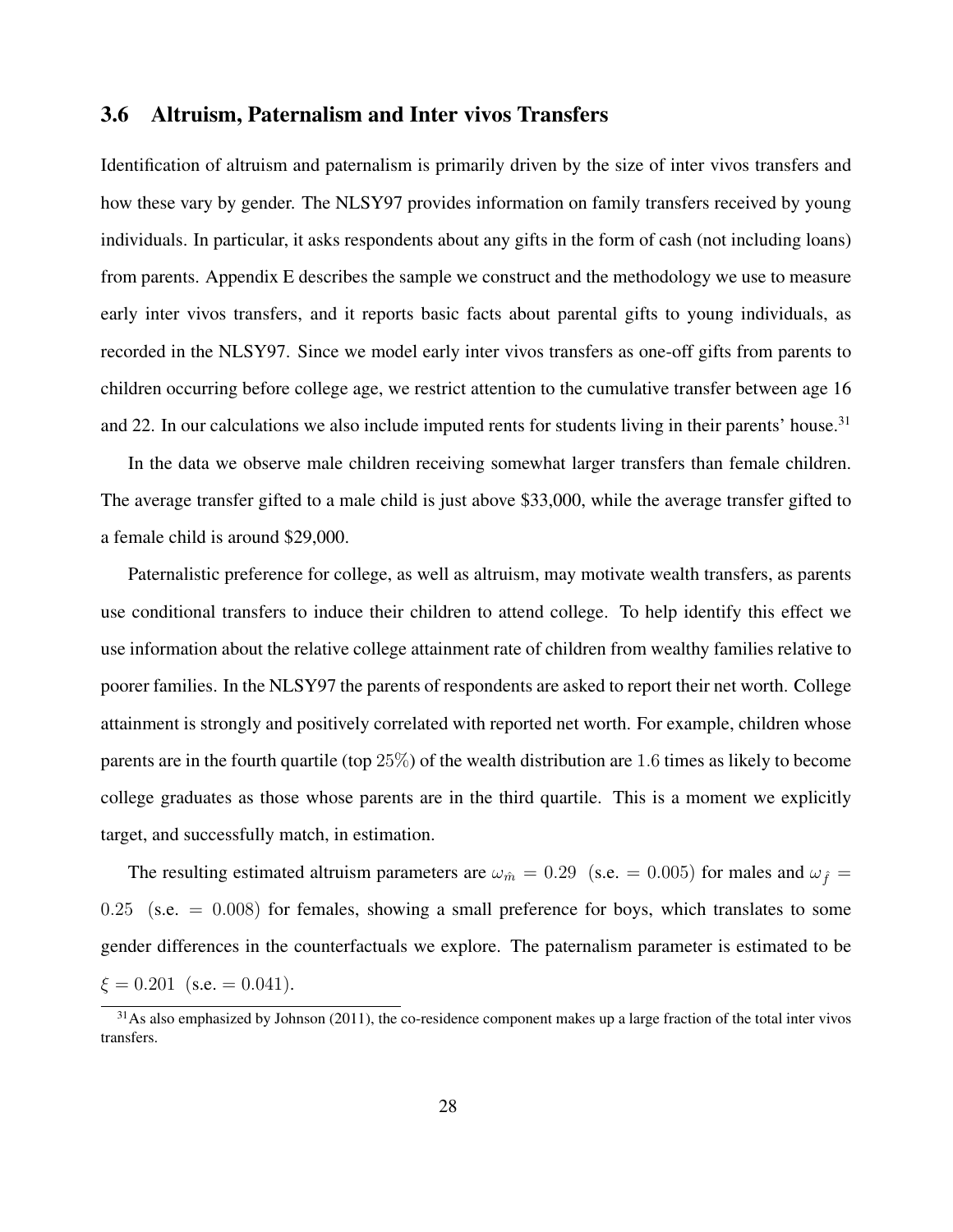Paternalism contributes a relatively small amount to parental utility and, on average, roughly 3% as much as altruism contributes to the utility of parents with college graduate children. This small number, however, conceals the fact that paternalism plays a crucial role in the college decisions of some children, in particular children from very affluent families. In simulations we observe that 4.8% of college graduates attend college because they receive college-conditional transfers that decisively alter their incentives. The average wealth of the parents of these students is slightly more than  $10\%$ larger than the corresponding figure for the average college student. At the same time, the return to education is somewhat lower for these students, as both their cognitive and non-cognitive abilities are on average  $5\%$  lower than the values in the broad population of college graduates. The fact that these students' abilities are only slightly lower indicates that they are initially 'marginal' with respect to the college choice, but the additional utility received by their parents causes college enrollment.

# 4 Assessing the Model's Behavior

We examine the behavior of the model along five dimensions. First, we analyze the implied crosssectional age profiles for hours worked, earnings, consumption, and wealth. None of these moments is explicitly targeted in the parameterization (only those for wages are). Second, we study the determinants of parental transfers to children. Third, we measure the degree of intergenerational persistence of educational attainment and income in the model (also, not targeted). Fourth, we examine the role of parental wealth in determining educational achievement. Fifth, we reinforce the empirical plausibility of the model by simulating an artificial randomized experiment where a (treatment) group of highschool graduates receives a college tuition subsidy and a (control) group does not. This last simulation shows that the elasticity of college attainment with respect to tuition in our model is comparable to estimates from the empirical literature on schooling.

In Appendix J we show that the model provides reasonably good out-of-sample predictions on college attendance rates and wage premia when extrapolated to the year 2010. We also show that the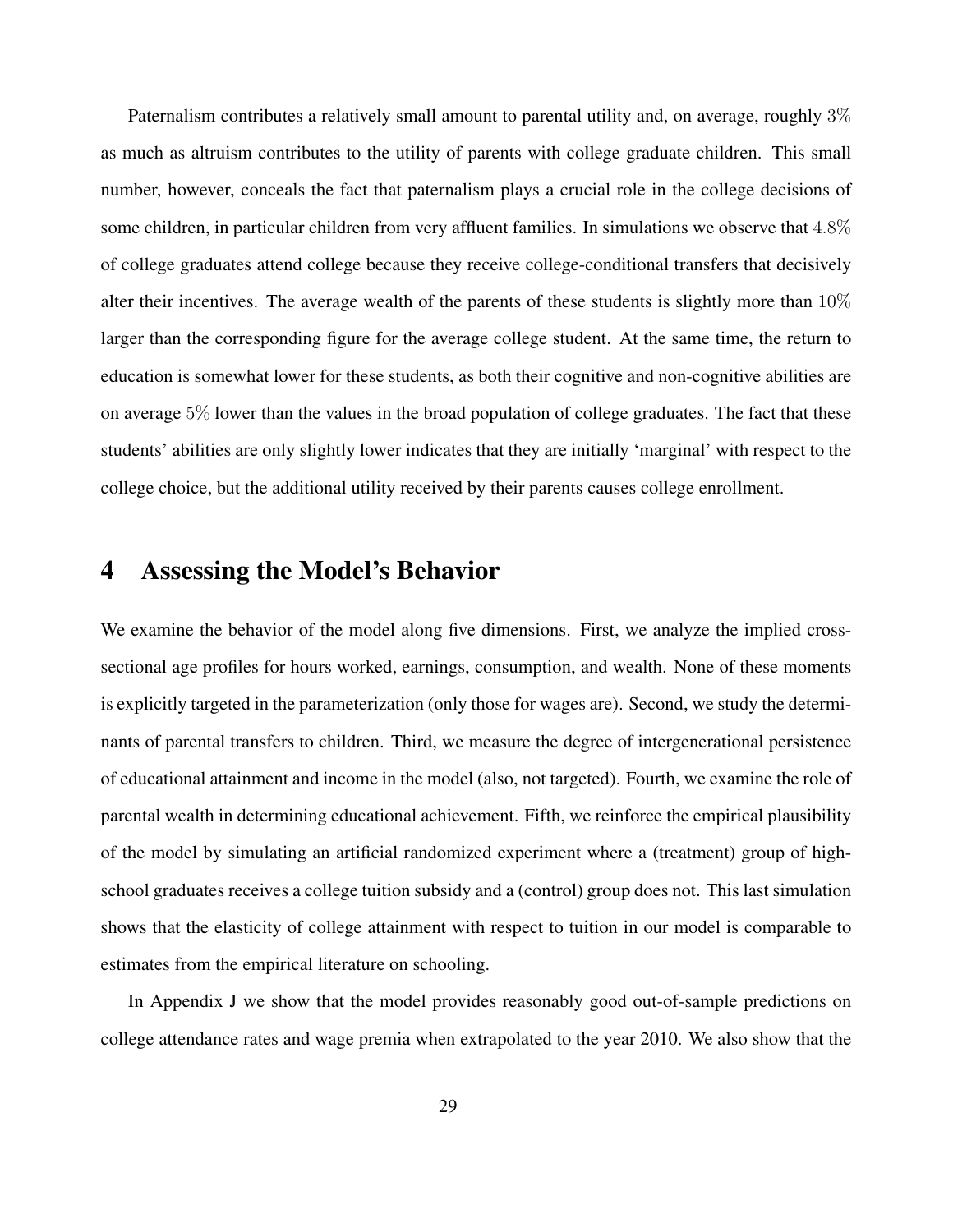

Figure 1: Statistics are presented by education. For family level variables (consumption and wealth) the education of the head (male) is used for classification. For wealth we use the absolute Gini coefficient as a measure of dispersion.

model generates substantial dispersion of educational attainment even after shutting down all crosssectional variation in psychic costs. In other words the heterogeneity in returns and parental transfers play a crucial role in determining educational attainment (see Appendix J.2 for details).

# 4.1 Life-Cycle Profiles

Figure 1 plots averages and dispersion of log earnings, log consumption, and wealth over the life cycle, for our three education groups. It also reports log hours worked separately by gender.

Average hours worked increase in the level of education, which is a reflection of differences in the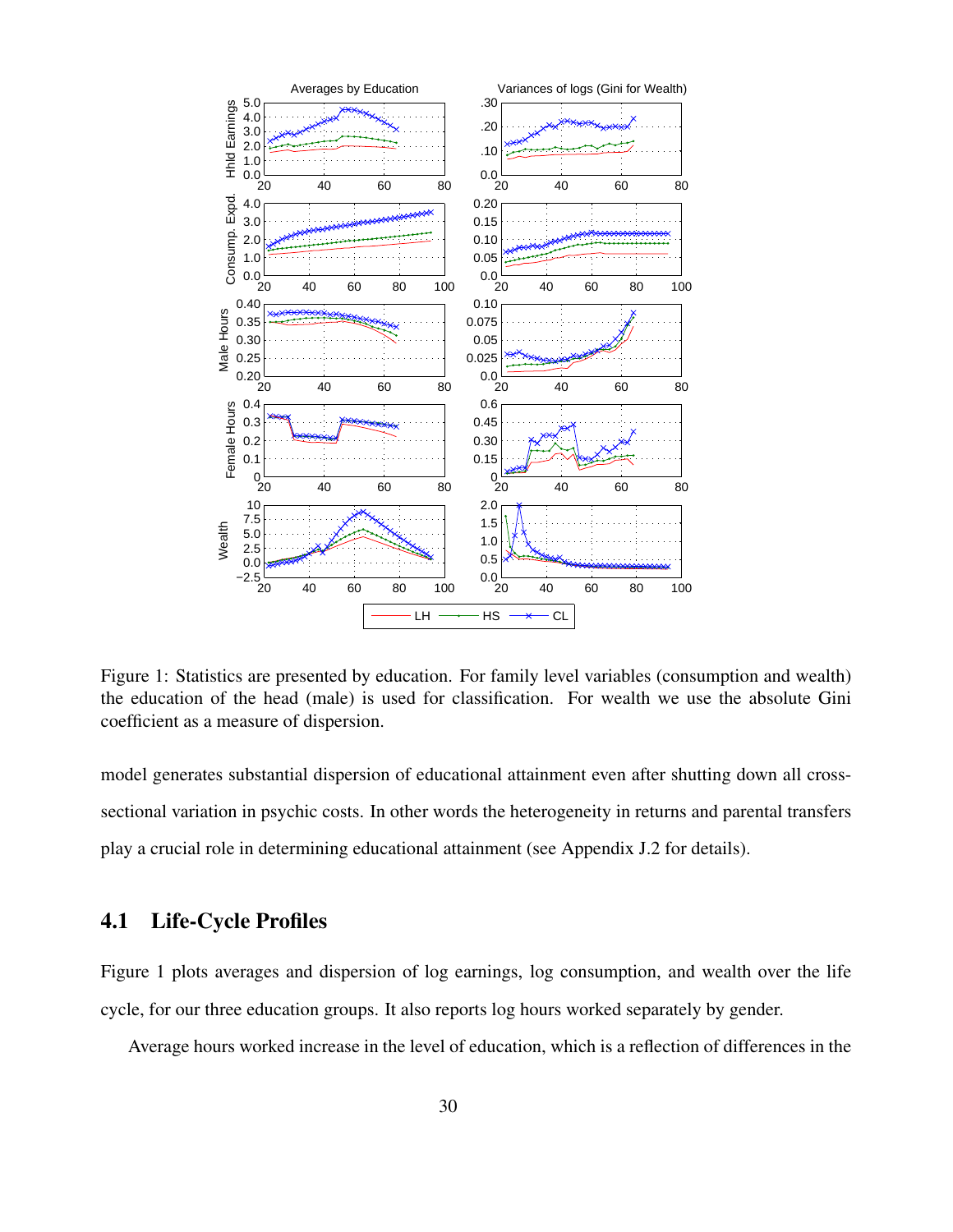average return to work (the wage rate). For the same reason, hours drop faster for the less educated groups over the life cycle. Hours dispersion rises over the life cycle for all education groups, following the dispersion in labor productivity. Quantitatively, the rise in the variance of hours is in line with the data (see Figure 15 in Heathcote et al., 2010). Women's hours worked exhibit, as expected, changes due to the presence of children in the household.

The rise in average earnings over the life cycle is more pronounced for more educated households and the changes in the variance of log earnings between ages 25 and 60 (around 0.4 log points) are quantitatively consistent with empirical evidence (for an example, see Guvenen, 2009, Figure 4).<sup>32</sup>

A comparison between consumption and earnings paths (both their mean and dispersion) reveals that consumption smoothing through borrowing and saving is quite effective after the schooling phase. During working life the variance of log consumption grows between 0.03 and 0.05 log points, depending on education group. These changes compare to a rise twice as large in the variance of households'  $log$  earnings.  $33$ 

Wealth accumulation features the typical hump-shaped pattern. In the model, the drop in household wealth at age 48 arises as a consequence of the inter vivos transfer to children. The drop is much larger for the highly educated families, whose children are the most likely to attend college. Young college students and college graduates decumulate their wealth and borrow to enroll in college and to smooth consumption in their first years of working life. Finally, note that wealth inequality declines gradually over the life cycle. The magnitude of this decline is very close to its empirical counterpart, as documented in Kaplan (2012) from SCF data.

## 4.2 Determination of Inter Vivos Transfers

Three forces shape parental decisions of how much to transfer to their children. The first purpose is narrowing the gap between parent's and child's lifetime utilities, and the extent to which parents want

 $32$ Households are categorized are based on the highest education within a household.

 $33$ During retirement, the combination of annuity markets and interest rate above the discount rate implies a linear upward sloping consumption pattern.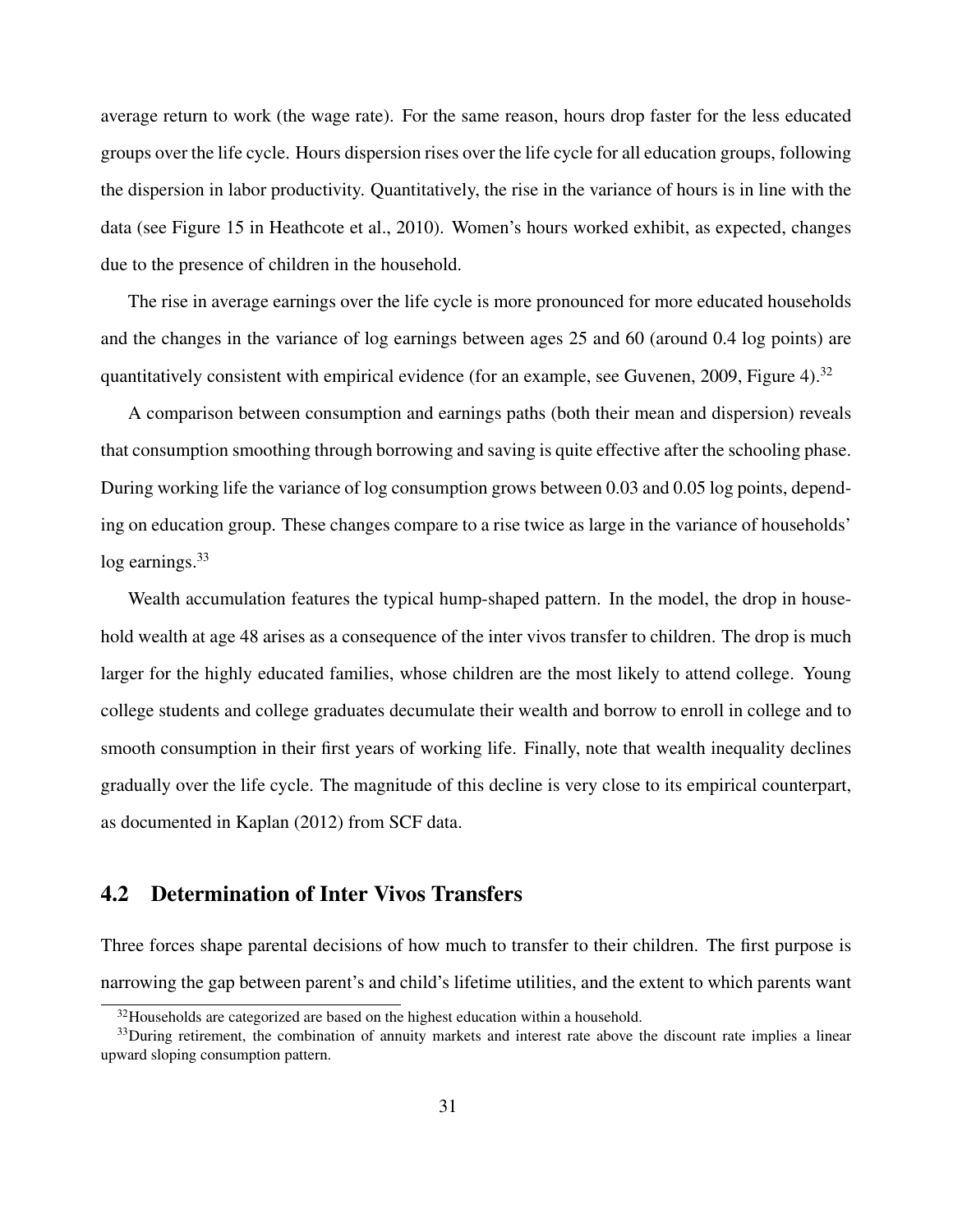to close this gap depends on the degree of altruism  $(\omega_{\hat{a}})$ . This motive (intergenerational smoothing) is strongest for low ability and low earnings potential children, especially those with rich parents. Paternalism, as explained, pushes in this same direction. The second purpose is that of alleviating the financial constraints of children in the event they choose to go to college. This second motive (college education financing) is strongest for high ability children whose return to attending college is the highest.

The left panel of Figure 2 shows that in the model inter vivos transfers (IVTs) increase monotonically with parental wealth at the age of the transfer (age 48). For many poor families the marginal cost of transferring to the children is too high in terms of their own foregone consumption, and they make no transfer. The IVTs are zero or very low for a wide range of parental wealth levels.<sup>34</sup> Finally this plot also shows that, for given wealth, high-ability parents save more for the IVT, as they expect their children to be on average of a high ability type as well, therefore with large gains from college education.

However, for the reasons discussed above, IVTs are not monotonic in child's ability (right panel). For low levels of ability the intergenerational smoothing and paternalistic motive dominates and IVTs decline in child's ability (most sharply for high parental wealth). At the high end of child's ability, IVTs rise again as the college education financing motive dominates.

Parental IVTs determine the distribution of initial wealth in equilibrium. Meanwhile, the costs and returns to college education are jointly dictated by financial resources, and ability (directly, and through psychic costs). Therefore, it is important to ensure that the correlation among these two variables is consistent with data. Zagorsky (2007) uses the 2004 module of the NLSY79 to estimate a correlation between income (net worth) and AFQT test scores of 0.30 (0.16, respectively) in a sample of individuals aged 40 and 47. In our benchmark simulation, the correlation between income (wealth) and cognitive ability  $\theta_{cog}$  for the same age range is 0.4 (0.07, respectively), hence empirically plausible.

<sup>&</sup>lt;sup>34</sup>Indeed, in many cases parents would be better off with a negative transfer (i.e., receiving a transfer from their child) as they expect their child to earn more, eventually.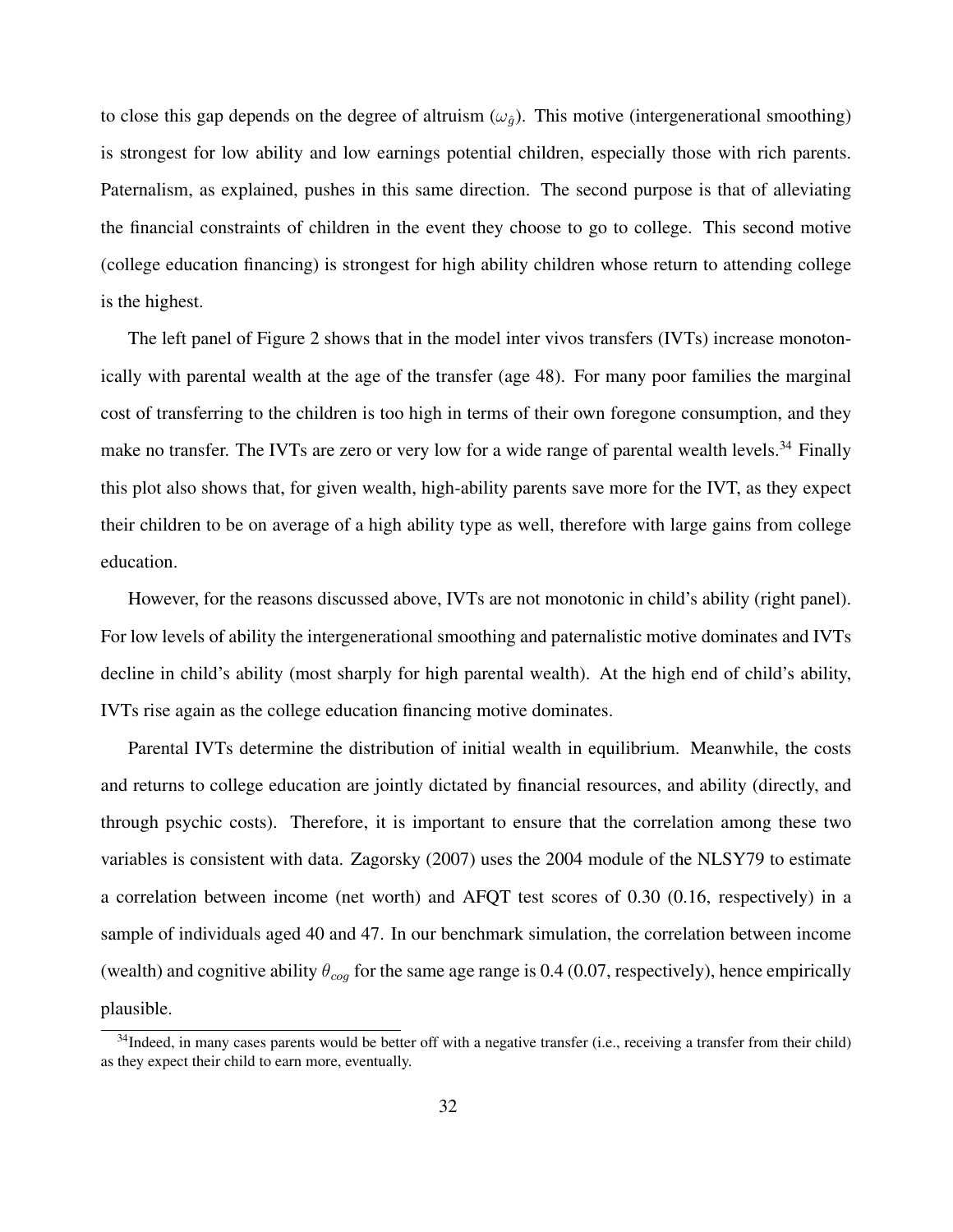

Figure 2: Parental transfers to children as a function of: children's ability and parental wealth (left panel); parental wealth and parent's ability (right panel).

## 4.3 Intergenerational Persistence of Education and Income

The model generates a realistic intergenerational correlation of college attainment. In the model 46.4% of those whose mother is a college graduate become college graduates themselves. Furthermore, 54.4% of those for whom both parents are college graduates become college graduates themselves. Although these statistics are not targeted in the estimation, we do well in replicating patterns observed in data. For example, in the NLSY79 47.2% of children whose mother is a college graduate also attain a college degree, while 55.3% of those for whom both parents are college graduates attain a college degree.

The model is able to replicate these high degrees of persistence in part because it includes noncognitive traits and paternalism. Non-cognitive skills are important because parental education leads to improvements in these skills, which in turn reduces the psychic costs of college for children of educated parents. Paternalism increases the tendency for rich parents to 'send' their child to college, and hence it augments one's probability of attending college if parents are educated.

We also evaluate model performance in terms of intergenerational income persistence. Chetty et al. (2014) use IRS tax data to study the relationship between the mean child income rank and parents' income rank for cohorts of children born between 1971-1986, and estimate a linear regression slope between 0.25 and 0.35 for male children, depending on the birth year. We repeat this exercise on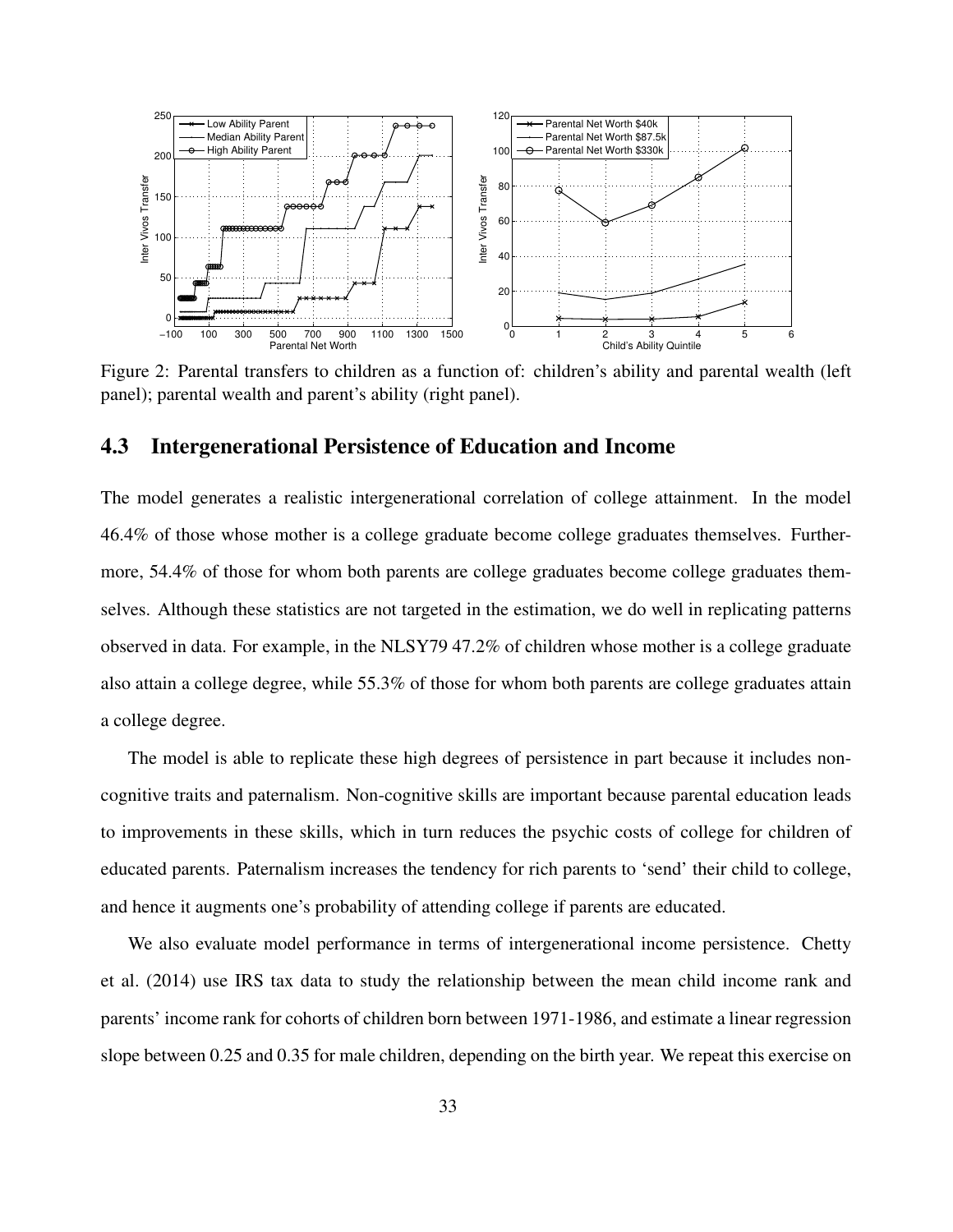

Figure 3: College attainment rate by cognitive ability and parental wealth: model simulations

our simulated data, with the same definition of pre-tax household income averaged over ages 31-46 for both children and parents, and find a slope of 0.315, thus in line with the empirical value.<sup>35</sup>

## 4.4 Parental Wealth and Educational Achievement

To examine the relative roles of family background and cognitive ability in the determination of education outcomes, we plot a bar graph that displays college graduation rates by ability quartile and parental net worth quartile in the model. Figure 3 shows a positive gradient in both dimensions, a feature that is very similar to the findings of Belley and Lochner (2007).

One striking feature of this plot is the much larger role played by parental wealth for low ability children compared to high ability ones. Most high ability children graduate from college regardless of parental wealth. However, among low ability children, those from the richest families attend college disproportionately more. Paternalism plays a key role in generating this pattern in the model: only wealthy parents can send children with low returns to college. Rich parents have a small marginal value of wealth and indulge in paternalistic utility (through conditional inter-vivos transfers), rather than saving those resources for own consumption.

 $35$ The more traditional intergenerational correlation measure in our simulated sample is 0.32. Jantti et al. (2006) estimate for the US is 0.36, and similar values are found by Solon (1999).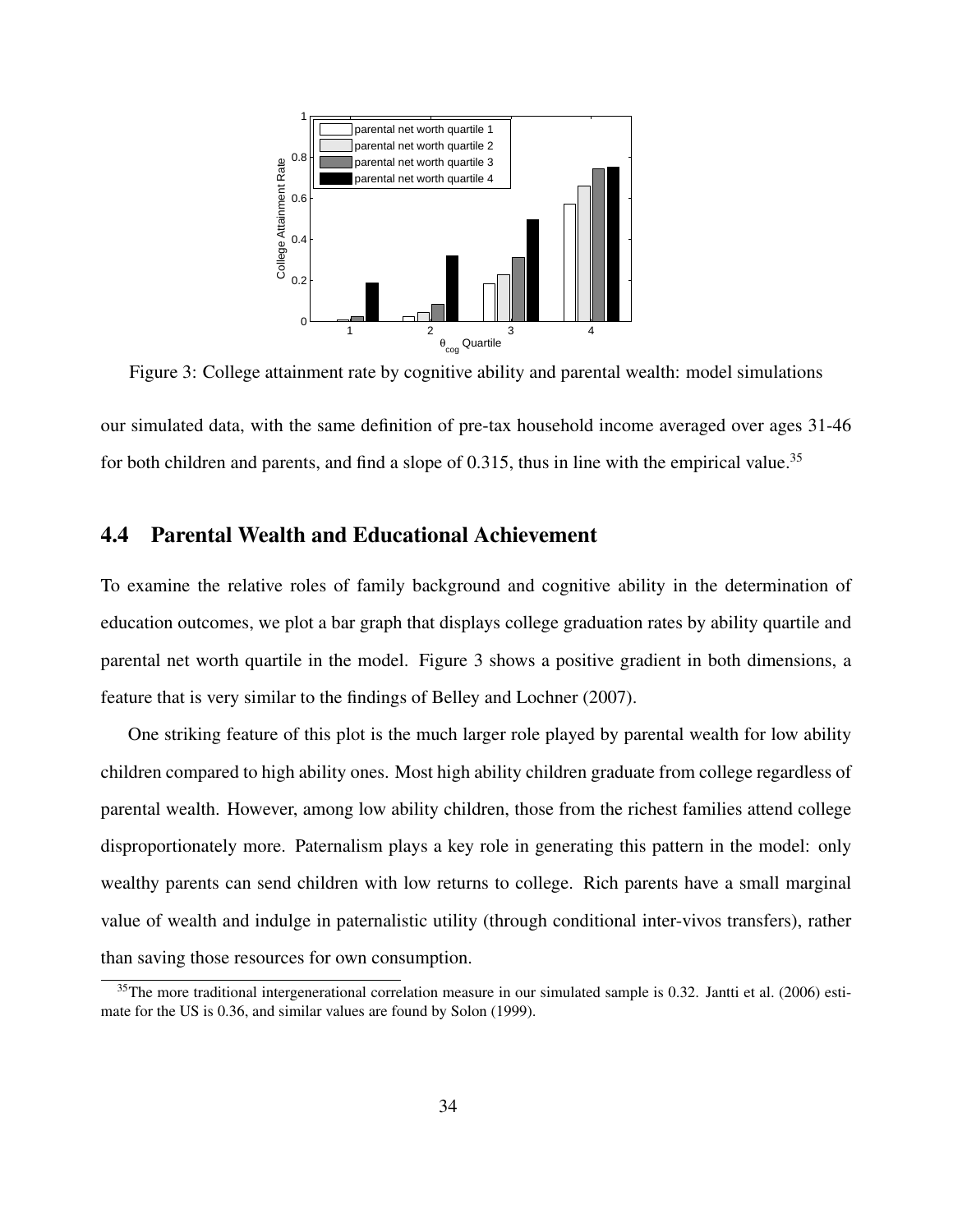### 4.5 Tuition Elasticity of College Attainment

The simulated response of aggregate college attainment to a small change in tuition fees is also similar to responses measured in actual data. To measure this response in our model we perform a partial equilibrium simulation in which we reduce tuition fees by \$1,000 per year just before a single cohort of children make their education decisions.<sup>36</sup> The aggregate graduation rate of this cohort increases by 3.5 percentage points (3.8 for men and 3.2 for women).

This response is broadly consistent with existing empirical evidence. Kane (2003) and Deming and Dynarski (1995) provide a synopsis of the empirical estimates from similar quasi-natural experiments in which a discrete change in aid policy affects one group of individuals but not others, and conclude that enrollment into college by high-school graduates benefitting from an additional tuition grant of \$1,000 rises between 3 and 5 percentage points.<sup>37</sup> Other studies use cross-state variation in tuition costs to estimate that enrollment would rise by 4 to 6 percentage points per \$1,000 reduction in tuition costs (Cameron and Heckman, 1998; Kane, 1994).

## 5 Policy Experiments

In this section we conduct two sets of policy experiments. The first is aimed at assessing the role of the *existing* federal financial aid system —loans and grants— while the second examines the effects of *marginal expansions* in financial aid.<sup>38</sup>

We are especially interested in the long-run general equilibrium (GE) effects of these policies. Long-run policy responses can be attributed to three major adjustments: (i) the response of the equi-

 $36$ In this experiment, the policy is announced to parents and children after the IVT. When we announce the subsidy before the IVT, and hence we allow for a limited behavioral response from parents in that period, the rise in attainment is just below 3 percentage points because the subsidy partially crowds out parental transfers.

<sup>&</sup>lt;sup>37</sup>Among the policy changes surveyed in these studies, the closest to our simulated experiment are the Georgia Hope Scholarship program, the Social Security Student Benefit program, the Washington DC Tuition Assistance Grant program, the Cal Grant program, and other similar examples of discontinuities in fellowship eligibility at individual institutions.

<sup>&</sup>lt;sup>38</sup>In all policy experiments we assume that college fees do not change and financial markets do not offer new or modified loan products.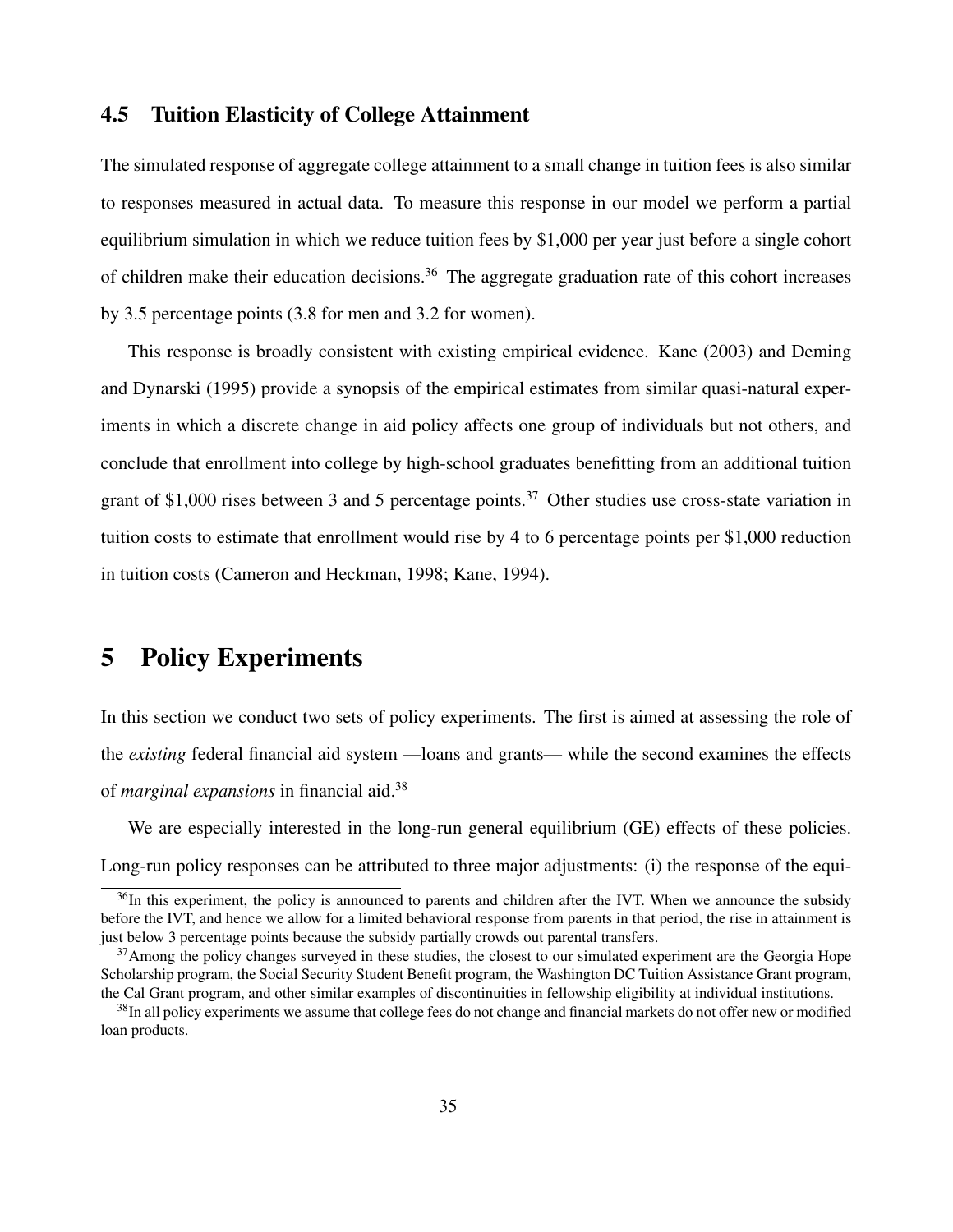librium distributions of education attainment and wealth accumulation, which affect factor prices; (ii) the endogenous response of alternative private sources of funding (student labor supply and, especially, parental transfers) that can mitigate the effect of policy changes; and (iii) budget balancing adjustments made by the fiscal authority, which will impact distortions in the economy.

We present our results in two steps. The first step (PE Short-run) computes changes in outcomes of interest for the first affected cohort, holding prices and fiscal variables constant. The policy announcement is made just before parents choose their inter vivos transfer, hence this experiment incorporates only the short-run behavioral response of parents (e.g. transfers) and children (e.g. labor supply in college) to the policy. We then consider an experiment in which GE adjustments take place and compute the long run steady-state with new market clearing prices and the new stationary distribution of individuals across education, wealth, and ability. Government expenditures  $G$  are held constant in this experiment, thus adjustments of marginal labor income tax rates are required to balance the government's budget. Note that it is not obvious whether expanding (cutting) federal aid programs will require a higher (lower) tax rate on labour. For example, broadening these programs can be self-financing through a wider tax base, particularly with imperfectly substitutable human capital aggregates (see Findeisen and Sachs (2015) for a discussion of these issues).

A key aspect of the results from our GE experiments is the analysis of welfare changes induced by the policy reform. We express these changes as a percentage of lifetime consumption for a newborn economic agent (an individual at age  $j = 0$ ) behind the veil of ignorance with respect to her initial conditions (wealth and ability). To understand what drives the total welfare effect, we decompose it into three separate components: (i) a "level" effect on average consumption; (ii) an "uncertainty" effect due to changes in the volatility of individual consumption paths; and (iii) an "inequality" effect due to changes in the distribution of initial conditions. In Appendix H we provide a derivation of this welfare decomposition that builds on Benabou (2002).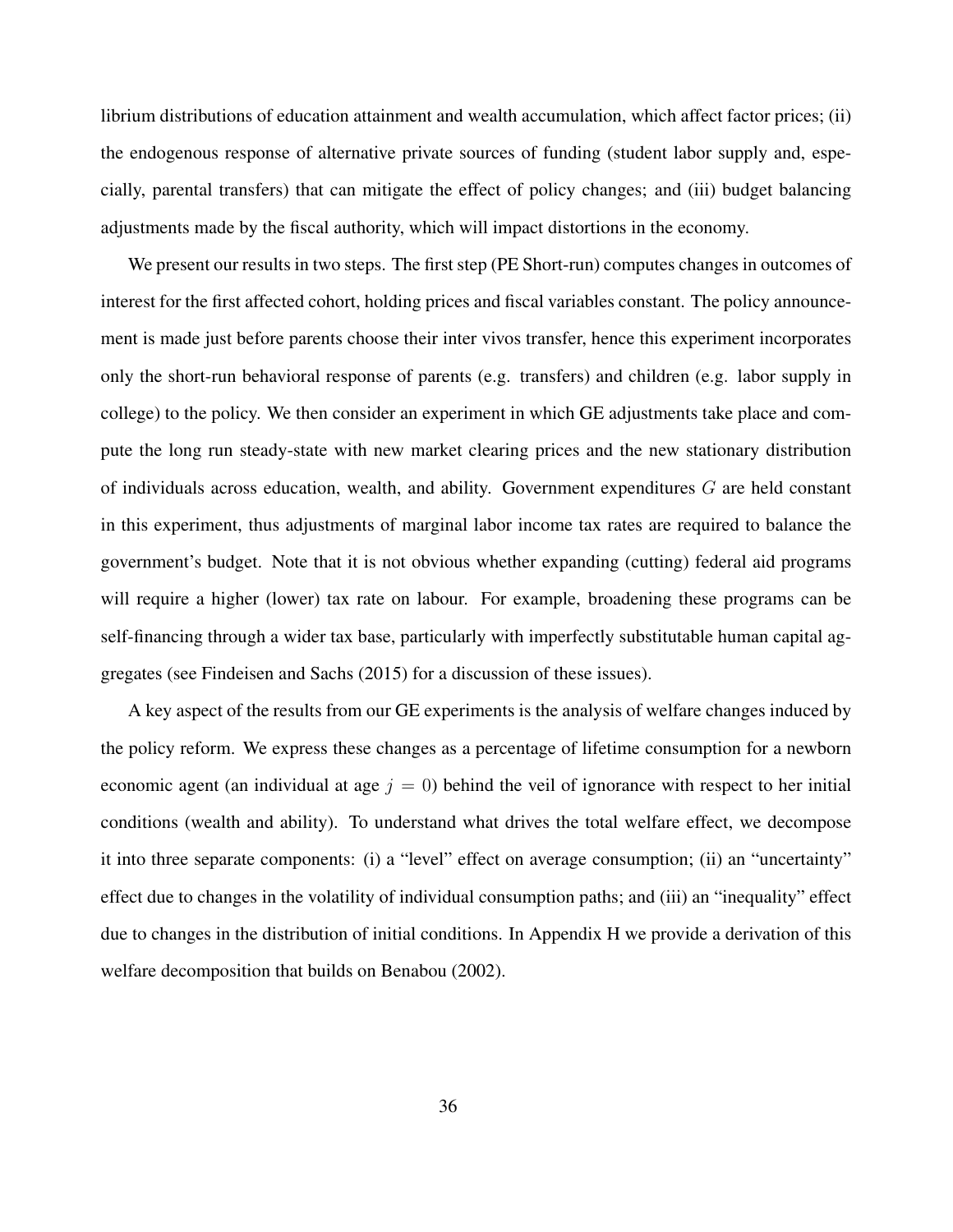#### 5.1 Value of Existing Federal Aid Programs

In this section we explore how equilibrium outcomes would change in the model if federal aid programs were entirely removed from our benchmark representing the US economy. Key results are shown in Table 7. A variety of additional results are reported in Appendix I. Moreover, in Appendix J we assess the robustness of the grant and loan removal experiments under fixed interest rates, and for different values of the elasticity between human capital aggregates.

**Removing Tuition Grants.** Removing tuition grants induces a noticeable reduction in college attainment in the long-run. The loss of college students is partly mitigated by equilibrium price adjustments. As shown in the top panel (A) of Table 7, attainment in the short-run PE scenario would be 6.5 percentage points lower. In GE this scarcity effect puts upward pressure on the college premium which, in turn, induces a compensating rise in college graduation rates. The final long-run GE drop in college attainment is around 4 percentage points, still a sizable magnitude.

This drop in attainment comes about with significant alterations in the composition of the college student body. Skill quality is lower and family wealth becomes more important for college selection, as some able children from poorer families no longer find it feasible and/or optimal to attend college: college attainment in the lowest wealth tercile drops from 0.2 to 0.08.

Students are forced to gather additional resources through an increase in their labor supply while in college. The long-run increase of 4.5% in labor supply, together with the fact that students earn on average \$10,000 a year through market work, means that almost 1/3 of the lost grants (average grant size is  $$1,500$ ) is replaced by additional labor earnings.<sup>39</sup>

Parental transfers are marginally higher in PE, as families make up for the unexpected loss of government grants but become, on average, substantially lower in GE due to the lower lifetime wealth of parents in the counterfactual economy where output suffers a drop of almost 2 percent. It is only

 $39$ In our model we do not allow for potential disruptions to schooling effort associated with working while in college. See Garriga and Keightley (2015) for a model where time devoted to work competes with time needed to cumulate credits in college.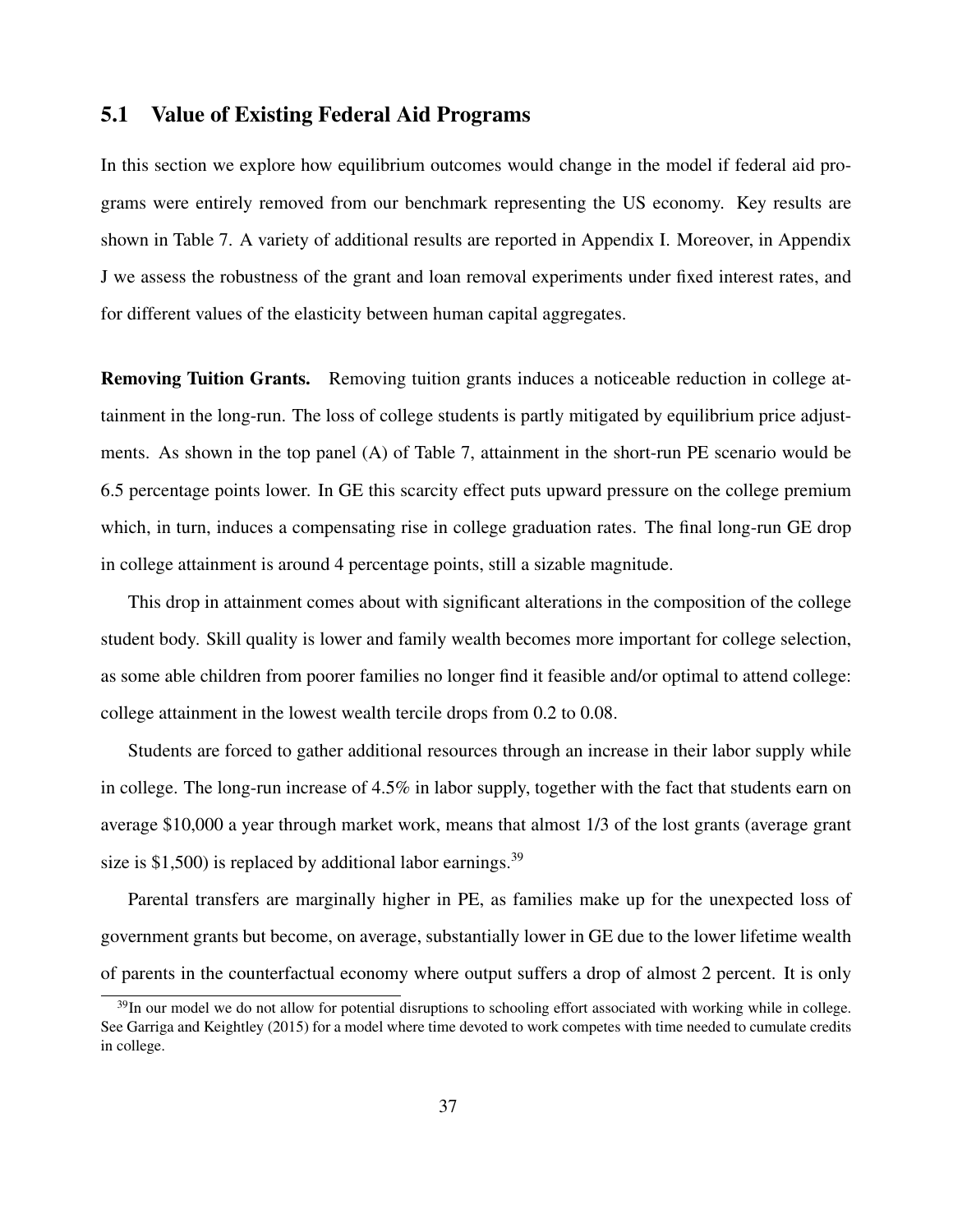| <b>Panel A: Removal of Grants</b> |                                       |                  |           |             |  |  |
|-----------------------------------|---------------------------------------|------------------|-----------|-------------|--|--|
|                                   |                                       | <b>Benchmark</b> | P.E.      | G.E.        |  |  |
|                                   |                                       |                  | Short-run | Long-run    |  |  |
|                                   | Men                                   | 0.294            | 0.242     | 0.271       |  |  |
| College                           | Women                                 | 0.282            | 0.201     | 0.222       |  |  |
| Graduation                        | Men - top 1/3 of cognitive skills     | 0.695            | 0.590     | 0.556       |  |  |
| Rates                             | Women - top 1/3 of cognitive skills   | 0.577            | 0.411     | 0.414       |  |  |
|                                   | Total - top 1/3 of parental wealth    | 0.414            | 0.373     | 0.482       |  |  |
|                                   | Total - bottom 1/3 of parental wealth | 0.205            | 0.132     | 0.082       |  |  |
|                                   | Crowding out of IVTs - Male           |                  | +\$596    | $-$ \$2,723 |  |  |
| Other                             | Crowding out of IVTs - Female         |                  | $+$ \$253 | $-$ \$3,157 |  |  |
| <b>Statistics</b>                 | Student labor supply                  |                  | $+13.4\%$ | $+4.47\%$   |  |  |
|                                   | Aggregate output                      |                  |           | $-1.95\%$   |  |  |
|                                   | Welfare gain                          |                  |           | $-0.68\%$   |  |  |

| <b>Panel B: Removal of Student Loans</b> |                                       |                  |             |            |  |  |
|------------------------------------------|---------------------------------------|------------------|-------------|------------|--|--|
|                                          |                                       | <b>Benchmark</b> | P.E.        | G.E.       |  |  |
|                                          |                                       |                  | Short-run   | Long-run   |  |  |
|                                          | Men                                   | 0.294            | 0.233       | 0.257      |  |  |
| College                                  | Women                                 | 0.282            | 0.179       | 0.235      |  |  |
| Graduation                               | Men - top 1/3 of cognitive skills     | 0.695            | 0.548       | 0.497      |  |  |
| Rates                                    | Women - top 1/3 of cognitive skills   | 0.577            | 0.366       | 0.367      |  |  |
|                                          | Total - top 1/3 of parental wealth    | 0.414            | 0.363       | 0.576      |  |  |
|                                          | Total - bottom 1/3 of parental wealth | 0.205            | 0.112       | 0.033      |  |  |
|                                          | Crowding out of IVTs - Male           |                  | $+ $2,837$  | $+ $3,740$ |  |  |
| Other                                    | Crowding out of IVTs - Female         |                  | $+$ \$2,099 | $+ $2,199$ |  |  |
| <b>Statistics</b>                        | Student labor supply                  |                  | $+38.3\%$   | $+5.84\%$  |  |  |
|                                          | Aggregate output                      |                  |             | $-2.95\%$  |  |  |
|                                          | Welfare gain                          |                  |             | $-0.65\%$  |  |  |

Table 7: Removal of Existing Federal Aid Programs from the Benchmark Economy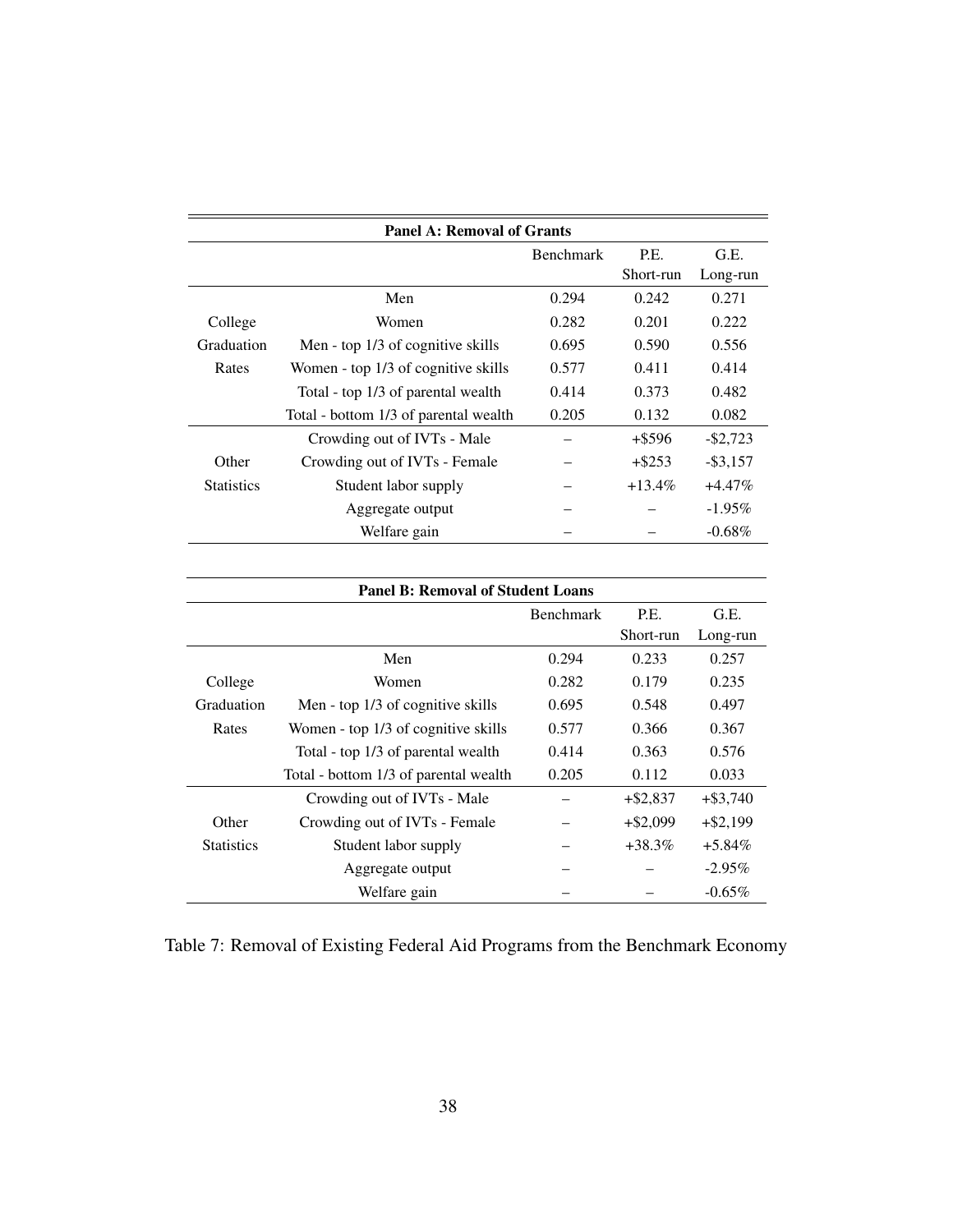wealth-poor families that increase transfers to children in order to compensate for the loss of grants: Table I.3 shows that this crowding in (\$3,100) offsets 1/4 of the loss in grants (\$2,800 per year) for type  $q = 1$  families whose children attend college both in the pre- and in the post-reform economy. Overall, many low-income students who counted on grants to reduce tuition fees now have to resort more extensively to loans: among college students, debt increases by 10%. However, students from wealthy backgrounds *increase* their college participation relative to the baseline: returns to education have risen and these students are in the best position to take advantage of this. The most evident consequence of this decline in quality and quantity of college students is in terms of productive efficiency of the economy: output falls by nearly 2 percent permanently.

One notable aspect of the results in panel (A) of Table 7 is the differential effect of the policy change on men and women: the drop in female college attainment is three times as large as for men. Gender-bias in altruism partly accounts for the differences between men and women, as it results in a larger GE drop in transfers for female children, and relatively less resources available for them to finance college education. We also observe that, while college attainment falls a lot more for women, the gender gap among college graduates widens further. This follows from the fact that our estimates of labor shares imply that  $s^{m,CL} > s^{f,CL}$  in the production aggregator (4). Thus, even though the fall in quality-adjusted female college labor input is larger than for its male counterpart, the final impact on its marginal product is smaller.

The total ex-ante welfare loss in consumption equivalent units is sizable, almost  $-0.7\%$ . The welfare losses due to a lower average level of consumption and more unequal initial conditions are equal to −0.8% and −0.7% respectively (see appendix Table I.2). As explained, in this economy average productivity suffers from lower schooling levels and worse sorting of children by ability. Inequality in initial conditions deteriorates for two reasons. One is that grants provide a substantial source of insurance "behind the veil of ignorance" against lower than average draws on parental characteristics. The second is the change in relative prices: the rise in the college premium redistributes against low-income low-ability individuals who do not enroll in college.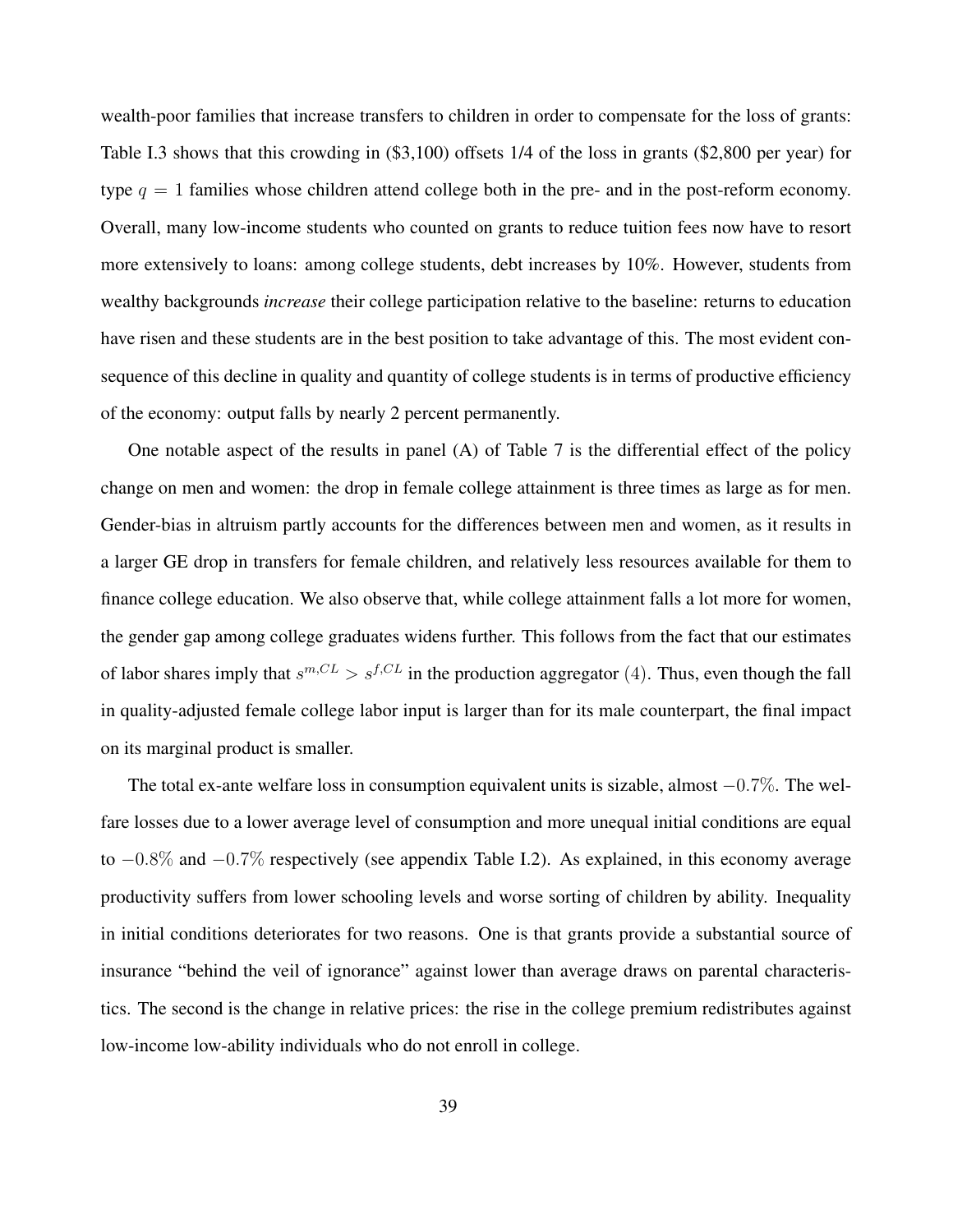However, there is a surprisingly large offsetting welfare effect  $(+0.8\%)$  due to a reduction in average volatility of consumption in the population. This counteracting force arises because the wage processes of non-college workers (now more numerous) display considerably less uncertainty than those of college educated workers. This is particularly evident for the initial variance of the productivity shock, which is the most difficult component to insure because it affects young workers with low savings or in debt: as shown in Table 3, the dispersion of the initial productivity draws is much smaller for non-college workers.<sup>40</sup>

**Removing Federal Loans.** When federal loans are removed, college attainment drops by 8 percentage points in PE. This strong response suggests that, in spite of the large crowding-in of inter vivos transfers (which increase by \$2,500 on average), in the short run many families are unable or unwilling to make up for the elimination of the loans available to college students, and so their children are no longer able to finance education.

In GE, the overall drop in the college graduation rate is somewhat muted because of the price adjustment, but also because of the substantial increase in families' saving: faced with the harmful removal of a large source of college financing, families devote more resources to saving for college despite being, on average, poorer in the new equilibrium (aggregate income falls by 3 percent). This is in sharp contrast to the response of families in the case of grants' removal, where transfers declined in the new equilibrium since students could still resort to more borrowing. The size of the federal loans program is such that those families who cannot count on private credit (type  $q = 1, 2$ ) are compelled to save more to send their children to college. Table I.21 shows that inter vivos transfers in households whose children enroll in college increase by \$11,000 for  $q = 1$  families and by \$19,000 for  $q = 2$ families, vis-a-vis a reduction of \$23,000 in borrowing capacity. This behavior represents a crowding in of 50 percent for the wealth-poor and over 80 percent for middle-class households.

There is, again, a significant worsening of selection on ability and on family wealth, which is

 $^{40}$ Table 3 also shows that the persistence of the shocks is higher for college-graduates, making self-insurance harder.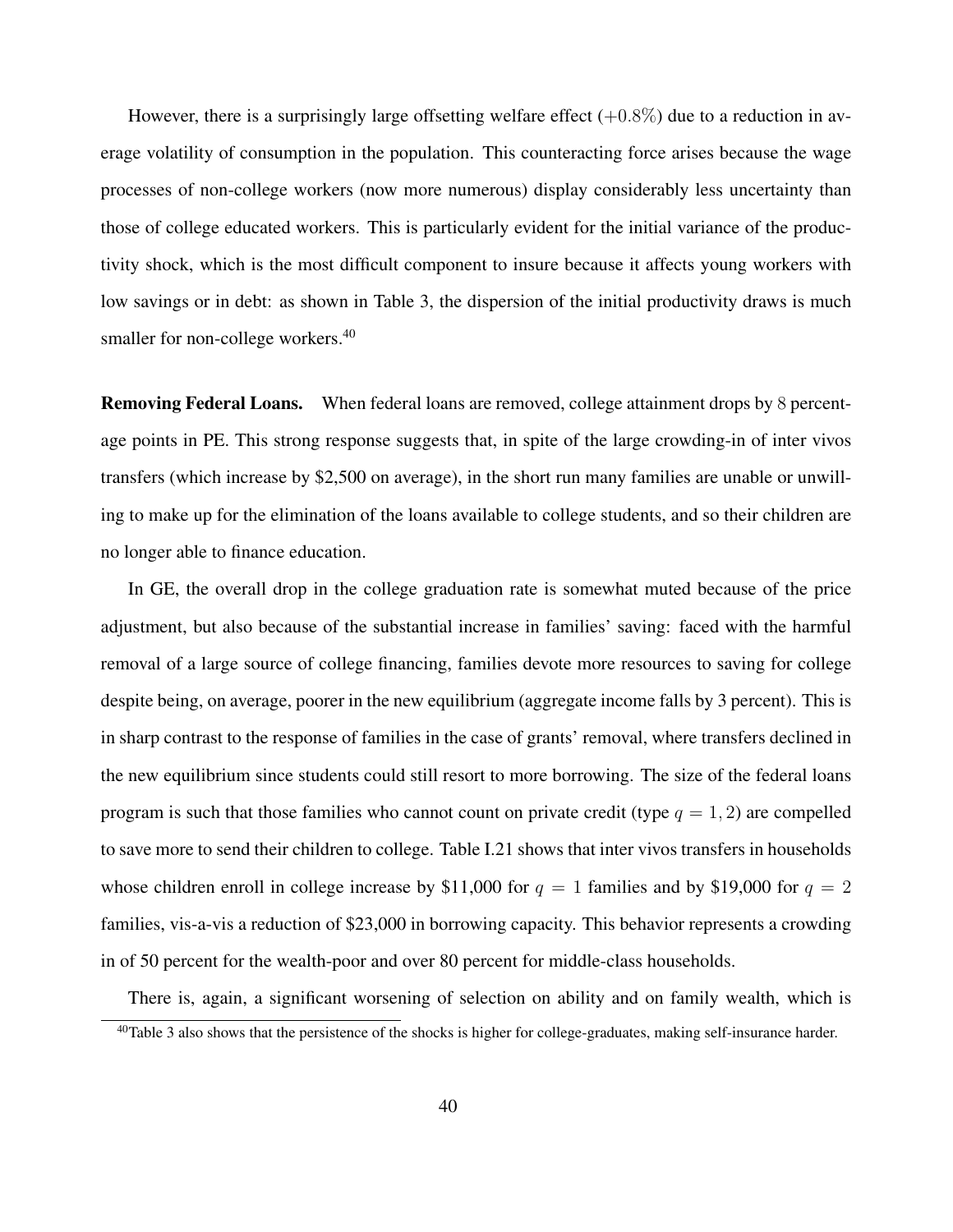even more substantial than that occurring after removing grants, suggesting that many highly skilled people rely on existing federal loans to finance college. The drop in college attainment of children in the bottom tercile of the wealth distribution —from 20 to 3 percent— is staggering. The total welfare loss from dismantling the federal loan program is of the same magnitude as the loss from removing all federal tuition grants but, interestingly, the offsetting uncertainty and inequality components of welfare are each twice as large (Table I.20).

Removing both Federal Grants and Loans. Removing the entire existing structure of financial aid results in qualitative patterns that are very similar to what we find after removing either grants or loans. However, cumulative effects are larger than simply adding the outcomes of the two separate experiments. College attainment in the long run drops by 5.5 percentage points and it becomes much less sensitive to ability and much more sensitive to parental wealth. College attendance in the top terciles of cognitive and non cognitive ability almost halves. Moreover, college attainment rates among the bottom two terciles of parental wealth —which averages 22.5 percent in the economy with federal aid— drops to 2.5 percent once the programs are scrapped. Table I.9 shows that those few wealth-poor families who send their children to college —the families with the smartest children who would gain very high returns from college— can do so only through a major saving effort that increases their transfer by nearly \$25,000, or 75 percent of the combined value of the lost grants and credit availability.

Reinforcing patterns emerge through the intergenerational transmission of skills. First, when the fraction of college educated women declines, average non cognitive skills also fall. This effect, though, is modest: cumulative psychic costs of going to college rise on average by 1 percent. Second, when the average cognitive ability of women who go to college falls, so does the cognitive ability of their children. Thus, college educated families who have the financial means to afford to pay for college education, in the new equilibrium have children with lower returns to college.

Aggregate output falls by 4.5 percentage points. Ex-ante welfare drops by almost 2 percentage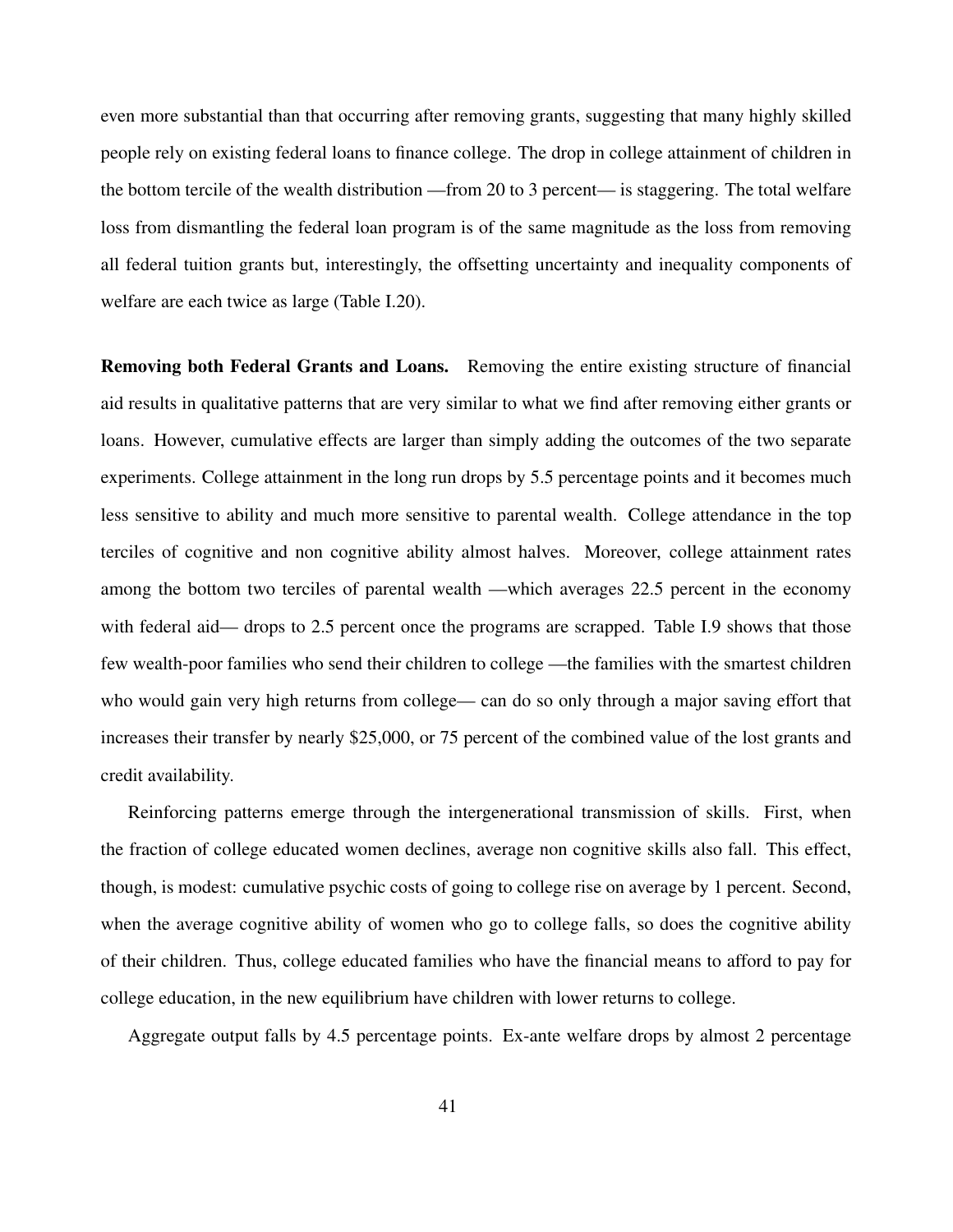points. As we show in Appendix I, welfare is lower because of large losses in the average level of consumption (the level effect) and amplified differentials in initial conditions (the inequality effect). Notably, the average labor income tax increases by 1 percentage point: the same amount of expenditures G must be financed through a smaller tax base. Appendix tables I.7 through I.9 document these findings in detail.

### 5.2 Expansion of Loans Program: An Upper Bound

In this section, we argue that the value of marginal expansions of the current federal student loans program is rather small. In order to make this point, we compute the long-run equilibrium of an economy where the government does not offer any student loan but where, at the same time, there is no ad-hoc credit constraint with the exception of the "natural borrowing limit" implying that all liabilities —financed at the prevailing equilibrium rate  $r<sup>-</sup>$  must be extinguished upon retirement. With a slight abuse of language, we call this the "unconstrained" economy. The aim of this exercise is to compute an upper bound for the gains that the Federal student loan program can achieve, if expanded over and above its current configuration.<sup>41</sup>

Table 8 shows that, in the long-run equilibrium of the unconstrained economy, college attainment is just 1 percentage point higher. The sorting on ability improves significantly only for women from poor households who suffer from the combination of scarce family resources and adverse gender-bias in parental altruism. This is the only group for whom additional borrowing capacity appears to significantly change education decisions. Conditional on going to college, the financing mix of education changes: private debt replaces parental transfers and earnings from part-time work of college students, the latter crowding out being substantial.

In sum though, in this 'unconstrained economy' aggregate output and ex-ante welfare are only 1 and 0.4 percentage points higher, respectively, relative to the benchmark. This suggests that the

<sup>&</sup>lt;sup>41</sup>To zoom in purely on loans, we maintain all other government interventions in the economy, including tuition subsidies, at their benchmark values.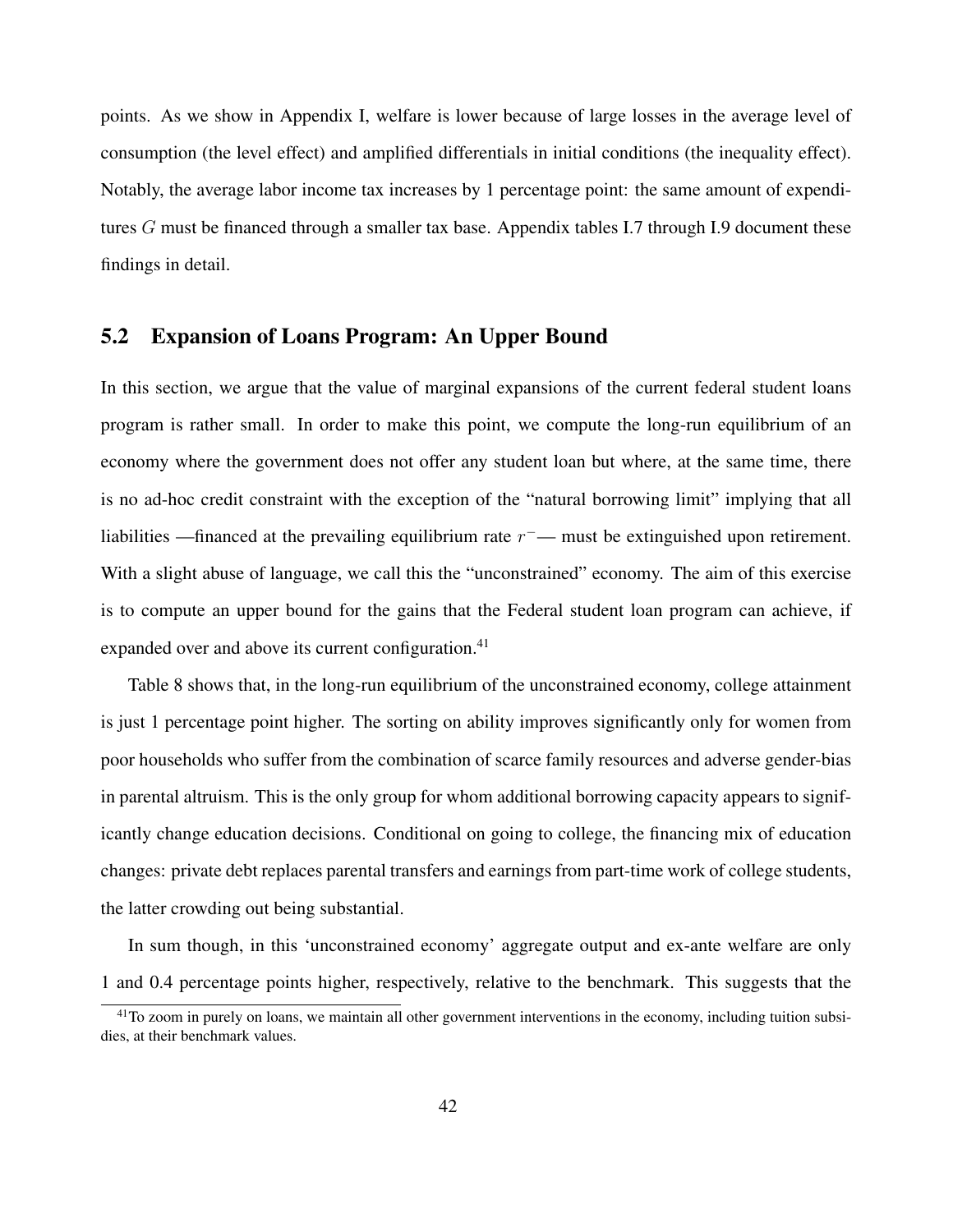| "Unconstrained" Economy |                                       |                  |             |  |  |  |
|-------------------------|---------------------------------------|------------------|-------------|--|--|--|
|                         |                                       | <b>Benchmark</b> | G.E.        |  |  |  |
|                         |                                       |                  | Long-run    |  |  |  |
|                         | Men                                   | 0.294            | 0.303       |  |  |  |
| College                 | Women                                 | 0.282            | 0.292       |  |  |  |
| Graduation              | Men - top 1/3 of cognitive skills     | 0.695            | 0.708       |  |  |  |
| Rates                   | Women - top 1/3 of cognitive skills   | 0.577            | 0.644       |  |  |  |
|                         | Total - top 1/3 of parental wealth    | 0.414            | 0.362       |  |  |  |
|                         | Total - bottom 1/3 of parental wealth | 0.205            | 0.288       |  |  |  |
|                         | Crowding out of IVTs - Male           |                  | $-$ \$3,932 |  |  |  |
| Other                   | Crowding out of IVTs - Female         |                  | $-$ \$3,774 |  |  |  |
| <b>Statistics</b>       | Student labor supply                  |                  | $-33.7\%$   |  |  |  |
|                         | Aggregate output                      |                  | $+1.16\%$   |  |  |  |
|                         | Welfare gain                          |                  | $+0.42\%$   |  |  |  |

Table 8: Counterfactual Economy with Loose Private Credit Limits and without any Federal Student Loan Programs.

yield from marginal expansions of the federal loan program is, arguably, quite modest. More detailed results from this experiment are reported in Appendix I.

### 5.3 Expansion of Grants Program

Next, we turn our attention to how expansion of the existing federal grants program would affect equilibrium outcomes. We consider three possible ways to expand the current system of tuition subsidies. The first approach is to simply increase by \$1,000 per year the amount by which every college graduate's education is subsidized. Of course, in GE any additional net costs from this expansion must be paid for; we choose to adjust labor income tax rates to this end.

Our second approach strengthens the progressiveness of the existing federal grants program by increasing grants proportionally. The result of this means-tested expansion is that poorer  $(q = 1)$ students benefit the most and richer  $(q = 3)$  students the least in absolute value. The proportional increase we implement is 52%, chosen so that the immediate (PE) cost to the government equals that of the general \$1,000 per year expansion.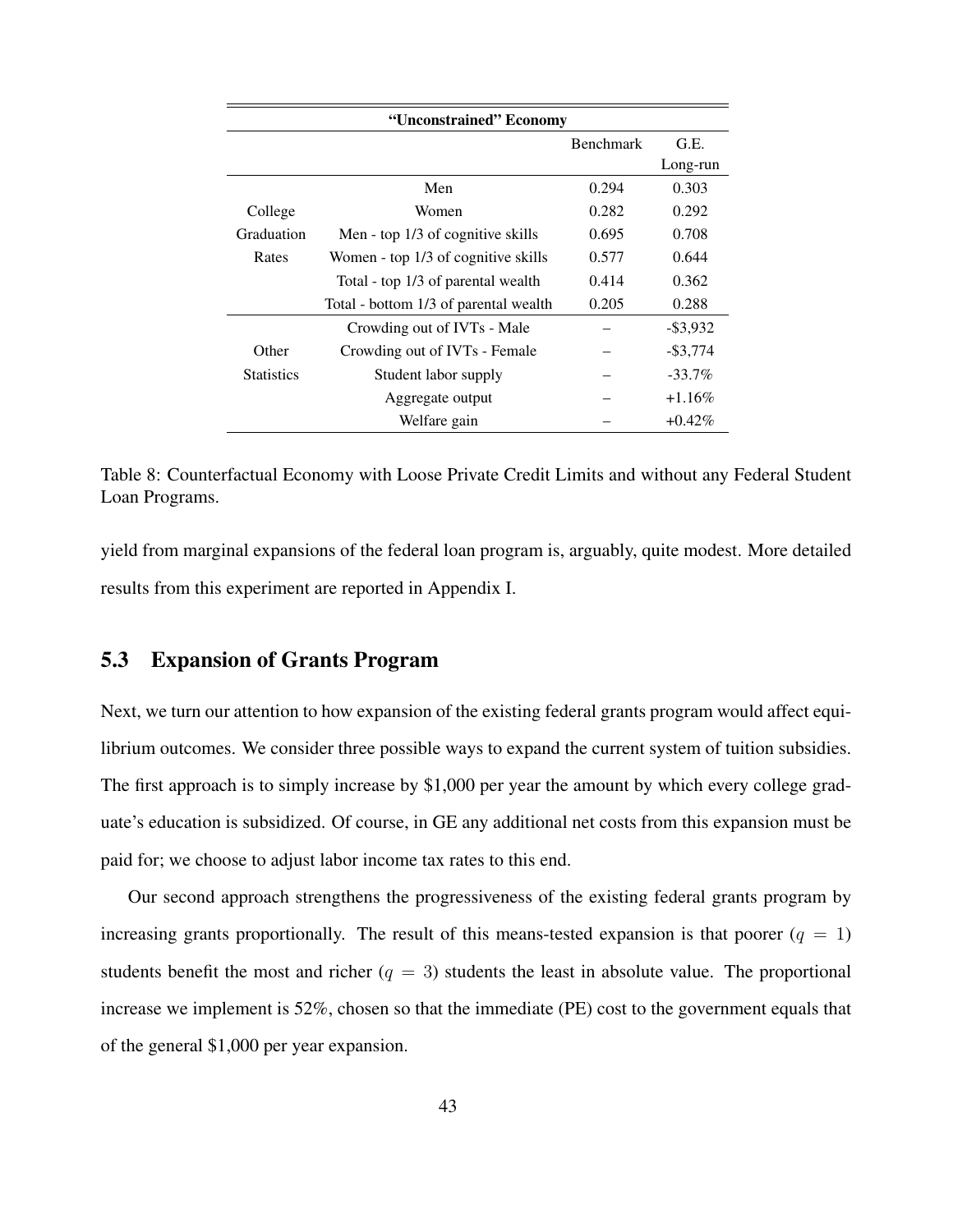Finally, we implement an ability tested grant expansion, where increased funding is proportional to cognitive skills. Here grants are increased above their benchmark values according to a linear function of cognitive skills, of the form  $1.55 \times \theta_{\text{coq}}$ . This rule implies that the median ability child receives an extra \$800 per year in grants, and that a student in the top decile of ability is entitled to an additional \$700 in grants compared to a peer in the bottom decile. Once again, the short-run fiscal costs of this policy reform are the same as in the general grant expansion. Table 9 summarizes the results of these three experiments.

Qualitatively, all three experiments feature the same pattern: the college graduation rate increases in the long run. Sorting on ability rises and sorting on wealth falls. Overall, the larger and better stock of college graduates produces improvements in equilibrium output and welfare. Grants crowd-out inter vivos transfers and student labor supply. Transfers fall, on average, by 30 cents and student earnings by 40 cents, for each additional dollar of transfer. Both of these crowding-out effects on alternative sources of funding mitigate the effect of the policy.

A means-tested grant expansion generates larger gains in welfare (+0.4%) and output (+0.66%) than a general grant expansion. The greater benefits accrue because of better sorting into education by ability. The means-tested program is more successful than a general expansion because it is more effective in directing funding to financially constrained high-ability people. For the same reason, the ability-tested grant expansion is the least effective. Many high ability children have wealthy parents and are thus inframarginal with respect to the education decision, i.e. they would choose to graduate from college even in the absence of additional funding. Moreover, even those high ability children who don't come from rich families will have high potential returns and hence will be inframarginal as long as their family is not very poor. Detailed results for these experiments are reported in Appendix Tables I.16 to I.18.

Optimal Grant Size. We also explore the optimal size of means-tested grants, with labor income taxes adjusting to finance the optimal program. An expansion of 95% in the average size of tuition grants, i.e. nearly doubling the benchmark size (from \$2,800 to \$5,500 a year for poor families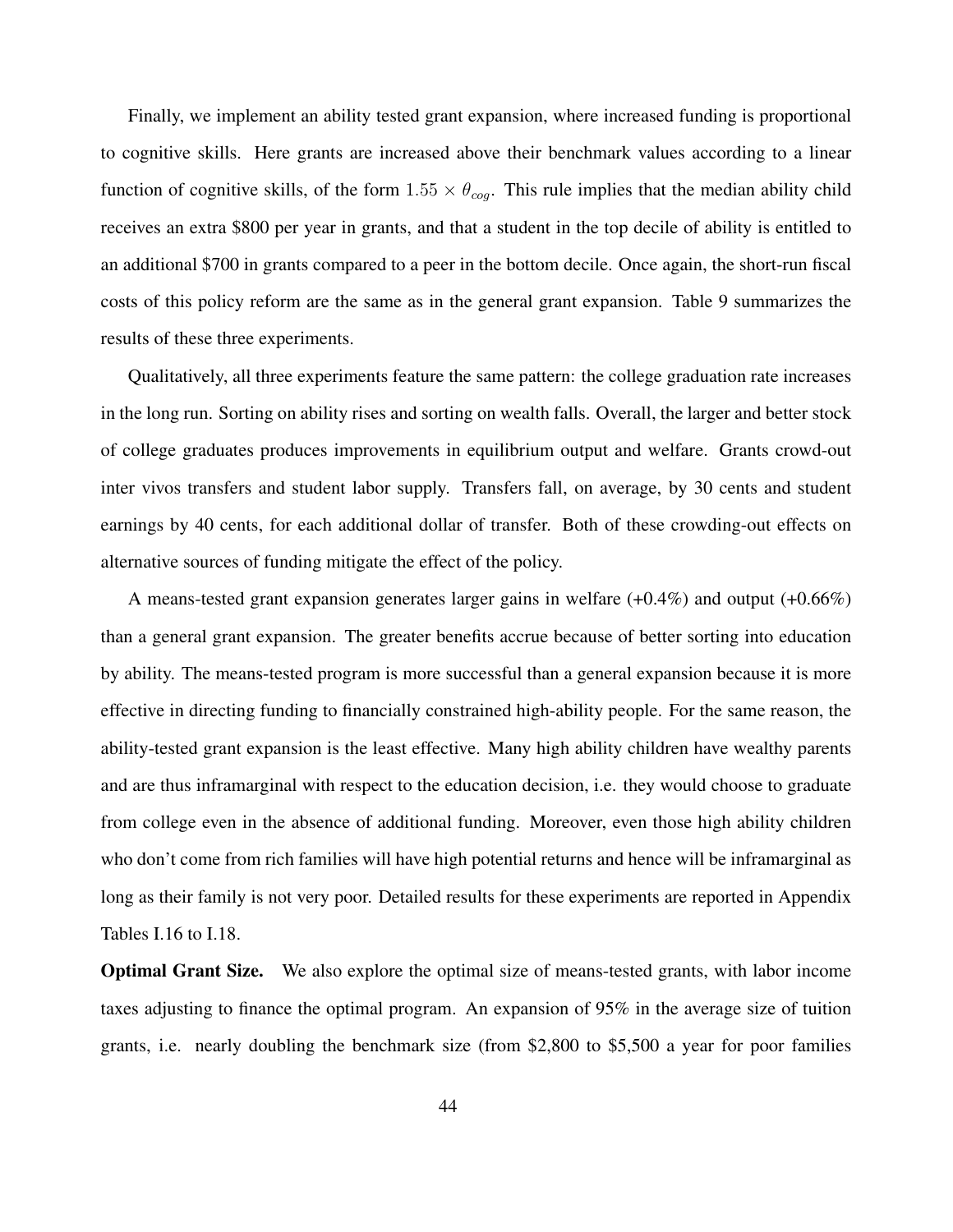|                   |                               | <b>Benchmark</b> | P.E. Short-run | G.E. Long-run |
|-------------------|-------------------------------|------------------|----------------|---------------|
|                   | Men                           | 0.294            | 0.334          | 0.320         |
| College           | Women                         | 0.282            | 0.311          | 0.293         |
| Graduation        | Top 1/3 of cognitive skills   | 0.637            | 0.671          | 0.647         |
|                   | Top 1/3 of parental wealth    | 0.414            | 0.437          | 0.401         |
|                   | Bottom 1/3 of parental wealth | 0.205            | 0.241          | 0.239         |
| Other             | Crowding out of IVTs          |                  | $-$1,247$      | $-$1,353$     |
| <b>Statistics</b> | Student labor supply          |                  | $-6.05\%$      | $-3.22\%$     |
|                   | Aggregate output              |                  |                | $+0.46\%$     |
|                   | Welfare gain                  |                  |                | $+0.32\%$     |

Panel (A): General Tuition Grant Expansion (\$1,000)

| Panel (B): Means-tested Grant Expansion (52%) |                               |                  |                |               |  |  |
|-----------------------------------------------|-------------------------------|------------------|----------------|---------------|--|--|
|                                               |                               | <b>Benchmark</b> | P.E. Short-run | G.E. Long-run |  |  |
|                                               | Men                           | 0.294            | 0.332          | 0.325         |  |  |
| College                                       | Women                         | 0.282            | 0.314          | 0.297         |  |  |
| Graduation                                    | Top 1/3 of cognitive skills   | 0.637            | 0.654          | 0.659         |  |  |
|                                               | Top 1/3 of parental wealth    | 0.414            | 0.415          | 0.379         |  |  |
|                                               | Bottom 1/3 of parental wealth | 0.205            | 0.253          | 0.283         |  |  |
| Other                                         | Crowding out of IVTs          |                  | $-$183$        | $-5791$       |  |  |
| <b>Statistics</b>                             | Student labor supply          |                  | $-8.53\%$      | $-5.17\%$     |  |  |
|                                               | Aggregate output              |                  |                | $+0.66\%$     |  |  |
|                                               | Welfare gain                  |                  |                | $+0.40\%$     |  |  |

| <b>Panel (C): Merit-based Grant Expansion (1.55 <math>\times \theta_{coq}</math>)</b> |                               |                  |                |               |  |  |
|---------------------------------------------------------------------------------------|-------------------------------|------------------|----------------|---------------|--|--|
|                                                                                       |                               | <b>Benchmark</b> | P.E. Short-run | G.E. Long-run |  |  |
|                                                                                       | Men                           | 0.294            | 0.316          | 0.303         |  |  |
| College                                                                               | Women                         | 0.282            | 0.307          | 0.296         |  |  |
| Graduation                                                                            | Top 1/3 of cognitive skills   | 0.637            | 0.673          | 0.681         |  |  |
|                                                                                       | Top 1/3 of parental wealth    | 0.414            | 0.419          | 0.399         |  |  |
|                                                                                       | Bottom 1/3 of parental wealth | 0.205            | 0.237          | 0.237         |  |  |
| Other                                                                                 | Crowding out of IVTs          |                  | $-$1,272$      | $-$1,619$     |  |  |
| <b>Statistics</b>                                                                     | Student labor supply          |                  | $-7.53\%$      | $-3.90\%$     |  |  |
|                                                                                       | Aggregate output              |                  |                | $+0.57\%$     |  |  |
|                                                                                       | Welfare gain                  |                  |                | $+0.31\%$     |  |  |

Table 9: Three Types of Expansions of the Federal Tuition Grant Program with the same Short-Run Budget Costs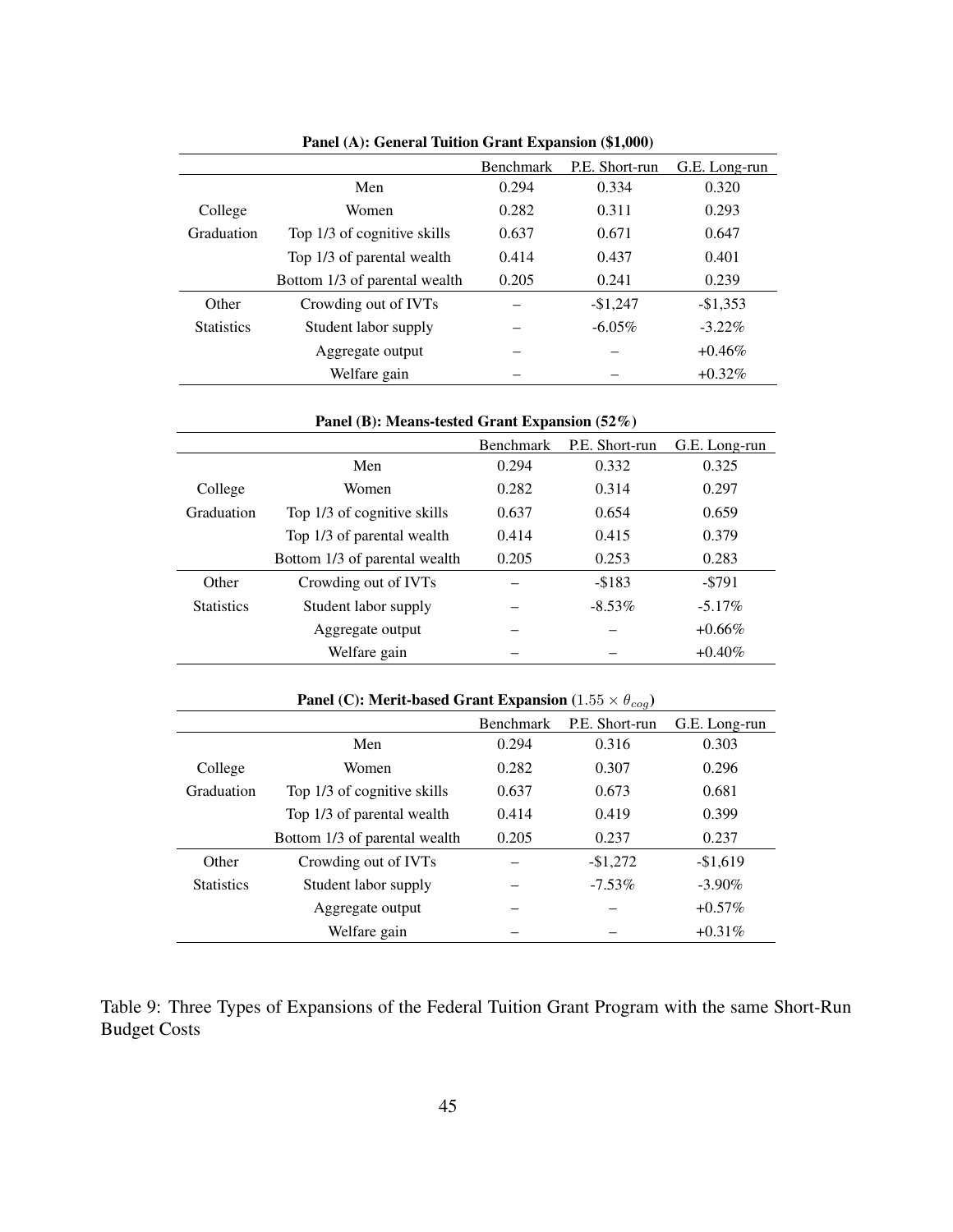| <b>Distribution of Welfare Changes</b> |                        |                       |           |  |  |  |  |
|----------------------------------------|------------------------|-----------------------|-----------|--|--|--|--|
|                                        | $\theta_{coq}$ tercile |                       |           |  |  |  |  |
|                                        | 1                      | $\mathcal{D}_{\cdot}$ | 3         |  |  |  |  |
|                                        | $q = 1$ 0.71%          | 2.91%                 | 5.57%     |  |  |  |  |
| $q=2$                                  | $-5.22\%$              | $-5.43\%$             | $-2.19%$  |  |  |  |  |
|                                        | $q = 3$ -7.64\%        | $-4.90\%$             | $-2.14\%$ |  |  |  |  |

Table 10: Distribution of Welfare Effects in the Optimal Means-tested Grant Expansion.

of type  $q = 1$ ), while leaving unchanged the relative magnitude of subsidies awarded to students with different family resources, generates the greatest long-run gains in ex-ante welfare  $(+0.7\%)$  and output (+0.8 %). Larger and smaller grants are suboptimal.

Table 10 shows that this average welfare gain hides a great deal of heterogeneity across types. High-income, low-ability individuals lose almost the equivalent of 7.6% of lifetime consumption from the policy because they hardly benefit from grants, but taxes rise to finance the additional outlays and the college premium falls in equilibrium. Low-income, high-ability individuals are big-time winners. Within this group, girls obtain a welfare gain of nearly 8%, more than twice the gain for boys from the same family background. As a result of this policy, average ability of female college graduates increases by 15 percent.

# 6 Discussion

The design of education finance programs is an issue at the top of the policy and research agenda. How valuable are existing tuition grant and student loan programs? How large are the potential gains from expanding these programs further? And, does the impact of such interventions crucially depend on the time horizon over which they are evaluated? Our policy experiments offer new insights into all these questions.

Starting from the last question, we corroborate results by Heckman et al. (1998b,c), Lee (2005), and Lee and Wolpin (2006) and show that adjustments in relative wages, between gender and edu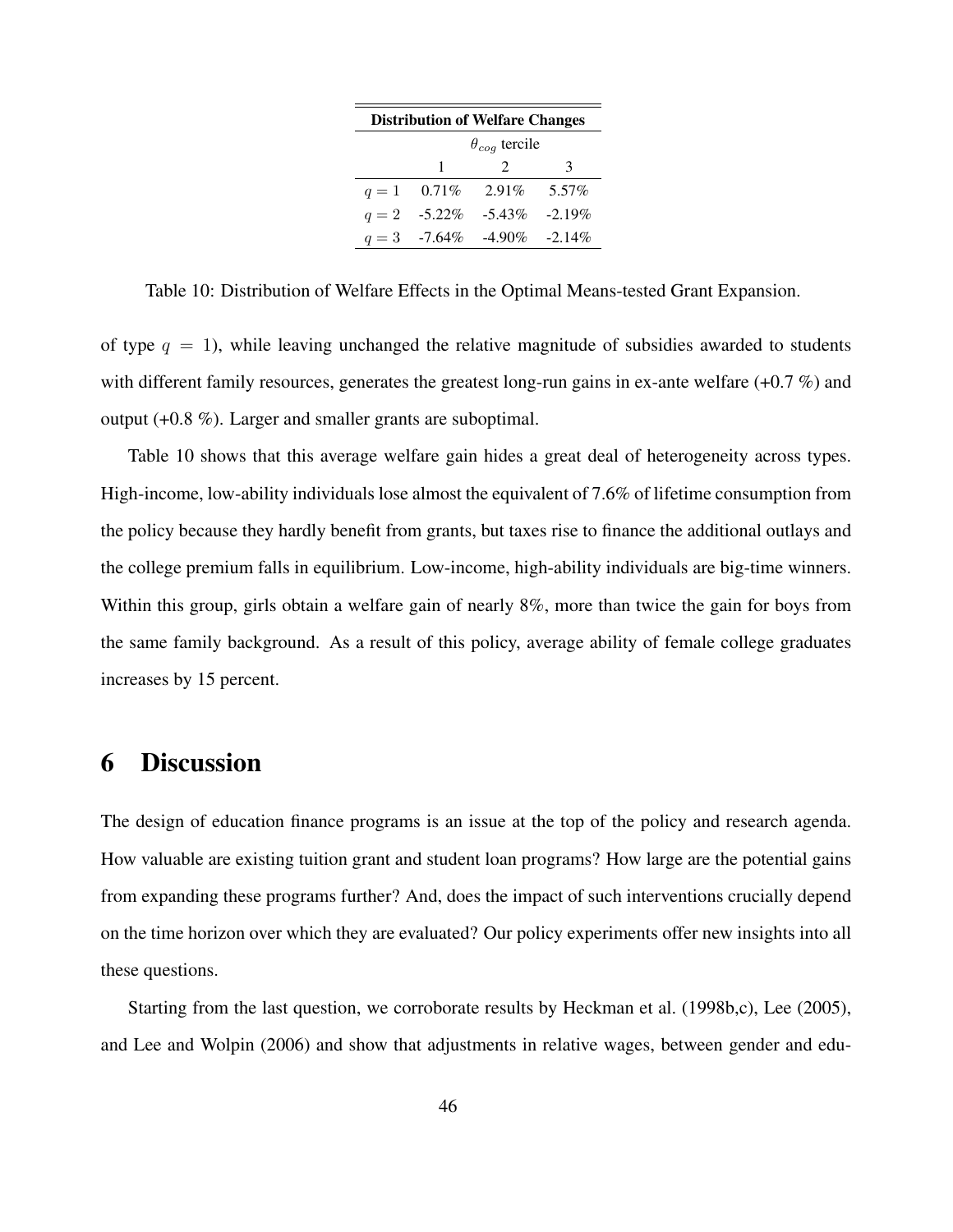cation groups, are the key reason why the consequences of policy might differ substantially in the long-run and in the short-run. This insight remains true even in a richer model, like ours, where vast heterogeneity in non-cognitive ability and associated psychic costs of schooling implies that many individuals are inframarginal in their college attendance decision. We find that, throughout all experiments, changes in college attainment in the long-run GE of the economy are roughly half the size compared to the short-run PE case where offsetting changes in the equilibrium distribution have not fully played out. As the previous literature suggests, price adjustments imply that aggregate effects are mitigated. However, we also find non trivial composition and selection effects of policies and we carefully quantify the associated welfare implications. In particular, we document how welfare changes are intimately related to sorting on ability and wealth.

Turning to the first two questions, we find that scrapping the federal aid system currently in place would significantly deteriorate productivity and welfare by reducing the aggregate stock of human capital through both the quantity margin (fewer college students) and the quality margin (fewer highability students from poor families). At the same time we show that, starting from the existing student loan and grant programs, further program expansions would yield small gains on average for the population at large. We do identify, though, sizable welfare gains from more generous loan limits and tuition subsidies for certain demographic groups: high-ability girls from low-income households reach almost double-digit welfare gains under some policy scenarios. Part of the reason is that our estimates suggest a certain degree of gender-bias in parental altruism against daughters who, as a result, receive smaller transfers and have a harder time affording a college education. This result is a clear indication that there are still individuals who are prevented from attending college because of liquidity constraints, potentially justifying additional targeted interventions.

Our welfare decomposition identifies three separate sources of welfare changes from policy reforms that increase college attainment and improve sorting by making attendance depend more on skills and less on parental wealth: (i) improvements in aggregate output due to a higher stock of human capital; (ii) reduced inequality in initial conditions due to a redistribution of income occurring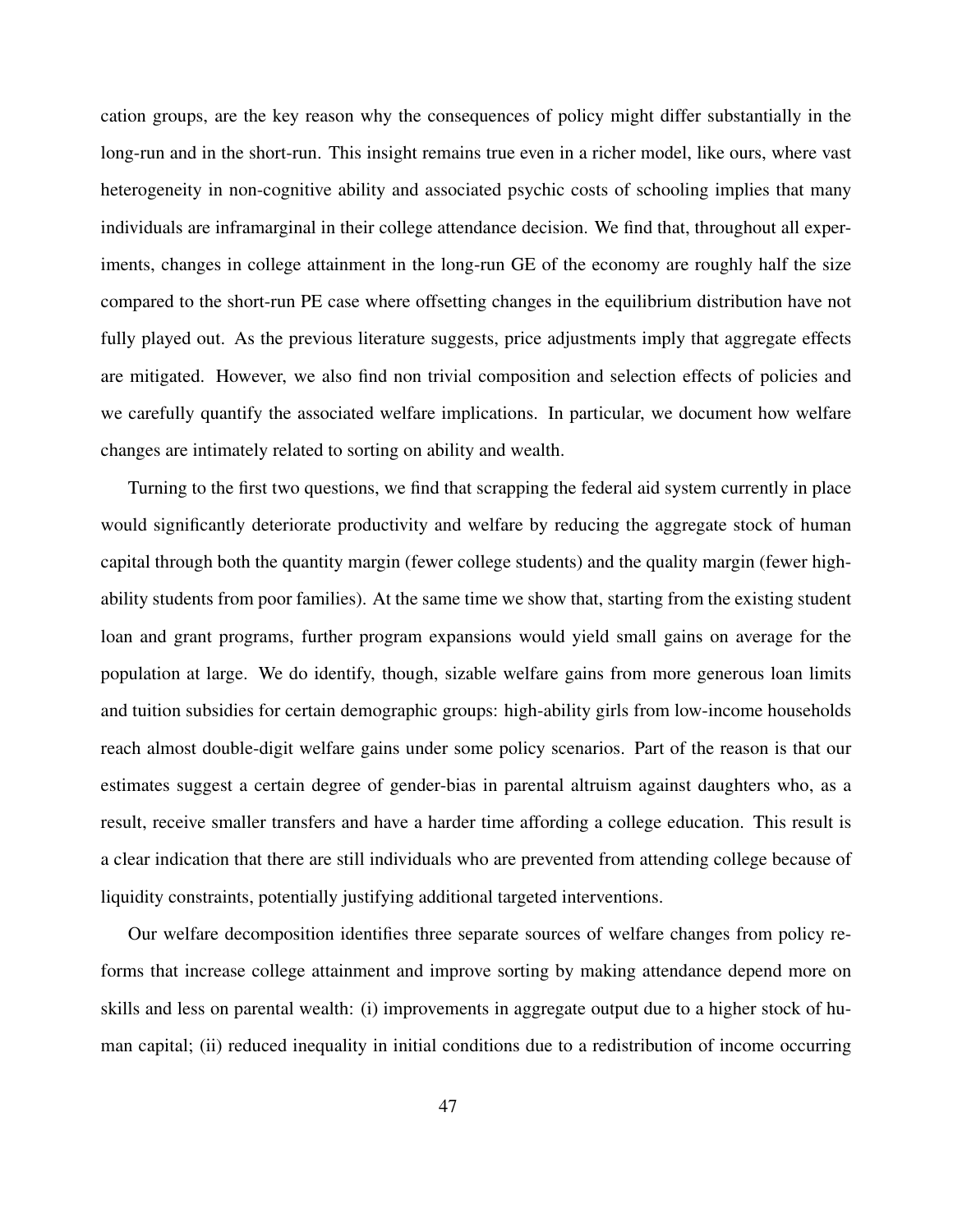through a shrinking relative price of college-educated labor; (iii) increased volatility of consumption due to a compositional change of the labor force towards college graduates who, according to our estimates, face higher income uncertainty. This third component can, surprisingly, offset up to one half of the sum of welfare effects from the first two sources mitigating the total ex-ante welfare gains.

Finally, throughout our study we have highlighted two key margins of adjustment that are not typically considered in the traditional policy evaluation literature. The first channel is the adjustment of funding by parents, which is a sizable source of support for college. The second channel is students' labor supply. Both margins respond to policy interventions. We find that an additional dollar in grants provided by the government crowds out, on average, 30 cents of private parental transfers in the longrun equilibrium. There is, however, substantial heterogeneity in crowding-out effects. More generous grants displace transfers in different proportions depending on family resources, with the transfers made by wealthy families being generally crowded out the most. This finding implies that meanstested grant expansions are more effective because they crowd out parental transfers to a lesser extent than expansions of aid across the board. Also student labor supply is sensitive to policy. Across experiments, an extra dollar in grants crowds out another 40 cents in labor earnings by students in college. Accounting for the existing patchwork of policies, adjustments in these alternative means of privately funding education replace/displace around 70 cents of every dollar subtracted/added to federal grants. This result suggests that policy evaluations that omit these joint adjustment margins might be misleading.

# 7 Conclusions

The capacity of people to optimally invest in education is crucial for economic prosperity and social mobility, and is an important determinant of the income distribution (see Becker and Tomes, 1979; Loury, 1981). In the presence of insurance and credit market imperfections that prevent those individuals with the highest returns to education from investing in schooling, education policies can improve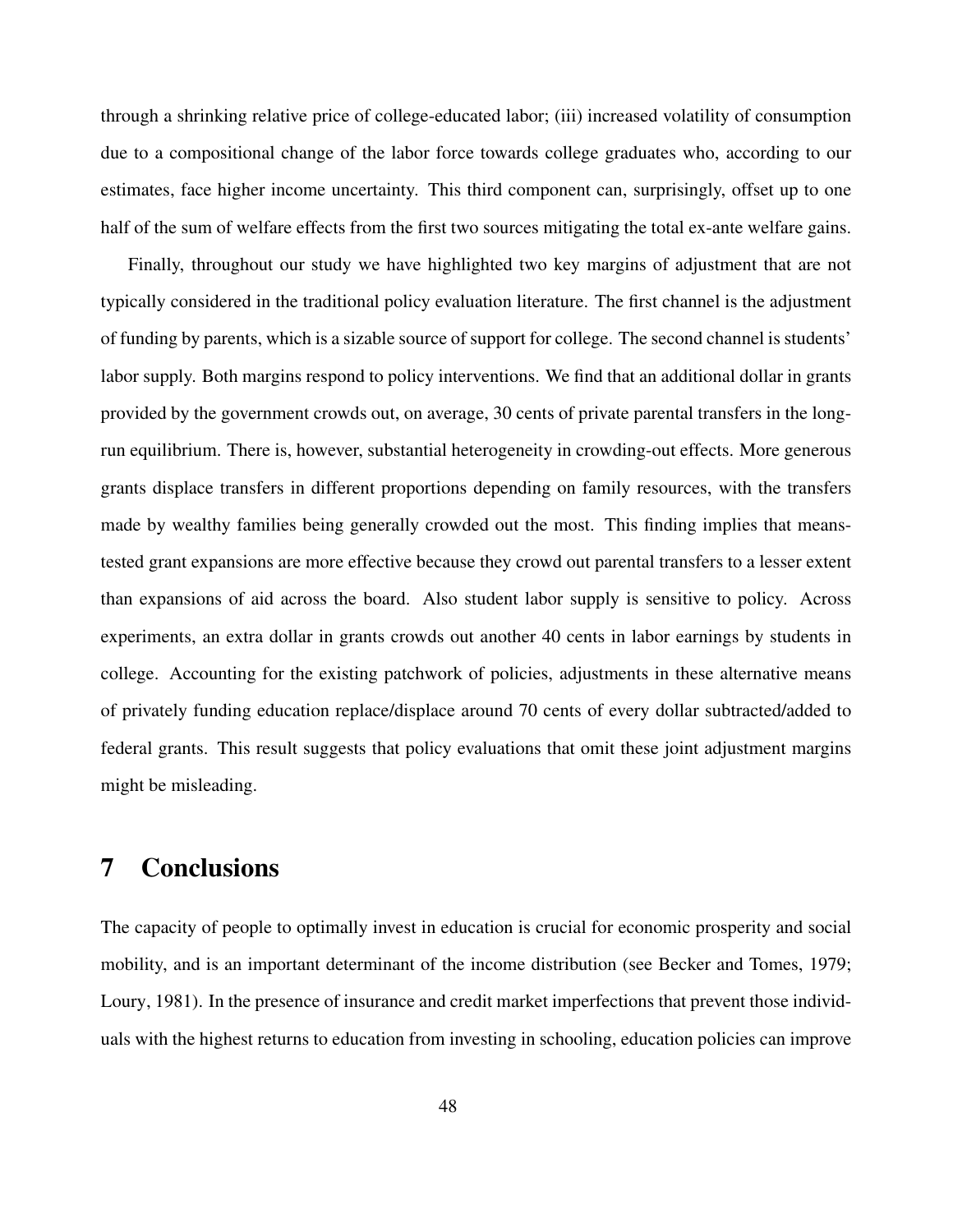allocations and welfare.

In this paper, we have offered a quantitative assessment of the role played by the existing system of financial aid to college. We did so in a general-equilibrium life-cycle model of the US economy that features: (i) intergenerational linkages through altruism and paternalism, and intergenerational transmission of abilities that is affected by parental education and is, hence, endogenous; (ii) non-pecuniary psychic costs of education that depend on cognitive and non-cognitive abilities; (iii) various means of financing the pecuniary cost of education —over and above what is offered by the government— such as parental transfers, private borrowing, and labor supply in college; (iv) idiosyncratic uninsurable earnings risk that makes education an investment with uncertain outcome; (v) imperfect substitution between gender and education groups in production, which leads to redistributive implications of education policies through relative prices.

Our bottom line is that the current configuration of federal loans and grant programs has substantial value in terms of both output and welfare, whereas further expansions of these programs can only marginally improve aggregate outcomes. An important caveat, though, is that for certain demographic groups —in particular, high-ability girls from poor families—- gains from targeted interventions can be sizable.

Our model is rich and realistic in many dimensions. At the same time, its computational complexity forced us to abstract from a number of additional aspects that might influence policy evaluation.

We modeled the endogeneity of the distribution of abilities by assuming that a child's ability depends on parental education in a mechanical way. A parallel line of research (e.g., Caucutt and Lochner, 2012; Cunha and Heckman, 2007; Cunha et al., 2010; Heckman and Mosso, 2014) stresses the importance of complementarities between college-age policies and interventions that release parental constraints in the critical phase of early skill accumulation. Explicitly modelling sequential human capital investments at different stages of a child's life would flesh out the extent to which early interventions may improve the effectiveness of tertiary education policies.

Another interesting generalization would account for heterogeneity in college types (e.g. Fu, 2014)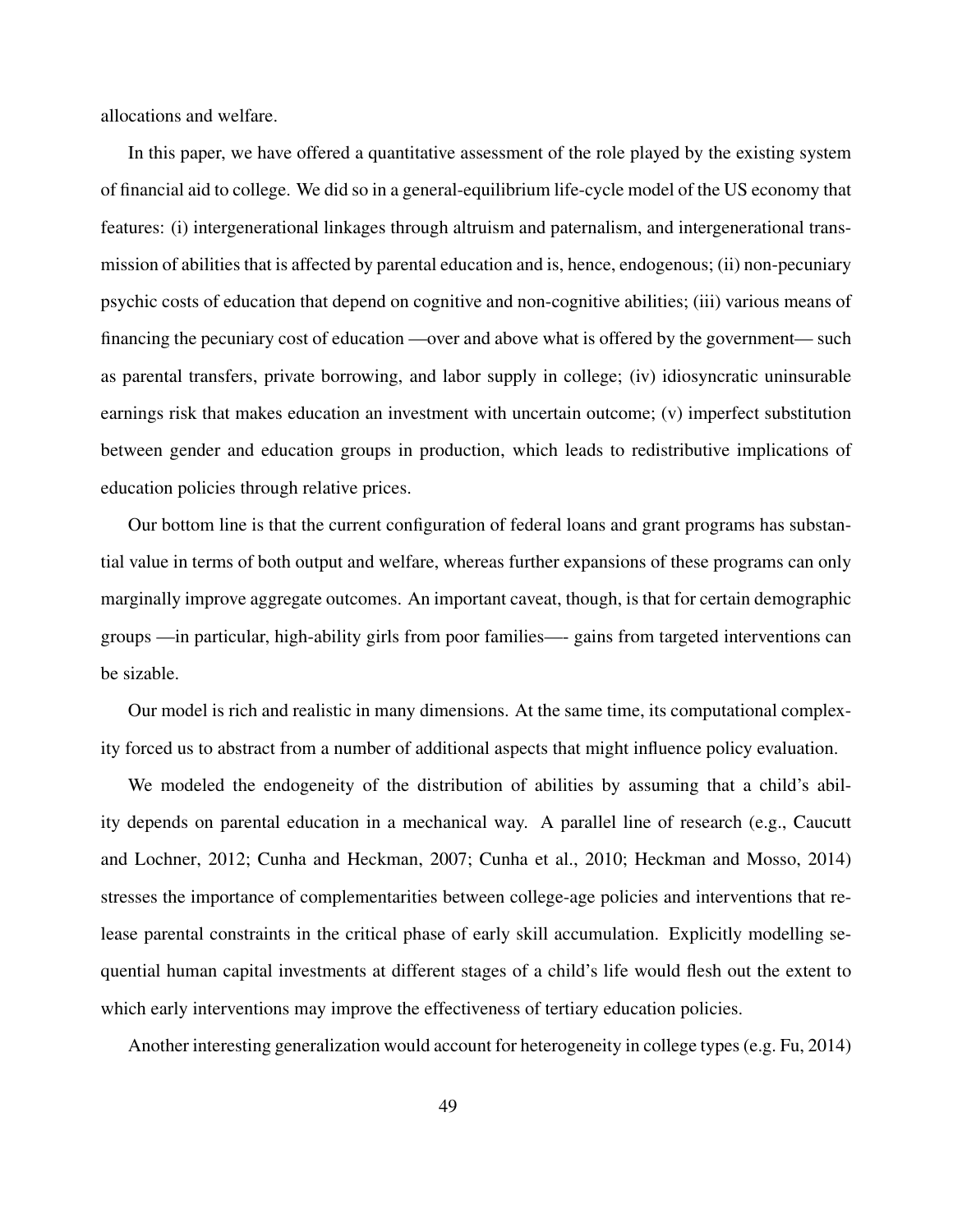allowing for the endogenous determination of returns based on demand and supply of different college types, thereby recognizing that more able and richer students are, in equilibrium, matched with better colleges. This complementarity may strengthen the role of financial aid policies that improve sorting.

Recent work (see Ionescu and Simpson, 2016; Lochner and Monje-Naranjo, 2011) has emphasized the expansion of private provision of student credit. Nesting endogenous borrowing constraints within an equilibrium framework, similar to the one developed in this paper, would allow for explicit codetermination of all credit and skill prices. Such a model, while significantly more complex, could answer interesting questions about how the price of borrowing in private markets would endogenously respond to education policy reforms.

In all our counterfactual policy experiments we kept the configuration of all other fiscal policies unchanged. As emphasized by Krueger and Ludwig (2016), there is a certain degree of substitutability between progressive taxation and education subsidies: both policies induce some redistribution, the former through fiscal instruments, the latter through relative prices of different types of labor. An implication of this observation to bear in mind when interpreting our findings is therefore that they are *conditional* on the prevailing degree of progressivity of the tax/transfer system, but major tax reforms could significantly affect the landscape of effective education policies.

Finally, in one of our experiments we computed the allocations of a counterfactual economy without any credit constraint that would impede education investments, and we assessed the scope for additional gains from expanding federal student loans. We find that such gains are arguably small. An alternative, but much more challenging, approach to quantify the maximum gains from education policies, relative to the status quo, would be to directly compute the constrained-efficient allocations chosen by a planner facing the same market structure as the individuals in the decentralized equilibrium.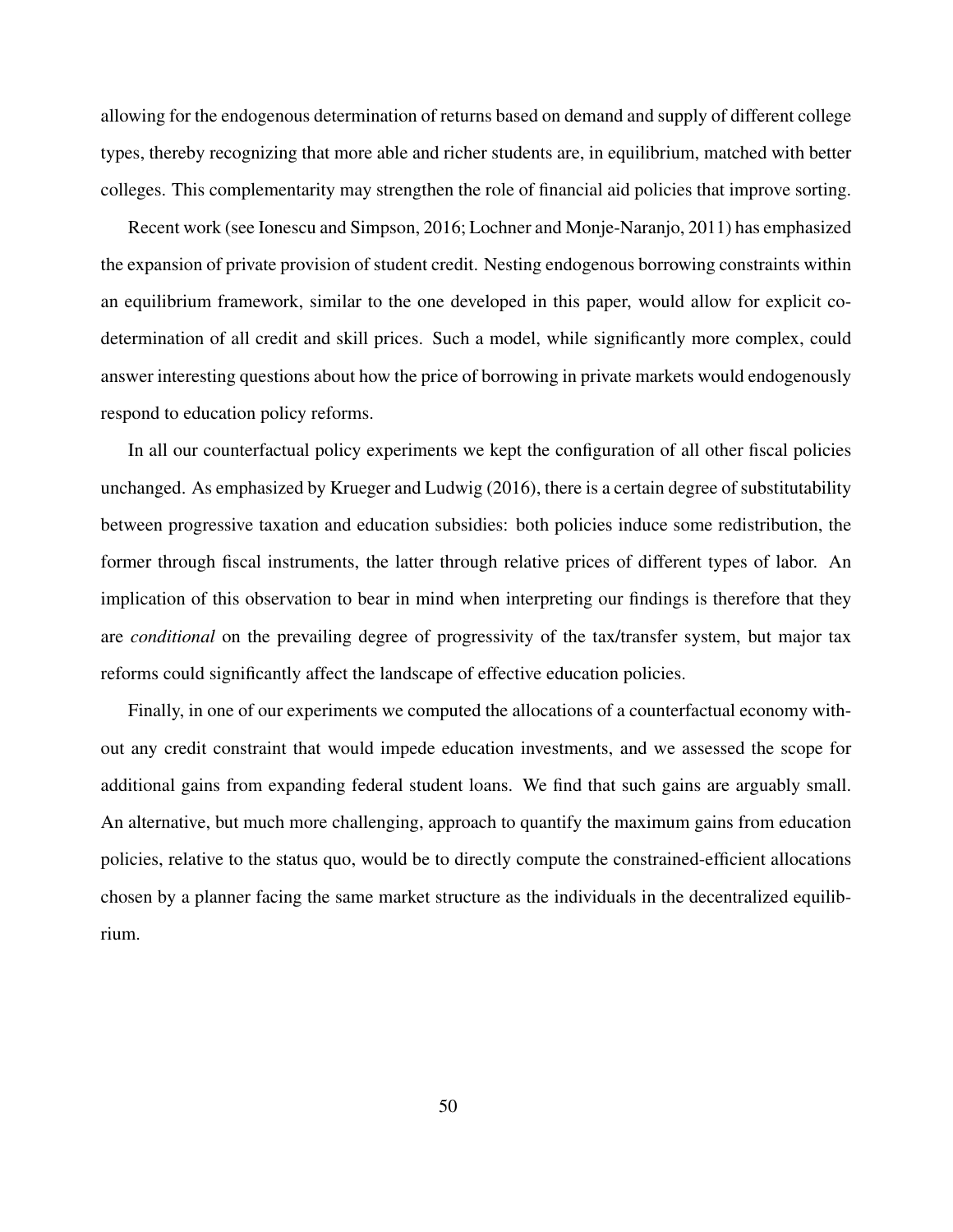## References

- ATTANASIO, O., AND G. WEBER (1995): "Is Consumption Growth Consistent with Intertemporal Optimisation? Evidence from the Consumption Expenditure Survey," *Journal of Political Economy*, 103(6), 1121– 1157.
- AUTOR, D. (2014): "Skills, Education, and the Rise of Earnings Inequality Among the Other 99 Percent," *Science*, 344(6186), 843851.
- AUTOR, D. H., L. F. KATZ, AND M. S. KEARNEY (2008): "Trends in US Wage Inequality: Revising the Revisionists," *The Review of Economics and Statistics*, 90(2), 300–323.
- BECKER, G. S. (1964): *Human Capital*. National Bureau of Economic Research, New York, NY.
- BECKER, G. S., AND N. TOMES (1979): "An Equilibrium Theory of the Distribution of Income and Intergenerational Mobility," *Journal of Political Economy*, 87, 1153–89.
- BELLEY, P., AND L. LOCHNER (2007): "The Changing Role of Family Income and Ability in Determining Educational Achievement," *Journal of Human Capital*, 1, 37–89.
- BEN-PORATH, Y. (1967): "The Production of Human Capital and the Life Cycle of Earnings," *Journal of Political Economy*, 75(4), 352–365.
- BENABOU, R. (2002): "Tax and Education Policy in a Heterogeneous-Agent Economy: What Levels of Redistribution Maximize Growth and Efficiency?," *Econometrica*, 70(2), 481–517.
- BLUNDELL, R., M. C. DIAS, C. MEGHIR, AND J. M. SHAW (2016a): "Female Labour Supply, Human Capital and Welfare Reform," *forthcoming Econometrica*.
- BLUNDELL, R., L. PISTAFERRI, AND I. PRESTON (2008): "Consumption Inequality and Partial Insurance," *American Economic Review*, 98(5), 1887–1921.
- BLUNDELL, R., L. PISTAFERRI, AND I. SAPORTA-EKSTEN (2016b): "Consumption Inequality and Family Labor Supply," *American Economic Review*, 106(2), 387–435.
- BOHACEK, R., AND M. KAPICKA (2012): "A Quantitative Analysis of Educational Reforms in a Dynastic Framework," Manuscript, University of California Santa Barbara.
- BROWN, M., J. K. SCHOLZ, AND A. SESHADRI (2012): "A New Test of Borrowing Constraints for Education," *Review of Economic Studies*, 79, 511–538.
- CAMERON, S. V., AND J. J. HECKMAN (1998): "Life Cycle Schooling and Dynamic Selection Bias: Models and Evidence for Five Cohorts of American Males," *Journal of Political Economy*, 106(2), 262–311.
- CAMERON, S. V., AND C. TABER (2004): "Estimation of Educational Borrowing Constraints Using Returns to Schooling," *Journal of Political Economy*, 112(1), 132–182.
- CARD, D., AND T. LEMIEUX (2001): "Can Falling Supply Explain The Rising Return To College For Younger Men? A Cohort-Based Analysis," *The Quarterly Journal of Economics*, 116(2), 705–746.
- CARNEIRO, P., AND J. J. HECKMAN (2002): "The Evidence on Credit Constraints in Post-Secondary Schooling," *The Economics Journal*, 112, 705–734.
- CARNEIRO, P., J. J. HECKMAN, AND E. J. VYTLACIL (2011): "Estimating Marginal Returns to Education," *American Economic Review*, 101(6), 2754–81.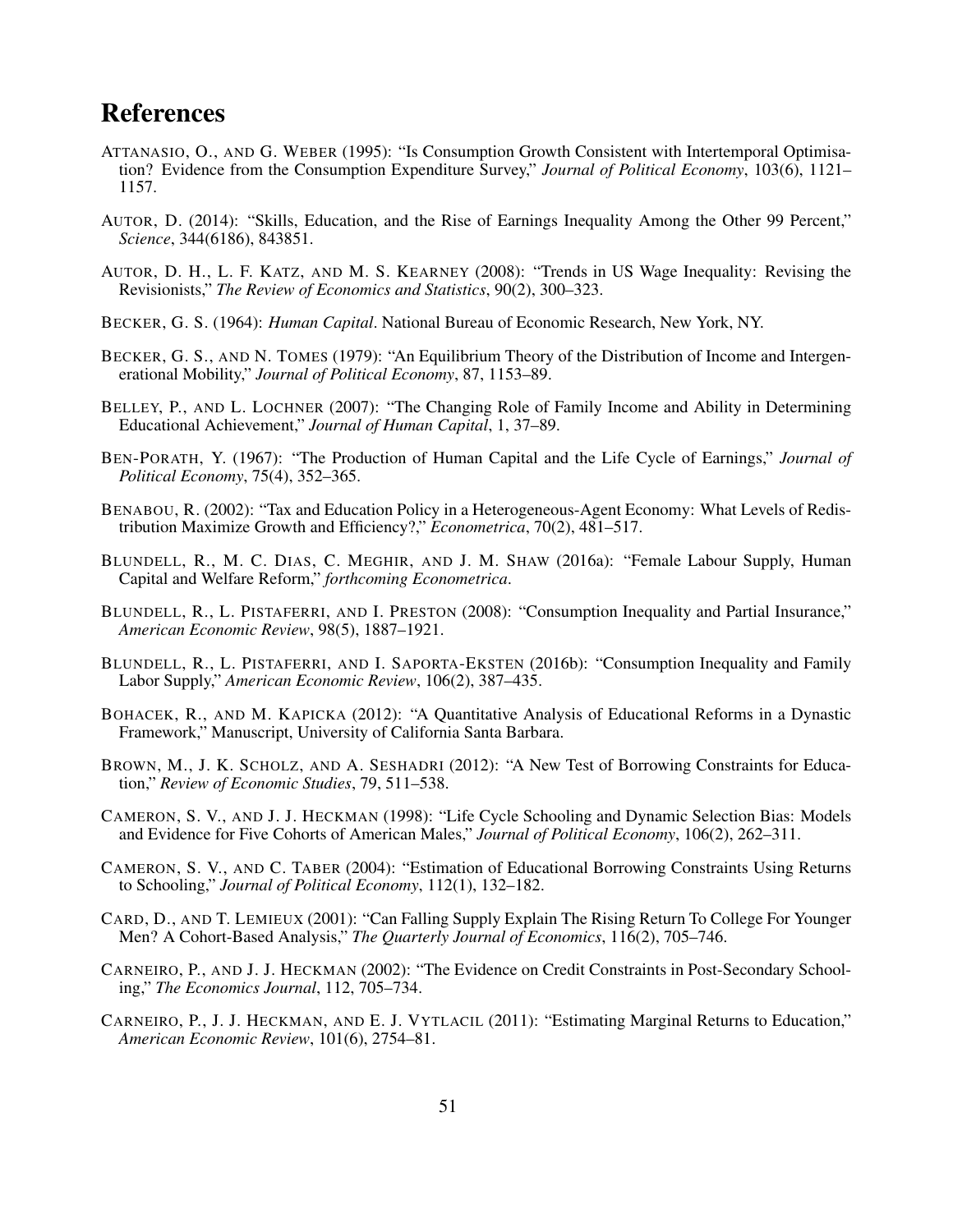- CAUCUTT, E. M., AND L. LOCHNER (2012): "Early and Late Human Capital Investments, Borrowing Constraints, and the Family," Discussion paper, National Bureau of Economic Research.
- CHAMBERLAIN, G. (1984): "Panel Data," in *Handbook of Econometrics*, ed. by Z. Griliches, and M. D. Intriligator, vol. 2 of *Handbook of Econometrics*, chap. 22, pp. 1247–1318. Elsevier.
- CHETTY, R., N. HENDREN, P. KLINE, E. SAEZ, AND N. TURNER (2014): "Is the United States Still a Land of Opportunity? Recent Trends in Intergenerational Mobility," in *American Economic Review, Papers and Proceedings*.
- CUNHA, F., AND J. HECKMAN (2007): "The Economics of Human Development: The Technology of Skill Formation," *The American Economic Review*, 97(2), 31–47.
- CUNHA, F., J. HECKMAN, AND S. NAVARRO (2005): "Separating Uncertainty from Heterogeneity in Life Cycle Earnings," *Oxford Economic Papers*, 57(2), 191–261.
- CUNHA, F., J. J. HECKMAN, AND S. M. SCHENNACH (2010): "Estimating the Technology of Cognitive and Noncognitive Skill Formation," *Econometrica*, 78(3), 883–931.
- DEMING, D., AND S. DYNARSKI (1995): "Into College, Out of Poverty? Policies to Increase the Postsecondary Attainment of the Poor," in *Targeting Investments in Children*, ed. by P. B. Levine, and D. J. Zimmerman, chap. 10. The University of Chicago Press.
- FINDEISEN, S., AND D. SACHS (2015): "Designing Efficient College and Tax Policies," Discussion paper, CESifo Working Paper Series.
- FLODEN, M. (2001): "The Effectiveness of Government Debt and Transfers as Insurance," *Journal of Monetary Economics*, 48(1), 81–108.
- FU, C. (2014): "Equilibrium Tuition, Applications, Admissions, and Enrollment in the College Market," *Journal of Political Economy*, 122(2), 225–281.
- GALE, W., AND J. SCHOLZ (1994): "Intergenerational Transfers and the Accumulation of Wealth," *Journal of Economic Perspectives*, 8(4), 145–160.
- GARRIGA, C., AND M. KEIGHTLEY (2015): "A General Equilibrium Theory of College with Education Subsidies, In-School Labor Supply, and Borrowing Constraints," FRB St. Louis Working Paper 2007-015A.
- GOLDIN, C. (2014): "A Grand Gender Convergence: Its Last Chapter," *The American Economic Review*, 104(4), 1091–1119.
- GOLDIN, C., AND L. F. KATZ (2007): "The Race between Education and Technology: The Evolution of U.S. Educational Wage Differentials, 1890 to 2005," NBER Working Paper 12984.
- HEATHCOTE, J., F. PERRI, AND G. L. VIOLANTE (2010): "Unequal We Stand: An Empirical Analysis of Economic Inequality in the United States, 19672006," *Review of Economic Dynamics*, 13(1), 15–51.
- HEATHCOTE, J., K. STORESLETTEN, AND G. L. VIOLANTE (2014): "Consumption and Labor Supply with Partial Insurance: An Analytical Framework," *American Economic Review*, 104(7), 2075–2126.
- HECKMAN, J. (1981): "The Incidental Parameters Problem and the Problem of Initial Condition in Estimating a Discrete Time-Discrete Data Stochastic Process," in *Structural Analysis of Discrete Data and Econometric Applications*, ed. by C. F. Manski, and D. L. McFadden. MIT Press.
- HECKMAN, J., L. LOCHNER, AND C. TABER (1998a): "Explaining Rising Wage Inequality: Explorations with a Dynamic General Equilibrium Model of Labor Earnings with Heterogeneous Agents," *Review of Economic Dynamics*, 1(1), 1–58.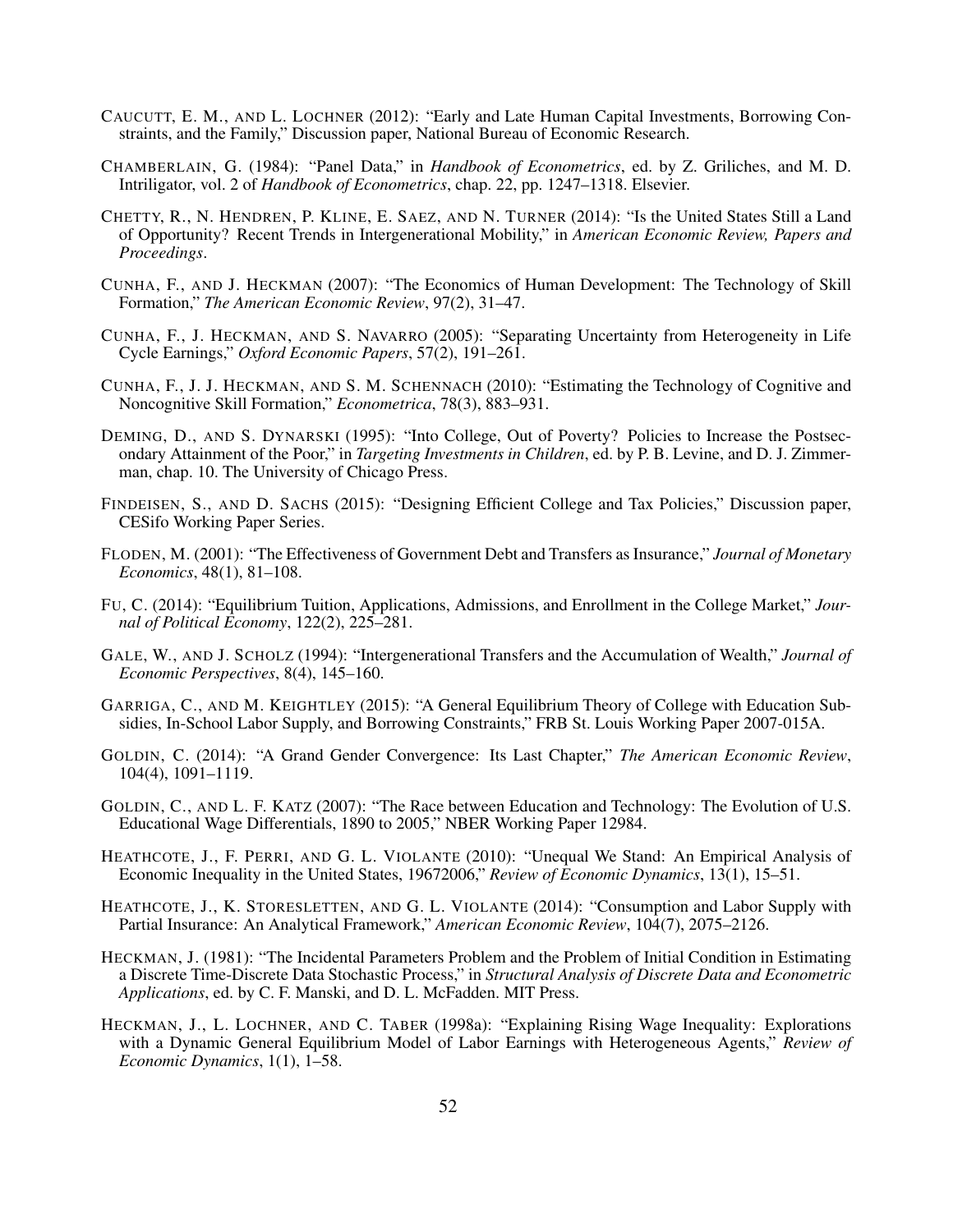(1998b): "General Equilibrium Treatment Effects: A Study of Tuition Policy," *American Economic Review, Papers and Proceedings*, 88(2), 381–386.

(1998c): "Tax Policy and Human Capital Formation," *American Economic Review, Papers and Proceedings*, 88(2), 293–297.

- HECKMAN, J., L. LOCHNER, AND P. TODD (2006a): "Earnings Functions, Rates of Return and Treatment Effects: The Mincer Equation and Beyond," *Handbook of the Economics of Education*, 1, 307–458.
- HECKMAN, J. J., AND S. MOSSO (2014): "The Economics of Human Development and Social Mobility," *Annual Review of Economics*, 6.
- HECKMAN, J. J., J. STIXRUD, S. URZUA, ET AL. (2006b): "The Effects of Cognitive and Noncognitive Abilities on Labor Market Outcomes and Social Behavior," *Journal of Labor Economics*, 24(3), 411–482.
- HUGGETT, M. (1996): "Wealth Distribution in Life-Cycle Economies," *Journal of Monetary Economics*, 38(3), 469–494.
- IONESCU, F., AND N. SIMPSON (2016): "Default Risk and Private Student Loans: Implications for Higher Education Policies," *Journal of Economic Dynamics and Control*.
- JANTTI, M., B. BRATSBERG, K. RØED, O. RAAUM, R. NAYLOR, E. ÖSTERBACKA, A. BJORKLUND, AND T. ERIKSSON (2006): "American Exceptionalism in a New Light: A Comparison of Intergenerational Earnings Mobility in the Nordic Countries, the United Kingdom and the United States," Discussion paper, Institute for the Study of Labor (IZA).
- JOHNSON, M., AND M. KEANE (2013): "A Dynamic Equilibrium Model of the US Wage Structure, 1968- 1996," *Journal of Labor Economics*, 31(1), 1–49.
- JOHNSON, M. T. (2013): "Borrowing Constraints, College Enrollment, and Delayed Entry," *Journal of Labor Economics*, 31(4), 669–725.
- KANE, T. (1994): "College Entry by Blacks Since 1970: The Role of College Costs, Family Background, and the Returns to Education," *Journal of Political Economy*, 102(5), 878–911.
- KANE, T. (2003): "A Quasi-Experimental Estimate of the Impact of Financial Aid on College-Going," NBER Working Paper 9703.
- KAPLAN, G. (2012): "Inequality and the Lifecycle," *Quantitative Economics*, 3(3), 471–525.
- KATZ, L. F., AND K. M. MURPHY (1992): "Changes in Relative Wages, 1963–1987: Supply and Demand Factors," *Quarterly Journal of Economics*, 107(1), 35–78.
- KEANE, M., AND K. WOLPIN (2001): "The Effect of Parental Transfers and Borrowing Constraints on Educational Attainment," *International Economic Review*, 42(4), 1051–1103.
- KRUEGER, D., AND A. LUDWIG (2016): "On the Optimal Provision of Social Insurance: Progressive Taxation versus Education Subsidies in General Equilibrium," *Journal of Monetary Economics*, 77, 72 – 98.
- KRUSELL, P., L. OHANIAN, J.-V. RIOS-RULL, AND G. VIOLANTE (2000): "Capital-Skill Complementarity and Inequality: A Macroeconomic Analysis," *Econometrica*, 68(5), 1029–1054.
- LAITNER, J. P. (1992): "Random Earnings Differences, Lifetime Liquidity Constraints, and Altruistic Intergenerational Transfers," *Journal of Economic Theory*, 58, 135–170.
- LEE, D. (2005): "An Estimable Dynamic General Equilibrium Model of Work, Schooling and Occupational Choice," *International Economic Review*, 46, 1–34.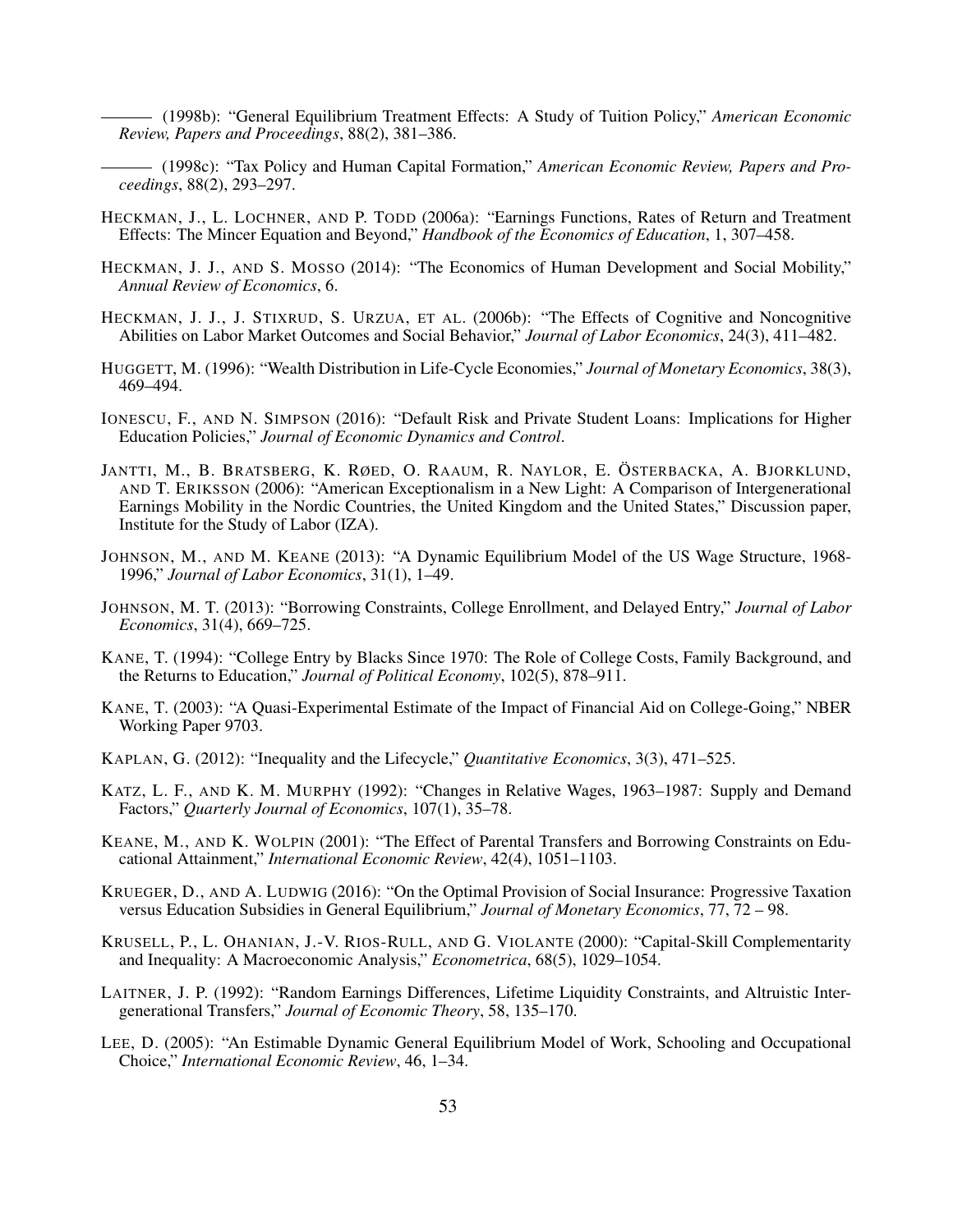- LEE, D., AND K. WOLPIN (2006): "Intersectoral Labor Mobility and the Growth of the Service Sector," *Econometrica*, 47, 1–46.
- LEVHARI, D., AND Y. WEISS (1974): "The Effect of Risk on the Investment in Human Capital," *American Economic Review*, 64, 950–63.
- LOCHNER, L., AND A. MONJE-NARANJO (2011): "The Nature of Credit Constraints and Human Capital," *American Economic Review*, 101(6), 2487–2529.
- LOURY, G. C. (1981): "Inter-generational Transfers and the Distribution of Earnings," *Economica*, 49(4), 843–67.
- LOW, H., C. MEGHIR, AND L. PISTAFERRI (2010): "Wage Risk and Employment Risk over the Life Cycle," *American Economic Review*, 100(5), 1432–67.
- MCDANIEL, C. (2014): "Average Tax Rates on Consumption, Investment, Labor and Capital in the OECD 1950-2003," Mimeo, Arizona State University.
- MEGHIR, C., AND D. PHILLIPS (2009): "Labour Supply and Taxes," in *Dimensions of Tax Design: The Mirrlees Review*, ed. by J. Mirrlees, S. Adam, T. Besley, R. Blundell, S. Bond, R. Chote, M. Gammie, P. Johnson, G. Myles, and J. Poterba. Oxford University Press for Institute for Fiscal Studies.
- MEGHIR, C., AND L. PISTAFERRI (2006): "Income Variance Dynamics and Heterogeneity," *Econometrica*, 72(1), 1–32.
- MINCER, J. (1958): "Investment in Human Capital and Personal Income Distribution," *Journal of Political Economy*, 66(4), 281–302.
- MITCHELL, O., AND J. PHILLIPS (2006): "Social Security Replacement Rates for Own Earnings Benchmarks," Pension Research Council Working Paper 2006-6.
- POLIVKA, A. E. (2000): "Using Earnings Data from the Monthly Current Population Survey," mimeo, Bureau of Labor Statistics.
- RíOS-RULL, J.-V. (1995): "Models with Heterogenous Agents," in *Frontiers of Business Cycle Research*, ed. by T. F. Cooley, chap. 4. Princeton University Press, Princeton.
- ROSEN, S. (1977): "Human Capital: Relations between Education and Earnings," in *Frontiers of Quantitative Economics*, ed. by M. D. Intriligator, vol. 3b. Amsterdam: North Holland.
- ROTHENBERG, T. (1971): "Identification in Parametric Models," *Econometrica*, pp. 577–591.
- SOLON, G. (1999): "Intergenerational Mobility in the Labor Market," in *Handbook of Labor Economics*, ed. by O. C. Ashenfelter, and D. Card, vol. 3A, pp. 1761–1800. New-Holland, Amsterdam.
- VOENA, A. (2015): "Yours, Mine, and Ours: Do Divorce Laws Affect the Intertemporal Behavior of Married Couples?," *American Economic Review*, 105(8), 2295–2332.
- WEISS, Y. (1997): "The Formation and Dissolution of Families: Why Marry? Who Marries Whom? And What Happens upon Divorce," *Handbook of Population and Family Economics*, pp. 81–123.
- WILLIS, R., AND S. ROSEN (1979): "Education and Self-Selection," *Journal of Political Economy*, 87(5), s7–s36, pt. 2.
- WINTER, C. (2014): "Accounting for the Changing Role of Family Income in Determining College Entry," *The Scandinavian Journal of Economics*, 116(4), 909–963.
- ZAGORSKY, J. L. (2007): "Do You Have to Be Smart to Be Rich? The Impact of IQ on Wealth, Income and Financial Distress," *Intelligence*, 35, 489–501.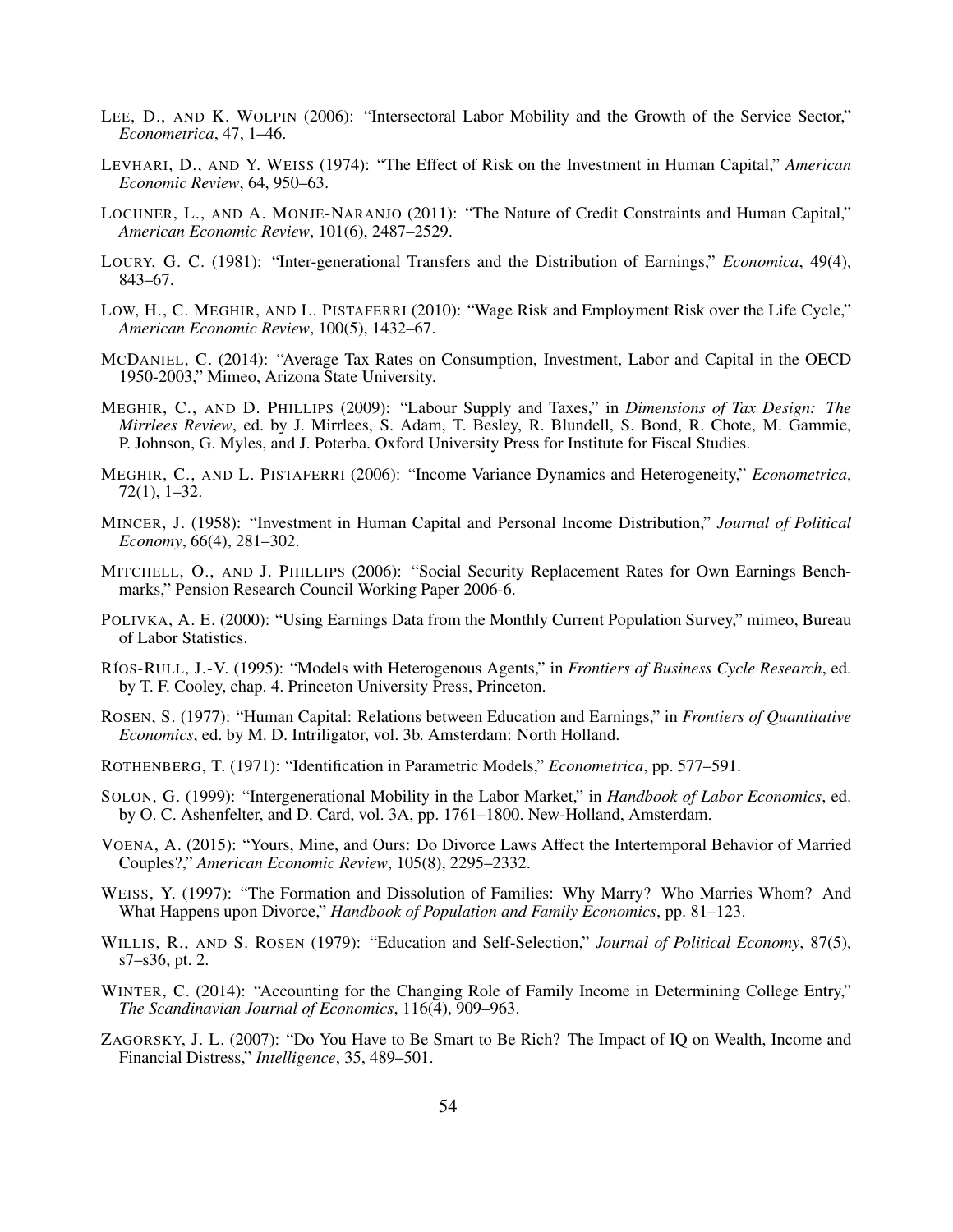### ONLINE APPENDIX

# A Value Functions and Competitive Equilibrium

#### A.1 Working Households

The value function for a married couple in periods before and after making transfers to their children is given by

$$
W_j(a_j, z_j^f, z_j^m, \theta^f, \theta^m, e^f, e^m) = \max_{c_j^m, c_j^f, \ell_j^m, \ell_j^f, a_{j+1}} \left\{ u_j \left( c_j^m, c_j^f, \ell_j^f, \ell_j^m \right) \right\}
$$
\n
$$
+ \beta \mathbb{E}_{z^f, z^m} [W_{j+1}(a_{j+1}, z_{j+1}^f, z_{j+1}^m, \theta^f, \theta^m, e^f, e^m)] \right\}
$$
\n*s.t.*\n
$$
(1 + \tau_c)c_j + a_{j+1} = + \sum_{g \in \{f, m\}} (1 - \tau_w) w^{g, e} \varepsilon_j^{g, e} \left( \theta^g, z_j^g \right) \left( 1 - \ell_j^g \right)
$$
\n
$$
+ \psi + [1 + r (1 - \tau_k)] a_j
$$
\n
$$
c_j = [(c_j^m)^{\tilde{\rho}} + (c_j^f)^{\tilde{\rho}}]_{\tilde{\rho}}^{\tilde{\rho}}
$$
\n
$$
a_{j+1} \geq -\underline{a}^e, \quad c_j \geq 0, \quad \ell_j^g \in [0, 1]
$$
\n
$$
z_{j+1}^g \sim T_z^{g, e^g} \left( z_{j+1}^g \mid z_j^g \right).
$$
\n(A1)

The main differences between this decision problem and that in equation (7) are that (i) two sources of labor supply are available to the family, and (ii) the economies of scale in consumption are present. With a slight abuse of notation we have used  $r$  for both the interest rate on saving and the one on borrowing  $(r^- = r + \iota)$  in the main text.

#### A.2 Inter Vivos Transfers

In section 2.3 we describe the decision problem of a household in the period when parents choose transfers to their children. Formally, in the period of the inter vivos transfer, parents solve the follow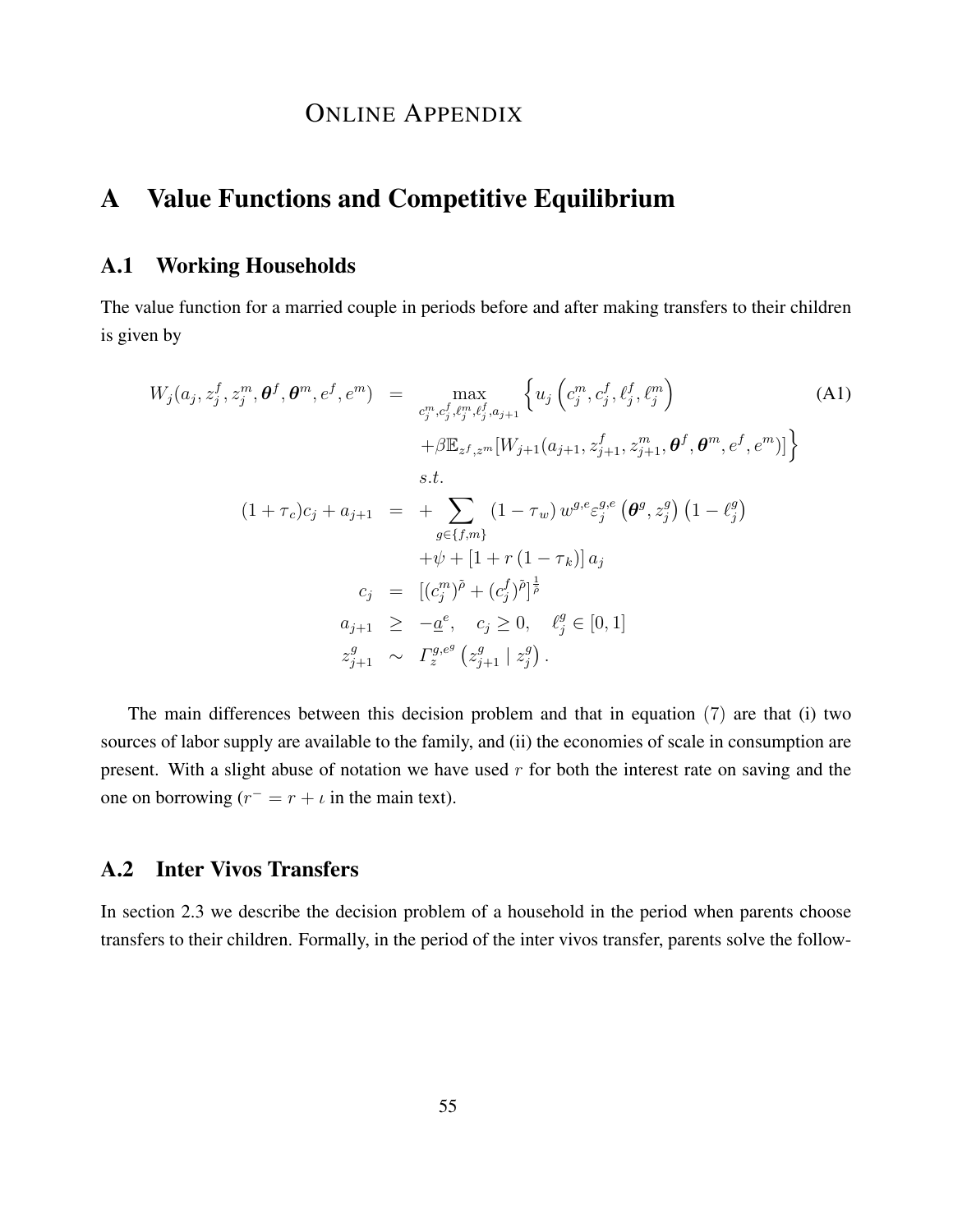ing problem:

$$
W_{j}(a_{j}, z_{j}^{f}, z_{j}^{m}, \theta^{f}, \theta^{m}, e^{f}, e^{m}; \hat{g}, \hat{\theta}, \hat{\kappa}_{\epsilon}) = \max_{c_{j}^{m}, c_{j}^{f}, \ell_{j}^{m}, \ell_{j}^{f}, a_{0}, \hat{a}^{CL}, a_{j+1}^{CL} \n+ \beta \mathbb{E}_{z^{f}, z^{m}} \left[ W_{j+1}(a_{j+1}, z_{j+1}^{f}, z_{j+1}^{m}, \theta^{f}, \theta^{m}, e^{f}, e^{m}) \right] + 2\omega_{\hat{g}} V_{0}^{*}(\hat{\mathbf{a}}, \hat{g}, \hat{\theta}, \hat{q}, \hat{\kappa}_{\epsilon}) + 2\xi \cdot \mathbf{1}_{\{\hat{e}=CL\}} \right} \n(1 + \tau_{e})c_{j} + a_{j+1} + 2\hat{a} + 2\frac{\hat{a}^{CL}}{1+r} = + \sum_{g \in \{f, m\}} (1 - \tau_{w}) w^{g,e} \varepsilon_{j}^{ge} (\theta^{g}, z_{j}^{g}) (1 - \ell_{j}^{g}) + \psi + [1 + r(1 - \tau_{k})] a_{j} c_{j} = [(\ell_{j}^{m})\hat{P} + (\ell_{j}^{f})\tilde{P}]^{\frac{1}{p}} a_{j+1} \geq -\underline{a}, \quad \hat{a}_{0} \geq 0, \qquad \hat{a}^{CL} \geq 0, \qquad c_{j} \geq 0, \quad \ell_{j}^{g} \in [0, 1] \hat{e}_{j+1}^{g} \sim \Gamma_{z}^{g,e^{g}} (z_{j+1}^{g} \mid z_{j}^{g}) \hat{\theta}_{cog} \sim \Gamma_{\theta_{cog}} (\hat{\theta}_{cog} | \theta_{cog}^{f}) , \quad \hat{\theta}_{non} \sim \Gamma_{\theta_{non}} (\hat{\theta}_{non} | \hat{\theta}_{cog}, e^{f}) \hat{q} = \begin{cases} 1 & \text{if } a_{j} \leq a^{*} \text{ and } \max \{w^{m,e} \xi_{j}^{m,e}, w^{f,e} \xi_{j}^{fe}\} \leq w^{*} 2 & \text{if } a_{j} \leq a^{*} \text{ and } \max \{w^{m,e} \xi
$$

where  $w^*$  is the wage rate such that one would earn the model equivalent of \$85,000 if they worked 35% of their time endowment. This then stipulates that the higher earning parent would earn less than \$85,000 if they work fulltime (35% of their time endowment) in order for  $q = 1$  to occur.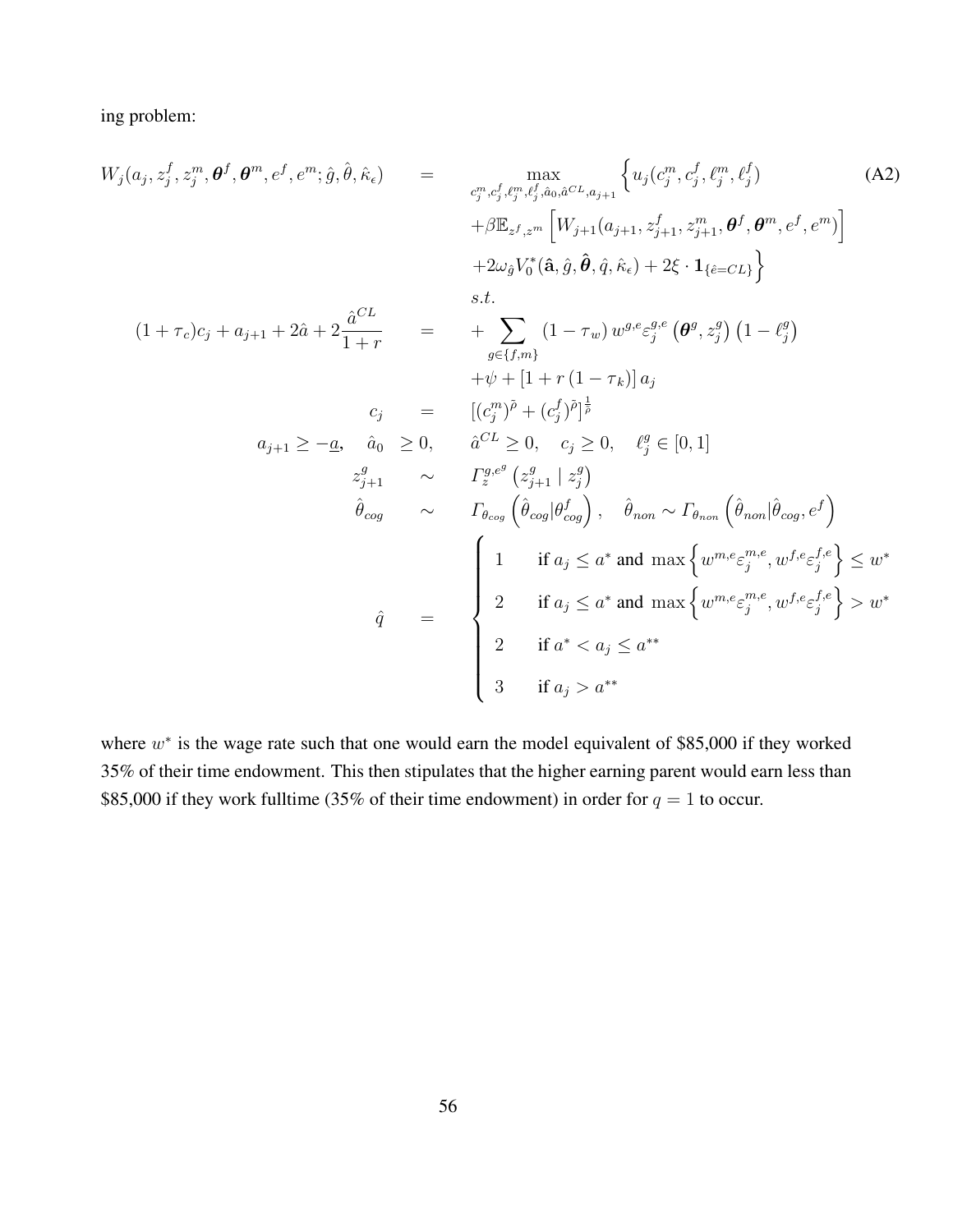#### A.3 Retired Households

From period  $j^{RET}$  onwards couples enter the retirement stage, in which they solve the following problem:

$$
W_j^R(a_j, e^f, e^m) = \max_{\substack{c_j^m, c_j^f, a_{j+1} \\ s.t.}} \left\{ u\left(c_j^m, c_j^f, 1, 1\right) + \beta \zeta_{j+1} W_{j+1}^R(a_{j+1}, e^f, e^m) \right\}
$$
\n(A3)  
\n
$$
s.t.
$$
\n
$$
(1 + \tau_c)c_j + a_{j+1} = p(e^f) + p(e^m) + \psi + \zeta_{j+1}^{-1}[1 + r(1 - \tau_k)]a_j
$$
\n
$$
c_j = [(c_j^m)^{\tilde{\rho}} + (c_j^f)^{\tilde{\rho}}]^\frac{1}{\tilde{\rho}}
$$
\n
$$
a_{j+1} \geq 0, \quad c_j \geq 0.
$$

Pension income  $p(e^g)$  is dependent on education, as outlined above. The inflation of assets by  $\zeta_{i+1}^{-1}$  $j+1$ reflects the perfect annuity markets assumption.

#### A.4 Stationary Recursive Competitive Equilibrium

It is useful to introduce some additional notation to simplify the definition of an equilibrium. Let  $\mathbf{s}_j^g \in S_j^g$  $j$  denote the age-specific state vector of an unmarried individual of gender g in the recursive representation of the agents' problems in Section 2.2 of the paper. For an unmarried individual we also define  $s_j^{g,e} \in S_j^{g,e}$  $j_e^{g,e}$  to be the state vector conditional on the gender and education level (the current school cycle for students). For married couples we instead define the state-vector of the whole family, including shared assets as well as gender-specific productivity shocks, abilities and education attainments. We define such extended state vector as  $\tilde{s}_j \in \tilde{S}_j$ . Just like we did for single individuals, we also define a state vector conditional on the gender and education of a spouse as  $\tilde{s}_j^{g,e} \in \tilde{S}_j^{g,e}$ . For married individuals one needs to distinguish between the education of the partners, and we do so by referring to the gender specific education level  $e^g$ . Finally, we define the vector of measures over Borel sigma-algebras defined over those state spaces as  $\mu = \{ \mu_i^g \}$  $_j^g, \mu_j^{g,e}$  $_{j}^{g,e},\tilde{\mu}_{j},\tilde{\mu}_{j}^{g,e}$  $_{j}^{g,e}\big\}.$ 

A *stationary recursive competitive equilibrium* for this economy is a collection of: (i) decision rules of unmarried individuals for education  $\{d^{HS}(\mathbf{s}_0^g)\}$  $\binom{g}{0}$  ,  $d^{CL}$   $(\mathbf{s}_1^g)$  $\{g_1\}$ , consumption, leisure, wealth holdings, and student debt  $\{c_j \left(s_j^g\right)$  $\binom{g}{j}$  ,  $\ell_j$   $\left(\mathbf{s}_j^g\right)$  $\binom{g}{j}$  ,  $a_{j+1}$   $\left(\mathbf{s}_j^g\right)$  $_{j}^{g}\big)$  ,  $b_{j+1}$   $\Big(\mathbf{s}_{j}^{g,CL}$  $\binom{g,CL}{j}$ , decision rules of married households  $\left\{ c_j^m\left(\mathbf{\tilde{s}}_j\right), c_j^f\right\}$  $\left\{\begin{matrix} f\left(\mathbf{\tilde{s}}_{j}\right), \ell_{j}^{m}\left(\mathbf{\tilde{s}}_{j}\right), \ell_{j}^{f}\left(\mathbf{\tilde{s}}_{j}\right), a_{j+1}\left(\mathbf{\tilde{s}}_{j}\right)\end{matrix}\right\},\right.$  inter vivos transfers  $\left\{\begin{matrix} \hat{a}_{0}\left(\mathbf{\tilde{s}}_{j^{TR}}\right), \hat{a}^{CL}\left(\mathbf{\tilde{s}}_{j^{TR}}\right)\end{matrix}\right\};$ (ii) value functions  $\{V_j \, (\mathbf{s}_j^g)\}$  $\binom{g}{j}$  ,  $V_j^e$   $(\mathbf{s}_j^g)$  $\{f_j^{(g)}\}$ ,  $W_j(\tilde{s}_j)$ ,  $W_j^R(\tilde{s}_j)$ ; (iii) aggregate capital and labor inputs  $\{K, H^{f, LH}, H^{f, HS}, H^{f, CL}, H^{m, LH}, H^{m, HS}, H^{m, CL}\};$  (iv) prices  $\{r, w^{f, LH}, w^{f, HS}, w^{f, CL}, w^{m, LH}, w^{m, HS}, w^{m, CL}\};$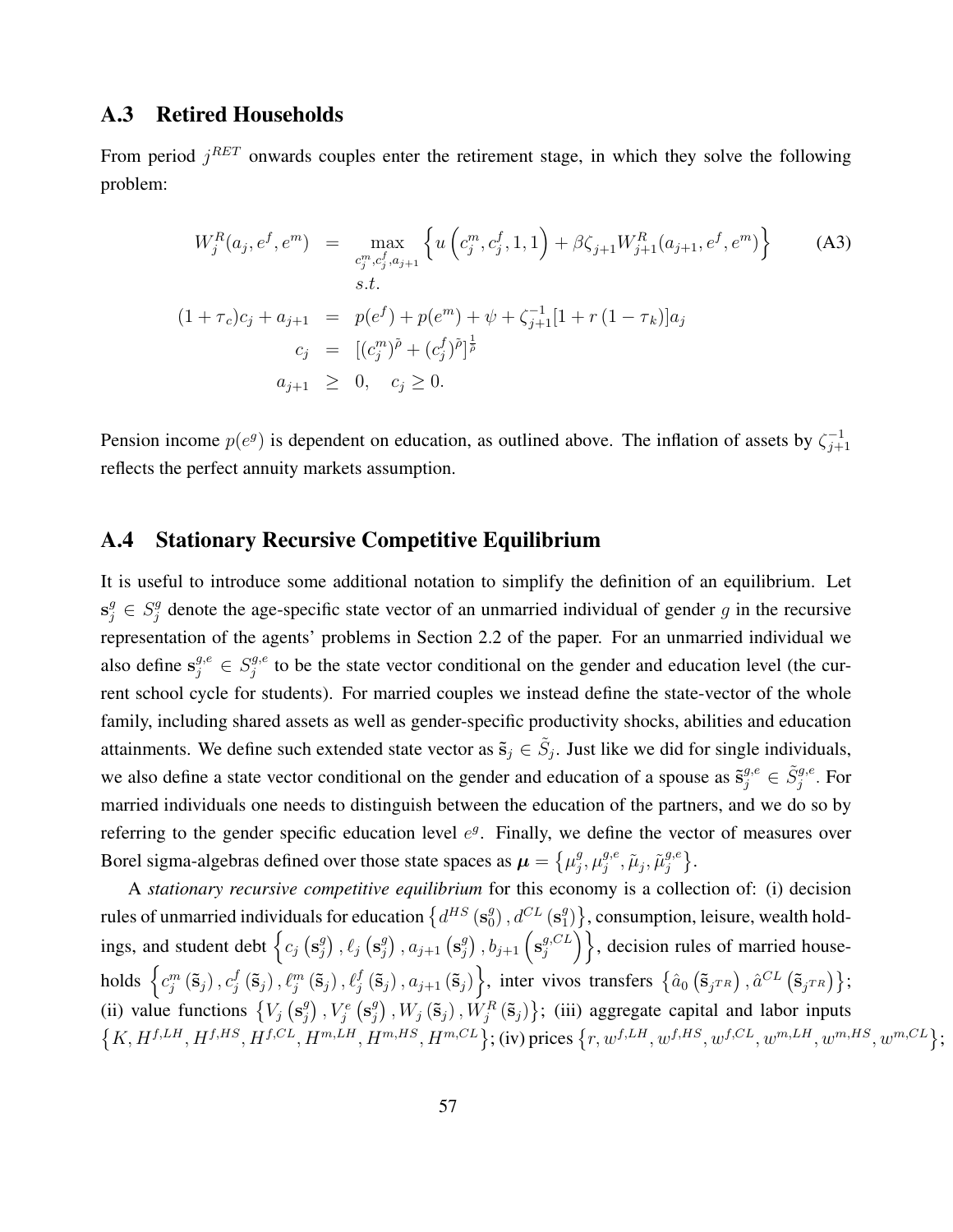(v) labor income tax  $\{\tau_w\}$ ; (vi) a vector of measures  $\mu$ , such that:

- 1. The decision rules of singles and couples solve their respective household problems, and  $\{V_j \}(s_j)$  $\binom{g}{j}$  ,  $V_j^e$   $\left(\mathbf{s}_j^g\right)$  $_{j}^{g}\big)$  ,  $W$ are the associated value functions.
- 2. The representative firm optimally chooses factors of productions, and input prices equate their marginal products,

$$
r + \delta = F_K(K, \mathcal{H})
$$
\n
$$
w^{g,e} = F_{H^{g,e}}(K, \mathcal{H}), \text{ for } e \in \{LH, HS, CL\}, \text{ and } g \in \{f, m\}.
$$
\n(A4)

3. The labor market for each gender and education level clears

$$
H^{g,e} = \sum_{j=j^{e}+1}^{j^{CL}} \int_{S_j^{g,e}} \varepsilon^{g,e} \left[1 - \ell(g,e,\mathbf{s}_j^{g,e})\right] d\mu_j^{g,e} + \sum_{j=j^{CL}+1}^{j^{RET}-1} \int_{\tilde{S}_j^{g,e}} \varepsilon^{g,e} \left[1 - \ell^g(g,e^g,\tilde{\mathbf{s}}_j^{g,e})\right] d\tilde{\mu}_j^{g,e} +
$$
  

$$
\mathbb{I}_{\{e=HS\}} \cdot \sum_{j=j^{HS}+1}^{j^{CL}} \int_{S_j^{g,HS}} \varepsilon^{g,HS} \left[1 - \bar{t} - \ell\left(g,HS,\mathbf{s}_j^{g,HS}\right)\right] d\mu_j^{g,HS}
$$

where the first term in the sum is the effective labour supply of singles and the second term is the effective labour supply of married. The third term in the sum only enters the calculation of HS human capital stocks, and accounts for the effective labor supply of college students who supply HS-equivalent labour until they graduate college.

4. The asset market clears

$$
K = \sum_{j=0}^{j^{CL}} \sum_{g \in \{f,m\}} \int_{S_j^g} a_j \left(s_j^g\right) d\mu_j^g + \sum_{j=j^{CL}+1}^J \int_{\tilde{S}_j} a_j \left(\tilde{s}_j\right) d\tilde{\mu}_j.
$$

The aggregate net worth of all households (married and singles) equals the capital stock.

5. The goods market clears

$$
\sum_{j=0}^{j^{CL}} \sum_{g \in \{f,m\}} \int_{S_j^g} c_j \left(s_j^g\right) d\mu_j^g + \sum_{j=j^{CL}+1}^{J} \sum_{g \in \{f,m\}} \int_{\tilde{S}_j} c_j \left(\tilde{s}_j\right) d\tilde{\mu}_j + \delta K + G + \Phi + \Upsilon = F\left(K, \mathcal{H}\right)
$$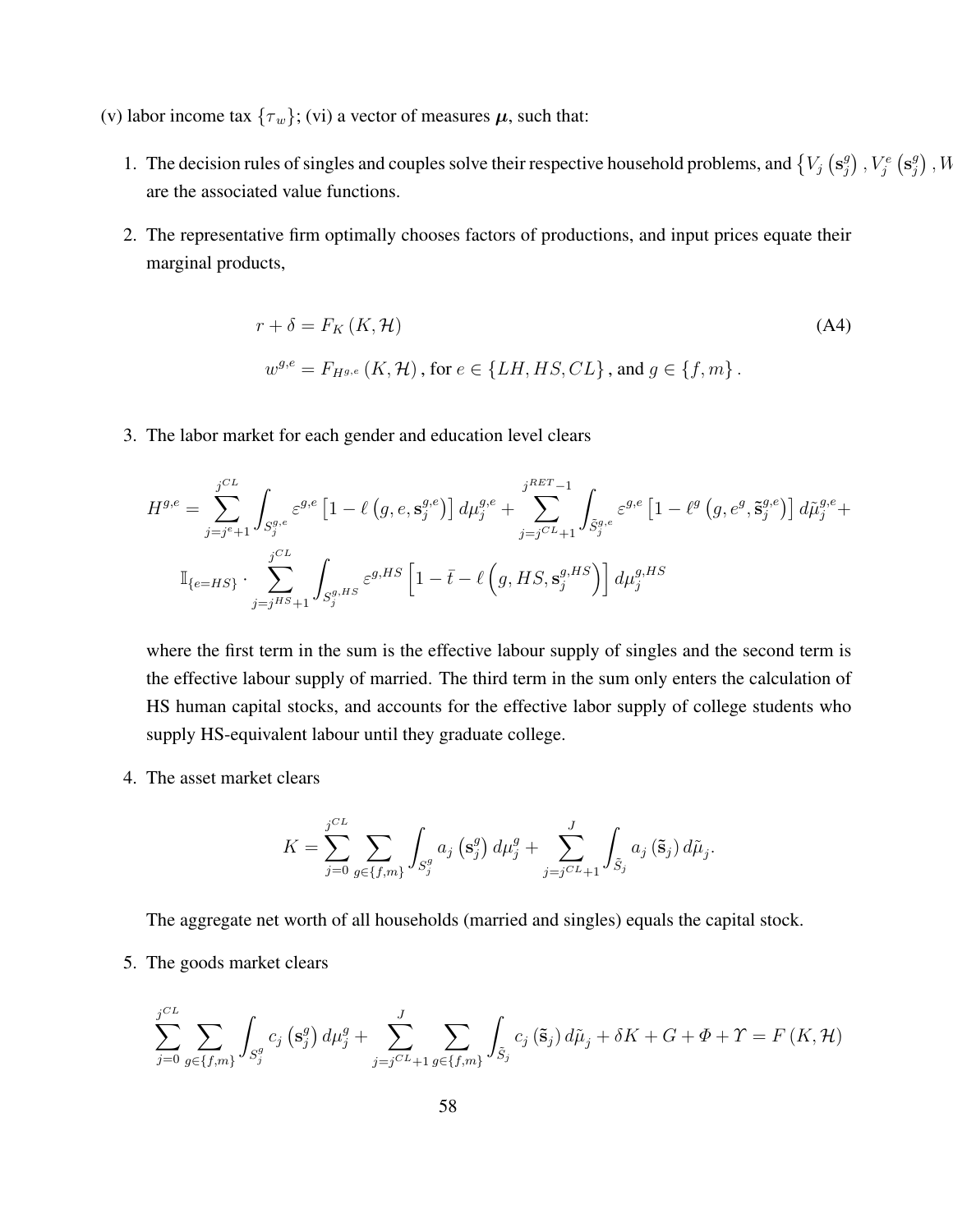where c is the CES aggregator of the spouses' consumption, and  $\Phi$  is the aggregate amount of private expenditures in educational services by college students

$$
\Phi = \sum_{j=j^{HS}+1}^{j^{CL}} \sum_{g \in \{f,m\}} \phi \int_{S_j^{g,CL}} d\mu_j^{g,CL}
$$

and  $\gamma$  is the value of the services provided by the financial intermediation sector, which consists of the aggregation of all intermediation costs on private student loans and on credit extended to the working age population.

6. The government budget constraint holds

$$
G + \sum_{j=j^{WK}+1}^{J} \int_{\tilde{S}_j} (p(e^f) + p(e^m)) d\tilde{\mu}_j + \psi + E = \tau_c \sum_{j=1}^{j^{CL}} \sum_{g \in \{f,m\}} \int_{S_j^g} c_j \left(s_j^g\right) d\mu_j^g + \\ + \tau_c \sum_{j=j^{CL}+1}^{J} \int_{\tilde{S}_j^g} c_j \left(\tilde{s}_j\right) d\tilde{\mu}_j + \tau_w \sum_{e} w^e H^e + \tau_k r K.
$$

In the LHS of the government budget,  $E$  are net government expenditures in financial aid:

$$
E = \sum_{j=j^{HS}+1}^{j^{CL}} \sum_{g \in \{f,m\}} \int_{S_j^{g,CL}} \left[ \mathfrak{g}(q,\theta) - \Delta b_j(s_j) \right] d\mu_j^{g,CL} + (\iota + \iota^u) \sum_{j=j^{HS}+1}^{j^{CL}} \sum_{g \in \{f,m\}} \int_{S_j^{g,CL}} b_j d\mu_j^{g,CL}
$$
  
- 
$$
r^u \sum_{j=j^{HS}+1}^{j^{CL}} \sum_{g \in \{f,m\}} \int_{S_j^{g,CL}} \left[ \mathbb{I}_{\{q=1,b_j<-b^s\}} \cdot (b_j+b^s) + \mathbb{I}_{\{q=2\}} \cdot b_j \right] d\mu_j^{g,CL}
$$
  
- 
$$
\sum_{g \in \{f,m\}} \int_{\tilde{S}_j^{g,CL}} \mathbb{I}_{\{q<3,\tilde{a}<0\}} \tilde{a}_j c_{L+1} d\mu_j^{g,CL}.
$$

Government outlays (first row) are determined by grants g, plus the total amount of loans extended to college students, equal to the sum of the  $\Delta b_j$  increments each period, plus the intermediation cost incurred on these loans. Revenues (second and third rows) are determined by: (i) interest on unsubsidized loans during college and, (ii) debt repayments after graduation. As summarized in equation (15),  $\tilde{a}_jc_{L+1}$  is net assets based on  $a_jc_{L+1}$ ,  $b_jc_{L+1}$  and q. For those with student debt  $\tilde{a}_j c_{L+1}$  is the present value of all payments made on student loans, depending on the amount borrowed and applicable interest rates. Student debt is refinanced into a single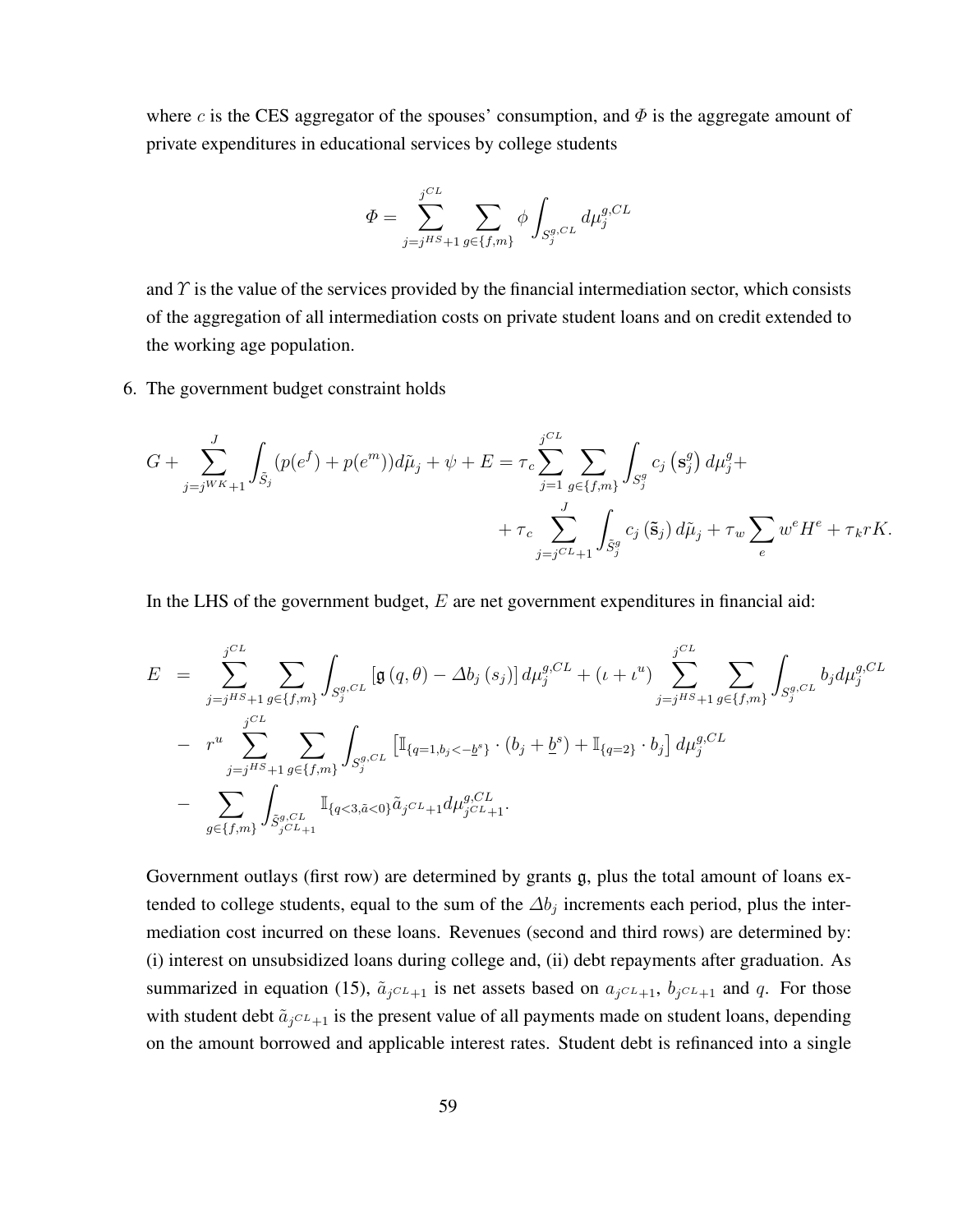bond whose face value is  $\tilde{a}_{jCL+1}$  and equals the present value of future student debt liabilities. Therefore, repayments of student loans are the sum of all negative  $\tilde{a}_i c L_{+1}$  by college graduates who draw government loans (i.e. those with  $q < 3$ ).

7. Individual and aggregate behaviors are consistent: the vector of measures  $\mu$  is the fixed point of  $\mu(S) = Q(S, \mu)$  where (i)  $Q(S, \cdot)$  is a transition function generated by the individual decision rules, the exogenous laws of motion  $\{ \Gamma_{\theta_{cog}}, \Gamma_{\theta_{non}}, \Gamma_z^{g,e} \}$ , exogenous matching probabilities, the institutional rules determining federal aid eligibility q, and the survival rates  $\{\zeta_j\}$ ; (ii) and *S* is the generic subset of the Borel-sigma algebra defined over the state space.

#### A.5 Computation of Equilibrium

This section describes the solution method for our long-run GE economy. The usual nested fixed point approach is extended in order to accommodate the novel features of our model. That is, the essence of our approach is to guess a set of prices and taxes, compute decision rules (given prices and taxes) to simulate the economy, and finally verify whether those are the stationary equilibrium prices and taxes. To accommodate endogenous inter vivos transfers we must also begin with guesses of the decision rules of age zero agents and the initial distribution of wealth.

Specifically, we execute the following steps:

- 1. Make an initial guess for the wage vector,  $\tilde{\mathbf{w}}$ , and the real interest rate,  $\tilde{r}$ . Also make an initial guess for the age zero consumption decision rule,  $\tilde{c}_0$ , and the initial distribution of wealth  $\tilde{a}_0$ . In the policy experiments, an initial guess for the labor tax rate is also required.
- 2. Solve the household dynamic programming problem described in main text at the prices  $\tilde{w}$  and  $\tilde{r}$ . This is a finite horizon problem easily solved by backward induction using Euler equation methods. At the age inter vivos transfers are given, the intergenerational Euler equation requires the optimal consumption decision of the age 0 child. The guess  $\tilde{c}_0$  is used here. The solution yields optimal decision rules for education, take-up of student loans, consumption, leisure, private saving/borrowing, and inter vivos transfers. We solve the age-specific problems at 96 asset grid points. We make the problem feasible by solving with *Fortran MPI* using one processing core per asset grid point.
- 3. Simulate the life-cycles of 38,400 men and 38,400 women (400 per processing core) who start with initial wealths given by  $\tilde{a}_0$ . Each of the simulated agents is exogenously matched with another agent with opposite gender in the sample who represents her/his spouse and, at the age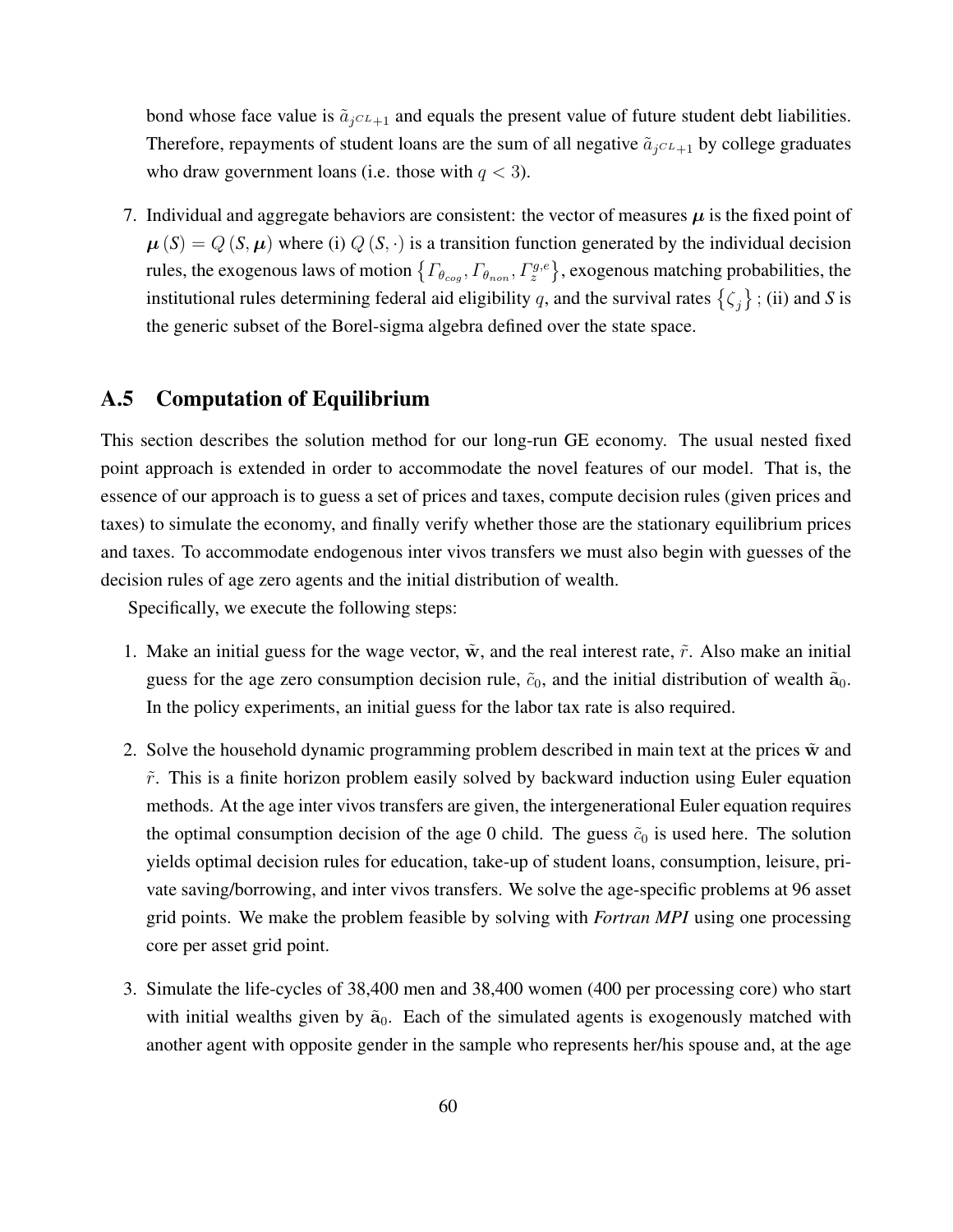of the IVT, to two new agents who represent their children. The education levels of the spouses in these matches are generated by the  $Q^{g,e}$  functions described in the main text. Similarly, the abilities of parents and children in these matches are consistent with the intergenerational transition matrices for cognitive and non-cognitive ability. Importantly, these matches are fixed across iterations so that the inter vivos transfer given by the parent in the match converges to the initial wealth of the child in the match.

- 4. This step consists of four sub-steps:
	- (i) Aggregate the decisions of the simulated agents to check market clearing conditions and update prices appropriately.
	- (ii) Compare simulated inter vivos transfers to  $\tilde{a}_0$  and update appropriately.
	- (iii) Compare the age zero consumption rule to  $\tilde{c}_0$  and update appropriately.
	- (iv) If computing a policy experiment, update the labor tax rate appropriately in case the government budget constraint is not satisfied.
- 5. If updates were required in any of sub-steps (i)-(iii) of step (4) (i-iv for an experiment), return to step (2) and proceed with the updated guesses. Otherwise, exit because a fixed point of the algorithm has been achieved.

Once the fixed point has been attained, simulated data from the economy can be used to compute the various moments of interest.

## B Aggregate Technology Parameters

For the estimation of the aggregate technology parameters we use data from the Current Population Survey (CPS) for 1968-2001 (see Heckman et al., 1998a). The sample includes the adult universe (i.e., the population of marriageable age, with all individuals aged 15 and over unless they have missing or zero earnings, or missing educational attainment information)<sup>42</sup>. We compute total wage bills in billions of dollars for the three education groups, as well as for their subsets by gender. Dividing the relevant wage bill by the (normalized) marginal product of human capital estimated from PSID data (see discussion in Appendix C below), we obtain point estimates of total efficiency-weighted labor

<sup>&</sup>lt;sup>42</sup>Since earnings data are top-coded in the CPS, we extrapolate the average of the top-coded values by using a tail approximation based on a Pareto distribution. Polivka (2000) provides evidence that this method closely approximates the average of the top-coded tails by validating the fitted data through undisclosed and confidential non top-coded data available only at the BLS.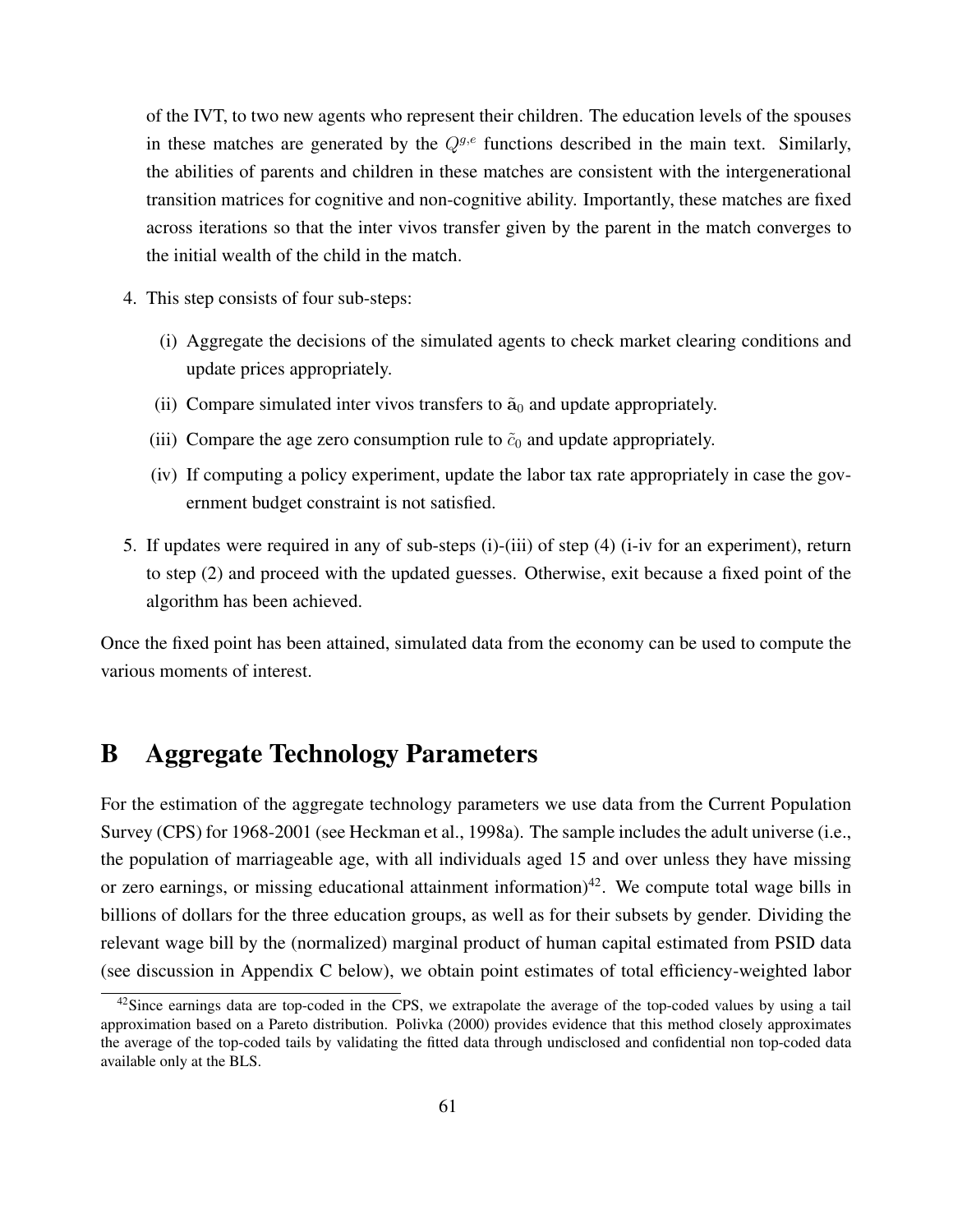supply (human capital aggregates) by education, gender and year. Because of the well documented relative demand shifts over the period considered, we let share parameters vary over time. For example  $s_t^e = \exp(s_0^e + g^e t)$ , where t denotes calendar year and  $g^e$  captures the growth rate in each human capital share of type  $e$ . Shares are normalized to sum to one at every  $t$ .

We proceed sequentially. First, we estimate the parameters governing gender aggregation within education groups. Then, we use these estimates to derive education-specific stocks and estimate the parameters governing education aggregation.

Gender-specific parameters. For each given education group, we use variation in the genderspecific wage bills ( $\varpi_t^{f,e}$  $t^{(f,e)}$  over time to estimate the elasticity between labor input from different genders. Taking first-order conditions, and the log of both sides, we arrive at:

$$
\log\left(\frac{\varpi_t^{f,e}}{\varpi_t^{m,e}}\right) = \log\left(\frac{s_t^{f,e}}{s_t^{m,e}}\right) + \chi \log\left(\frac{H_t^{f,e}}{H_t^{m,e}}\right),\tag{B1}
$$

an equation that holds for all education groups e. Recall that  $\chi \in (-\infty, 1]$ .

Under the null hypothesis that the elasticity parameter  $\chi$  does not vary across education groups, we have three independent equations which can be jointly estimated and, then, used to test the isoelasticity assumption. We estimate a specification based on time differences of the equation (B1) above. This specification identifies the elasticity from changes over time in the ratios of wage bills and of human capital stocks of each education-gender group.

We control for endogeneity of these human capital stocks by using various sets of instruments. First, we use instruments based on different sets of lags of human capital aggregates. Next, we verify robustness of the results using, either as a replacement or in addition, instruments corresponding to the stock of men and women with a given education in a given year. The total number of people with a given education level, whether working or not, is a slow moving stock and therefore independent of the autocorrelated component in the right hand side variables. The estimation procedure is based on a stacking method which allows one to test for differences in the elasticity of substitution across different types of labor (like in a Chow test). The results are reported in Table B.1. Panel (A) reports point estimates of the substitutability parameter, panel (B) reports different tests of the iso-elasticity hypothesis, which cannot be rejected.

The estimated 'education-conditional' elasticity of substitution between gender-specific aggregates ranges between 1.2 and 1.9. In numerical simulations, the gender weights for different education groups are set to the values estimated for the year 1999. Female shares are, respectively,  $s^{f, LH} = 0.34$ ,  $s^{f,HS} = 0.40$  and  $s^{f,CL} = 0.38$ .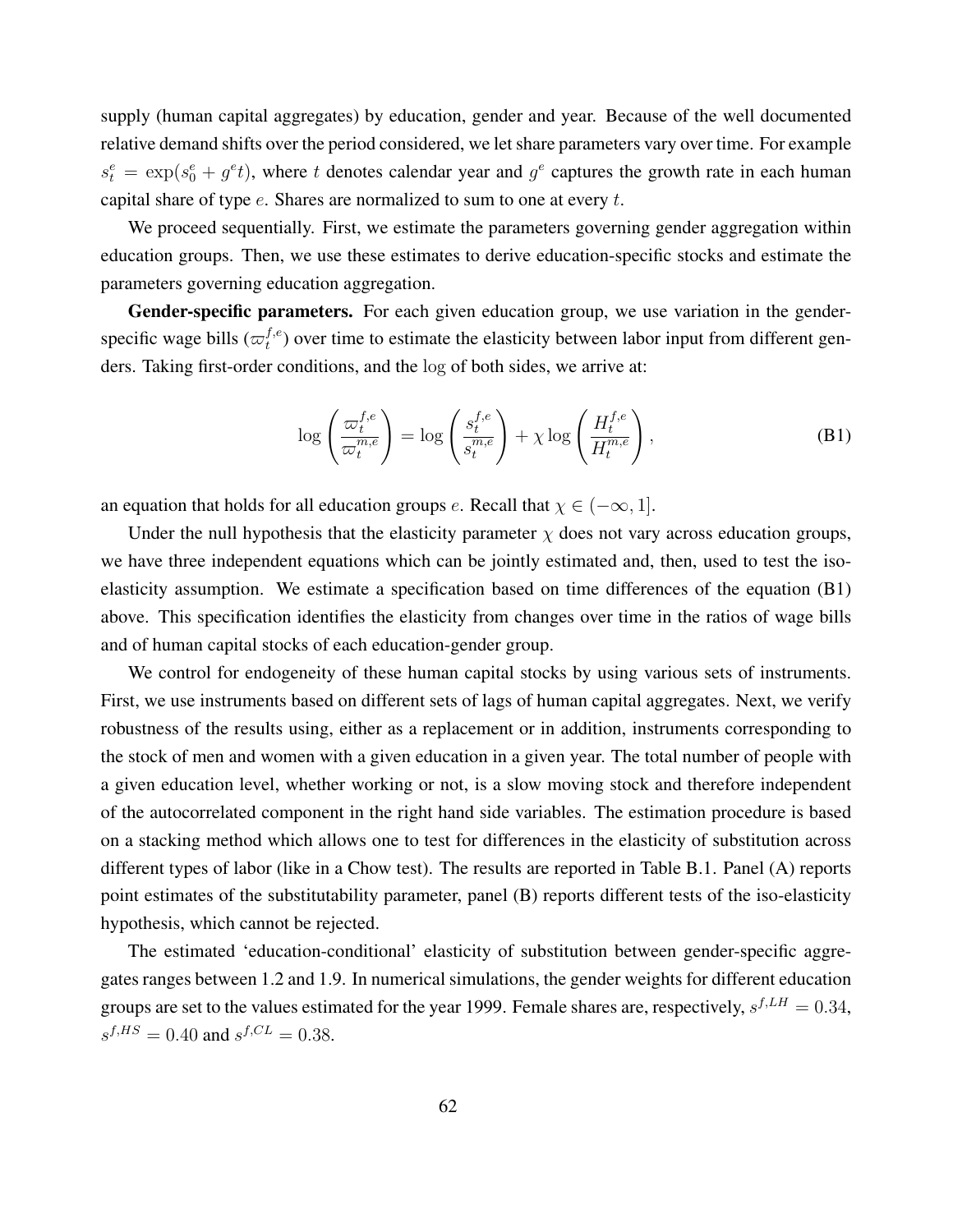Education-specific parameters. After aggregating gender-specific stocks of human capital using equation (4), a similar procedure can be applied to estimate the elasticity of substitution between the three education-specific human capital aggregates. From aggregator (3) and the equilibrium condition in the labor market, we derive expressions for the wage bills  $\varpi_t^e$ . For education groups HS and CL, for example, we write,

$$
\log\left(\frac{\varpi_t^{CL}}{\varpi_t^{HS}}\right) = \log\left(\frac{s_t^{CL}}{s_t^{HS}}\right) + \rho \log\left(\frac{H_t^{CL}}{H_t^{HS}}\right)
$$
(B2)

We estimate the elasticity of substitution among labor inputs using the empirical counterparts of pair-wise ratios like the one in equation  $(B2)$ . Also in this case we estimate a specification based on first-differences of equation  $(B2)$ . We control for possible endogeneity of human capital inputs in the production function through an IV approach. We experiment with different sets of instruments. First, we use lagged regressors (lags up to 5 periods back are included in the first step, depending on the specification). Alternatively, and as a robustness check, we also instrument using the total number of people in each education group in a given year, including those people not working. This latter instrument, being a stock, is independent of the serial correlation properties of the technology shock.

Table B.2 reports results for the estimation of the  $\rho$  elasticity parameters. Panel (A) reports results obtained by using, as instruments, lags of human capital or education 'headcounts' or both. Panel (B) reports tests of the null hypothesis of iso-elasticity for the different specifications (more specifications and tests are available from the authors. Results are fairly robust.) Overall, all specifications give rather similar results and we are unable to reject the null hypothesis that the aggregate technology is iso-elastic at the 5% level of significance. The restricted model with a unique  $\rho$  improves the efficiency of the estimator, which is particularly valuable since we are using a relatively short time series (approximately 30 observations).

The estimated value for  $\rho$  ranges between 0.68 and 0.98. In the simulations we use  $\rho = 0.7$ . This corresponds to an elasticity of substitution of 3.3, which is within the range of our estimates and consistent with values discussed in the literature. The estimated values for the education weights used in the simulations are  $s^{LH} = 0.16$ ,  $s^{HS} = 0.38$ ,  $s^{CL} = 0.46$ , which are those for the year 1999.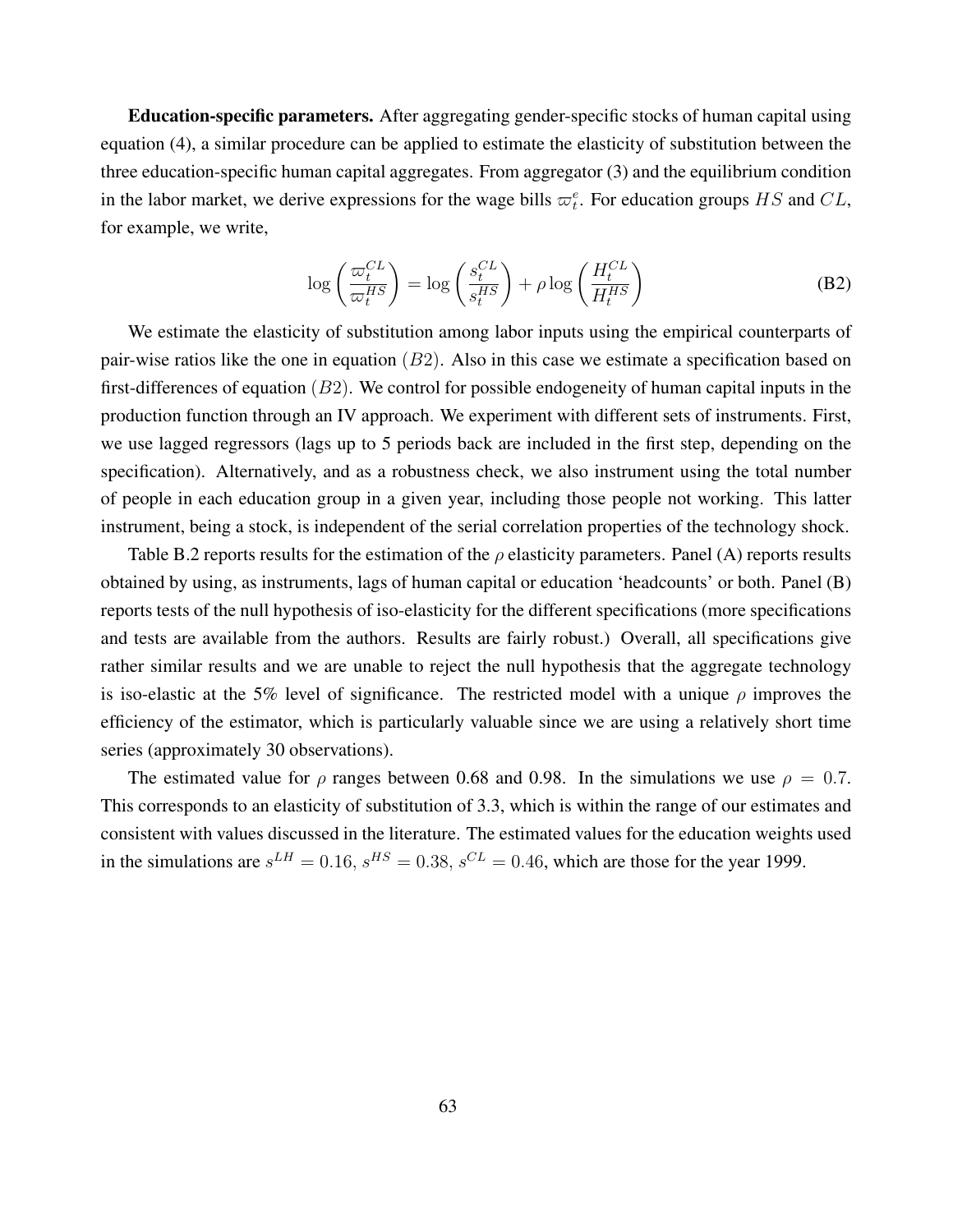|                                                 |                     |                                         | Panel (A): Estimation         |                                       |                                        |                     |
|-------------------------------------------------|---------------------|-----------------------------------------|-------------------------------|---------------------------------------|----------------------------------------|---------------------|
|                                                 | Specification       |                                         |                               |                                       |                                        |                     |
|                                                 | (1)                 | (2)                                     | (3)                           | (4)                                   | (5)                                    |                     |
| First stage IV                                  | Up to 3 lags        | Up to 4 lags                            | Edu.stock (L)                 | Edu.stock $(G)$                       | 4 Lags, Edu.stock (L+G)                |                     |
| Number of obs.                                  | 75                  | 72                                      | 84                            | 84                                    | 72                                     |                     |
|                                                 | Coefficient         | Coefficient                             | Coefficient                   | Coefficient                           |                                        |                     |
|                                                 | (S.E.)              | (S.E.)                                  | (S.E.)                        | (S.E.)                                | (S.E.)                                 |                     |
| $\chi^{f,m L}\overline{H}$                      | .06                 | .14                                     | $-.10$                        | .44                                   | .19                                    |                     |
|                                                 | (.12)               | (.10)                                   | (.39)                         | (.18)                                 | (.08)                                  |                     |
| $\chi^{f,m HS}$                                 | .62                 | .51                                     | .23                           | .56                                   | .50                                    |                     |
|                                                 | (.27)               | (.21)                                   | (.46)                         | (.40)                                 | (.18)                                  |                     |
| $\chi^{f,m CG}$                                 | .39                 | .73                                     | .55                           | .58                                   | .51                                    |                     |
|                                                 | (.47)               | (.35)                                   | (.45)                         | (.68)                                 | (.23)                                  |                     |
| $\chi^{f,m LH,HS,CG}$                           | .17                 | .25                                     | .19                           | .47                                   | .26                                    |                     |
|                                                 | (.11)               | (.09)                                   | (.23)                         | (.16)                                 | (.07)                                  |                     |
|                                                 |                     |                                         | Panel (B): Hypothesis Testing |                                       |                                        |                     |
|                                                 |                     |                                         |                               | Specification                         |                                        |                     |
|                                                 | (1)                 |                                         | (2)                           | (3)                                   | (4)                                    | (5)                 |
| First stage IV                                  | Up to 3 lags        |                                         | Up to 4 lags                  | Edu.stock                             | Edu.stock                              | 4 Lags, Edu.stock   |
|                                                 |                     |                                         |                               | (L)                                   | (G)                                    | $(L+G)$             |
| Null Hypothesis                                 | F-stat.             |                                         | F-stat.                       | F-stat.                               | F-stat.                                | F-stat.             |
| $\chi^{f,m LH} = \chi^{f,m HS}$                 | $F_{(1,69)} = 3.58$ |                                         | $F_{(1,66)} = 2.48$           | $F_{(1,78)} = .31$                    | $F_{(1,78)} = .07$                     | $F_{(1,66)} = 1.88$ |
|                                                 | $Pr. > F = .06$     |                                         | $Pr. > F = .12$               |                                       | $Pr. > F = .58$ $Pr. > F = .80$        | $Pr. > F = .18$     |
| $\chi^{f,m HS} = \chi^{f,m CG}$                 | $F_{(1,69)} = 0.18$ |                                         | $F_{(1,66)} = 0.27$           | $F_{(1,78)} = .23$ $F_{(1,78)} = .00$ |                                        | $F_{(1,66)} = .02$  |
|                                                 | $Pr. > F = .67$     |                                         | $Pr. > F = .61$               |                                       | $Pr. > F = .63$ $Pr. > F = .97$        | $Pr. > F = .90$     |
| $\chi^{f,m LH} = \chi^{f,m CG}$                 |                     | $F_{(1,69)} = 0.46$ $F_{(1,66)} = 2.50$ |                               |                                       | $F_{(1,78)} = 1.17$ $F_{(1,78)} = .04$ | $F_{(1,66)} = 1.63$ |
|                                                 | $Pr. > F = .50$     |                                         | $Pr. > F = .12$               |                                       | $Pr. > F = .28$ $Pr. > F = .85$        | $Pr. > F = .21$     |
| $\chi^{f,m LH} = \chi^{f,m HS} = \chi^{f,m CG}$ | $F_{(1,69)} = 1.91$ |                                         | $F_{(2,66)} = 2.23$           | $F_{(2,78)} = .59$                    | $F_{(2.78)} = .05$                     | $F_{(2,66)} = 1.57$ |
|                                                 | $Pr. > F = .16$     |                                         | $Pr. > F = .12$               | $Pr. > F = .56$                       | $Pr. > F = .95$                        | $Pr. > F = .22$     |

Table B.1: Panel (A): Estimates of  $\chi$  for various specifications.  $\chi^{e_1,e_2}$  denotes the parameter determining the elasticity of substitution between genders  $g_1$  and  $g_2$  estimated with the corresponding wage-bill ratio equation.  $\chi^{f,m|CL,HS,LH}$  denotes the estimate from the restricted (iso-elastic) model. Labels (L) and (G) indicate whether the stock of people with given education enters in Level or Growth rate in the estimated equation. (B): Tests for equality of elasticities of substitution among labor inputs. P-values are reported below the F-statistic.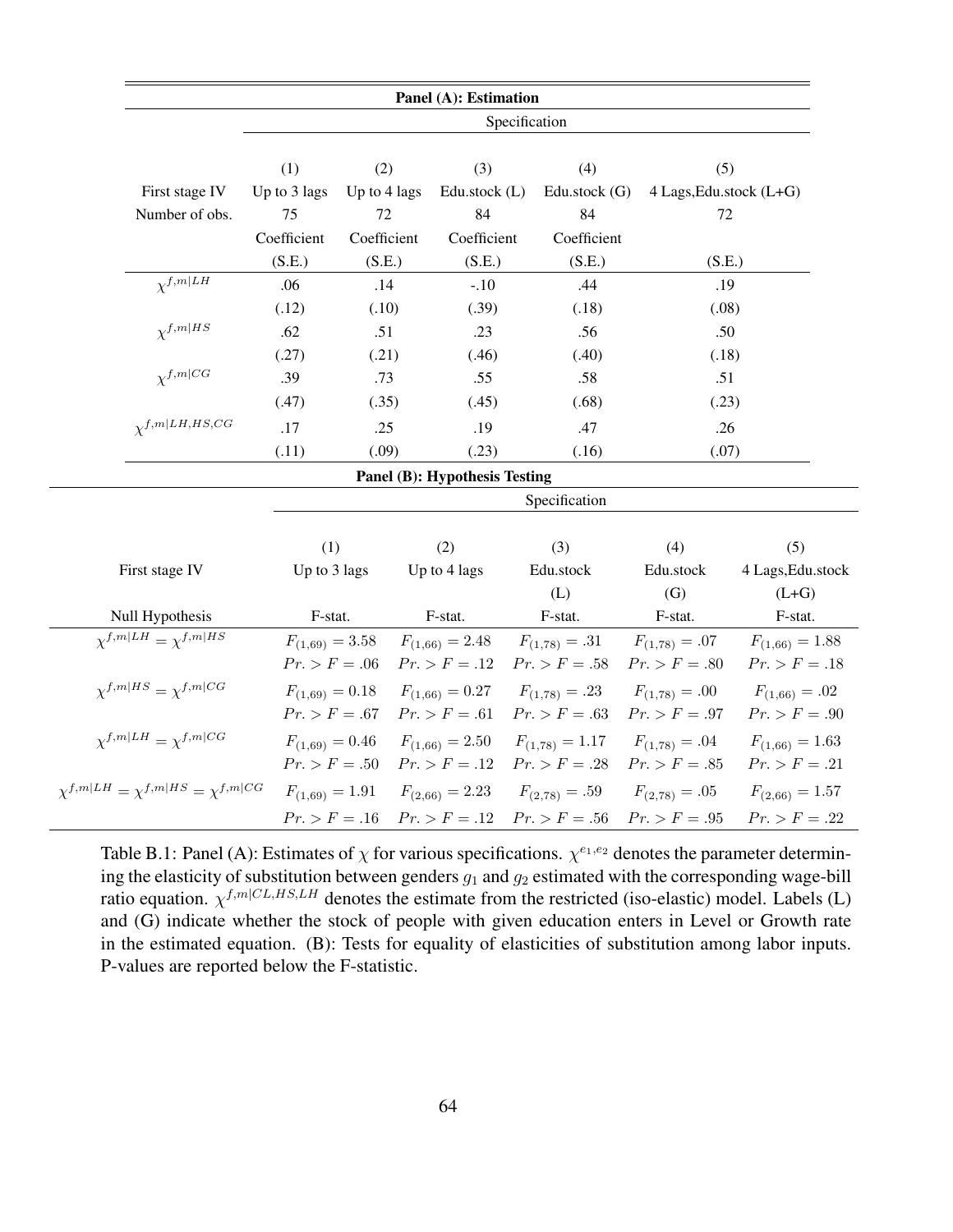|                                               |                    |                                 | Panel (A): Estimation |                    |                                                                                                 |                                                 |  |
|-----------------------------------------------|--------------------|---------------------------------|-----------------------|--------------------|-------------------------------------------------------------------------------------------------|-------------------------------------------------|--|
|                                               | Specification      |                                 |                       |                    |                                                                                                 |                                                 |  |
|                                               | (1)                | (2)                             | (3)                   | (4)                |                                                                                                 | (5)                                             |  |
| First stage IV                                | Up to 3 lags       | Up to 4 lags                    | Edu.stock(L)          | Edu.stock(G)       |                                                                                                 | 3 Lags, Edu.stock(L+G)                          |  |
| Number of obs.                                | 78                 | 75                              | 84                    | 84                 |                                                                                                 | 78                                              |  |
|                                               | Coefficient        | Coefficient                     | Coefficient           | Coefficient        |                                                                                                 | Coefficient                                     |  |
|                                               | (S.E.)             | (S.E.)                          | (S.E.)                | (S.E.)             |                                                                                                 | (S.E.)                                          |  |
| $\rho^{HS,\overline{LH}}$                     | .40                | .70                             | 4.69                  | 2.10               |                                                                                                 | .73                                             |  |
|                                               | (.72)              | (.37)                           | (13.27)               | (1.72)             |                                                                                                 | (.29)                                           |  |
| $o^{CL,HS}$                                   | .26                | .58                             | .33                   | .27                |                                                                                                 | .51                                             |  |
|                                               | (1.05)             | (1.02)                          | (2.60)                | (1.17)             |                                                                                                 | (.46)                                           |  |
| $\rho^{CL, LH}$                               | 1.93               | 1.59                            | 1.04                  | 1.04               |                                                                                                 | .99                                             |  |
|                                               | (1.17)             | (.88)                           | (1.40)                | (.64)              |                                                                                                 | (.27)                                           |  |
| $O^{CL,HS,LH}$                                | .68                | .81                             | .91                   | 0.98               |                                                                                                 | .75                                             |  |
|                                               | (.31)              | (.24)                           | (.33)                 | (.34)              |                                                                                                 | (.13)                                           |  |
|                                               |                    | Panel (B): Hypothesis Testing   |                       |                    |                                                                                                 |                                                 |  |
|                                               |                    |                                 |                       | Specification      |                                                                                                 |                                                 |  |
|                                               | (1)                | (2)                             |                       | (3)                | (4)                                                                                             | (5)                                             |  |
| First stage IV                                | Up to 3 lags       | Up to 4 lags                    |                       | Edu.stock          | Edu.stock                                                                                       | 3 Lags, Edu.stock                               |  |
|                                               |                    |                                 |                       | (L)                | (G)                                                                                             | $(L+G)$                                         |  |
| Null Hypothesis                               | F-stat.            | F-stat.                         |                       | F-stat.            | F-stat.                                                                                         | F-stat.                                         |  |
| $\rho^{HS, LH} = \rho^{CL,HS}$                | $F_{(1,72)} = .01$ | $F_{(1,69)} = .01$              |                       | $F_{(1,78)} = .10$ | $F_{(1,78)}=.78$                                                                                | $F_{(1,72)} = .16$                              |  |
|                                               |                    | $Pr. > F = .92$ $Pr. > F = .91$ |                       |                    | $Pr. > F = .75$ $Pr. > F = .38$                                                                 | $Pr. > F = .69$                                 |  |
| $\rho^{CL,HS} = \rho^{CL,LH}$                 |                    |                                 |                       |                    | $F_{(1,72)} = 1.12$ $F_{(1,69)} = .57$ $F_{(1,78)} = .06$ $F_{(1,78)} = .34$ $F_{(1,72)} = .78$ |                                                 |  |
|                                               |                    | $Pr. > F = .29$ $Pr. > F = .45$ |                       |                    |                                                                                                 | $Pr. > F = .81$ $Pr. > F = .56$ $Pr. > F = .38$ |  |
| $\rho^{HS,LH} = \rho^{CL,LH}$                 |                    |                                 |                       |                    | $F_{(1,72)} = 1.25$ $F_{(1,69)} = .88$ $F_{(1,78)} = .07$ $F_{(1,78)} = .33$ $F_{(1,72)} = .41$ |                                                 |  |
|                                               |                    | $Pr. > F = .27$ $Pr. > F = .35$ |                       |                    | $Pr. > F = .79$ $Pr. > F = .57$                                                                 | $Pr. > F = .52$                                 |  |
| $\rho^{CL, LH} = \rho^{CL,HS} = \rho^{HS,LH}$ |                    |                                 |                       |                    | $F_{(2,72)} = .73$ $F_{(2,69)} = .47$ $F_{(2,78)} = .07$ $F_{(2,78)} = .40$                     | $F_{(2,72)} = .46$                              |  |
|                                               |                    | $Pr. > F = .49$ $Pr. > F = .63$ |                       |                    | $Pr. > F = .93$ $Pr. > F = .67$                                                                 | $Pr. > F = .64$                                 |  |

Table B.2: Panel (A): Estimates of  $\rho$  for various specifications.  $\rho^{e_1,e_2}$  denotes the parameter determining the elasticity of substitution between groups  $e_1$  and  $e_2$  estimated with the corresponding wage-bill ratio equation.  $\rho^{CL,HS,LH}$  denotes the estimate from the restricted (iso-elastic) model. Labels (L) and (G) indicate whether the education stock enters in Level or Growth rate in the estimated equation. (B): Tests for equality of elasticities of substitution among labor inputs. P-values are reported below the F-statistic.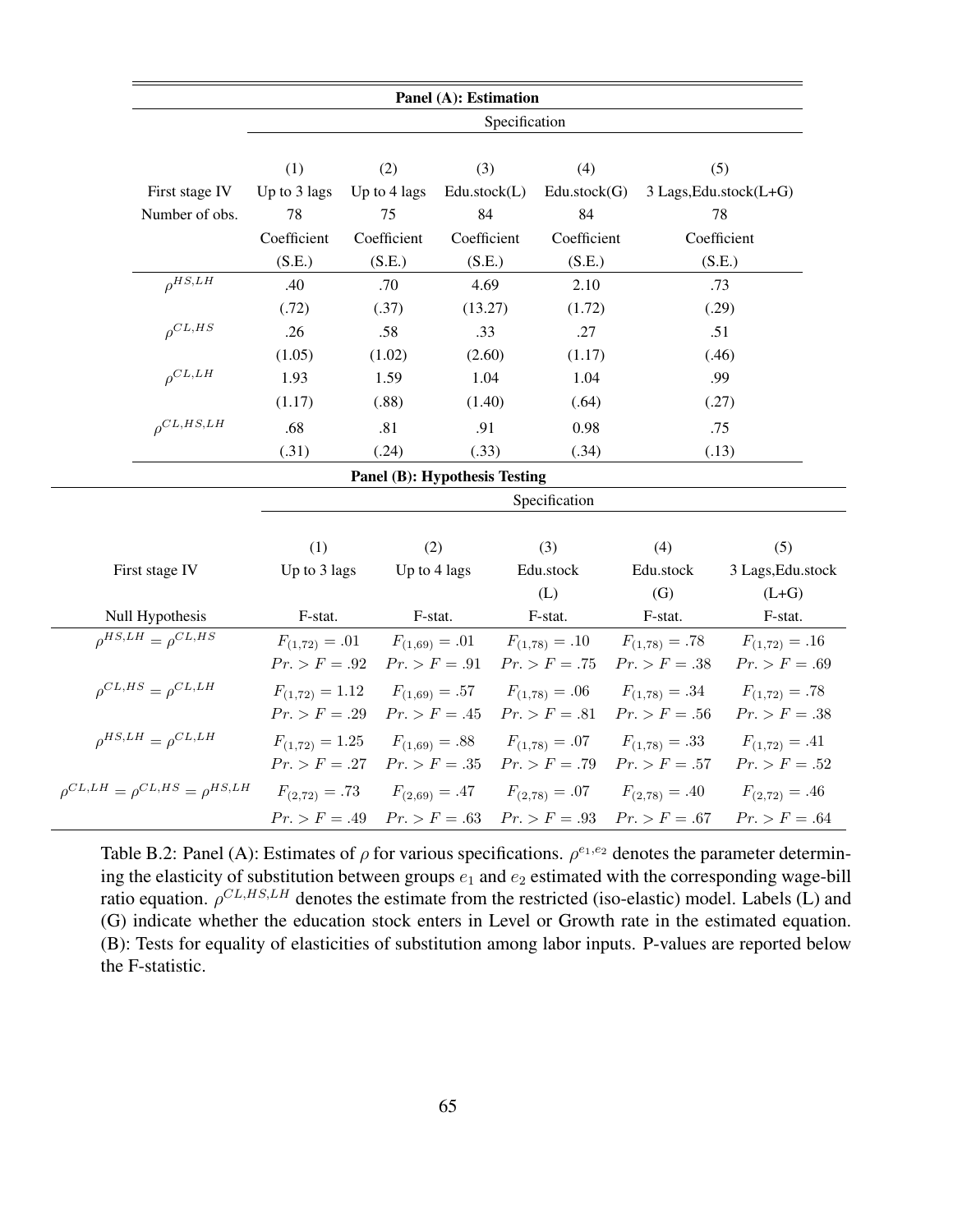# C Individual Productivity Dynamics

Wage-age profiles from the PSID: The Panel Study of Income Dynamics (PSID) is a longitudinal survey of the US population. We use data for the waves from 1968 to 2011 (referring to calendar years 1967 to 2010). Since 1997 the PSID has become biannual. We follow closely the sampling criteria of Meghir and Pistaferri (2006) but consider both heads and spouses in the SRC sample, which was originally nationally representative, so we use no sample weights in the calculations. By selecting both heads and spouses we are able to separately estimate all relevant parameters separately for men and women.<sup>43</sup> After excluding the SEO sample, and observations with no reported gender or marital status, our sample of heads and spouses includes 5,044 individuals (2,350 men and 2,694 women). We keep only people with 8 or more (possibly non continuous) individual-year observations, and we eliminate individuals with outliers in earnings growth, defined as changes in log-earnings larger than 4 or less than -2, which reduces the sample to 3,748 individuals (1,684 men and 2,064 women).

The wage variable we use for our calculations is the hourly earnings (total labor income divided by total hours worked) for the head of the household expressed in 1992 dollars by deflating nominal wages through the CPI-U for all urban consumers.<sup>44</sup> Information on the highest grade completed is used to allocate individuals to three education groups: high school drop-outs, high school graduates, and college graduates.

Quadratic age polynomials are separately estimated for men and women, by education group. We only use observations between ages 22 and 65. We don't use self-employment observations and include dummies for year and state. For women we also control for marital status and we use a Heckman-selection estimator to correct for observation bias in employment: more specifically, we construct Inverse Mills ratios by estimating a participation equation which exploits variation in unearned family income, net of transfers, to identify transitions into and out of market employment.<sup>45</sup> In Table C.1 we present the point estimates for different education groups.

Price of labor inputs from PSID: Once we filter out age effects from hourly wages for all education/gender groups, we construct first-differences in logs. This also filters out ability, since it enters linearly in the log-wage equation. Performing this estimation in first differences is essential because the average ability by education and gender group is not constant over time due to composition

 $^{43}$ In the PSID the head of the household is generally a male whenever there is a cohabiting male/female couple. However if the husband or boyfriend is incapacitated and unable to fulfill the functions of Head, then the FU will have a female Head. We identify 642 such cases in which the married head of household is a female.

<sup>&</sup>lt;sup>44</sup>The earnings variable includes the labor part of both farm and business income, wages, bonuses, overtime, commissions, professional practice and others.

<sup>&</sup>lt;sup>45</sup>The unearned income instruments appear to do a good job of identifying selection into employment, being highly significant in all first stage regressions. The Inverse Mills ratios all have the expected sign (results available from the authors).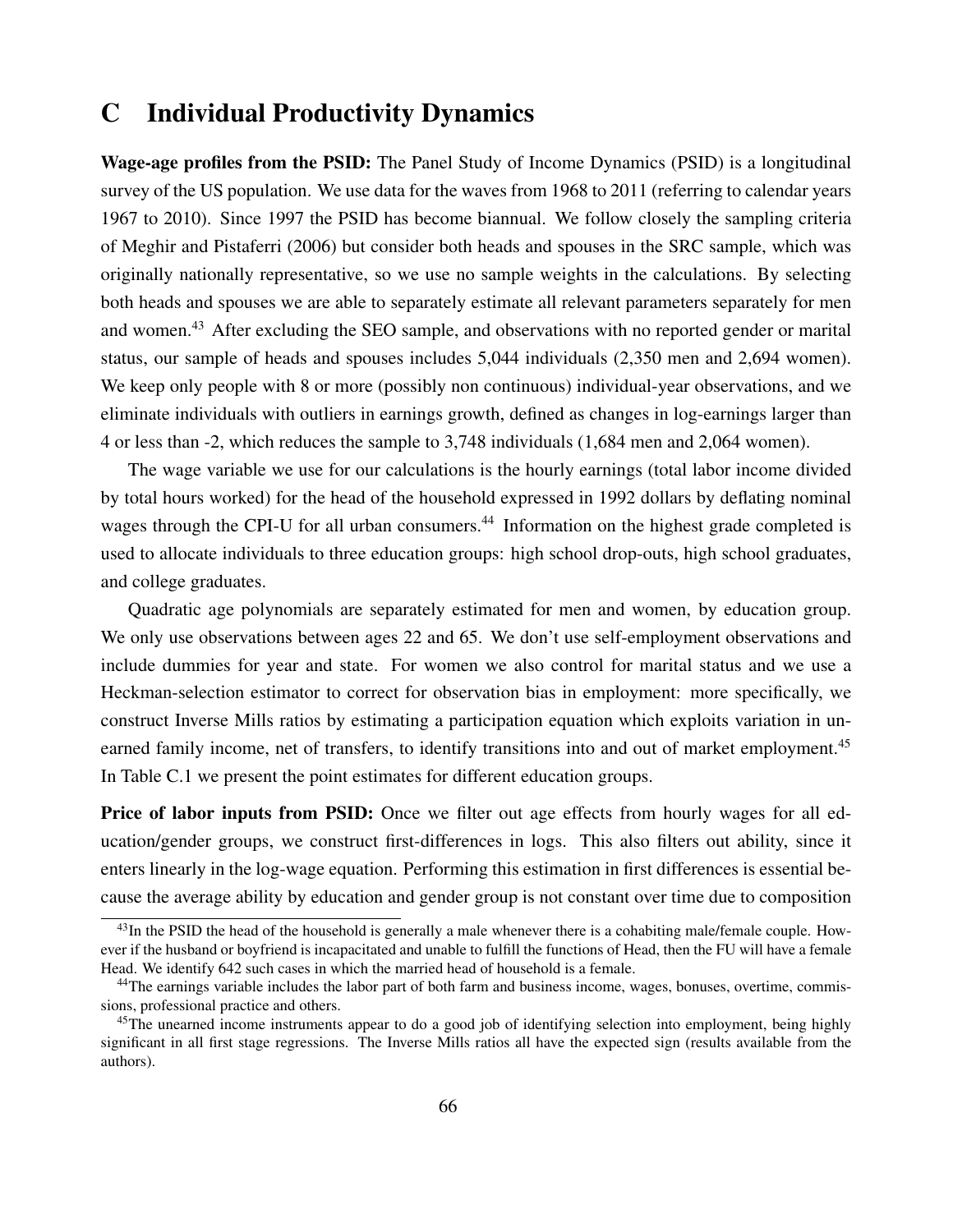| Dependent variable: Log hourly wages, men |              |                                             |                         |  |  |  |
|-------------------------------------------|--------------|---------------------------------------------|-------------------------|--|--|--|
|                                           |              | Less than HS HS Graduate                    | <b>College Graduate</b> |  |  |  |
| Age                                       | .040936      | .0673272                                    | .1197059                |  |  |  |
|                                           | (.0045)      | (.0016467)                                  | (.0023598)              |  |  |  |
| Age <sup>2</sup>                          | $-.000397$   | $-.0006699$                                 | $-.0011914$             |  |  |  |
|                                           | (.0000514)   | (.0000197)                                  | (.0000285)              |  |  |  |
|                                           |              | Dependent variable: Log hourly wages, women |                         |  |  |  |
|                                           | Less than HS | <b>HS Graduate</b>                          | <b>College Graduate</b> |  |  |  |
| Age                                       | .0295213     | .033165                                     | .0794265                |  |  |  |
|                                           | (.0055355)   | (.0019255)                                  | (.0027072)              |  |  |  |
| Age <sup>2</sup>                          | $-.0002874$  | $-.0003267$                                 | $-.000845$              |  |  |  |
|                                           | (.0000633)   | (.0000232)                                  | (.0000332)              |  |  |  |

Table C.1: Estimated age polynomials' coefficients (PSID). S.E. in parenthesis.

changes within the group. Therefore, we can easily estimate through time dummies the time series of price growth in each education/gender group, i.e., the term  $\Delta \log w_t^{g,e}$  $t^{g,e}$ . Given a normalization one can recover spot prices year by year.<sup>46</sup>

Wage-ability gradient from NLSY: Ability is approximated by the AFQT89. We use the NLSY79 to estimate the effect of ability on wages. To overcome the problem that the NLSY provides observations only for workers between age 14 and 45, we use wage data from the PSID 1968-2011 to estimate age polynomials for different education groups. After the age profiles have been used to filter out age effects from the log wage observations in the NLSY79 –and assuming, as in the model, that any residual unobserved error term is uncorrelated with  $\theta_{coq}$  we can identify the loading factors by running simple regressions. For each education group  $e \in \{LH, HS, CL\}$  an OLS regression of log individual wages on time dummies and on log AFQT89 scores (as a proxy for  $\theta_{coq}$ ) was fit in order to recover  $\lambda^{g,e}$  (see equation C1). We use specifications with time dummies to control for time variation in market wages, but estimates are almost identical to those obtained without time dummies. We also include dummies to control for marital status and number of children.<sup>47</sup> For hourly wages, we use the wage variable corresponding to the hourly rate of pay on the current or most recent job

<sup>&</sup>lt;sup>46</sup>We use a normalization based on the relative hourly wages observed in our PSID sample in 1989. First we compute average wages by education group for 1989, and next we correct for ability composition using information from the NLSY79 (AFQT test scores distribution together with their education-specific gradient on wages). We choose 1989 because people from the NLSY79 are between age 23 and 31, which means most of them are already working. Additional details on the normalization and the ability adjustment are available upon request.

 $47$ To check robustness we run specifications based on wages which are not purged of the estimated PSID age-effects: again, results based on these measures are similar to those obtained for the age-free wages reported below.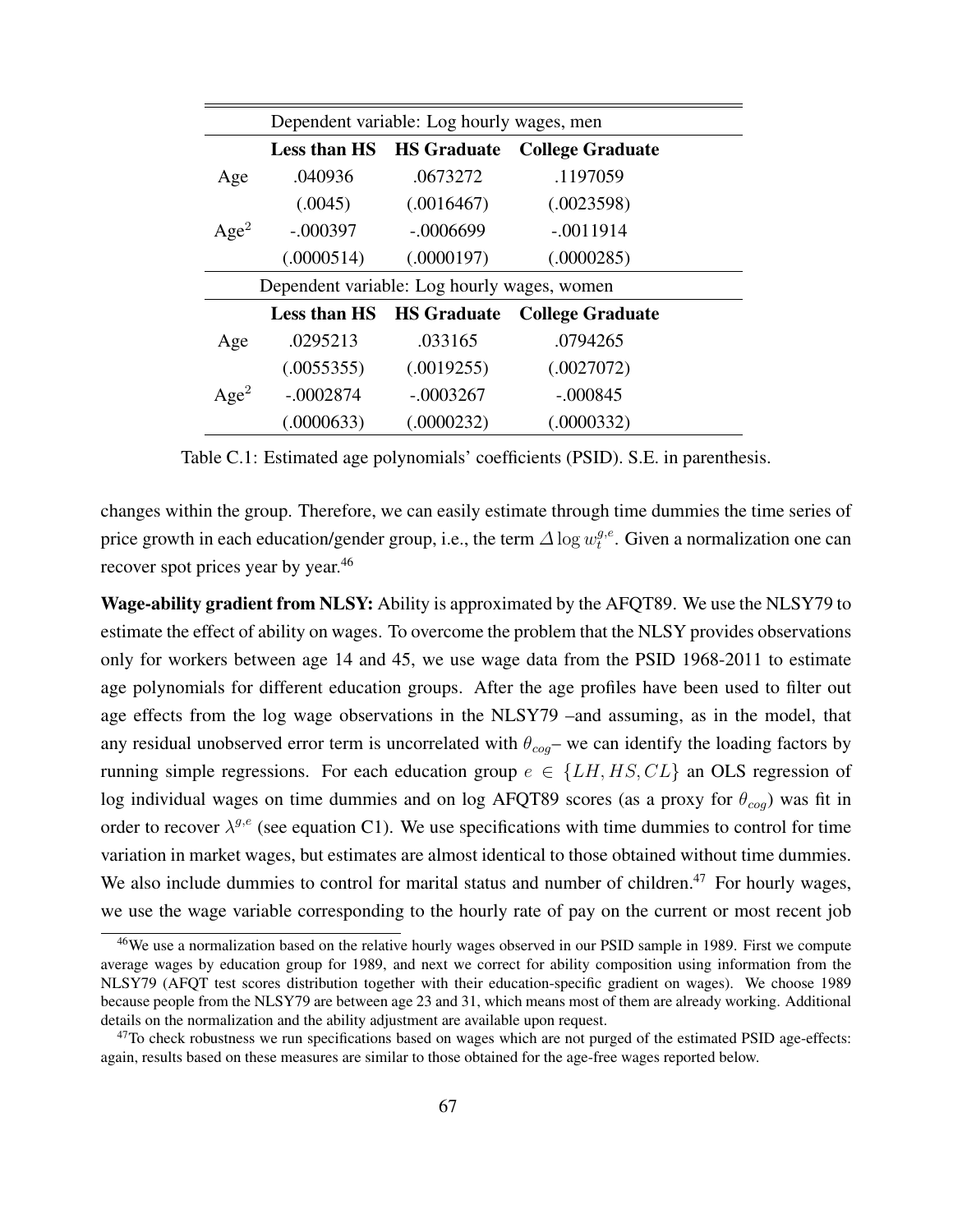(the so-called CPS job), available only from 1979 to 1994. We start with the 11,878 individuals for which we have AFQT89 scores. We drop individuals for which we cannot observe the highest grade completed, which brings the sample to 11,844 individuals. Next, we drop observations for which the wage is missing, ending up with 11,222 individuals. We drop those observations with annual work hours missing or larger than 5,840: this reduces the sample to 11,207 individuals. Dropping individuals who report (at least once) hourly wages above \$400 or below \$1 further reduces the sample to 10,625. We also eliminate individuals who report log wage increases larger than 4 or smaller than -2, which leaves 10,433 workers in the sample. When we split this sample in 3 education groups, we get a HS drop-outs' sample of 1,550 individuals, a HS graduates' sample of 6,940 individuals and a college graduates' sample of 1,943 individuals. <sup>48</sup> Table 2 reports estimates of the ability gradient by education group, and for the pooled sample. All standard errors are corrected for individual clustering. The NLSY contains two additional measures of wages: (i) a variable corresponding to the hourly rate of pay in the first reported job, available only from 1979 to 2002; (ii) a hourly wage rate obtained dividing total earnings by total hours worked in the previous calendar year. The latter variable can be constructed for each wave between 1979 and 2002. The earnings' measure includes wages, salary, commissions or tips from all jobs, before deductions for taxes. The ability gradient estimated from our preferred wage measure is close to the estimated ability gradients estimated using these two alternative definitions of hourly wages. Differences are statistically insignificant and confirm the robustness of the estimated reduced-form ability gradients.

Estimation of error component model for wage residuals: The final step is estimating the parameters of the persistent-transitory shocks model for wage residuals. Wage residuals are obtained from NLSY data purging from individual log wages time dummies, the age component and the ability component, calculated as explained above.

For estimation, we use a Minimum Distance Estimator originally developed by Rothenberg (1971); Chamberlain (1984). In a nutshell, as moments we use the covariances of wage residuals at various lags for different age groups. Table 3 reports the estimates of these parameters obtained for the 15-year period between 1979 and 1993.<sup>49</sup>

The idiosyncratic labor productivity process  $\varepsilon_i^{g,e}$  $_{j}^{g,e}\left( \theta _{cog},z_{j}^{g}\right)$  $j^{g}$ ) for individual i is specified as:

$$
\varepsilon_{ij}^{g,e} = \lambda^{g,e} \log \theta_{cog,i} + A^{g,e}(j_{it}) + z_{ijt}^{g,e},\tag{C1}
$$

<sup>&</sup>lt;sup>48</sup>We use all workers including NLSY79 over-samples in our estimation to maximize the number of observations: a dummy is introduced to control for possible hourly wage differences of workers from the over-samples. Over-sample dummies are mostly not significant. Even when significant they are very small.

<sup>&</sup>lt;sup>49</sup>More details are available from the authors upon request.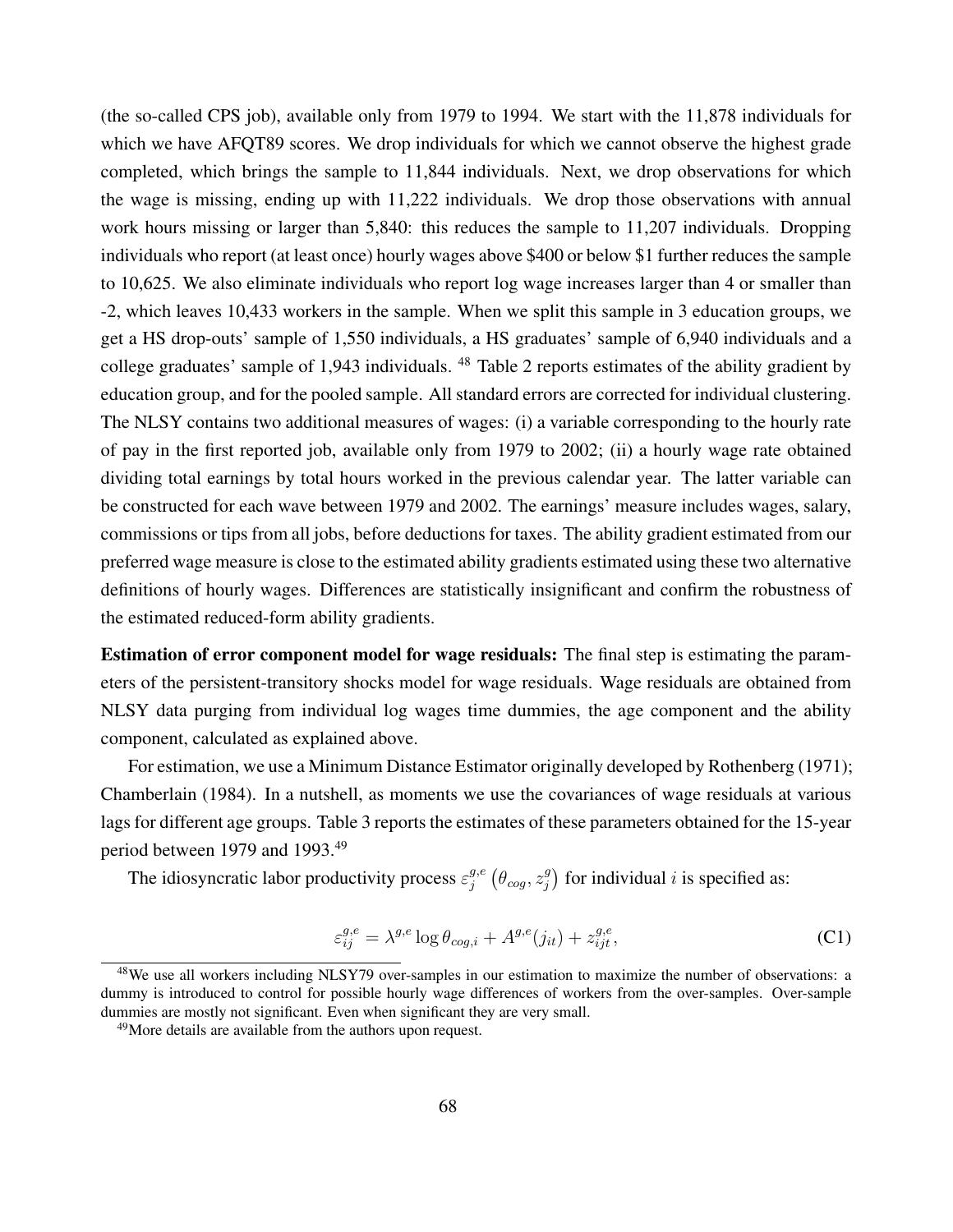where  $A^{g,e}$  is a quadratic age-polynomial, and

$$
z_{ijt}^{g,e} = \varrho^{g,e} z_{i,j-1,t-1}^{g,e} + \eta_{ijt}^{g,e}, \quad \eta_{ijt}^{g,e} \stackrel{iid}{\sim} N\left(0, \sigma_{\eta t}^{g,e}\right). \tag{C2}
$$

Finally, we let the initial draw  $z_{i0t}^{g,e} \sim N(0, \sigma_{z_0}^{g,e})$ . The loading on skills  $\lambda^{g,e}$ , the persistence of idiosyncratic productivity  $\varrho^{g,e}$ , and the variance of idiosyncratic productivity innovations  $\sigma_{\eta t}^{g,e}$  all vary by gender and education attainment.

Note that by using an observable variable as a proxy for permanent heterogeneity, we avoid selection bias in the estimation of the process for  $u_{ijt}^{g,e}$ . Moreover, if one estimates wage equations from individual panel data sets, as we do, selection bias attributable to persistent shocks becomes less severe. The issue of selection bias ensuing from persistent shocks is related to the so-called "incidental parameters problem" discussed in Heckman (1981). The severity of the incidental parameters problem becomes smaller as the number of panel observation for each given individual in a sample increases.

## D Abilities Distribution and Transmission

Cognitive skills: In our model, cognitive ability  $\theta_{cog}$  represents a set of permanent characteristics that affect lifetime earnings as well as educational attainment. For the purpose of approximating the distribution of cognitive ability over the population we use data from the 'Children of the NLSY79' survey, which provides test scores of cognitive skills for both mothers and children. We link these scores to build pairs of mother and child test-score measurements and estimate an ability transition matrix.

The 'Children of the NLSY79' survey began in 1986 and has occurred biennially since then. This survey provides detailed information on the development of children born to NLSY79 women. A battery of cognitive, socio-emotional, and physiological assessments are administered to these children at various ages and scores recorded.

There are 11,340 children born to the total 4,890 female respondents of the NLSY79 who are mothers of at least one child. We link the children's file to the main data file using the individual identifier for mothers. Each child has test scores taken in different years. However, many child/year combinations do not have any test score observations. The child test scores reported are the PIAT Math, the PIAT reading comprehension, the PIAT Reading Recognition, and the PPVT score. We use the latest PIAT Math test scores to rank children's ability: in particular, we use standardized scores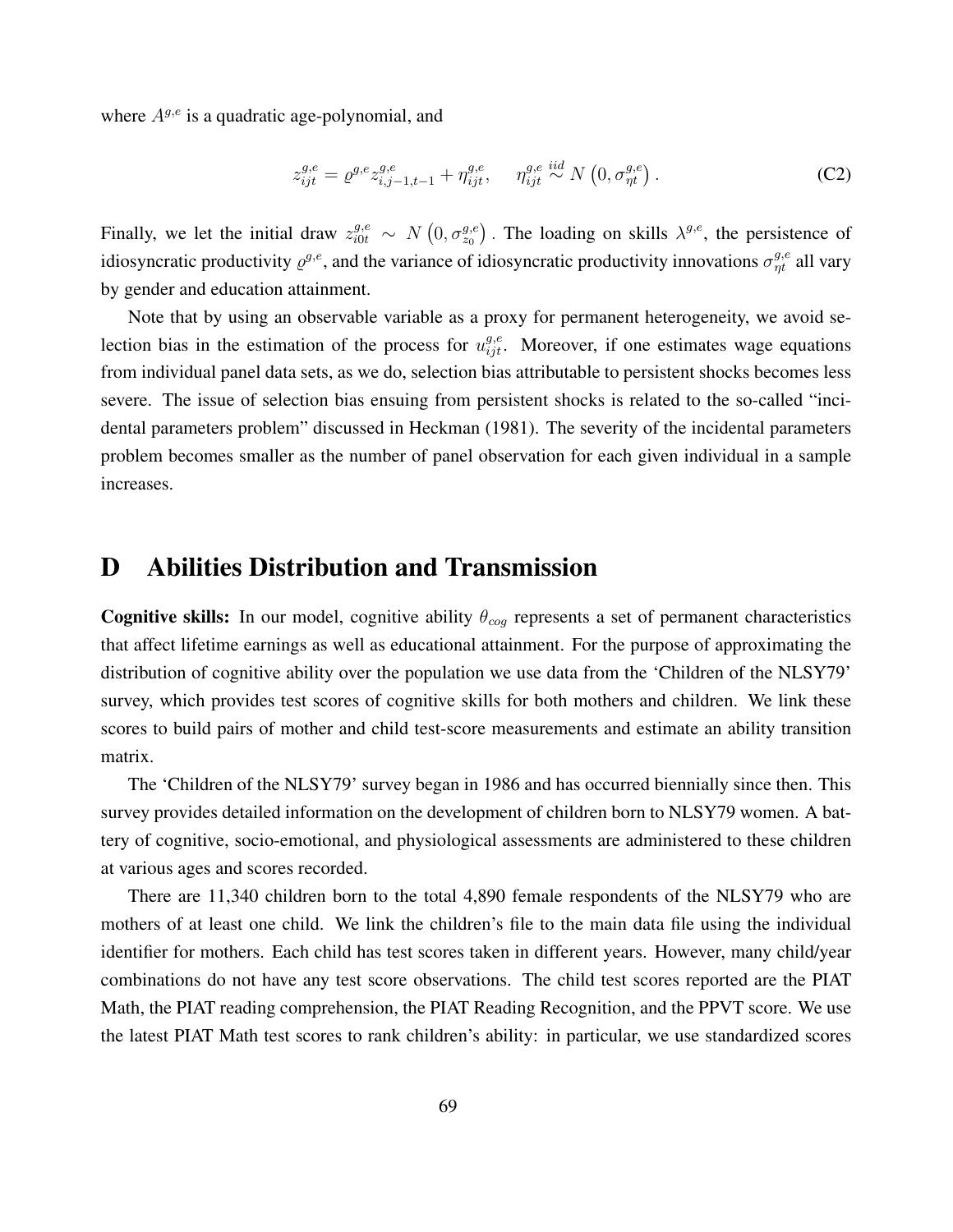of the PIAT Math test, which are derived on an age-specific basis from the child's raw score and are comparable across ages. The Peabody Individual Achievement Test (PIAT) is a wide-ranging measure of academic achievement which is well known and used in applied research. For details of the way the PIAT is computed and "normed" by age, see Chapter 2 (page 89 and up) of the "NLSY79 Child and Young Adult Users Guide". In general, the PIAT Math is a highly reliable and valid assessment. As described in the "NLSY Child Handbook:1986-1990" and "The NLSY Children 1992", it correlates closely with other cognitive measures, and it is both predicted by and predicts scores on a variety of the other assessments.

This leaves us with 3,389 mothers and 7,589 mother-child pairs. We restrict our attention only to mothers who are part of the cross-sectional (nationally representative) sample of the NLSY79, which further reduces our mother-child pairs to 4,455 and the total number of mothers to 2,087.

The fact that children took the PIAT test at different ages should have no relevance because we use standard scores which control for the age of the test-subject. In a robustness check we also computed ability transition matrices using a smaller sample including only mother-child pairs for which the child was at least 13 years of age at the time of the test and results were virtually the same.

To measure ability of mothers, we use AFQT scores. During the summer and fall of 1980, NLSY79 respondents participated in an effort of the U.S. Departments of Defense and Military Services to update the norms of the Armed Services Vocational Aptitude Battery (ASVAB). A total of 11,914 civilian and military NLSY79 respondents completed this battery of tests.<sup>50</sup> A composite score derived from selected sections of the battery can be used to construct an approximate and unofficial Armed Forces Qualifications Test score (AFQT) for each youth. The AFQT is a general measure of trainability and a primary criterion of enlistment eligibility for the Armed Forces. Two methods of calculating AFQT scores, developed by the U.S. Department of Defense, have been used by CHRR to create two percentile scores, an AFQT80 and an AFQT89, for each respondent. We use the latter score in our analysis, because it is also the ability measure used in the estimation of the wage equations (see below).

Test-scores are used to assign mothers and children to quintiles, according to their relative ranking in the sample. After splitting mothers and children into these quintiles, we compute the conditional probabilities of transiting from a given mother's quintile to her child's quintile. The estimated ability transition matrix across quintiles is reported in Table 4. For each maternal quintile we report the conditional probability of ending up in that quintile. The matrix implies a great deal of upward and downward mobility in the middle of the distribution, but less so at the top and the bottom, where the

 $50$ The ASVAB consists of 10 tests that measure knowledge and skill in the following areas: (1) general science; (2) arithmetic reasoning; (3) word knowledge; (4) paragraph comprehension; (5) numerical operations; (6) coding speed; (7) auto and shop information; (8) mathematics knowledge; (9) mechanical comprehension; and (10) electronics information.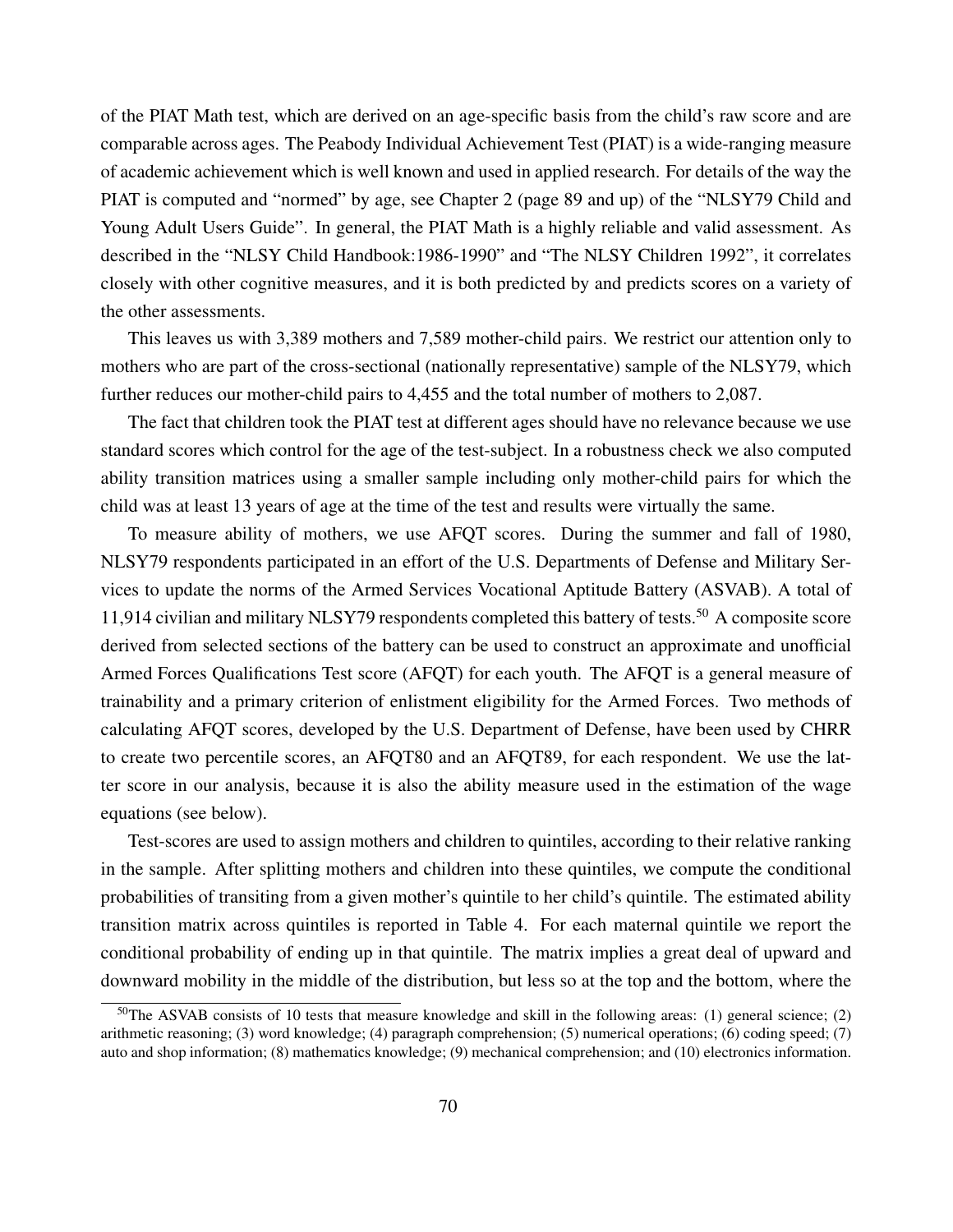diagonal element is larger.

Intergenerational transmission of non-cognitive skills: To parameterize the process by which noncognitive skills are transmitted we use data from the main NLSY79 sample. Due to data limitations we assume that a child's non-cognitive skills are influenced by parental education, but not directly by parents' non-cognitive skills. Because the NLSY79 contains good measures of a person's cognitive and non-cognitive skills, as well as parental education, this is a feasible approach to measuring noncognitive persistence.

We employ two measures of non-cognitive skills: the Rotter Scale score and the Pearlin Mastery Scale score. To combine these measures we compute their first principal component factor, which results in a standardized indicator of non-cognitive skills. The parameterization also requires cognitive skills, for which we use the same five bins of AFQT89 scores used in the transmission on cognitive skills, and maternal education, which we attain be classifying maternal education as LH, HS or CL. We have 5,220 complete observations for these three variables. For the simulations we need to know the probability that a child is in a particular non-cognitive skill tercile, conditional on having a given level of cognitive skills and maternal education. Table 5 reports conditional probabilities: the first matrix shows the conditional probabilities of being in non-cognitive bin 1, the second matrix shows the conditional probabilities of being in non-cognitive bin 2, etc. For example, a person whose mother is a high-school dropout and who has the lowest level of cognitive skills has probabilities 0.585, 0.297 and 0.118 of being in non-cognitive skill bins 1, 2, and 3, respectively.

# E Inter-vivos Transfers

Our source of information on inter-vivos transfers (i.e., gifts from parents to their children) is the NLSY97. We mostly use measures from the 'Income' subsection of the survey, complemented with information from the College Experience section.<sup>51</sup>

Transfers measured in the Income section refer to *all* income transferred from parents or guardians to youth that are neither loans nor regular allowance. This information is elicited through a series of questions, which also assess whether the individual lives with both, one or none of their parents. Our measure of inter-vivos transfers uses the inter vivos transfer variable from youth who live with both parents, when it is available. When the youth reports not living with both parents we sum

 $<sup>51</sup>$ The College Experience section has information about parental transfers earmarked for financial aid while attending a</sup> post-secondary academic institution. These transfers are not fully consistent with the information in the 'Income' section, contain many skips and, most importantly, they do not cover all transfers. For this reason we only use limited information from this section and make sure to include it so as to minimize reports' error.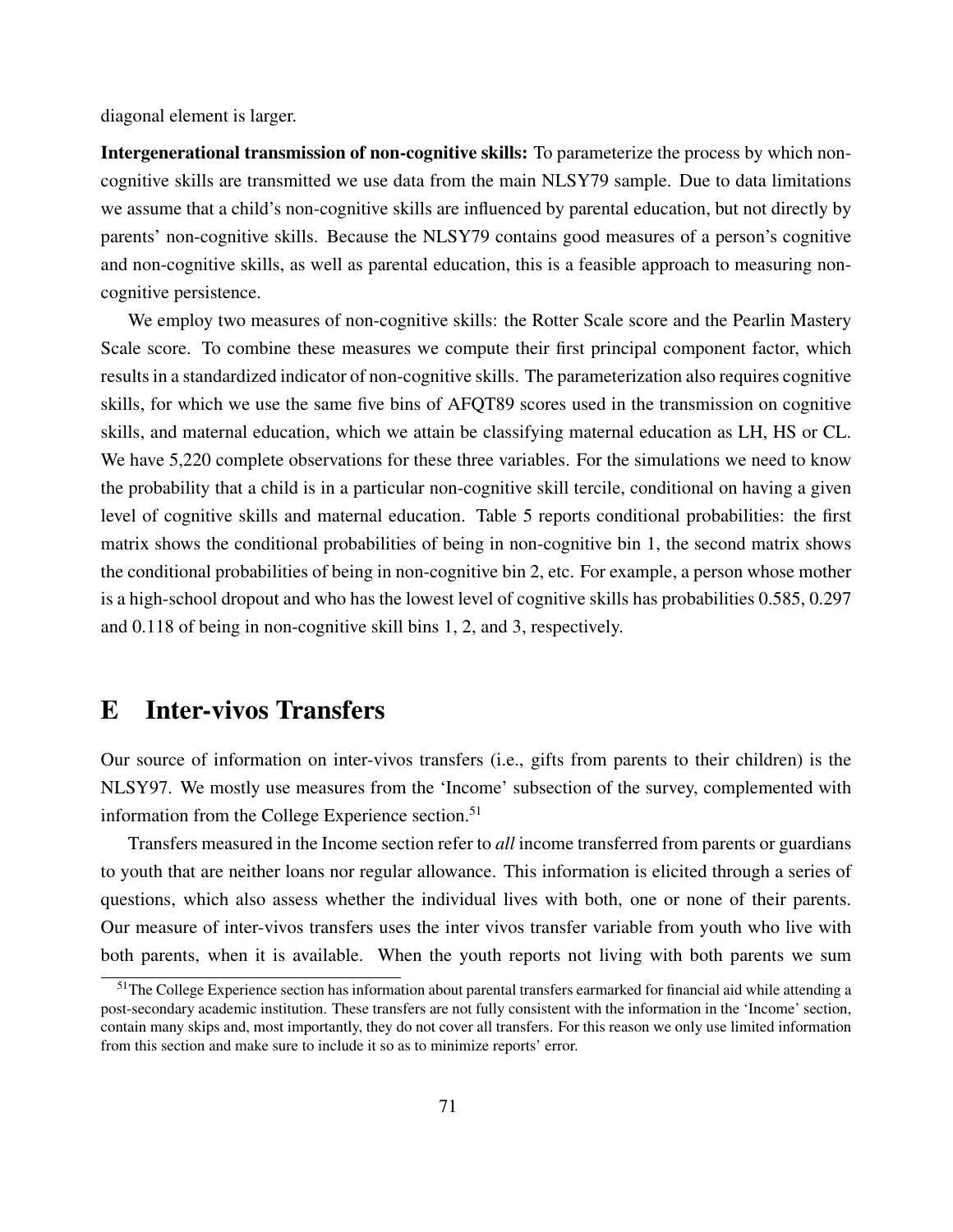the inter-vivos transfers from both living mother/mother figure and father/father figure.<sup>52</sup> If any of these values are missing (e.g. mother's transfer) then we include only the non-missing value (in this example, father's transfer). Observations which have missing values for all three possibilities to report inter-vivos transfers are dropped from the sample: there are 370 individuals with no usable record of transfers, and they are excluded from the sample.<sup>53</sup>

For youth living at home we also compute the implicit transfer corresponding to the value of rent, which is based on the estimated average rent paid by independent youth of the same age.

We use waves from 1997 to 2003.<sup>54</sup> This gives us an initial sample of 12,686 youths who were between age 12 and 16 in 1997. Only respondents that are part of the cross-sectional (representative) sample are kept, which leaves 6,748 individuals. We compute the cumulative transfers received between ages 16 and 22. When we drop observations for youth below age 16 in 1997, and 13 cases of obvious mis-reporting, we obtain a final sample of 6,346 youth and a total number of observations equal to 21,136. In this final sample, approximately 75% of youth report living in households with at least one (biological or adoptive) parent as guardian.<sup>55</sup> In the final sample from the Income section, one third of observations (32.4%) report positive cash transfers elicited from the relevant survey questions, meaning 67.6% reported not receiving any such transfers. However, when imputed rent is included, 75.1% of observations have positive transfers. The value of imputed rent varies from age to age with a minimum of \$4,966 per year for kids aged 16 and a maximum of \$6,615 for 22 year old youth.

In the College Experience section questions about financial help from parents are asked for each term in College and refer to transfers specifically provided for school.<sup>56</sup> The sampling restrictions are the same as the ones used for the Income section. Parental aid variables are categorized by year for each respondent, and then summed up to generate an average variable for each year between 1997 and 2003. Given the way questions were designed and asked, the transfers recorded in the College section should be a subset of the transfers recorded in the Income section. However in a large number of cases, especially for students enrolled in 4-year Colleges, the transfer measures in the College section are larger than those in the Income section. Following some correspondence with the BLS,

 $52$ Those individuals who do not live with a mother/mother figure or a father/father figure, and whose biological mother and father are not alive, are not asked questions on transfers.

 $53$ Further investigation reveals that these individuals also exhibit missing values for various other variables, and information about them appears incomplete.

<sup>&</sup>lt;sup>54</sup>Data for 2004 are dropped as there are no comparable inter-vivos amounts available after that year.

<sup>&</sup>lt;sup>55</sup>In principle, observations should be weighted when tabulating population characteristics. However, as suggested by the BLS, the use of weights is inappropriate in samples generated after dropping observations reporting item nonresponses. Nonetheless we also experiment using the BLS custom weighting engine to construct specific weights for our sample, with results changing only marginally. In what follows we use only results from the un-weighted sample.

<sup>&</sup>lt;sup>56</sup>After one term has been reported, the respondent is asked if the information for the next term has changed from the previous term, and if it has not, the information is not recollected.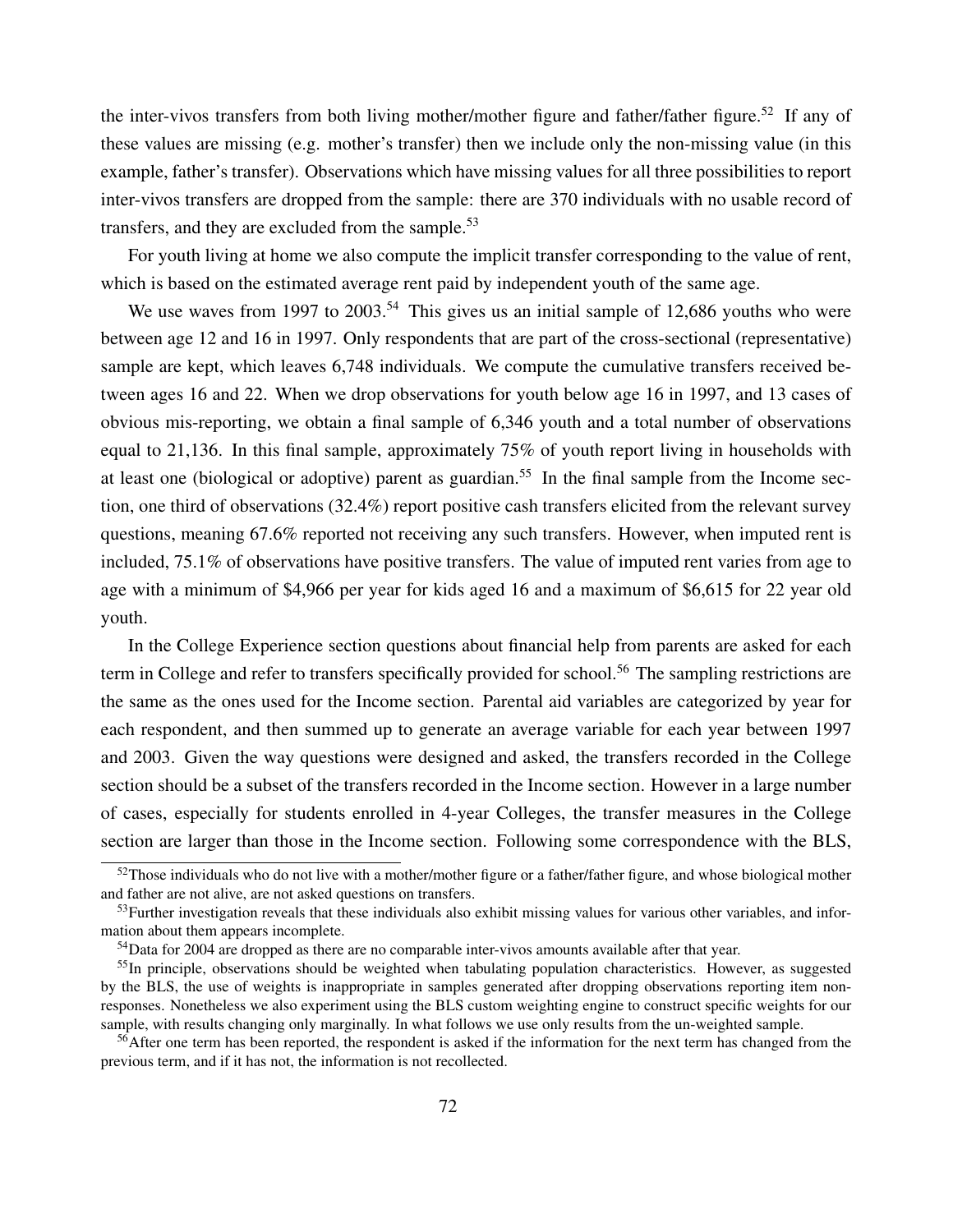|                    | Women          |            | Men            |            |  |
|--------------------|----------------|------------|----------------|------------|--|
|                    | Not in College | In College | Not in College | In College |  |
| Less than HS       | 3,021          | N/A        | 3,658          | N/A        |  |
| <b>HS</b> Graduate | 3,229          | N/A        | 3,820          | N/A        |  |
| College Graduate   | 5,499          | 7,506      | 5,433          | 8,203      |  |
| Average            | 4,157          |            | 4,737          |            |  |

Table E.1: Yearly inter-vivos transfers by gender and educational attainments, and by current college enrollment status of the child. Amounts are expressed in year 2000 dollars and include allowances.

we concluded that transfer measures from the College section are generally less reliable than those in the Income section. However, it is also possible that respondents included parental payments of tuition fees in the College section transfer (for instance, if the parents paid tuition fees directly and respondents chose not to report such amounts in the Income section).

To calculate inter-vivos transfers, we chose to use both sources of data. More specifically, we use completed schooling by survey year 2009 to classify individuals within three groups: (1) those who have completed a 4-year college degree, and those who are currently enrolled in, or have completed, a graduate degree; (2) those who have completed a high school degree, but are not in group  $(1)$ ; (3) those who have not completed a high school degree.

Table E.1 summarizes the *average* yearly transfer received by girls and boys with different education achievement (as of survey year 2009); in the case of College graduates we distinguish between transfers received while in College and transfers received in other years. For the years of College attendance we approximate the total inter-vivos transfer as the maximum between transfers recorded in the Income section and transfers recorded in the College Experience section.<sup>57</sup>

Using the gender-specific average transfers in Table E.1 we compute the total amount received by youth with less than a College degree over a 7 year period by simply multiplying estimated yearly transfers and allowances by seven (note that all amounts are expressed in year 2000 dollars). In the case of College graduates we compute the total transfer received over 7 years by summing up the average amount received while in College multiplied by four (which is the College duration in the model) and the amount received while out of College multiplied by three.

 $57$ An alternative way to approximate transfers during College years is to sum the measures from the two sections, rather than taking the higher one. This results in very similar average yearly transfers.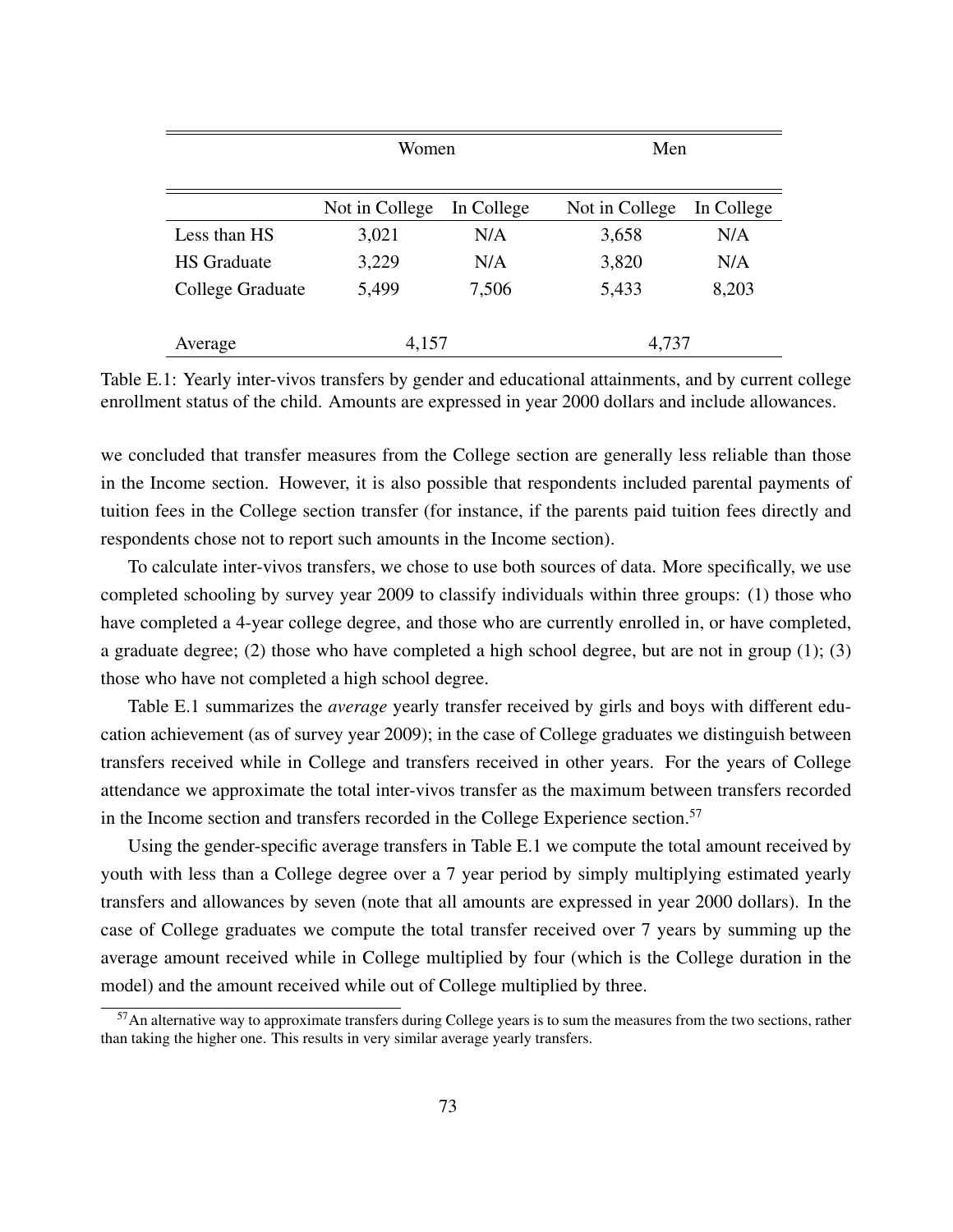|              | <b>Institutional Grants</b> |         |                 | <b>Private Grants</b> |         |  |
|--------------|-----------------------------|---------|-----------------|-----------------------|---------|--|
| Income       | share receiving             | Amount  | share receiving | Amount                |         |  |
| $<$ \$30 $k$ | 0.36                        | \$4,077 | 0.12            | \$2,061               | \$1,715 |  |
| \$30k-80k    | 0.34                        | \$5,474 | 0.16            | \$2,281               | \$2,234 |  |
| $>$ \$80 $k$ | 0.28                        | \$5,383 | 0.14            | \$2,338               | \$1,855 |  |

Table F.1: Summary of institutional and private grants data used for the computation of the net tuition fees (NCES)

Looking separately at transfers by gender of the child, this procedure results in a total transfer of \$29,096 for women and \$33,164 for men. These figures are used to target transfers-by-gender in the benchmark economy. Transfers reported in Table E.1 include allowances.

# F Cost of College Attendance, Grants, and Loans

To calculate the price of college attendance and the extent of government aid to higher education financing through grants we focus on the sample of full-time full year (FTFY) students enrolled in public and private not-for-profit 4-year post-secondary institutions. This group of students is the closest counterpart to students in the model. All our statistics refer to the year 2000 and nominal amounts are in 2000 dollars. According to the "Student Financing of Undergraduate Education: 1999- 2000" (SFUE, thereafter), a report published by the National Center for Education Statistics (NCES), 65% of these students were enrolled in public colleges and 35% were enrolled in private not-for-profit colleges (Table 1.10).

Cost of college: The cost of college attendance has three components: (i) tuition and fees, (ii) nontuition expenses that would only be incurred by a college-student, and (iii) institutional and private grants which reduce the cost to families. The publication "Trends in College Pricing, 2000" published by the College Board, reports that average tuition and fees in public institutions in 2000-2001 were \$3,510 in public institutions and \$16,332 in private ones. We add non-tuition expenses, which includes books and other supplies, amounting to \$704 and \$730, respectively, in the two types of colleges. We also add an additional \$500 to account for any commuting or room and board expenses that would not be incurred by a worker. Average tuition and non-tuition expenses (before grants) amount to \$9,210. According to the SFUE, average tuition and fees did not differ by income level of the family in public institutions. In private institutions (where only 1/4 of students are enrolled), average fees were only roughly 20% lower for families whose income was between \$20,000-40,000 compared to fees faced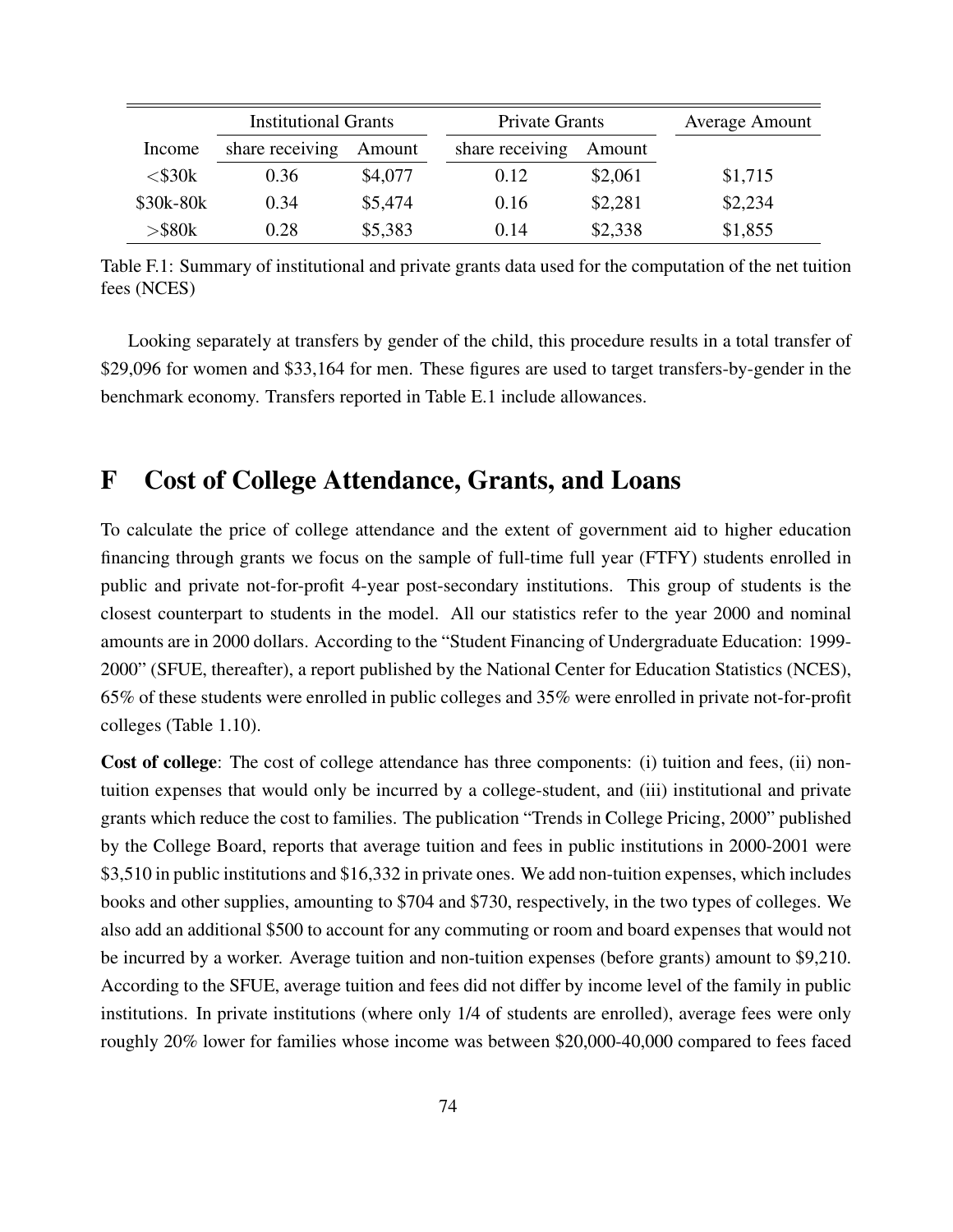|              | <b>Federal Grants</b> |         | <b>State Grants</b> |                | <b>Average Amount</b> |         |
|--------------|-----------------------|---------|---------------------|----------------|-----------------------|---------|
| Income       | $\%$ receiving        | Amount  |                     | $\%$ receiving | Amount                |         |
| $<$ \$30 $k$ | 0.72                  | \$2,753 |                     | 0.38           | \$826                 | \$2,820 |
| \$30k-80k    | 0.14                  | \$1,579 |                     | 0.21           | \$455                 | \$668   |
| <\$80k       | 0.01                  | \$1,605 |                     | 0.07           | \$133                 | \$143   |

Table F.2: Summary of federal and state grants by family income level (US Department of Education)

by families whose income exceeded \$100,000 (Table 2.2-B).

Institutional and private grants are effectively a way to reduce the cost of attendance. Roughly half of these grants are based on pure merit and half are based on need. This fact, together with the negative empirical correlation between family need and students' merit, explains why both the fraction of students receiving grants and their amount is not strongly correlated with family income, as reported in Table F.1 which is based on the SFUE, Table 1.2-G.

To arrive at our estimate of average net tuition (\$6,710) we subtract average private and institutional grants from average tuition expenses.

Federal and state grants: Based on the "Guide to U.S. Department of Education Programs" (GDEP thereafter) published by the US Department of Education, we identify three main federal grant programs. The *Federal Pell Grant Program* is the largest single source of grants to undergraduates. It provides need-based grants to individuals to access post-secondary education. It is especially targeted to the lowest-income students. In 2000 it provided \$7.3 billion to 3.8 million students, with a maximum grant of \$3,125. The *Federal Supplemental Education Opportunity Grant* has a more modest endowment (approximately 15 times smaller). These are grants which supplement the amount received through Pell up to a maximum of \$2,100. *Smart Grants* are awarded to needy student who are enrolled in certain technical fields and maintain a cumulative GPA of at least 3.0 in the first year – and so they're partly merit based. The program is approximately as big as the Supplemental Opportunity grant program. State funding is very diverse, but most of the funds available are concentrated in 10 "high-aid" states. Only a very small fraction of state grant awards are merit-based (less that 18%). The fraction of students receiving federal and state grants and their average amount by family income levels (from Table 1.2-G of the SFUE) is summarized in Table F.2.

We use the average amount for these three income levels, and the joint distribution of income and wealth in the model, to calibrate the dependence of the transfers function  $g(q, \theta)$  on assets (through the state variable q). In the baseline experiment, we do not allow g to depend on  $\theta$ . However in one of our policy experiments we consider the introduction of merit-based grants.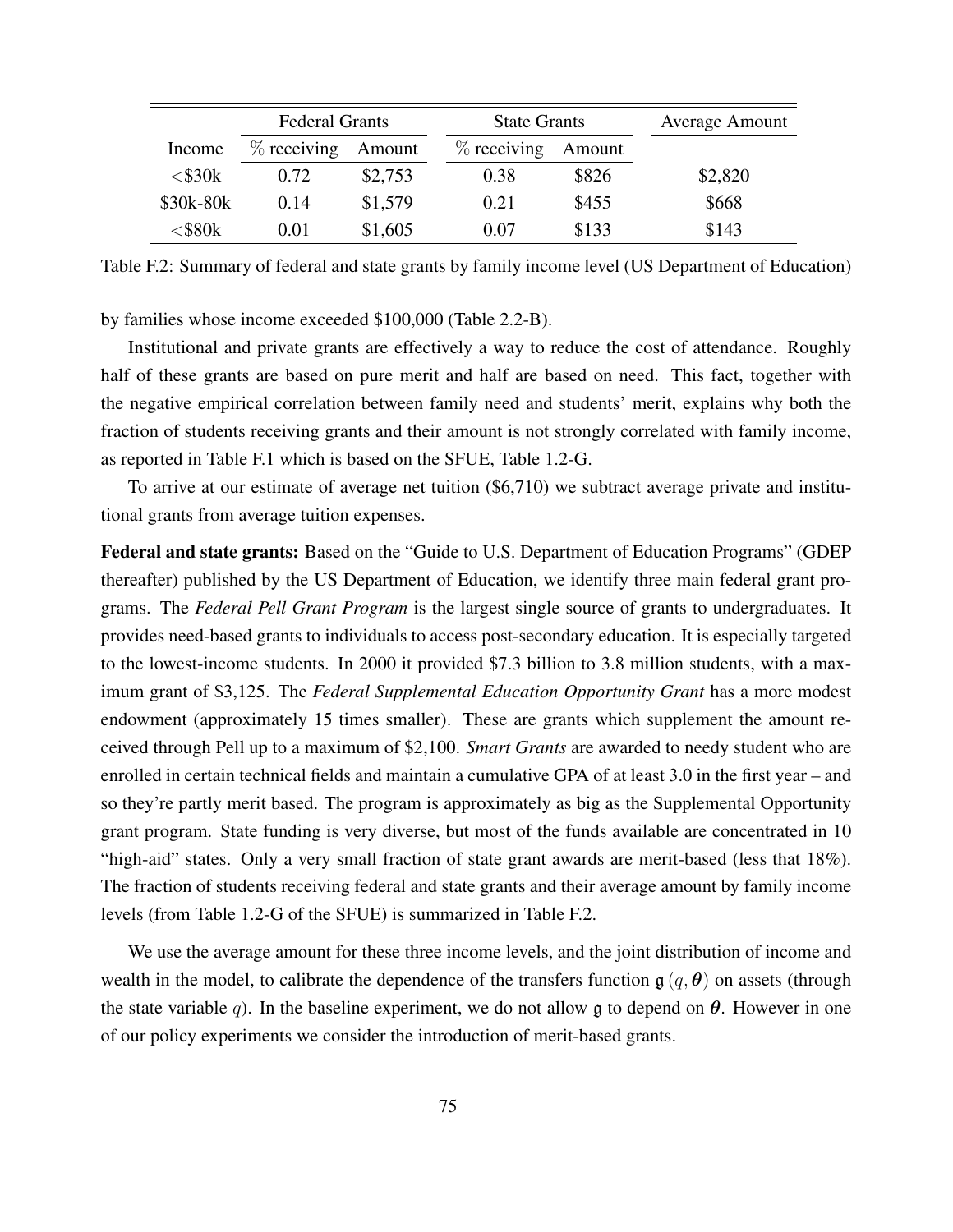Federal loans: While grants are administered by both federal government and states, loans are almost entirely administered by the federal government (less than  $1\%$  of the total loan volume is state-based). The largest federal loan program in the US is the *Federal Family Education Loan Program*. The total volume of loans available in 2000 through this program was around \$40 billion, extended to around 10 million students. The program includes two main types of loans to students, *Subsidized* and *Unsubsidized Stafford Loans*. A third form of loan offered by the *Federal Family Education Loan Program* are *Parent PLUS loans.* These are loans made to the parents on behalf of a child to help pay for tuition by covering up to the cost of attendance less other aid. Eligibility for the PLUS Loan depends on a credit check and interest rates are similar to those in the private sector. Since this type of loan is equivalent to parents borrowing and then making a transfer to their child, we do not model them explicitly (Johnson, 2010, makes the same modelling choice). The other major source of financial aid for undergraduates, beyond the *Federal Family Education Loan Program,* is the *William D. Ford Federal Direct Loan Program*. This is, in essence, an alternative source of funding for Stafford loans whose total size is roughly half of that available through the *Federal Family Education Loan Program*. Finally, the *Federal Perkins Loan Program* provides low-interest loans to help needy students to finance undergraduate education whose conditions are similar to those of the subsidized Stafford loans. Its total funding is small though, roughly 3% of Stafford loans. Because of their nature, we aggregate these loans with subsidized Stafford loans in our calculations. In light of this discussion, in calibrating the features of the Federal loan program, we focus on (subsidized and unsubsidized) Stafford loans only.

*Subsidized Stafford Loans* are loans to students who meet a financial needs test (based on family income and assets), with the interest paid by the government on behalf of borrowers while the student is in school. Interest payments after school are subsidized. In 2000, the total cumulative borrowing limit for subsidized loans over the four years of college was \$17,125.

*Unsubsidized Stafford Loans* are loans available to students who either do not meet a financial needs test or do qualify, but need to supplement their subsidized loans. The interest on the unsubsidized Stafford loan cumulates when in school, it is added to the principal, and the student starts repaying her debt after graduation. In 2000, the cumulative unsubsidized Stafford loans limit over the four years of college was \$23,000. For those students who do qualify for subsidized loans, \$23,000 is the total limit of their Stafford loan (i.e. subsidized plus unsubsidized loans). Therefore we fix the total cumulative (subsidized and unsubsidized) Stafford debt limit  $\underline{b}^s + \underline{b}^u$  to \$23,000. Repayment plans for Stafford loans typically impose fixed monthly amount for a loan term of up to 10 years. But extended repayment periods can be obtained.

According to the SFUE, among graduating seniors in the year 2000, 62.1% of students had (subsi-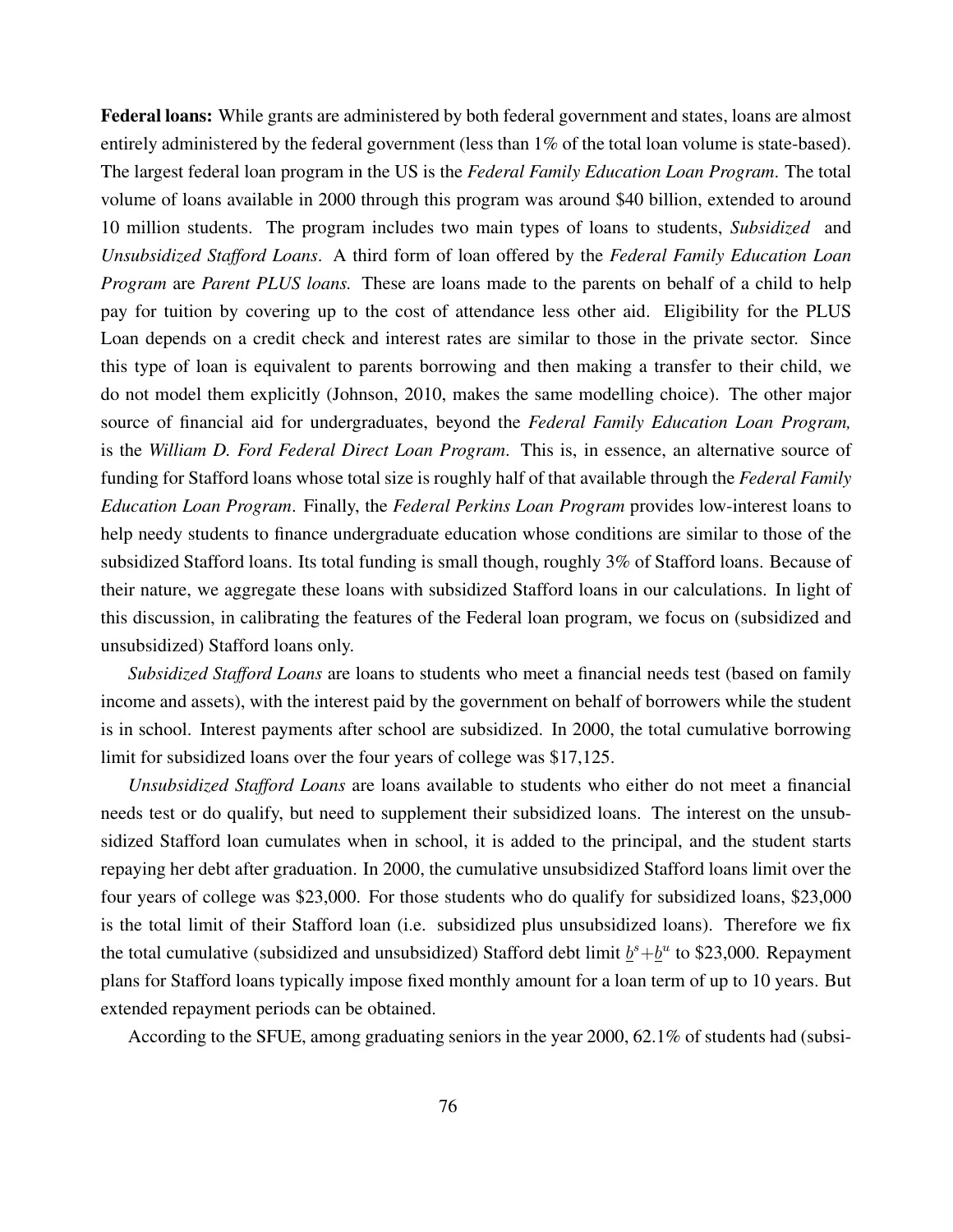dized or unsubsidized) federal loans (Table 1.3-A). Furthermore, 84.1% of federal loans were at least partly subsidized, implying that 52.5% of students would have subsidized loans (Table 1.6-A).

Private loans: The report "Private Loans and Choice in Financing Higher Education" published by the Institute for Higher Education Policy (2003) contains useful information on private borrowing with the purpose of funding post-secondary education. Available estimates suggest that private loans at that time composed only 12 percent of the total volume of Federal loans (page 9). For many student borrowers, a poor credit rating often is the largest barrier to obtaining a private loan. Less than 1% of private loan products were credit-blind, or available without a credit check (page 15). However, for those who qualify, interest rates on private loans are often more advantageous of those on Stafford Loans (Figure 2.2). In 2000, 8.3% of graduating seniors received private (non-federal) loans (Student Financing of Undergraduate Education: 1999-2000, NCES, Table 1.4A).

Conversion of student loans into private bonds: In the model, we assume that student loans can be converted to private bonds at graduation. However, because higher interest rates apply to student loans, the principal is inflated up the point that the converted debt equals the net present value of student loans liabilities. Because of the fixed payment nature off student loans we can simply apply annuity formulas to derive the inflation factor

factor = 
$$
\frac{r^u}{1 - (1 + r^u)^{-10}} \times \frac{1 - (1 + r^-)^{-10}}{r^-},
$$

where a 10 period repayment (20 years) has been assumed. Thus, the equivalent private debt will be the outstanding student loan principal multiplied by the 'factor'. That is,  $\tilde{a}_3$  = factor  $\times \tilde{b}_3$  for federal loans. A similar formula with  $r^p$  in place of  $r^u$  applies for private student loans.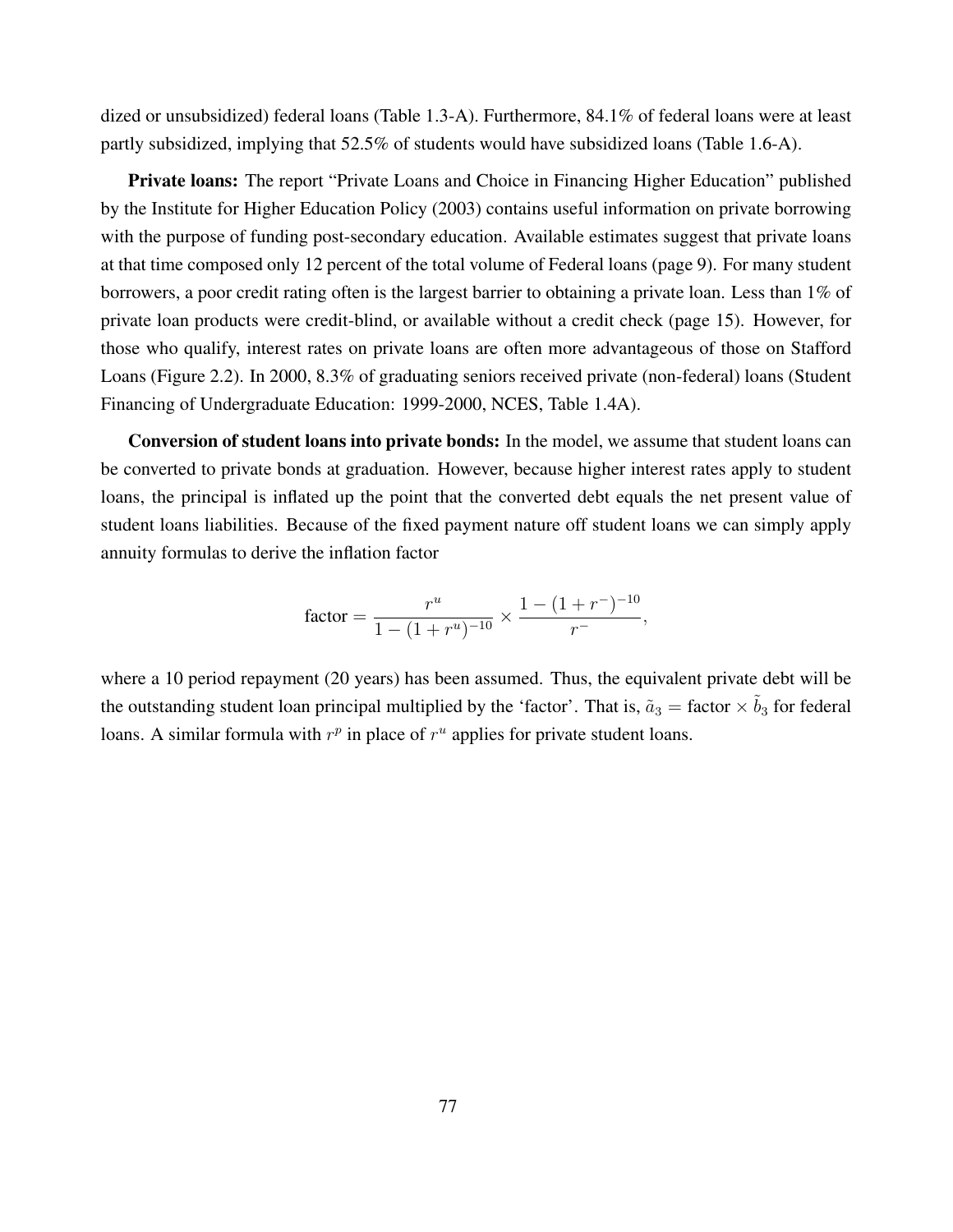# G Parameter Values

The tables in this appendix list all parameter values for the baseline specification of the model.

| Parameter            | Value               | Description                                                                       |
|----------------------|---------------------|-----------------------------------------------------------------------------------|
| $\gamma$             | 2.0                 | Determines intertemporal elasticity of substitution (0.5)                         |
|                      |                     |                                                                                   |
| $\nu_j^m$            | 5.5                 | Determines avg Frisch elast. of labour supply for men and non-mother women (0.33) |
| $\nu_{30-45}^{J}$    | 5.7                 | Determines avg Frisch elast. of labour supply for mothers (0.67)                  |
| $\zeta_j$            | varies              | Mortality rates for retired hh based on US Life Tables 2000.                      |
| $a^{CL}$             | 1.36                | Limits borrowing of CL households to \$75,000                                     |
| $a^{HS}$             | 0.45                | Limits borrowing of HS households to \$25,000                                     |
| $\underline{a}^{LH}$ | 0.27                | Limits borrowing of LH households to \$15,000                                     |
| $\underline{b}^s$    | 0.312               | Limits subsidized loans to \$17,250 for $q = 1$ students                          |
| $\underline{b}$      | 0.416               | Limits total student loans to \$23,000 for $q = 1$ and $q = 2$ students.          |
| $\underline{a}^p$    | 0.416               | Limits private loans to \$23,000 for $q = 3$ students                             |
| $\bar{t}$            | 0.30                | Requires students to study for 30% of time endowment                              |
| $\iota^u$            | 0.053               | Interest premium on Stafford loans (0.026 annually)                               |
| $\phi(q)$            | 0.070, 0.109, 0.118 | Tuition fees for $q = 1, 2, 3$ students                                           |
| $\alpha$             | 0.35                | Capital share of GDP                                                              |
| $\delta$             | 0.07                | Depreciation rate of capital                                                      |
| $\tau_w$             | 0.27                | Labor income tax rate                                                             |
| $\tau_c$             | 0.05                | Consumption tax rate                                                              |
| $\tau_k$             | 0.40                | Capital income tax rate                                                           |

Table G.1: Externally Set Parameters. Sources listed in the main text. Other externally set parameters whose estimation is discussed in Appendices B,C, and D are: production function, income processes, and transition matrices for cognitive and non-cognitive skills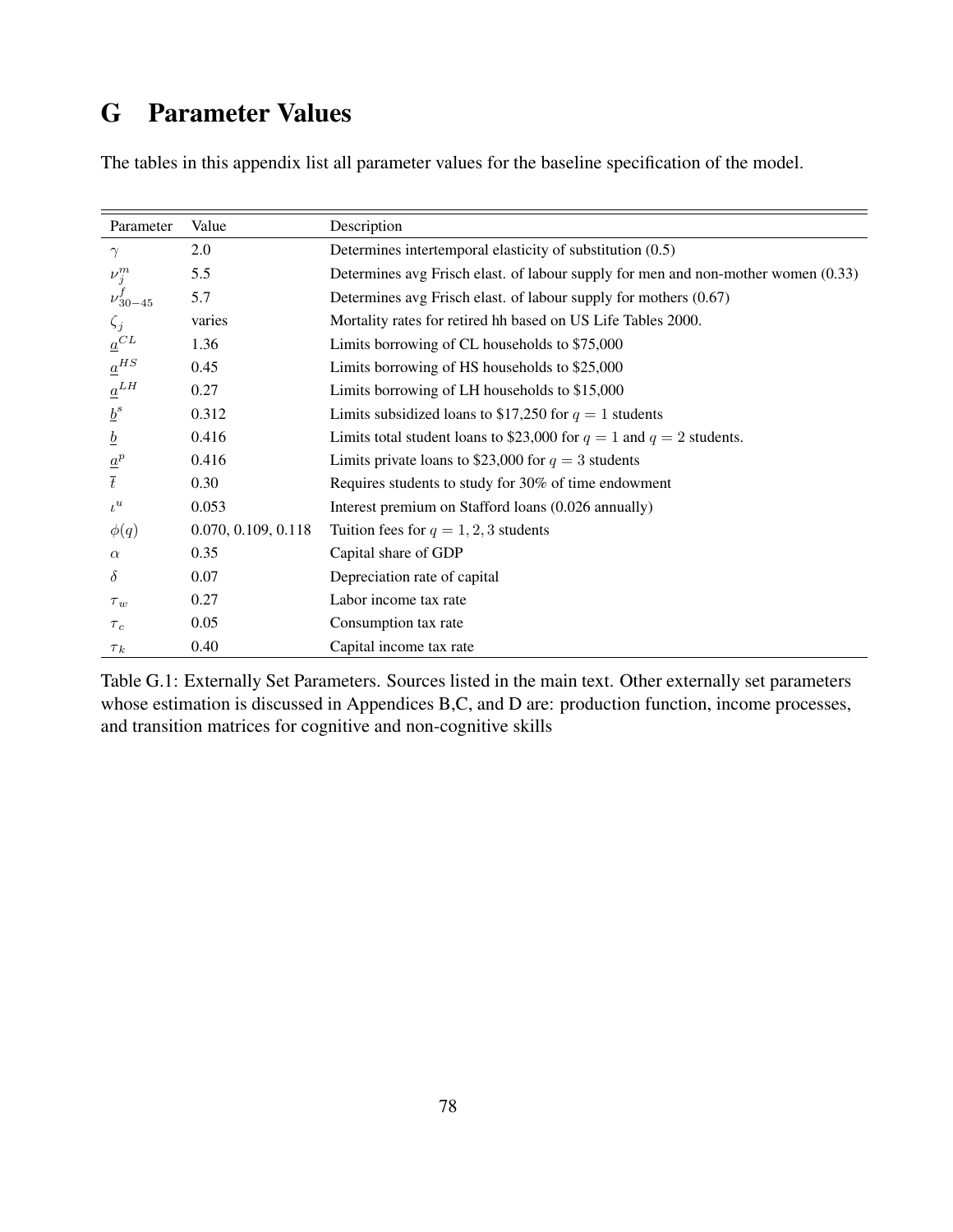| Parameter             | Description                                                                                                |          | Value    | (s.e.)  |  |
|-----------------------|------------------------------------------------------------------------------------------------------------|----------|----------|---------|--|
| $\beta$               | Time discount factor                                                                                       |          | 0.944    | (0.006) |  |
| $\vartheta^g_j$       | Male and non-mother female leisure preference                                                              |          | 0.240    | (0.004) |  |
| $\vartheta_{30-45}^f$ | Female with children leisure preference                                                                    |          | 0.505    | (0.005) |  |
| $\omega^m$            | Altruism towards sons                                                                                      |          | 0.289    | (0.008) |  |
| $\omega^f$            | Altruism towards daughters                                                                                 |          | 0.250    | (0.005) |  |
| ξ                     | Paternalistic utility from a child's college going                                                         |          | 0.201    | (0.041) |  |
| $a^*$                 | Wealth upper limit for subsidized loans (group $q=1$ )                                                     |          | 2.07     | (0.202) |  |
| $a^{**}$              | Wealth lower limit for private student loans (group $q=3$ )                                                |          | 2.68     | (0.499) |  |
| $l^p$                 | Interest premium for private student loans                                                                 |          | 0.048    | (0.006) |  |
| $\iota$               | Basic borrowing wedge that applies to all debt                                                             |          | 0.097    | (0.010) |  |
| $\psi$                | Redistributive transfer                                                                                    |          | 0.44     | (0.008) |  |
|                       | <b>Moment Matched</b><br><b>Target Value</b>                                                               |          |          |         |  |
|                       | 2.0<br>Capital-output ratio                                                                                |          |          |         |  |
|                       | 0.350<br>Average male labour supply                                                                        |          |          |         |  |
|                       | Average labour supply of mothers                                                                           | 0.210    | 0.211    |         |  |
|                       | Average IVT to female child                                                                                | \$29,096 | \$29,044 |         |  |
|                       | Average IVT to male child                                                                                  | \$33,164 | \$33,012 |         |  |
|                       | Ratio of college grad. rate in fourth (top) quartile<br>of parental wealth to grad. rate in third quartile | 1.63     | 1.56     |         |  |
|                       | HS Fraction of Female Population (cross-section)                                                           | 0.584    | 0.584    |         |  |
|                       | HS Fraction of Male Population (cross-section)                                                             | 0.567    | 0.567    |         |  |
|                       | CL Fraction of Female Population (cross-section)                                                           | 0.282    | 0.282    |         |  |
|                       | CL Fraction of Male Population (cross-section)                                                             | 0.294    | 0.294    |         |  |
|                       | Fraction of students with subsidized loans<br>0.525                                                        |          |          |         |  |
|                       | Fraction of students with any gov't loans                                                                  | 0.621    | 0.633    |         |  |
|                       | Fraction of students with private loans                                                                    | 0.083    | 0.086    |         |  |
|                       | Fraction of workers with negative net worth                                                                | 0.077    | 0.071    |         |  |
|                       | Var(log post-tax income)/Var(log pre-tax income)                                                           | 0.61     | 0.61     |         |  |

Table G.2: Top Panel: Parameters Estimated by Method of Moments. Bottom Panel: Equal Number of Moments Matched.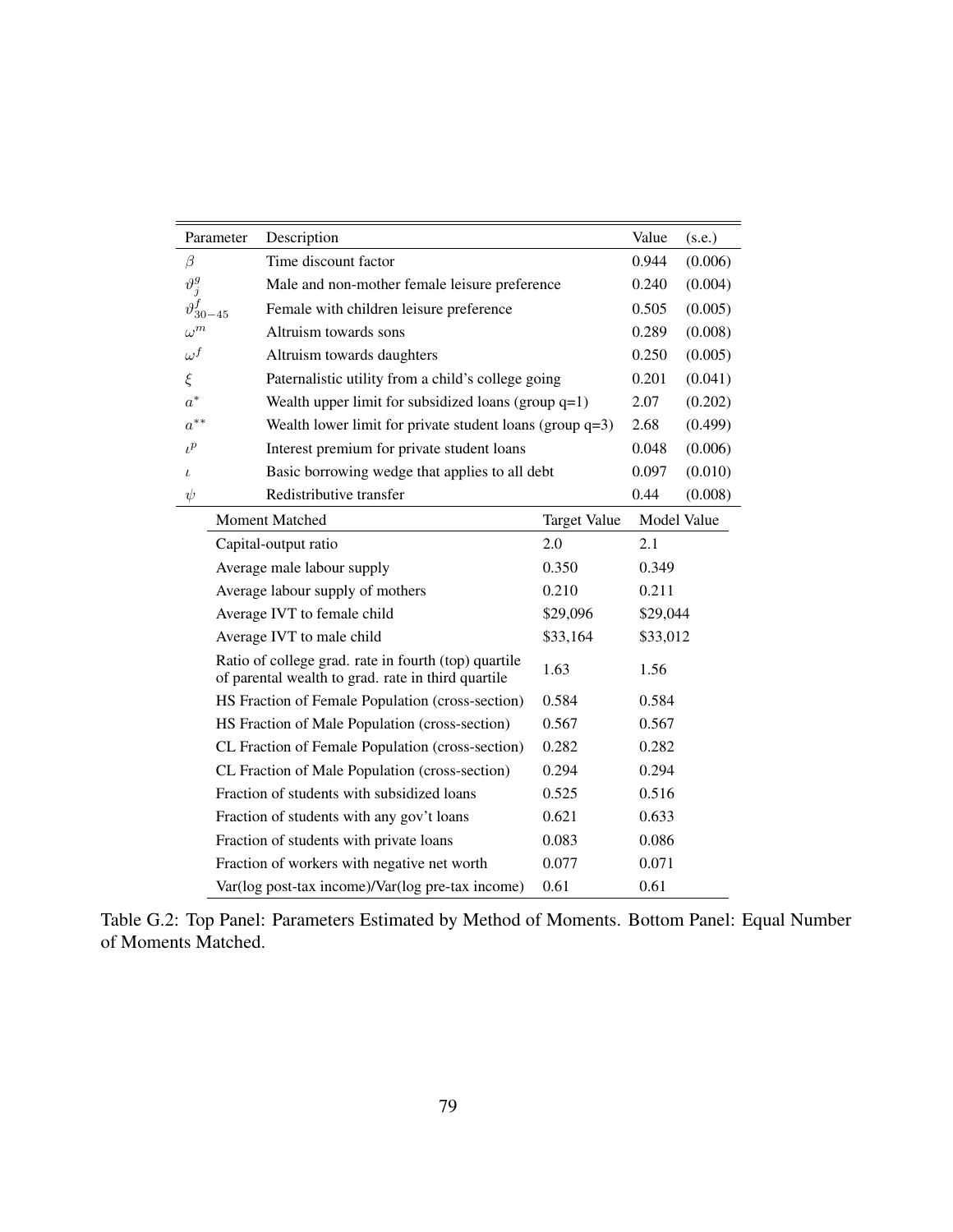| High School Drop-Out Rates (Data) |   |       |                |       |       |      |  |
|-----------------------------------|---|-------|----------------|-------|-------|------|--|
| Cognitive quintile                |   |       |                |       |       |      |  |
|                                   |   |       | $\mathfrak{D}$ | 3     | 4     | 5    |  |
| Non-                              |   | 0.535 | 0.162          | 0.110 | 0.008 | 0.00 |  |
| Cognitive                         | 2 | 0.376 | 0.083          | 0.038 | 0.012 | 0.00 |  |
| tercile                           | 3 | 0.198 | 0.096          | 0.055 | 0.005 | 0.00 |  |

#### College Graduation Rates (Data)

| Cognitive quintile |    |       |       |       |       |       |
|--------------------|----|-------|-------|-------|-------|-------|
|                    |    |       |       |       | 4     | C     |
| Non-               |    | 0.022 | 0.077 | 0.153 | 0.303 | 0.677 |
| Cognitive          | -2 | 0.034 | 0.086 | 0.212 | 0.379 | 0.764 |
| tercile            |    | 0.034 | 0.162 | 0.255 | 0.473 | 0.772 |

## Table G.3: Attainment Rates - NLSY97 Data

| High School Drop-Out Rates (Simulated) |                       |       |                                      |       |       |       |  |  |
|----------------------------------------|-----------------------|-------|--------------------------------------|-------|-------|-------|--|--|
|                                        | Cognitive quintile    |       |                                      |       |       |       |  |  |
|                                        | 5<br>1<br>3<br>2<br>4 |       |                                      |       |       |       |  |  |
| Non-                                   | 1                     | 0.533 | 0.162                                | 0.079 | 0.069 | 0.001 |  |  |
| Cognitive                              | 2                     | 0.367 | 0.094                                | 0.065 | 0.052 | 0.000 |  |  |
| tercile                                | 3                     | 0.255 | 0.067                                | 0.034 | 0.016 | 0.000 |  |  |
|                                        |                       |       |                                      |       |       |       |  |  |
|                                        |                       |       | College Graduation Rates (Simulated) |       |       |       |  |  |
|                                        |                       |       | Cognitive quintile                   |       |       |       |  |  |
|                                        |                       | 1     | 2                                    | 3     | 4     | 5     |  |  |
| Non-                                   | 1                     | 0.087 | 0.114                                | 0.166 | 0.298 | 0.648 |  |  |
| Cognitive                              | $\overline{2}$        | 0.094 | 0.125                                | 0.177 | 0.334 | 0.725 |  |  |
| tercile                                | 3                     | 0.106 | 0.142                                | 0.193 | 0.399 | 0.806 |  |  |

Table G.4: Attainment Rates - Model Simulations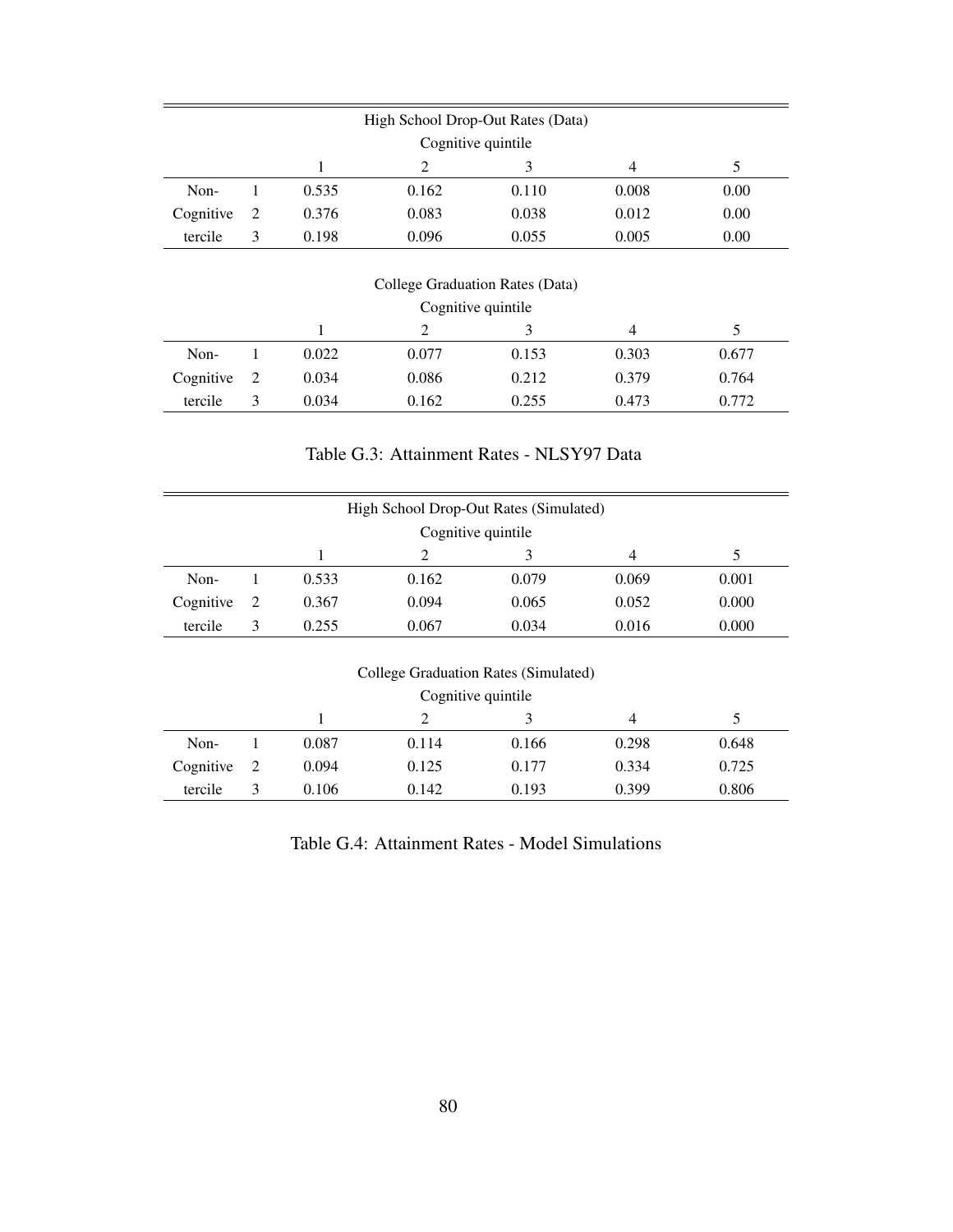# H Welfare Decomposition

Let  $s_0 \equiv (g, \hat{\bf a}, \theta, q, \kappa_\epsilon) \in S_0$  be the vector of initial individual states at age  $j = 0$  and  $\mu_0$  its stationary equilibrium distribution. Let  $V^*(c, l; s_0)$  be expected lifetime utility of an individual with initial states  $s_0$  upon becoming adult, i.e. at the time of its first decision, the HS dropout decision at age  $j = 0$ . This value, defined in equation (6), takes into account all uncertainty in future adult life with respect to marital matching and income shocks (recall that survival risk is perfectly insured through annuities). The arguments  $(c, l)$  are meant to capture that this value is inclusive of all future utility coming from the random sequences of individual consumption and leisure, consumption and leisure of the spouse after marriage, and consumption and leisure of the offsprings at the time of the inter vivos transfer (because of altruism). Finally, let  $A$  and  $B$  denote the pre-reform and post-reform economies, respectively.

The total welfare gain from the policy reform  $(\omega_{tot})$ , expressed as a leisure-compensated consumption equivalent variation, is

$$
\int_{S_0} V^* \left( \mathbf{c}^B, \mathbf{l}^B; \mathbf{s}_0 \right) d\mu_0^B = \int_{S_0} V^* \left( (1 + \omega_{tot}) \mathbf{c}^A, \mathbf{l}^A; \mathbf{s}_0 \right) d\mu_0^A.
$$
 (H1)

As discussed by Benabou (2002), this total welfare change of the policy reform, conceptually, can be broken down into three components: (i) a *level* effect of the reform on the level of average consumption, (ii) an *uncertainty* effect on the volatility of the agents' consumption paths that affects welfare because of risk aversion and incomplete markets, and (iii) an *inequality* effect on the equilibrium distribution of initial conditions  $\mu_0$ . As shown in Floden (2001), if the utility function is homothetic in its arguments, this decomposition is additive. Our utility function does not satisfy this property though, and thus we have to define one of the three components residually.

We start from the computation of the level effect and denote by  $V^*$   $(C^A, L^A)$  the value function  $V^*$  in the pre-reform economy  $A$ , where each realization of these sequences is replaced by the average consumption and average leisure in the population. Then, the leisure-compensated consumption level differential effect  $\omega_{lev}$  between the two economies pre and post reform  $(A, B)$  can be defined as:

$$
V^* (C^B, L^B) = V^* ((1 + \omega_{lev}) C^A, L^A).
$$
 (H2)

Note that in these values there is no heterogeneity left, meaning that  $V^*$  with arguments  $(C, L)$  is the same independently of initial conditions, and there is no uncertainty left because the consumption and leisure sequences are constant forever and for everyone (individuals, their spouses, and their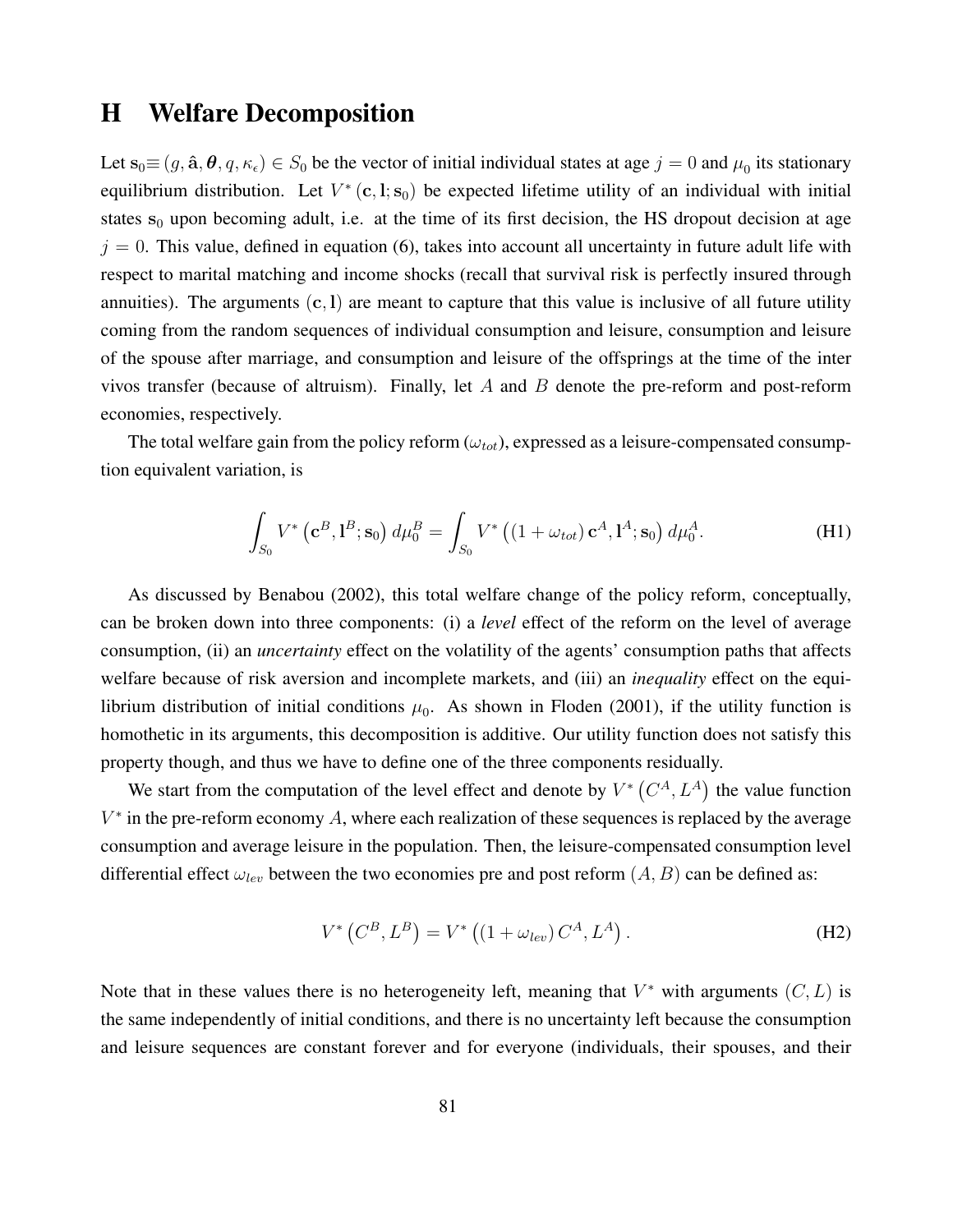offsprings). We label  $\omega_{lev}$ , the level effect of the policy reform.

Next, we compute certainty equivalent consumption for each type  $s_0$ , i.e., we replace the random sequence c with a constant vector  $\bar{c}$  for each s<sub>0</sub> such that:

$$
V^* (\bar{c} (s_0), l; s_0) = V^* (c, l; s_0).
$$
 (H3)

This certainty equivalent calculation compensates for consumption uncertainty in individual income and income of the spouse, through risk in marital matching.<sup>58</sup> Next, we calculate the average certainty equivalent consumption in the population in economy  $j \in \{A, B\}$ :

$$
\bar{C}^j = \int_{S_0} \bar{c}(\mathbf{s}_0) d\mu_0^j
$$

And we compute the average welfare cost of uncertainty in our economy as:

$$
V^* (\bar{C}^j, L^j) = V^* ((1 - p_{unc}) C^j, L^j).
$$

We do it for both economies  $j \in \{A, B\}$ , and calculate the welfare gain from reduced uncertainty, or the uncertainty effect, of the policy reform as:

$$
\omega_{unc} = \frac{1 - p_{unc}^B}{1 - p_{unc}^A} - 1.
$$
\n(H4)

In order to obtain an additive decomposition, we then define *residually* the welfare gain from reduced inequality as:

$$
\tilde{\omega}_{ine} = \frac{1 + \omega_{tot}}{(1 + \omega_{lev}) (1 + \omega_{unc})} - 1.
$$

We also performed an independent check that this residual component is close to its exact counterpart  $\omega_{ine}$  as follows. Define the cost of inequality in initial conditions in economy j as:

$$
\int_{S_0} V^* \left( \bar{c} \left( \mathbf{s}_0 \right), L^j; \mathbf{s}_0 \right) d\mu_0^j = V^* \left( \left( 1 - p_{ine}^j \right) \bar{C}^j, L^j \right). \tag{H5}
$$

<sup>&</sup>lt;sup>58</sup>We follow Floden (2001) and, in the left hand side of  $(H3)$  we do not allow individuals to re-optimize their leisure in the counterfactual where we replace their random sequence of consumption with the certainty equivalent value. We have verified that our calculations are robust to this choice.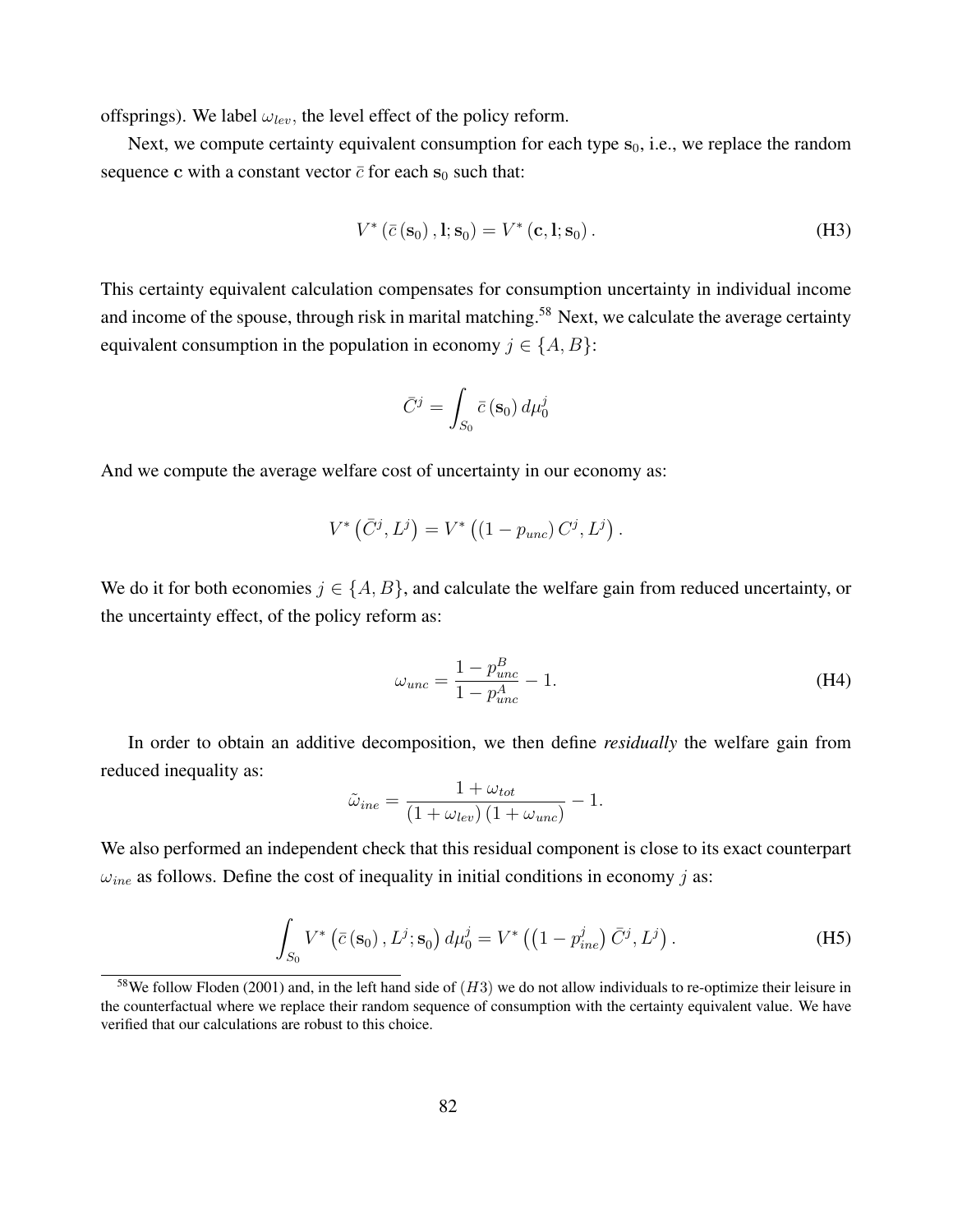Note that here we are using the certainty equivalent in the left-hand side of (H5) and therefore the concavity of  $V^*$  captures only the reduction in value due to dispersion in  $s_0$  not to uncertainty in the consumption sequences. We do this calculation in both the pre and post reform economy, and define the exact welfare gain of reduced inequality as:

$$
\omega_{ine} = \frac{1 - p_{ine}^B}{1 - p_{ine}^A} - 1.
$$
\n(H6)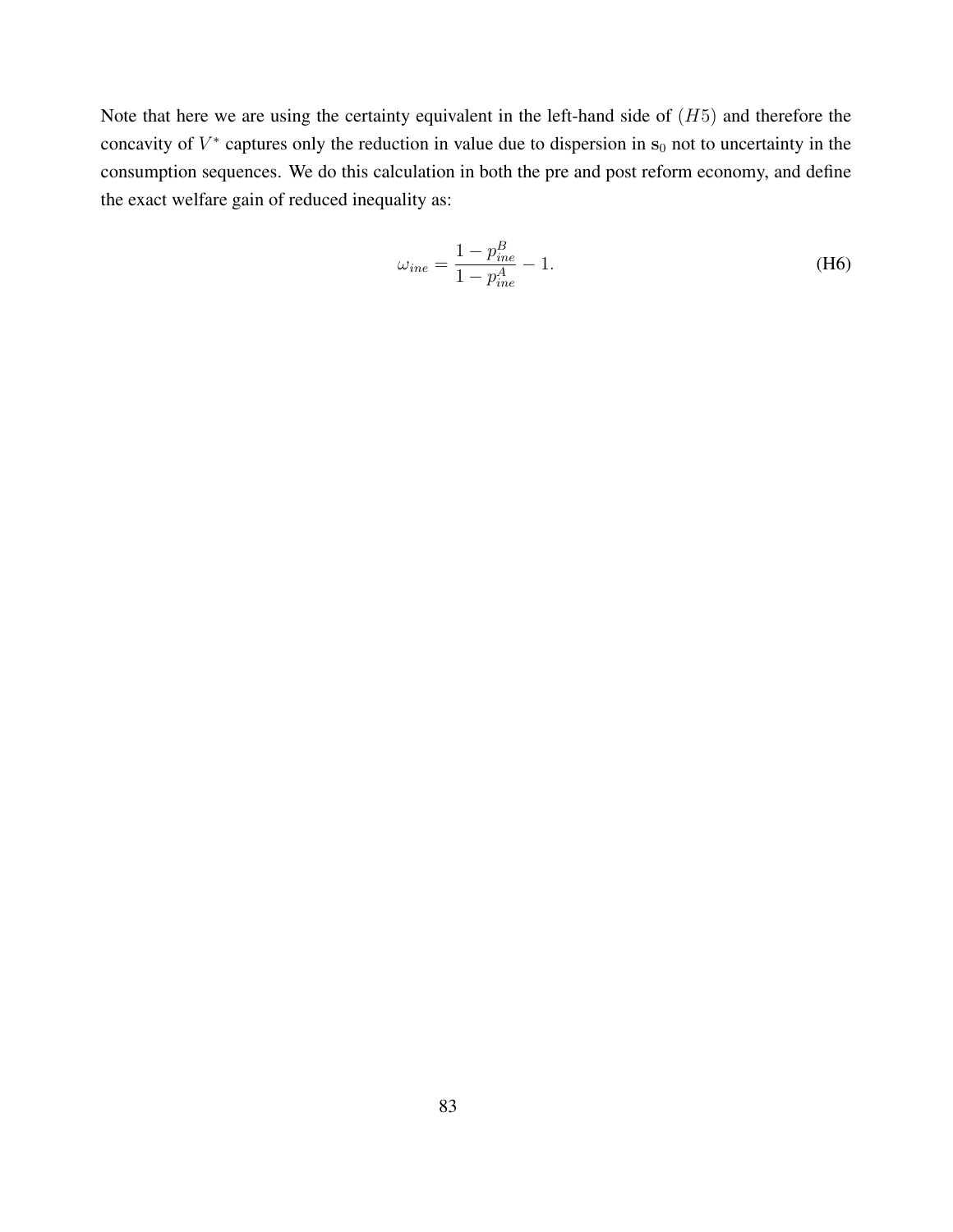# I Policy Experiments

This Appendix reports additional outcomes of all the policy experiments on government financial aid to college students described in Section 5 in the main text.

| Reflioval of Tuition Grants - Fanci A (Enforment) |           |                |               |
|---------------------------------------------------|-----------|----------------|---------------|
| Group                                             | Benchmark | P.E. Short-run | G.E. Long-run |
| Male                                              | 0.294     | 0.242          | 0.271         |
| Female                                            | 0.282     | 0.201          | 0.222         |
| $\theta_{cog}$ tercile 1                          | 0.060     | 0.054          | 0.089         |
| $\theta_{cog}$ tercile 2                          | 0.169     | 0.120          | 0.167         |
| $\theta_{cog}$ tercile 3                          | 0.637     | 0.502          | 0.485         |
| $\theta_{non}$ tercile 1                          | 0.170     | 0.138          | 0.159         |
| $\theta_{non}$ tercile 2                          | 0.276     | 0.215          | 0.243         |
| $\theta_{non}$ tercile 3                          | 0.419     | 0.322          | 0.339         |
| $q=1$                                             | 0.232     | 0.142          | 0.122         |
| $q=2$                                             | 0.410     | 0.382          | 0.398         |
| $q=3$                                             | 0.445     | 0.437          | 0.590         |
| Inter Vivos Tr. tercile 1                         | 0.147     | 0.091          | 0.056         |
| Inter Vivos Tr. tercile 2                         | 0.165     | 0.116          | 0.062         |
| Inter Vivos Tr. tercile 3                         | 0.554     | 0.468          | 0.623         |
| Parent's Net Worth ter. 1                         | 0.205     | 0.132          | 0.082         |
| Parent's Net Worth ter. 2                         | 0.246     | 0.171          | 0.176         |
| Parent's Net Worth ter. 3                         | 0.414     | 0.373          | 0.482         |
| Parent's Income tercile 1                         | 0.141     | 0.089          | 0.057         |
| Parent's Income tercile 2                         | 0.186     | 0.129          | 0.096         |
| Parent's Income tercile 3                         | 0.538     | 0.457          | 0.588         |
| Mother's Education LH                             | 0.097     | 0.072          | 0.092         |
| Mother's Education HS                             | 0.252     | 0.190          | 0.217         |
| Mother's Education CL                             | 0.464     | 0.380          | 0.444         |
| Father's Education LH                             | 0.167     | 0.129          | 0.119         |
| <b>Father's Education HS</b>                      | 0.238     | 0.178          | 0.190         |
| Father's Education CL                             | 0.439     | 0.358          | 0.429         |

Removal of Tuition Grants - Panel A (Enrollment)

Table I.1: Response of college enrollment to the elimination of federal tuition grants.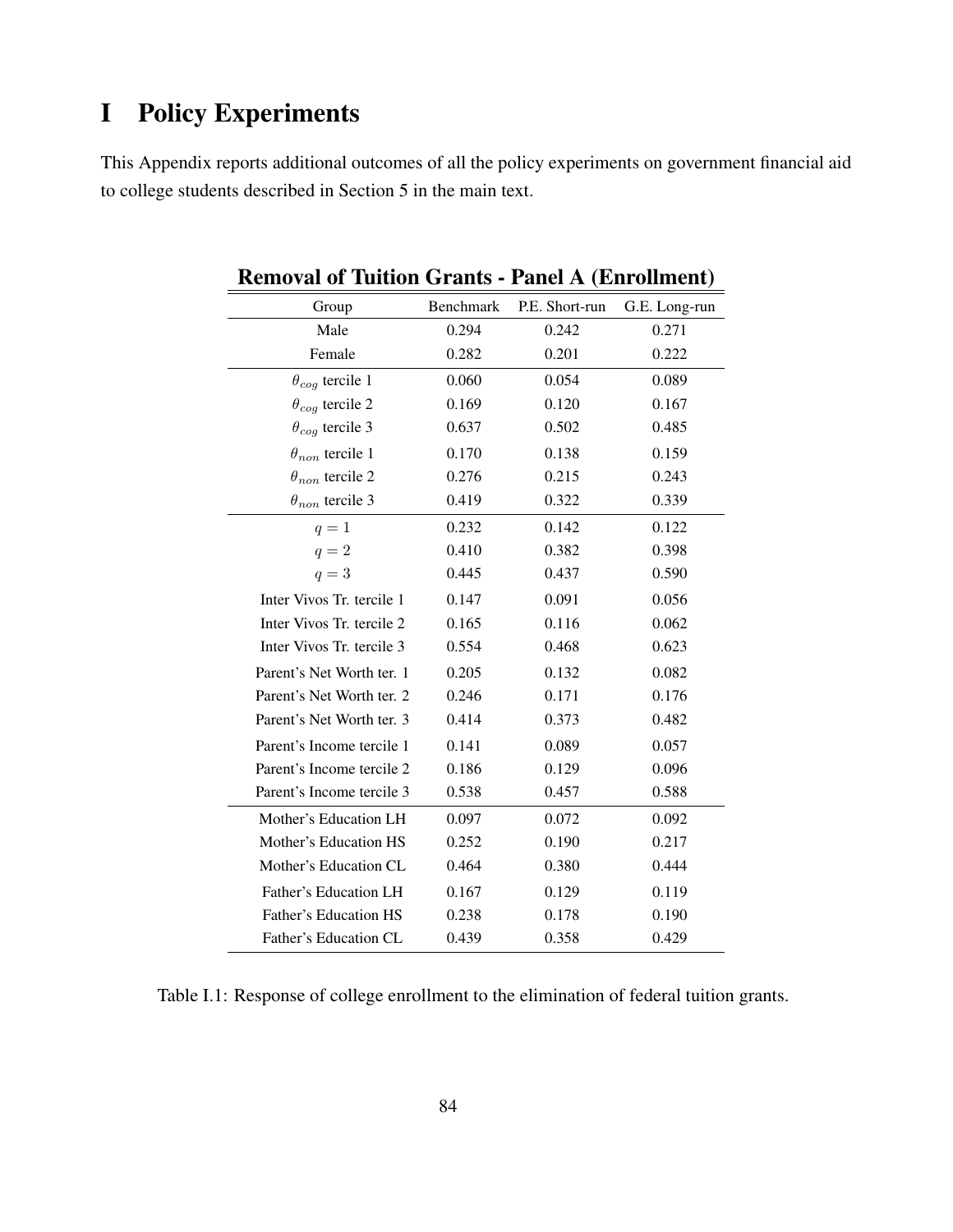|                                             | Benchmark | P.E. Short-run | G.E. Long-run |
|---------------------------------------------|-----------|----------------|---------------|
| Parental Net Worth Gini                     | 0.567     | 0.567          | 0.573         |
| Gender log-Wage Gap                         | 0.319     | 0.333          | 0.313         |
| Labor Income Tax Rate                       | 0.2700    | 0.2700         | 0.273         |
| % $\Delta$ GDP                              |           |                | $-1.95\%$     |
| Welfare CEV $(\omega_{tot})$                |           |                | $-0.68\%$     |
| Welfare CEV $(\omega_{lev})$                |           |                | $-0.83%$      |
| Welfare CEV $(\omega_{unc})$                |           |                | $+0.82\%$     |
| Welfare CEV $(\omega_{ine})$                |           |                | $-0.66\%$     |
| <b>High School Graduation Rate</b>          | 0.864     | 0.864          | 0.854         |
| $\Delta\%$ Avg Student Labor                |           | $+13.4\%$      | $+4.47\%$     |
| Male CL Price Premium <sup>*</sup>          | 0.240     | 0.240          | 0.334         |
| Female CL Price Premium*                    | 0.247     | 0.247          | 0.274         |
| $\Delta\%$ Male CL Lifetime Earnings**      |           |                | $+4.89\%$     |
| $\Delta\%$ Female CL Lifetime Earnings**    |           |                | $+3.41\%$     |
| $\Delta\%$ Male HS Lifetime Earnings**      |           |                | $-2.85\%$     |
| $\Delta\%$ Female HS Lifetime Earnings**    |           |                | $-2.57%$      |
| <b>IVT</b> to Parental Wealth Ratio - Men   | 0.328     | 0.326          | 0.329         |
| <b>IVT</b> to Parental Wealth Ratio - Women | 0.304     | 0.300          | 0.293         |
|                                             |           |                |               |

Removal of Tuition Grants - Panel B (Aggregates)

\*The 'college price premium' is the log-difference in the price per unit of human capital supplied Relative to HS workers.

\*\* Discounted lifetime earnings of an individual with median characteristics and a spouse with median characteristics.

Table I.2: Response of aggregate variables to the elimination of federal tuition grants.

|                                                                                    |                |              |             | ີ             |  |  |
|------------------------------------------------------------------------------------|----------------|--------------|-------------|---------------|--|--|
|                                                                                    | P.E. Short-run |              |             | G.E. Long-run |  |  |
|                                                                                    | \$ - change    | $%$ - change | \$ - change | $%$ - change  |  |  |
| Average                                                                            | $+409$         | $+0.57\%$    | $-2,871$    | $-3.83\%$     |  |  |
| Male                                                                               | $+596$         | $+0.77\%$    | $-2,723$    | $-3.33\%$     |  |  |
| Female                                                                             | $+253$         | $+0.37\%$    | $-3,157$    | $-4.42\%$     |  |  |
| $q=1$                                                                              | $+1,622$       | $+5.90\%$    | $+3,109$    | $+12.1%$      |  |  |
| $q=2$                                                                              | $+990$         | $+1.17%$     | $-3,355$    | $-3.90\%$     |  |  |
| $q=3$                                                                              | $+188$         | $+0.17%$     | $-9,790$    | $-7.46\%$     |  |  |
| This table reports change in average inter vivos transfers received by individuals |                |              |             |               |  |  |
| who finish college in both the benchmark and experiment.                           |                |              |             |               |  |  |

Removal of Tuition Grants - Panel C (Crowding In/Out)

Table I.3: Crowding in/out of inter vivos transfers in response to the elimination of federal tuition grants.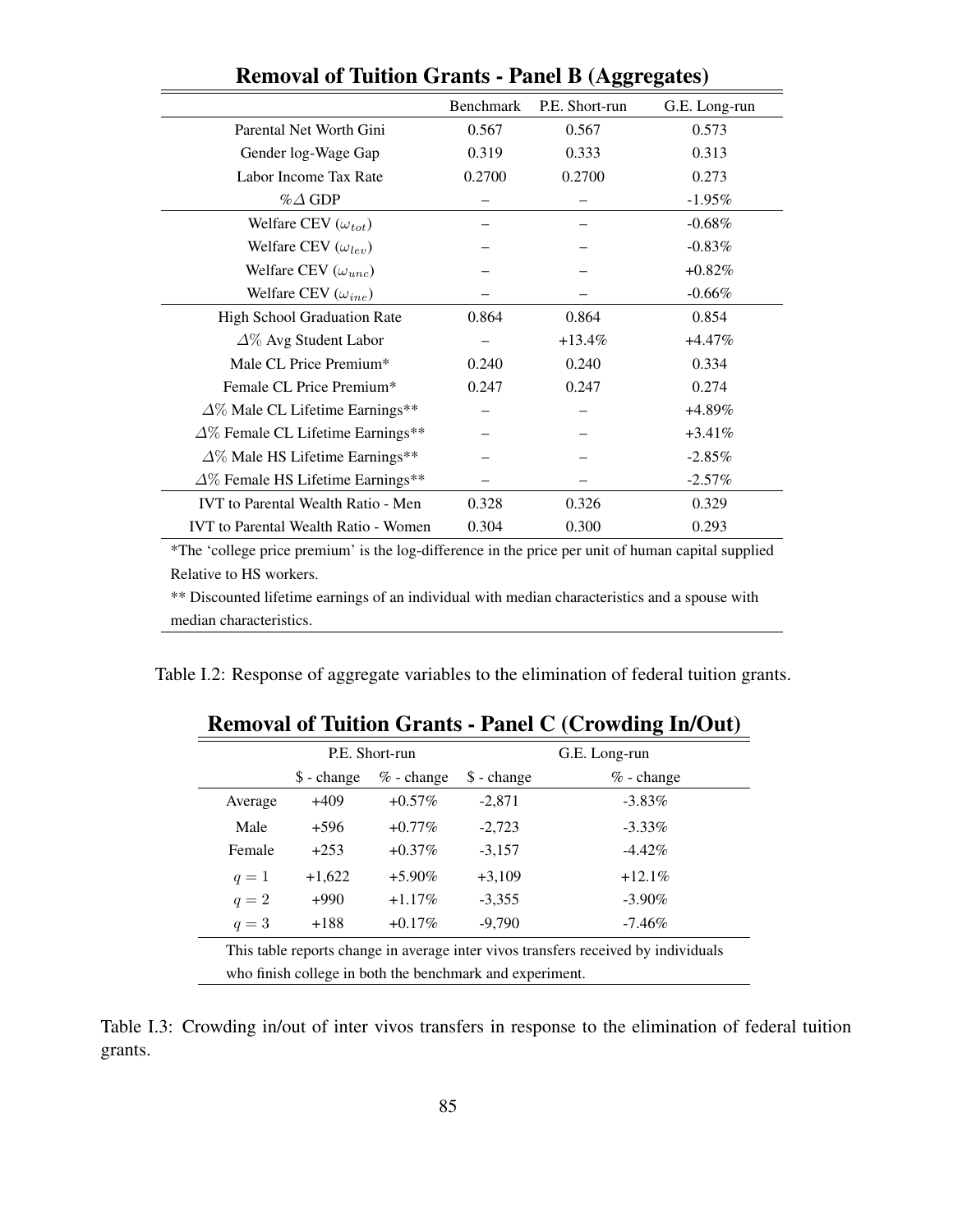| Group                     | Benchmark | P.E. Short-run | G.E. Long-run |
|---------------------------|-----------|----------------|---------------|
| Male                      | 0.294     | 0.233          | 0.257         |
| Female                    | 0.282     | 0.179          | 0.235         |
| $\theta_{cog}$ tercile 1  | 0.060     | 0.053          | 0.136         |
| $\theta_{coq}$ tercile 2  | 0.169     | 0.112          | 0.215         |
| $\theta_{cog}$ tercile 3  | 0.637     | 0.454          | 0.433         |
| $\theta_{non}$ tercile 1  | 0.170     | 0.126          | 0.198         |
| $\theta_{non}$ tercile 2  | 0.276     | 0.196          | 0.257         |
| $\theta_{non}$ tercile 3  | 0.419     | 0.296          | 0.330         |
| $q=1$                     | 0.232     | 0.132          | 0.115         |
| $q=2$                     | 0.410     | 0.323          | 0.321         |
| $q=3$                     | 0.445     | 0.445          | 0.637         |
| Inter Vivos Tr. tercile 1 | 0.147     | 0.079          | 0.017         |
| Inter Vivos Tr. tercile 2 | 0.165     | 0.102          | 0.020         |
| Inter Vivos Tr. tercile 3 | 0.554     | 0.438          | 0.747         |
| Parent's Net Worth ter. 1 | 0.205     | 0.112          | 0.033         |
| Parent's Net Worth ter. 2 | 0.246     | 0.143          | 0.175         |
| Parent's Net Worth ter. 3 | 0.414     | 0.363          | 0.576         |
| Parent's Income tercile 1 | 0.141     | 0.077          | 0.020         |
| Parent's Income tercile 2 | 0.186     | 0.114          | 0.074         |
| Parent's Income tercile 3 | 0.538     | 0.427          | 0.690         |
| Mother's Education LH     | 0.097     | 0.067          | 0.105         |
| Mother's Education HS     | 0.252     | 0.174          | 0.251         |
| Mother's Education CL     | 0.464     | 0.346          | 0.355         |
| Father's Education LH     | 0.167     | 0.120          | 0.119         |
| Father's Education HS     | 0.238     | 0.165          | 0.194         |
| Father's Education CL     | 0.439     | 0.323          | 0.531         |

Removal of Student Loans - Panel A (Enrollment)

Table I.4: Response of college enrollment to the elimination of federal student loans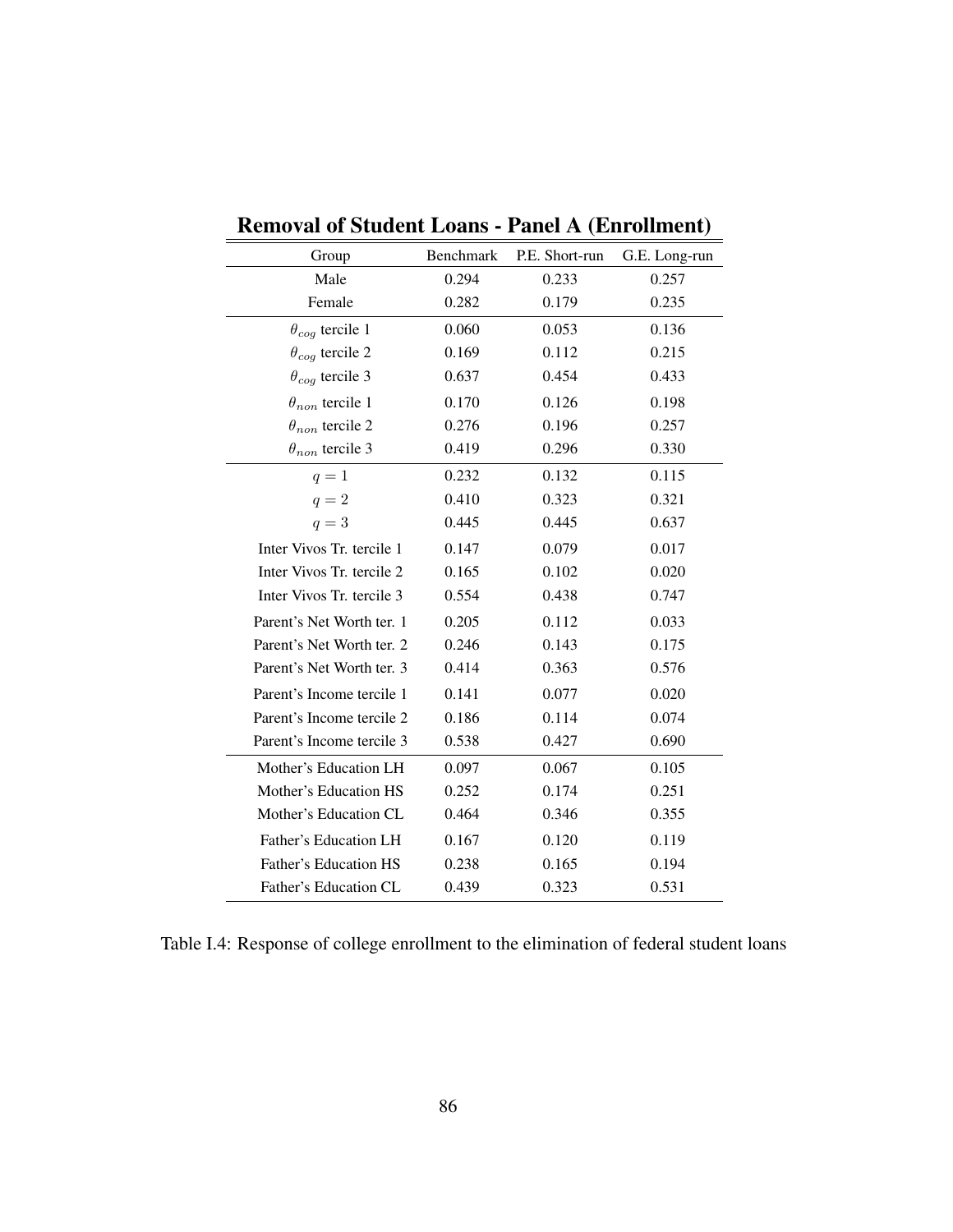|                                             | Benchmark | P.E. Short-run | G.E. Long-run |
|---------------------------------------------|-----------|----------------|---------------|
| Parental Net Worth Gini                     | 0.567     | 0.567          | 0.575         |
| Gender log-Wage Gap                         | 0.319     | 0.334          | 0.295         |
| Labor Income Tax Rate                       | 0.2700    | 0.2700         | 0.2769        |
| $\%\Delta$ GDP                              |           |                | $-2.95%$      |
| Welfare CEV $(\omega_{tot})$                |           |                | $-0.65%$      |
| Welfare CEV $(\omega_{lev})$                |           |                | $-1.17%$      |
| Welfare CEV $(\omega_{unc})$                |           |                | $+1.75%$      |
| Welfare CEV $(\omega_{ine})$                |           |                | $-1.20%$      |
| <b>High School Graduation Rate</b>          | 0.864     | 0.864          | 0.856         |
| $\Delta\%$ Avg Student Labor                |           | $+38.3%$       | $+5.84\%$     |
| Male CL Price Premium*                      | 0.240     | 0.240          | 0.322         |
| Female CL Price Premium*                    | 0.247     | 0.247          | 0.309         |
| $\Delta\%$ Male CL Lifetime Earnings**      |           |                | $+9.29\%$     |
| $\Delta\%$ Female CL Lifetime Earnings**    |           |                | $+5.71%$      |
| $\Delta\%$ Male HS Lifetime Earnings**      |           |                | $-5.65%$      |
| $\Delta\%$ Female HS Lifetime Earnings**    |           |                | $-4.30%$      |
| <b>IVT</b> to Parental Wealth Ratio - Men   | 0.328     | 0.294          | 0.326         |
| <b>IVT</b> to Parental Wealth Ratio - Women | 0.304     | 0.271          | 0.308         |
|                                             |           |                |               |

Removal of Student Loans - Panel B (Aggregates)

\*The 'college price premium' is the difference in the price per unit of human capital supplied relative to HS workers.

\*\* The discounted earnings of an individual with median characteristics and a spouse with median characteristics.

Table I.5: Response of aggregate variables to the elimination of federal student loans.

|                                                                                        | P.E. Short-run |              |             | G.E. Long-run |  |  |
|----------------------------------------------------------------------------------------|----------------|--------------|-------------|---------------|--|--|
|                                                                                        | \$ - change    | $%$ - change | \$ - change | $%$ - change  |  |  |
| Average                                                                                | $+2,519$       | $+1.32%$     | $+2,803$    | $+3.37\%$     |  |  |
| Male                                                                                   | $+2.837$       | $+1.84\%$    | $+3.740$    | $+4.17\%$     |  |  |
| Female                                                                                 | $+2,099$       | $+0.86\%$    | $+2,199$    | $+2.84\%$     |  |  |
| $q=1$                                                                                  | $+4,142$       | $+14.8\%$    | $+19,140$   | $+33.8\%$     |  |  |
| $q=2$                                                                                  | $+6,870$       | $+7.65\%$    | $+10,748$   | $+12.1\%$     |  |  |
| $q=3$                                                                                  | $+0$           | $+0.00\%$    | $-10.450$   | $-8.38\%$     |  |  |
| This table reports change in average inter vivos transfers received by individuals who |                |              |             |               |  |  |
| finish college in both the benchmark and experiment.                                   |                |              |             |               |  |  |

Removal of Student Loans - Panel C (Crowding In/Out)

Table I.6: Crowding in/out of inter vivos transfers in response to the elimination of federal student loans.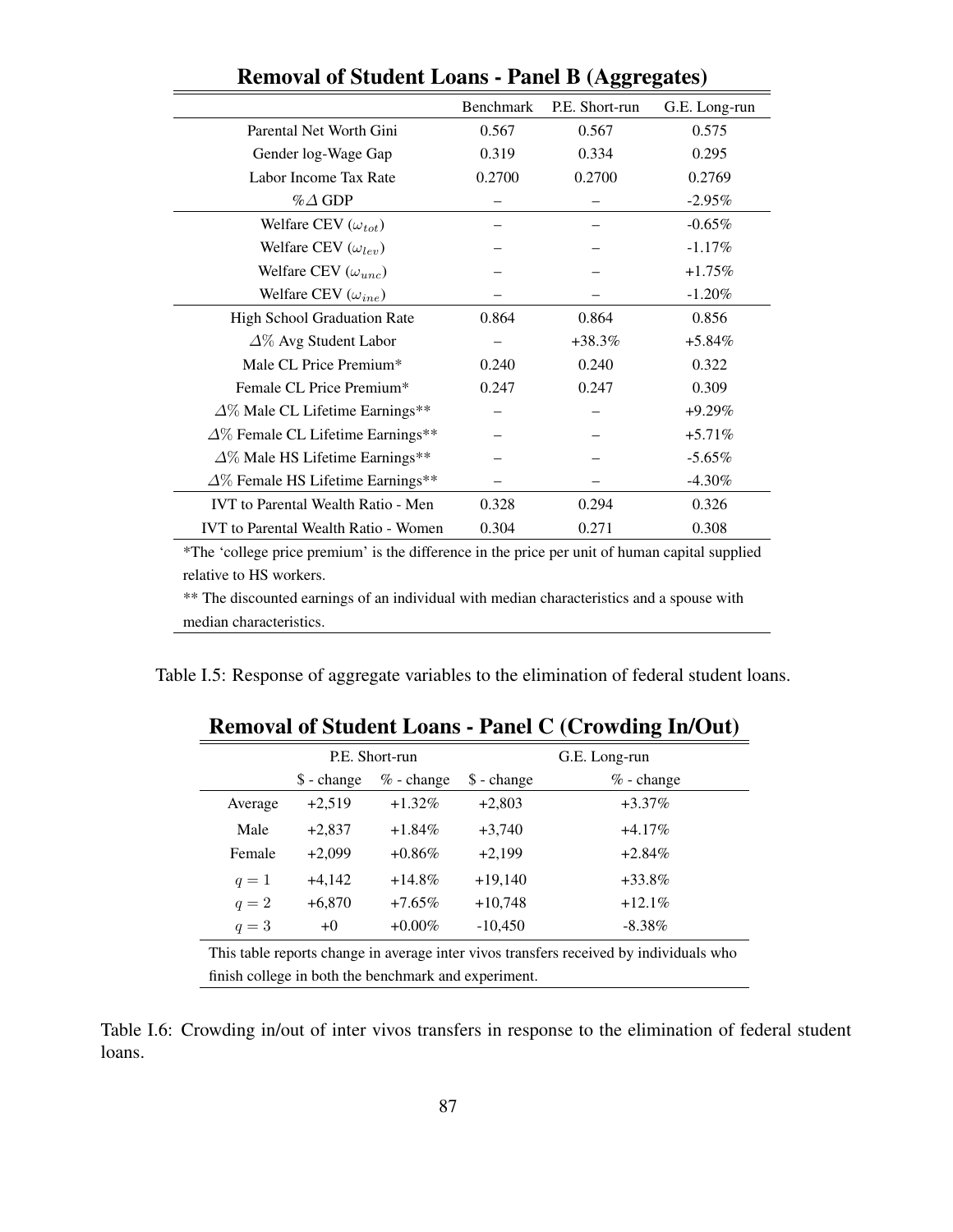| Group                        | Benchmark | P.E. Short-run | G.E. Long-run |
|------------------------------|-----------|----------------|---------------|
| Male                         | 0.294     | 0.186          | 0.237         |
| Female                       | 0.282     | 0.148          | 0.226         |
| $\theta_{cog}$ tercile 1     | 0.060     | 0.051          | 0.120         |
| $\theta_{cog}$ tercile 2     | 0.169     | 0.102          | 0.215         |
| $\theta_{cog}$ tercile 3     | 0.637     | 0.347          | 0.360         |
| $\theta_{non}$ tercile 1     | 0.170     | 0.106          | 0.179         |
| $\theta_{non}$ tercile 2     | 0.276     | 0.159          | 0.230         |
| $\theta_{non}$ tercile 3     | 0.419     | 0.235          | 0.286         |
| $q=1$                        | 0.232     | 0.074          | 0.026         |
| $q=2$                        | 0.410     | 0.318          | 0.148         |
| $q=3$                        | 0.445     | 0.439          | 0.689         |
| Inter Vivos Tr. tercile 1    | 0.147     | 0.031          | 0.001         |
| Inter Vivos Tr. tercile 2    | 0.165     | 0.049          | 0.004         |
| Inter Vivos Tr. tercile 3    | 0.554     | 0.421          | 0.690         |
| Parent's Net Worth ter. 1    | 0.205     | 0.049          | 0.006         |
| Parent's Net Worth ter. 2    | 0.246     | 0.098          | 0.052         |
| Parent's Net Worth ter. 3    | 0.414     | 0.353          | 0.636         |
| Parent's Income tercile 1    | 0.141     | 0.031          | 0.005         |
| Parent's Income tercile 2    | 0.186     | 0.055          | 0.042         |
| Parent's Income tercile 3    | 0.538     | 0.413          | 0.648         |
| Mother's Education LH        | 0.097     | 0.050          | 0.088         |
| Mother's Education HS        | 0.252     | 0.131          | 0.219         |
| Mother's Education CL        | 0.464     | 0.303          | 0.357         |
| Father's Education LH        | 0.167     | 0.079          | 0.103         |
| <b>Father's Education HS</b> | 0.238     | 0.116          | 0.179         |
| Father's Education CL        | 0.439     | 0.303          | 0.443         |

Removal of Grants and Loans - Panel A (Enrollment)

Table I.7: Response of college enrollment to the elimination of federal grants and federal student loans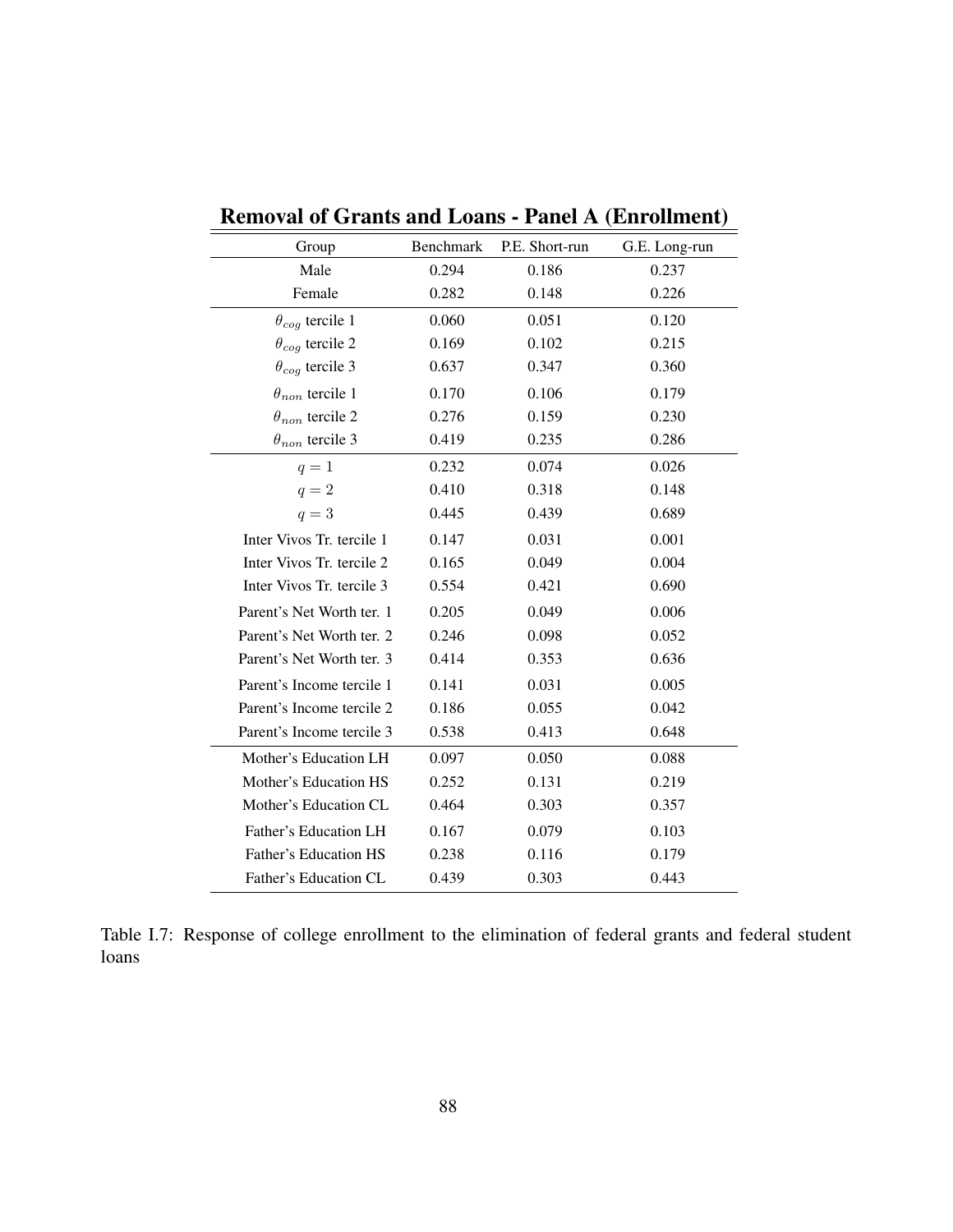|                                                                                                | <b>Benchmark</b> | P.E. Short-run | G.E. - Long-run |
|------------------------------------------------------------------------------------------------|------------------|----------------|-----------------|
| Parental Net Worth Gini                                                                        | 0.567            | 0.567          | 0.580           |
| Gender log-Wage Gap                                                                            | 0.319            | 0.334          | 0.318           |
| Labor Income Tax Rate                                                                          | 0.2700           | 0.2700         | 0.2799          |
| $% \triangle$ GDP                                                                              |                  |                | $-4.43%$        |
| Welfare CEV $(\omega_{tot})$                                                                   |                  |                | $-1.85\%$       |
| Welfare CEV $(\omega_{lev})$                                                                   |                  |                | $-2.72%$        |
| Welfare CEV $(\omega_{unc})$                                                                   |                  |                | $+2.68%$        |
| Welfare CEV $(\omega_{ine})$                                                                   |                  |                | $-1.73%$        |
| <b>High School Graduation Rate</b>                                                             | 0.864            | 0.864          | 0.855           |
| $\Delta\%$ Avg Student Labor                                                                   |                  | $+38.3%$       | $+3.99\%$       |
| Male CL Price Premium*                                                                         | 0.240            | 0.240          | 0.408           |
| Female CL Price Premium*                                                                       | 0.247            | 0.247          | 0.491           |
| $\Delta\%$ Male CL Lifetime Earnings**                                                         |                  |                | $+7.81%$        |
| $\Delta\%$ Female CL Lifetime Earnings**                                                       |                  |                | $+7.04%$        |
| $\Delta\%$ Male HS Lifetime Earnings**                                                         |                  |                | $-5.84\%$       |
| $\Delta\%$ Female HS Lifetime Earnings**                                                       |                  |                | $-5.41%$        |
| <b>IVT</b> to Parental Wealth Ratio - Men                                                      | 0.328            | 0.293          | 0.318           |
| <b>IVT</b> to Parental Wealth Ratio - Women                                                    | 0.304            | 0.269          | 0.290           |
| *The 'college price premium' is the difference in the price per unit of human capital supplied |                  |                |                 |
| relative to HS workers.                                                                        |                  |                |                 |

Removal of Grants and Loans - Panel B (Aggregates)

relative to HS workers.

\*\* The discounted earnings of an individual with median characteristics and a spouse with median characteristics.

Table I.8: Response of aggregate variables to the elimination of federal grants and federal student loans.

|         |             |                |             |               | o                                                                                      |  |
|---------|-------------|----------------|-------------|---------------|----------------------------------------------------------------------------------------|--|
|         |             | P.E. Short-run |             | G.E. Long-run |                                                                                        |  |
|         | \$ - change | $%$ - change   | \$ - change |               | $%$ - change                                                                           |  |
| Average | $+794$      | $+1.32\%$      | $+1,770$    |               | $+1.97\%$                                                                              |  |
| Male    | $+1,149$    | $+1.14\%$      | $+2,521$    |               | $+2.72%$                                                                               |  |
| Female  | $+484$      | $+0.58\%$      | $+797$      |               | $+0.91\%$                                                                              |  |
| $q=1$   | $+4.394$    | $+11.7\%$      | $+24.624$   |               | $+58.5\%$                                                                              |  |
| $q=2$   | $+1,235$    | $+1.40\%$      | $+2,913$    |               | $+3.34\%$                                                                              |  |
| $q=3$   | $+128$      | $+0.10\%$      | $-12,495$   |               | $-10.1\%$                                                                              |  |
|         |             |                |             |               | This table reports change in average inter vivos transfers received by individuals who |  |
|         |             |                |             |               |                                                                                        |  |

Removal of Grants and Loans - Panel C (Crowding In/Out)

finish college in both the benchmark and experiment.

Table I.9: Crowding in/out of inter vivos transfers in response to the elimination of all federal grants and federal student loans.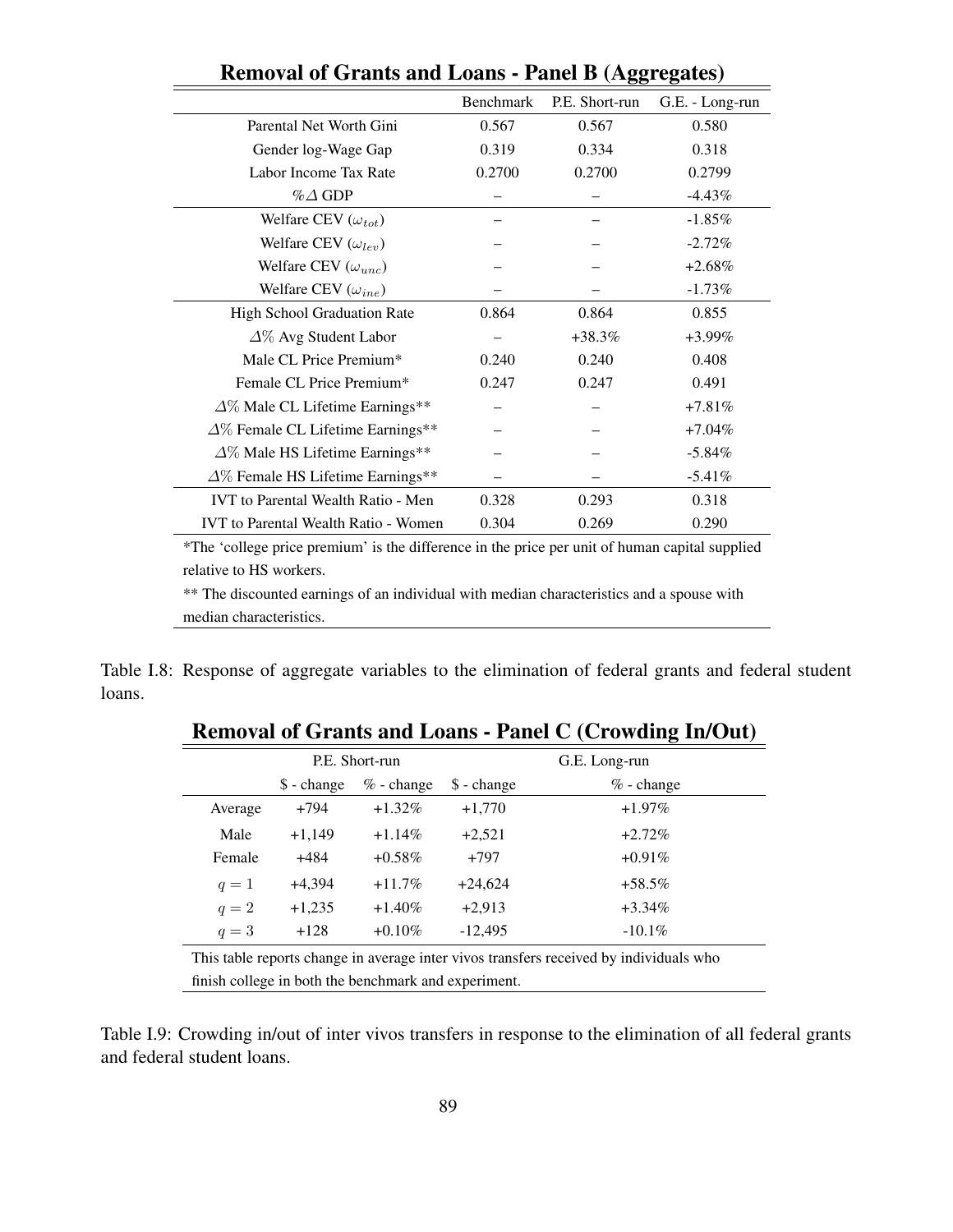| Group                        | Benchmark | P.E. Short-run | G.E. Long-run |
|------------------------------|-----------|----------------|---------------|
| Male                         | 0.294     | 0.334          | 0.320         |
| Female                       | 0.282     | 0.311          | 0.293         |
| $\theta_{cog}$ tercile 1     | 0.060     | 0.080          | 0.081         |
| $\theta_{cog}$ tercile 2     | 0.169     | 0.216          | 0.191         |
| $\theta_{coq}$ tercile 3     | 0.637     | 0.671          | 0.647         |
| $\theta_{non}$ tercile 1     | 0.170     | 0.200          | 0.177         |
| $\theta_{non}$ tercile 2     | 0.276     | 0.309          | 0.301         |
| $\theta_{non}$ tercile 3     | 0.419     | 0.458          | 0.442         |
| $q=1$                        | 0.232     | 0.272          | 0.268         |
| $q=2$                        | 0.410     | 0.432          | 0.398         |
| $q=3$                        | 0.445     | 0.462          | 0.407         |
| Inter Vivos Tr. tercile 1    | 0.147     | 0.179          | 0.189         |
| Inter Vivos Tr. tercile 2    | 0.165     | 0.216          | 0.206         |
| Inter Vivos Tr. tercile 3    | 0.554     | 0.572          | 0.524         |
| Parent's Net Worth ter. 1    | 0.205     | 0.241          | 0.239         |
| Parent's Net Worth ter. 2    | 0.246     | 0.289          | 0.279         |
| Parent's Net Worth ter. 3    | 0.414     | 0.437          | 0.401         |
| Parent's Income tercile 1    | 0.141     | 0.167          | 0.179         |
| Parent's Income tercile 2    | 0.186     | 0.231          | 0.220         |
| Parent's Income tercile 3    | 0.538     | 0.569          | 0.519         |
| Mother's Education LH        | 0.097     | 0.123          | 0.122         |
| Mother's Education HS        | 0.252     | 0.292          | 0.274         |
| Mother's Education CL        | 0.464     | 0.491          | 0.430         |
| Father's Education LH        | 0.167     | 0.200          | 0.202         |
| <b>Father's Education HS</b> | 0.238     | 0.275          | 0.261         |
| Father's Education CL        | 0.439     | 0.468          | 0.458         |

\$1,000 General Grant Expansion - Panel A (Enrollment)

Table I.10: Response of college enrollment to a \$1,000 per year increase in federal grants (\$4,000 total)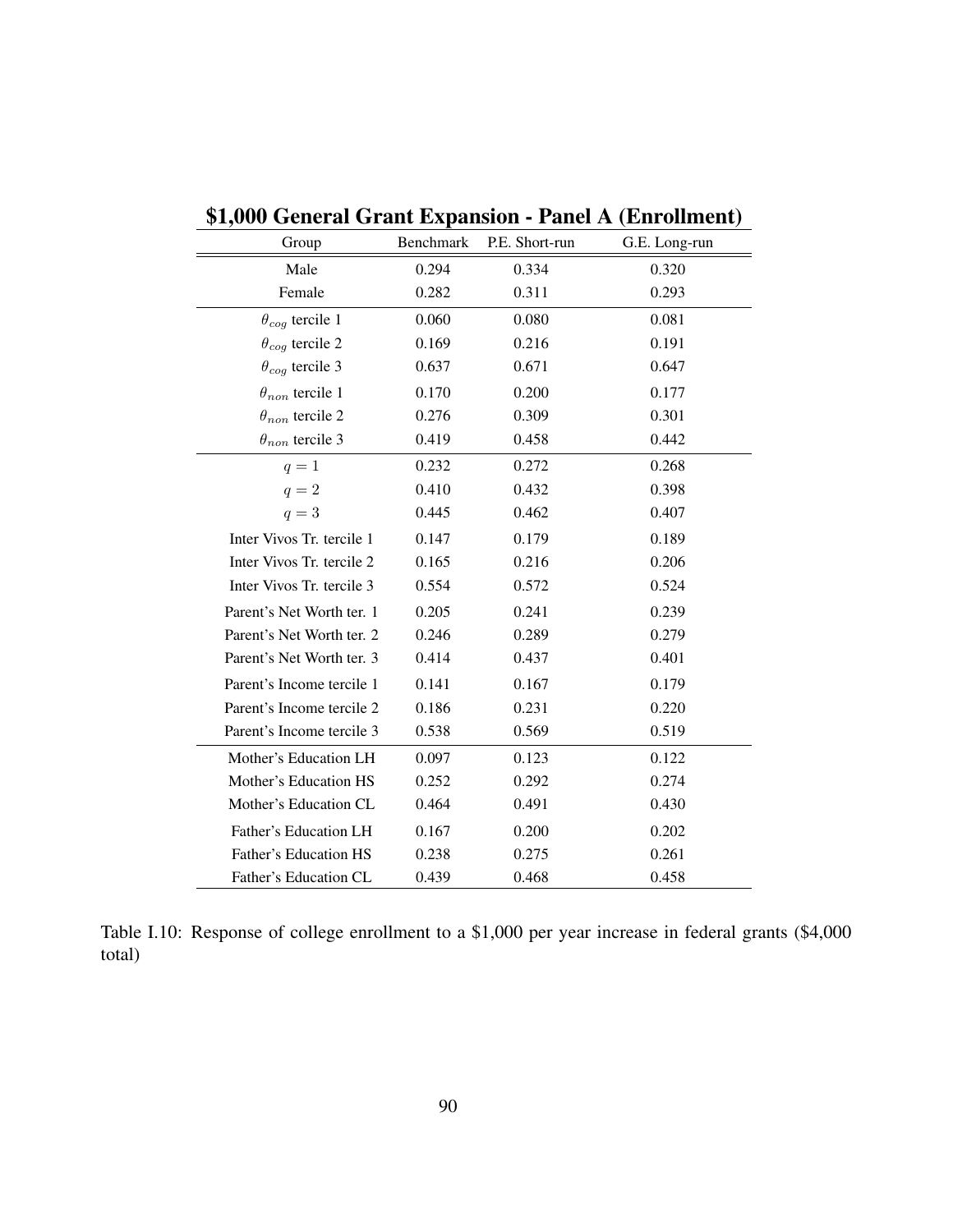|                                                                                                | <b>Benchmark</b> | P.E. Short-run | G.E. Long-run |
|------------------------------------------------------------------------------------------------|------------------|----------------|---------------|
| Parental Net Worth Gini                                                                        | 0.567            | 0.567          | 0.577         |
| Gender log-Wage Gap                                                                            | 0.319            | 0.313          | 0.297         |
| Labor Income Tax Rate                                                                          | 0.2700           | 0.2700         | 0.2704        |
| $% \triangle$ GDP                                                                              |                  |                | $+0.46%$      |
| Welfare CEV $(\omega_{tot})$                                                                   |                  |                | $+0.32\%$     |
| Welfare CEV $(\omega_{lev})$                                                                   |                  |                | $+0.18%$      |
| Welfare CEV $(\omega_{unc})$                                                                   |                  |                | $+0.02\%$     |
| Welfare CEV $(\omega_{ine})$                                                                   |                  |                | $+0.12%$      |
| <b>High School Graduation Rate</b>                                                             | 0.864            | 0.864          | 0.868         |
| $\Delta\%$ Avg Student Labor                                                                   |                  | $-6.05\%$      | $-3.22\%$     |
| Male CL Price Premium*                                                                         | 0.240            | 0.240          | 0.220         |
| Female CL Price Premium*                                                                       | 0.247            | 0.247          | 0.218         |
| $\Delta\%$ Male CL Lifetime Earnings**                                                         |                  |                | $-0.78%$      |
| $\Delta\%$ Female CL Lifetime Earnings**                                                       |                  |                | $-1.17%$      |
| $\Delta\%$ Male HS Lifetime Earnings**                                                         |                  |                | $+0.24%$      |
| $\Delta\%$ Female HS Lifetime Earnings**                                                       |                  |                | $+1.40%$      |
| <b>IVT</b> to Parental Wealth Ratio - Men                                                      | 0.328            | 0.326          | 0.320         |
| <b>IVT</b> to Parental Wealth Ratio - Women                                                    | 0.304            | 0.309          | 0.301         |
| *The 'college price premium' is the difference in the price per unit of human capital supplied |                  |                |               |
| relative to HS workers.                                                                        |                  |                |               |

### \$1,000 General Grant Expansion - Panel B (Aggregates)

\*\* The discounted earnings of an individual with median characteristics and a spouse with median characteristics.

Table I.11: Response of aggregate variables to a \$1,000 per year increase in federal grants (\$4,000 total).

|                                                                                        |             |              |             | $\psi$ 1,000 Ocherar Orant Expansion - 1 aner C (Crowunig III/Out) |  |
|----------------------------------------------------------------------------------------|-------------|--------------|-------------|--------------------------------------------------------------------|--|
| P.E. Short-run                                                                         |             |              |             | G.E. Long-run                                                      |  |
|                                                                                        | \$ - change | $%$ - change | \$ - change | $% - change$                                                       |  |
| Average                                                                                | $-1,247$    | $-1.65\%$    | $-1,353$    | $-2.27%$                                                           |  |
| Male                                                                                   | $-1,554$    | $-1.91\%$    | $-1,377$    | $-2.22\%$                                                          |  |
| Female                                                                                 | -865        | $-1.22\%$    | $-1,330$    | $-2.34\%$                                                          |  |
| $q=1$                                                                                  | $-750$      | $-4.23\%$    | $-1.034$    | $-4.42%$                                                           |  |
| $q=2$                                                                                  | $-1,210$    | $-3.13\%$    | $-1.592$    | $-2.56\%$                                                          |  |
| $q=3$                                                                                  | $-3.410$    | $-2.72\%$    | $-2.081$    | $-1.63\%$                                                          |  |
| This table reports change in average inter vivos transfers received by individuals who |             |              |             |                                                                    |  |
| finish college in both the benchmark and experiment.                                   |             |              |             |                                                                    |  |

\$1,000 General Grant Expansion - Panel C (Crowding In/Out)

Table I.12: Crowding in/out of inter vivos transfer in response to a \$1,000 per year increase in federal grants (\$4,000 total).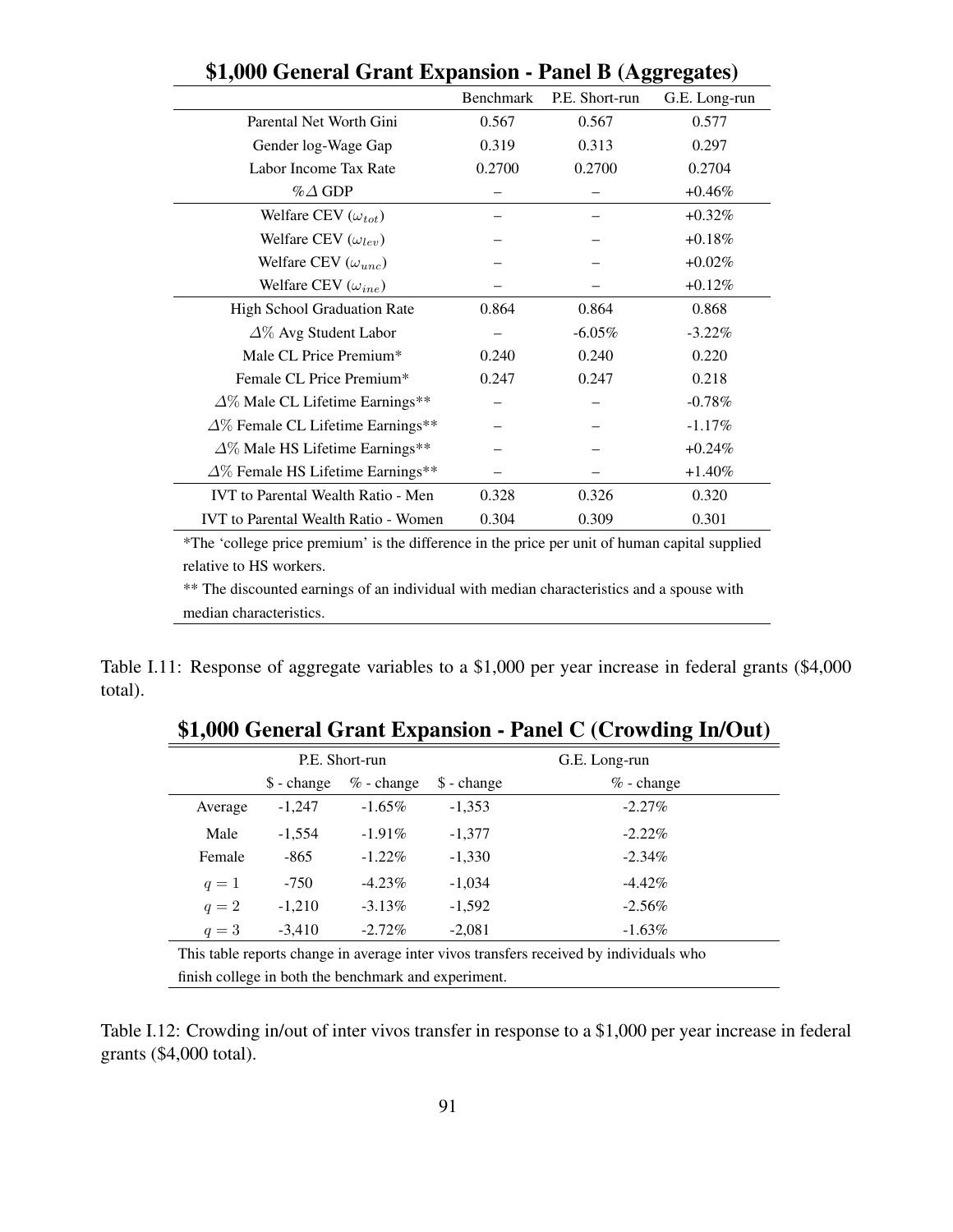| <b>Experiment Characteristics</b> | Benchmark | P.E. Short-run | G.E. Long-run |
|-----------------------------------|-----------|----------------|---------------|
| Male                              | 0.294     | 0.332          | 0.325         |
| Female                            | 0.282     | 0.314          | 0.297         |
| $\theta_{cog}$ tercile 1          | 0.060     | 0.073          | 0.081         |
| $\theta_{coq}$ tercile 2          | 0.169     | 0.211          | 0.194         |
| $\theta_{cog}$ tercile 3          | 0.637     | 0.674          | 0.659         |
| $\theta_{non}$ tercile 1          | 0.170     | 0.193          | 0.179         |
| $\theta_{non}$ tercile 2          | 0.276     | 0.308          | 0.296         |
| $\theta_{non}$ tercile 3          | 0.419     | 0.467          | 0.459         |
| $q=1$                             | 0.232     | 0.279          | 0.293         |
| $q=2$                             | 0.410     | 0.407          | 0.345         |
| $q=3$                             | 0.445     | 0.449          | 0.368         |
| Inter Vivos Tr. tercile 1         | 0.147     | 0.192          | 0.215         |
| Inter Vivos Tr. tercile 2         | 0.165     | 0.214          | 0.232         |
| Inter Vivos Tr. tercile 3         | 0.554     | 0.562          | 0.487         |
| Parent's Net Worth ter. 1         | 0.205     | 0.253          | 0.283         |
| Parent's Net Worth ter. 2         | 0.246     | 0.290          | 0.272         |
| Parent's Net Worth ter. 3         | 0.414     | 0.415          | 0.379         |
| Parent's Income tercile 1         | 0.141     | 0.181          | 0.205         |
| Parent's Income tercile 2         | 0.186     | 0.237          | 0.240         |
| Parent's Income tercile 3         | 0.538     | 0.552          | 0.489         |
| Mother's Education LH             | 0.097     | 0.126          | 0.136         |
| Mother's Education HS             | 0.252     | 0.289          | 0.279         |
| Mother's Education CL             | 0.464     | 0.493          | 0.436         |
| Father's Education LH             | 0.167     | 0.209          | 0.211         |
| <b>Father's Education HS</b>      | 0.238     | 0.274          | 0.271         |
| Father's Education CL             | 0.439     | 0.464          | 0.449         |

Means Tested Grant Expansion - Panel A (Enrollment)

Table I.13: Response of college enrollment to a proportional 52% increase in federal grants (equal fiscal cost in PE as a \$1,000 per year expansion).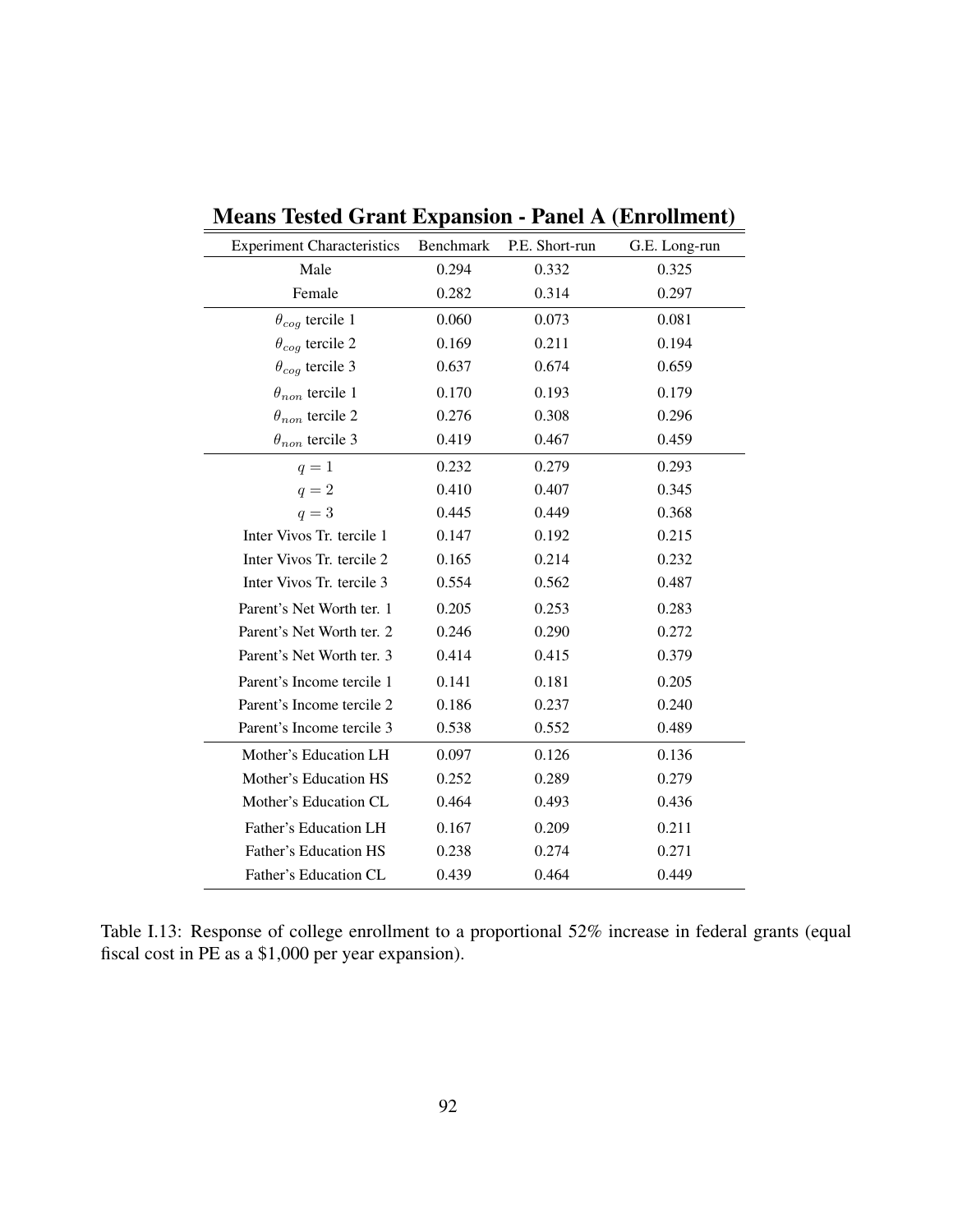|                                                                                                | <b>Benchmark</b> | P.E. Short-run | G.E. Lomg-run |
|------------------------------------------------------------------------------------------------|------------------|----------------|---------------|
| Parental Net Worth Gini                                                                        | 0.567            | 0.567          | 0.575         |
| Gender log-Wage Gap                                                                            | 0.319            | 0.312          | 0.306         |
| Labor Income Tax Rate                                                                          | 0.2700           | 0.2700         | 0.2701        |
| $% \triangle$ GDP                                                                              |                  |                | $+0.66%$      |
| Welfare CEV $(\omega_{tot})$                                                                   |                  |                | $+0.40%$      |
| Welfare CEV $(\omega_{lev})$                                                                   |                  |                | $+0.59\%$     |
| Welfare CEV $(\omega_{unc})$                                                                   |                  |                | $-0.22%$      |
| Welfare CEV $(\omega_{ine})$                                                                   |                  |                | $+0.03\%$     |
| High School Graduation Rate                                                                    | 0.864            | 0.864          | 0.868         |
| $\Delta\%$ Avg Student Labor                                                                   |                  | $-8.53\%$      | $-5.17%$      |
| Male CL Price Premium*                                                                         | 0.240            | 0.240          | 0.215         |
| Female CL Price Premium*                                                                       | 0.247            | 0.247          | 0.212         |
| $\Delta\%$ Male CL Lifetime Earnings**                                                         |                  |                | $-1.56%$      |
| $\Delta\%$ Female CL Lifetime Earnings**                                                       |                  |                | $-1.94%$      |
| $\Delta\%$ Male HS Lifetime Earnings**                                                         |                  |                | $+0.65\%$     |
| $\Delta\%$ Female HS Lifetime Earnings**                                                       |                  |                | $+0.71%$      |
| <b>IVT</b> to Parental Wealth Ratio - Men                                                      | 0.328            | 0.327          | 0.322         |
| <b>IVT</b> to Parental Wealth Ratio - Women                                                    | 0.304            | 0.304          | 0.301         |
| *The 'college price premium' is the difference in the price per unit of human capital supplied |                  |                |               |
| relative to HS workers.                                                                        |                  |                |               |

## Means Tested Grant Expansion - Panel B (Aggregates)

\*\* The discounted earnings of an individual with median characteristics and a spouse with median characteristics.

Table I.14: Response to aggregate variables to a proportional 52% increase in federal grants (equal fiscal cost in PE as a \$1,000 per year expansion).

|                                                                                        |         |             |                |             | <u> Means Tested Grant Expansion - Fanel C (Crowding Hi/Out)</u> |
|----------------------------------------------------------------------------------------|---------|-------------|----------------|-------------|------------------------------------------------------------------|
|                                                                                        |         |             | P.E. Short-run |             | G.E. Long-run                                                    |
|                                                                                        |         | \$ - change | $%$ - change   | \$ - change | $%$ - change                                                     |
|                                                                                        | Average | $-183$      | $-0.31\%$      | -791        | $-1.36\%$                                                        |
| Crowding                                                                               | Male    | $-160$      | $-0.19\%$      | $-607$      | $-1.09\%$                                                        |
| Out                                                                                    | Female  | -197        | $-0.38\%$      | $-970$      | $-1.60\%$                                                        |
|                                                                                        | $q=1$   | $-704$      | $-2.81\%$      | $-1545$     | $-6.64\%$                                                        |
|                                                                                        | $q=2$   | $-108$      | $-0.13%$       | $-261$      | $-0.28%$                                                         |
|                                                                                        | $q=3$   | $-36$       | $-0.03\%$      | $+1576$     | $+1.20\%$                                                        |
| This table reports change in average inter vivos transfers received by individuals who |         |             |                |             |                                                                  |
| finish college in both the benchmark and experiment.                                   |         |             |                |             |                                                                  |

Means Tested Crant Evnansion - Danal C (Crowding In/Out)

Table I.15: Crowding in/out of inter vivos transfers in response to a 52% increase in federal grants (equal fiscal cost in PE as a \$1,000 per year expansion).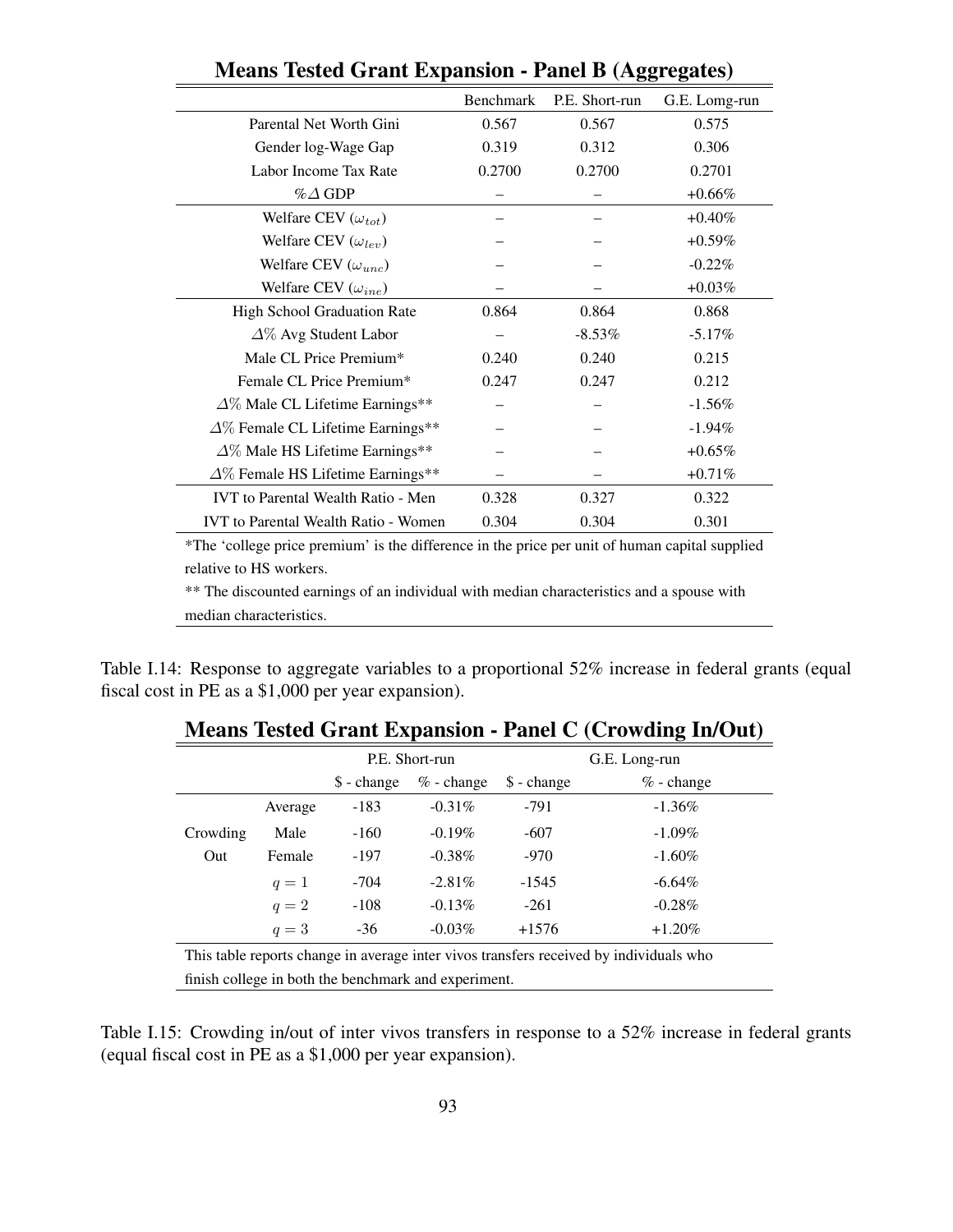| <b>Experiment Characteristics</b> | Benchmark | P.E. Short-run | G.E. Long-run |
|-----------------------------------|-----------|----------------|---------------|
| Male                              | 0.294     | 0.316          | 0.303         |
| Female                            | 0.282     | 0.307          | 0.296         |
| $\theta_{cog}$ tercile 1          | 0.060     | 0.066          | 0.052         |
| $\theta_{cog}$ tercile 2          | 0.169     | 0.194          | 0.166         |
| $\theta_{coq}$ tercile 3          | 0.637     | 0.673          | 0.681         |
| $\theta_{non}$ tercile 1          | 0.170     | 0.189          | 0.177         |
| $\theta_{non}$ tercile 2          | 0.276     | 0.297          | 0.290         |
| $\theta_{non}$ tercile 3          | 0.419     | 0.449          | 0.432         |
| $q=1$                             | 0.232     | 0.262          | 0.250         |
| $q=2$                             | 0.410     | 0.428          | 0.397         |
| $q=3$                             | 0.445     | 0.441          | 0.433         |
| Inter Vivos Tr. tercile 1         | 0.147     | 0.175          | 0.177         |
| Inter Vivos Tr. tercile 2         | 0.165     | 0.206          | 0.210         |
| Inter Vivos Tr. tercile 3         | 0.554     | 0.553          | 0.512         |
| Parent's Net Worth ter. 1         | 0.205     | 0.237          | 0.241         |
| Parent's Net Worth ter. 2         | 0.246     | 0.278          | 0.251         |
| Parent's Net Worth ter. 3         | 0.414     | 0.419          | 0.406         |
| Parent's Income tercile 1         | 0.141     | 0.165          | 0.169         |
| Parent's Income tercile 2         | 0.186     | 0.225          | 0.220         |
| Parent's Income tercile 3         | 0.538     | 0.544          | 0.510         |
| Mother's Education LH             | 0.097     | 0.115          | 0.115         |
| Mother's Education HS             | 0.252     | 0.279          | 0.260         |
| Mother's Education CL             | 0.464     | 0.481          | 0.459         |
| Father's Education LH             | 0.167     | 0.195          | 0.195         |
| <b>Father's Education HS</b>      | 0.238     | 0.265          | 0.256         |
| Father's Education CL             | 0.439     | 0.452          | 0.425         |

Ability Tested Grant Expansion - Panel A (Enrollment)

Table I.16: Response of college enrollment to an increase in federal grants that is proportional to ability  $1.55 \times \theta_{cog}$  (equal fiscal cost in PE as a \$1,000 per year expansion).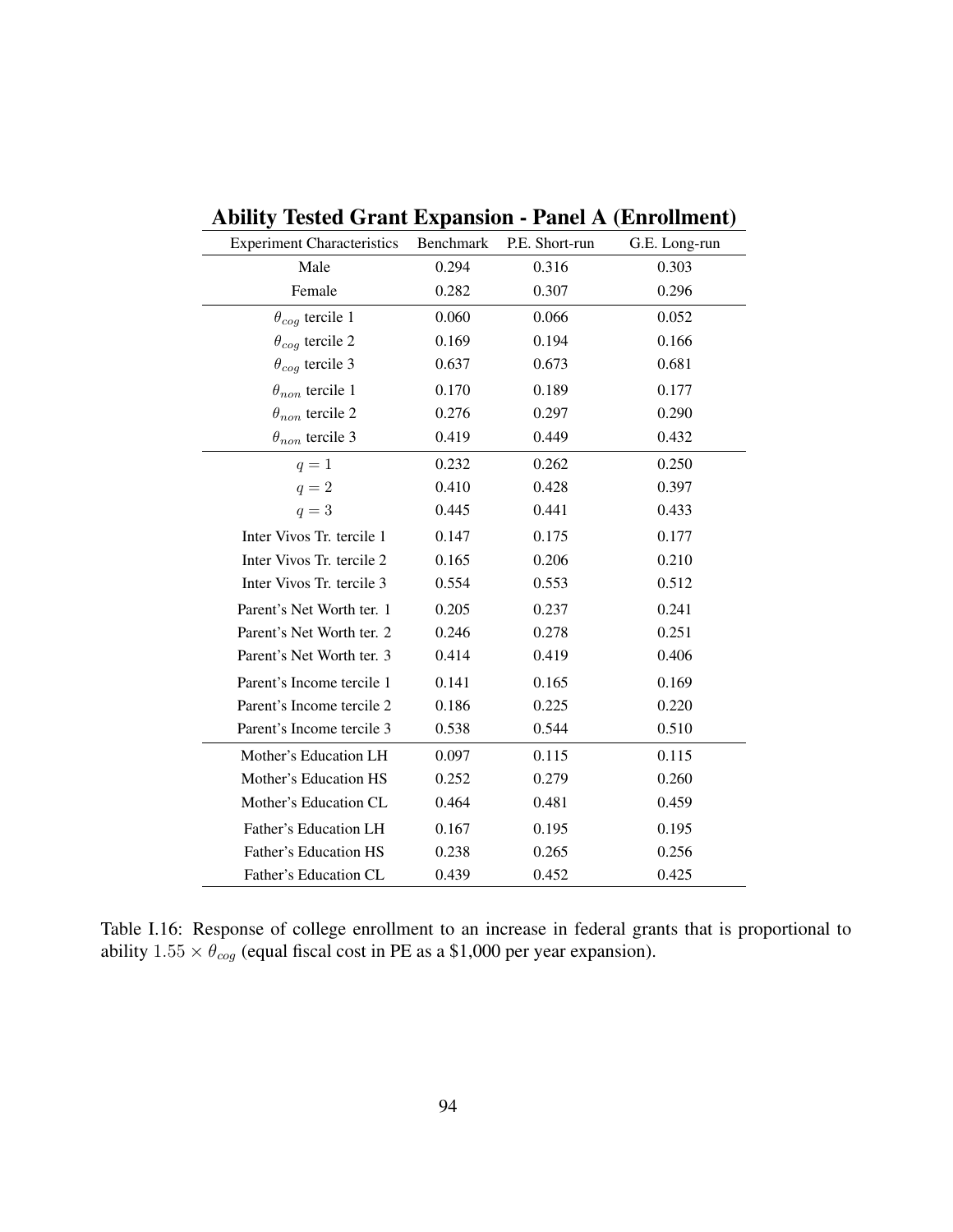|                                                                                                | <b>Benchmark</b> | P.E. Short-run | G.E. Long-run |
|------------------------------------------------------------------------------------------------|------------------|----------------|---------------|
| Parental Net Worth Gini                                                                        | 0.567            | 0.567          | 0.568         |
| Gender log-Wage Gap                                                                            | 0.319            | 0.313          | 0.315         |
| Labor Income Tax Rate                                                                          | 0.2700           | 0.2700         | 0.2703        |
| $% \triangle$ GDP                                                                              |                  |                | $+0.57\%$     |
| Welfare CEV $(\omega_{tot})$                                                                   |                  |                | $+0.31\%$     |
| Welfare CEV $(\omega_{lev})$                                                                   |                  |                | $+0.50\%$     |
| Welfare CEV $(\omega_{unc})$                                                                   |                  |                | $-0.00\%$     |
| Welfare CEV $(\omega_{ine})$                                                                   |                  |                | $-0.19%$      |
| <b>High School Graduation Rate</b>                                                             | 0.864            | 0.864          | 0.868         |
| $\Delta\%$ Avg Student Labor                                                                   |                  | $-7.53\%$      | $-3.90\%$     |
| Male CL price Premium*                                                                         | 0.240            | 0.240          | 0.227         |
| Female CL price Premium*                                                                       | 0.247            | 0.247          | 0.211         |
| $\Delta\%$ Male CL Lifetime Earnings**                                                         |                  |                | $-0.24%$      |
| $\Delta\%$ Female CL Lifetime Earnings**                                                       |                  |                | $-1.08\%$     |
| $\Delta\%$ Male HS Lifetime Earnings**                                                         |                  |                | $+0.70%$      |
| $\Delta\%$ Female HS Lifetime Earnings**                                                       |                  |                | $+1.15%$      |
| <b>IVT</b> to Parental Wealth Ratio - Men                                                      | 0.328            | 0.327          | 0.322         |
| <b>IVT</b> to Parental Wealth Ratio - Women                                                    | 0.304            | 0.305          | 0.300         |
| *The 'college price premium' is the difference in the price per unit of human capital supplied |                  |                |               |
| relative to HS workers.                                                                        |                  |                |               |

## Ability Tested Grant Expansion - Panel B (Aggregates)

\*\* The discounted earnings of an individual with median characteristics and a spouse with median characteristics.

Table I.17: Response of aggregate variables to an increase in federal grants that is proportional to ability  $1.55 \times \theta_{cog}$  (equal fiscal cost in PE as a \$1,000 per year expansion).

|                                                                                         | ADIIITY TESTEU GTAIIT EXPANSION - FANET C (Crowunig In/Out) |                |             |               |  |  |  |
|-----------------------------------------------------------------------------------------|-------------------------------------------------------------|----------------|-------------|---------------|--|--|--|
|                                                                                         |                                                             | P.E. Short-run |             | G.E. Long-run |  |  |  |
|                                                                                         | \$ - change                                                 | $%$ - change   | \$ - change | $%$ - change  |  |  |  |
| Average                                                                                 | $-1,272$                                                    | $-2.10\%$      | $-1,619$    | $-2.64\%$     |  |  |  |
| Male                                                                                    | $-1,476$                                                    | $-2.39\%$      | $-1.976$    | $-3.32\%$     |  |  |  |
| Female                                                                                  | $-1,068$                                                    | $-1.74\%$      | $-1,253$    | $-1.99\%$     |  |  |  |
| $q=1$                                                                                   | $-726$                                                      | $-2.91\%$      | $+412$      | $+1.71%$      |  |  |  |
| $q=2$                                                                                   | $-2.651$                                                    | $-3.19\%$      | $-3.380$    | $-4.63\%$     |  |  |  |
| $q=3$                                                                                   | $-1,738$                                                    | $-1.38\%$      | $-3.630$    | $-2.89\%$     |  |  |  |
| *This table reports change in average inter vivos transfers received by individuals who |                                                             |                |             |               |  |  |  |
| finish college in both the benchmark and experiment.                                    |                                                             |                |             |               |  |  |  |

Ability Tested Grant Expansion - Panel C (Crowding In/Out)

Table I.18: Response of inter vivos transfers to an increase in federal grants that is proportional to ability  $1.55 \times \theta_{\text{cog}}$  (equal fiscal cost in PE as a \$1,000 per year expansion).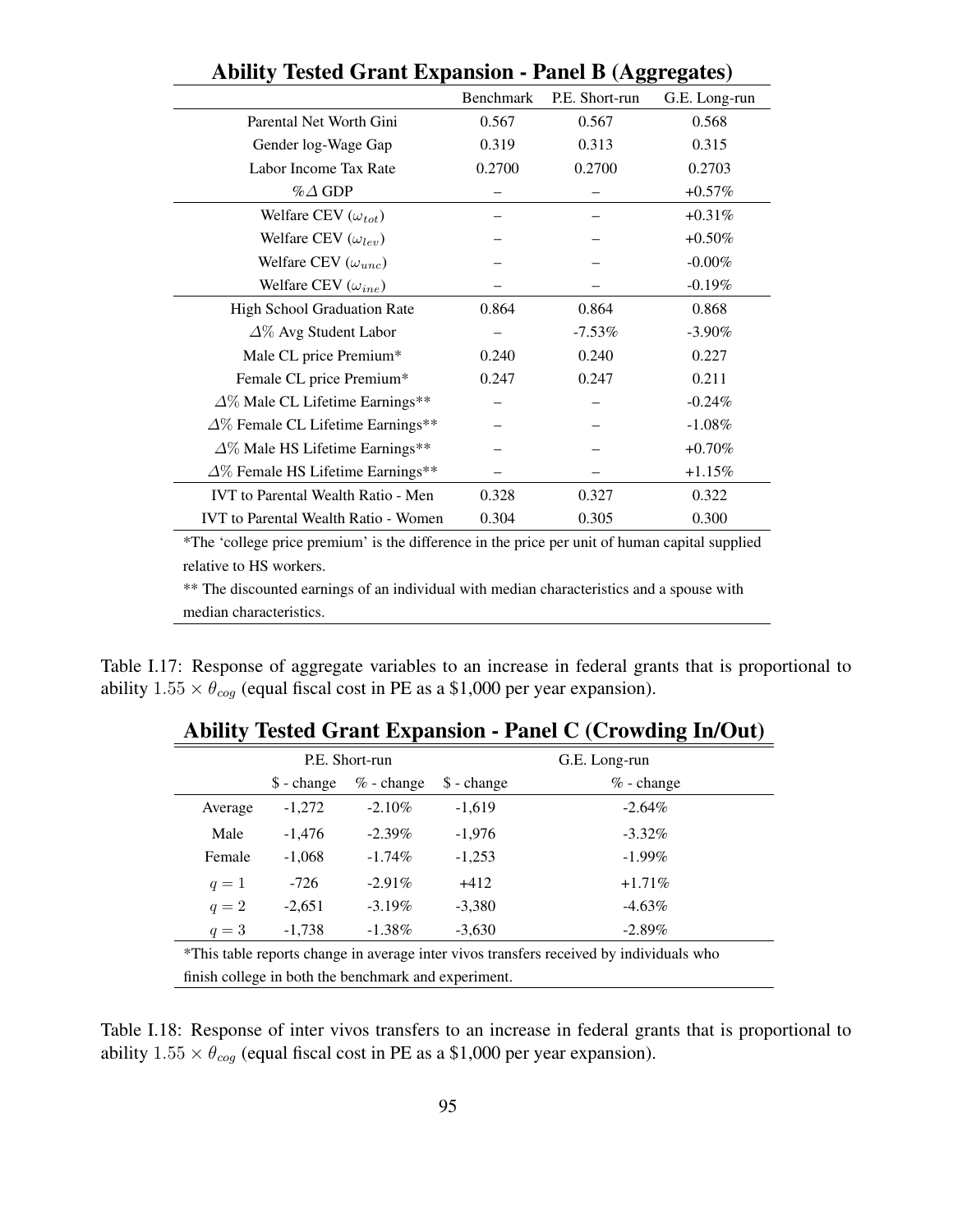| Group                     | <b>Benchmark</b> | P.E. Short-run | G.E. Long-run |
|---------------------------|------------------|----------------|---------------|
| Male                      | 0.294            |                | 0.303         |
| Female                    | 0.282            |                | 0.292         |
| $\theta_{coq}$ tercile 1  | 0.060            |                | 0.035         |
| $\theta_{coq}$ tercile 2  | 0.169            |                | 0.171         |
| $\theta_{cog}$ tercile 3  | 0.637            |                | 0.686         |
| $\theta_{non}$ tercile 1  | 0.170            |                | 0.172         |
| $\theta_{non}$ tercile 2  | 0.276            |                | 0.285         |
| $\theta_{non}$ tercile 3  | 0.419            |                | 0.435         |
| $q=1$                     | 0.232            |                | 0.276         |
| $q=2$                     | 0.410            |                | 0.302         |
| $q=3$                     | 0.445            |                | 0.367         |
| Inter Vivos Tr. tercile 1 | 0.147            |                | 0.222         |
| Inter Vivos Tr. tercile 2 | 0.165            |                | 0.252         |
| Inter Vivos Tr. tercile 3 | 0.554            |                | 0.418         |
| Parent's Net Worth ter. 1 | 0.205            |                | 0.288         |
| Parent's Net Worth ter. 2 | 0.246            |                | 0.247         |
| Parent's Net Worth ter. 3 | 0.414            |                | 0.362         |
| Parent's Income tercile 1 | 0.141            |                | 0.216         |
| Parent's Income tercile 2 | 0.186            |                | 0.248         |
| Parent's Income tercile 3 | 0.538            |                | 0.429         |
| Mother's Education LH     | 0.097            |                | 0.142         |
| Mother's Education HS     | 0.252            |                | 0.272         |
| Mother's Education CL     | 0.464            |                | 0.412         |
| Father's Education LH     | 0.167            |                | 0.198         |
| Father's Education HS     | 0.238            |                | 0.259         |
| Father's Education CL     | 0.439            |                | 0.419         |

"Unconstrained" Economy - Panel A (Enrollment)

Table I.19: Response of college enrollment to the elimination borrowing constraints for college and married working age households.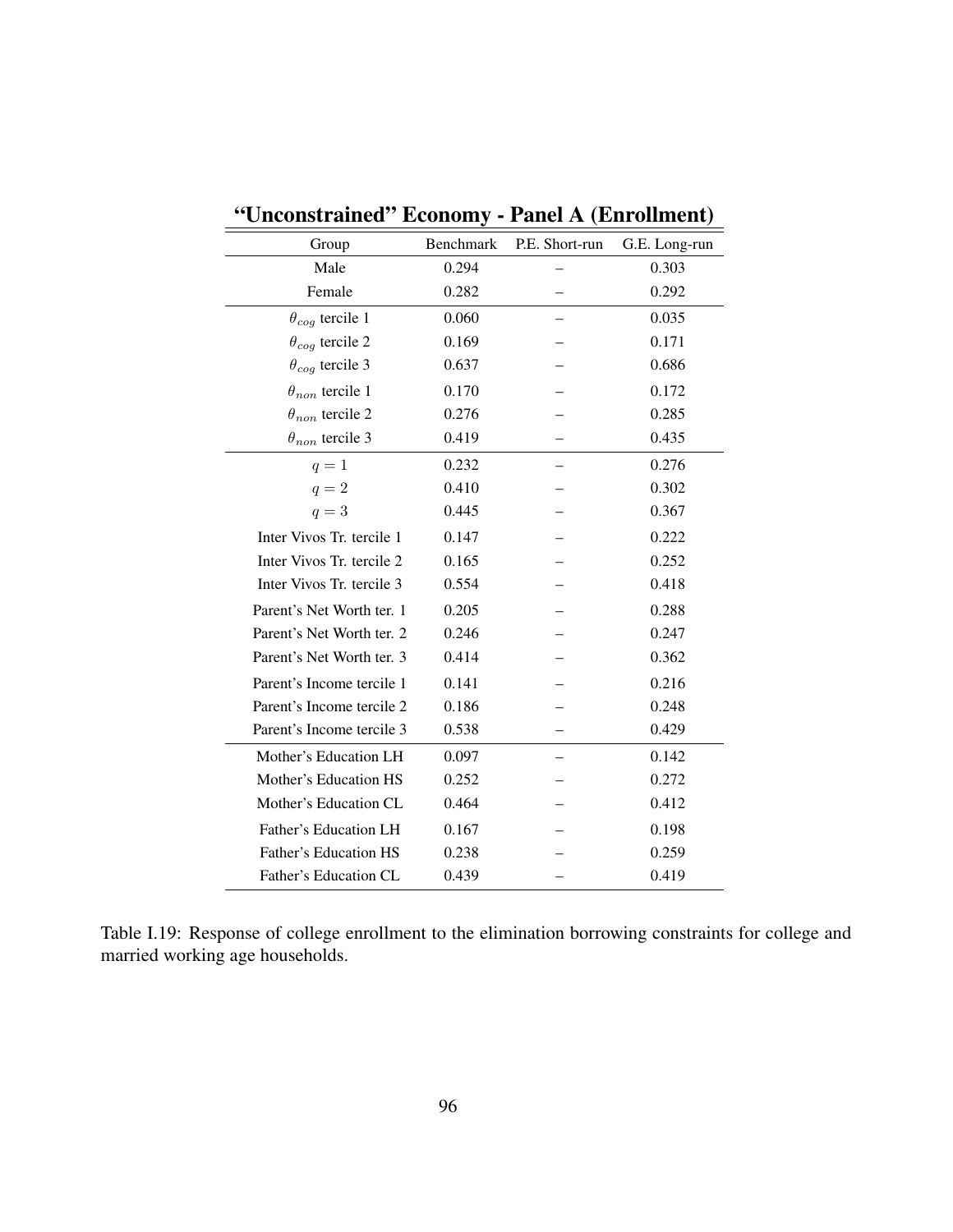|                                                                                                | Benchmark | P.E. Short-run | G.E. Long-run |  |  |
|------------------------------------------------------------------------------------------------|-----------|----------------|---------------|--|--|
| Parental Net Worth Gini                                                                        | 0.567     |                | 0.572         |  |  |
| Gender log-Wage Gap                                                                            | 0.319     |                | 0.295         |  |  |
| Labor Income Tax Rate                                                                          | 0.2700    |                | 0.318         |  |  |
| $% \triangle$ GDP                                                                              |           |                | $+1.16%$      |  |  |
| Welfare CEV $(\omega_{tot})$                                                                   |           |                | $+0.41%$      |  |  |
| Welfare CEV $(\omega_{lev})$                                                                   |           |                | $+0.31%$      |  |  |
| Welfare CEV $(\omega_{unc})$                                                                   |           |                | $+0.55\%$     |  |  |
| Welfare CEV $(\omega_{ine})$                                                                   |           |                | $-0.44\%$     |  |  |
| <b>High School Graduation Rate</b>                                                             | 0.864     |                | 0.863         |  |  |
| $\Delta\%$ Avg Student Labor                                                                   |           |                | $-33.7%$      |  |  |
| Male CL Price Premium*                                                                         | 0.240     |                | 0.254         |  |  |
| Female CL Price Premium*                                                                       | 0.247     |                | 0.191         |  |  |
| $\Delta\%$ Male CL Lifetime Earnings**                                                         |           |                | $+1.89\%$     |  |  |
| $\Delta\%$ Female CL Lifetime Earnings**                                                       |           |                | $+1.02\%$     |  |  |
| $\Delta\%$ Male HS Lifetime Earnings**                                                         |           |                | $-0.72%$      |  |  |
| $\Delta\%$ Female HS Lifetime Earnings**                                                       |           |                | $+0.09\%$     |  |  |
| <b>IVT</b> to Parental Wealth Ratio - Men                                                      | 0.328     |                | 0.313         |  |  |
| <b>IVT</b> to Parental Wealth Ratio - Women                                                    | 0.304     |                | 0.279         |  |  |
| *The 'college price premium' is the difference in the price per unit of human capital supplied |           |                |               |  |  |
| relative to HS workers.                                                                        |           |                |               |  |  |

## "Unconstrained" Economy - Panel B (Aggregates)

relative to HS workers. \*\* The discounted earnings of an individual with median characteristics and a spouse with

median characteristics.

Table I.20: Response of aggregate variables to the elimination borrowing constraints for college and married working age households.

|         |                                                                                        |                                                      |               | Unconsulation $\mathbf{L}$ equivility - Fatter $\mathbf{C}$ (Crowding Higger) |  |
|---------|----------------------------------------------------------------------------------------|------------------------------------------------------|---------------|-------------------------------------------------------------------------------|--|
|         |                                                                                        | P.E. Short-run                                       | G.E. Long-run |                                                                               |  |
|         | $$ - change$                                                                           | $\%$ - change                                        | \$ - change   | $%$ - change                                                                  |  |
| Average |                                                                                        |                                                      | $-$ \$3,856   | $-6.64\%$                                                                     |  |
| Male    |                                                                                        |                                                      | $-$ \$3.932   | $-6.94\%$                                                                     |  |
| Female  |                                                                                        |                                                      | $-$ \$3,774   | $-6.32\%$                                                                     |  |
| $q=1$   |                                                                                        |                                                      | $-$ \$709     | $-3.53\%$                                                                     |  |
| $q=2$   |                                                                                        |                                                      | $-$ \$6,539   | $-7.87\%$                                                                     |  |
| $q=3$   |                                                                                        |                                                      | $-$ \$9.486   | $-7.56\%$                                                                     |  |
|         | This table reports change in average inter vivos transfers received by individuals who |                                                      |               |                                                                               |  |
|         |                                                                                        | finish college in both the benchmark and experiment. |               |                                                                               |  |

"Unconstrained"  $From any$  - Panel  $C$  (Crowding In/Out)

Table I.21: Crowding in/out of inter vivos transfers in response to the elimination borrowing constraints for college and married working age households.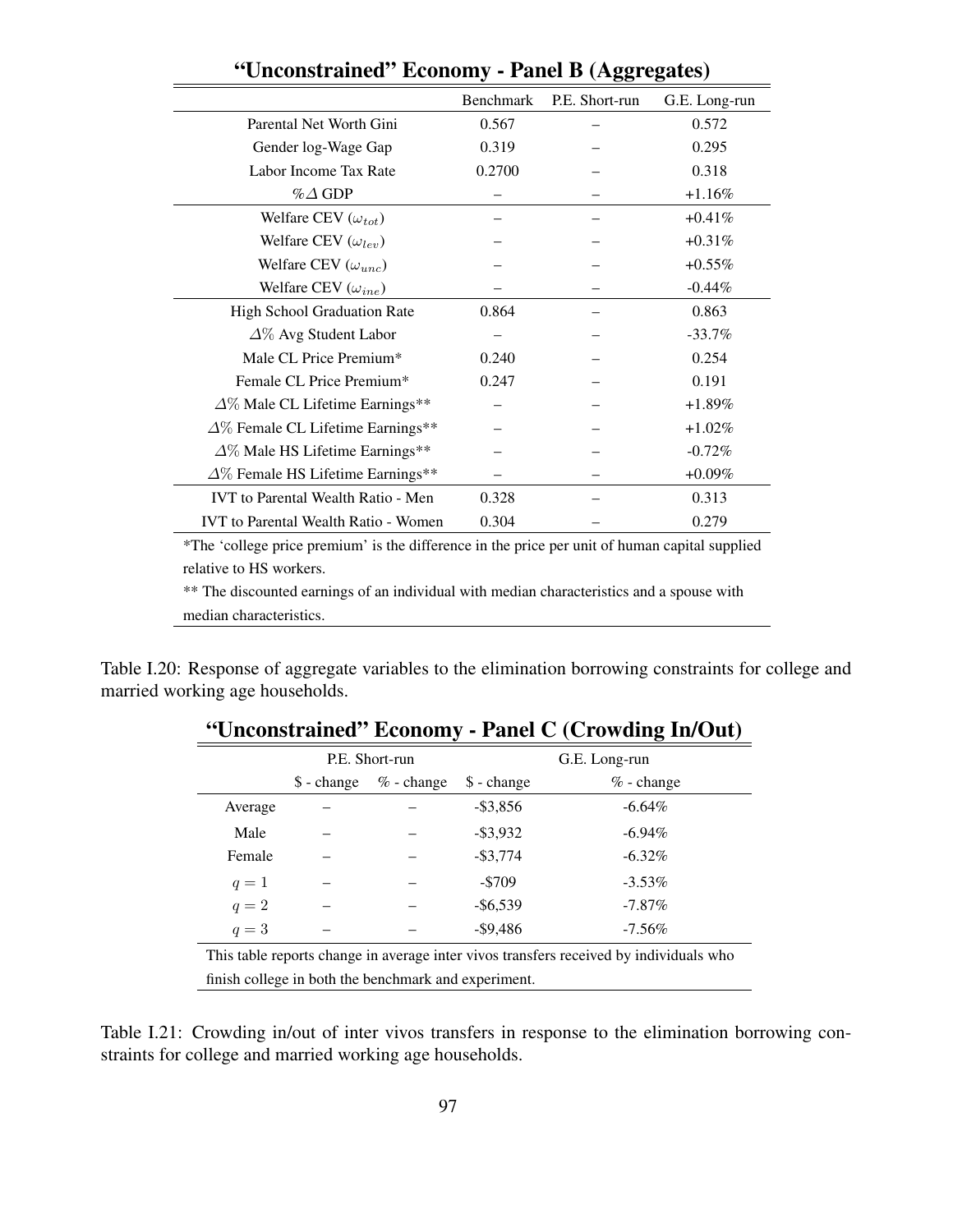|                           | Model            |           |                  | Data      |  |
|---------------------------|------------------|-----------|------------------|-----------|--|
|                           | <b>Year 2000</b> | Year 2010 | <b>Year 2000</b> | Year 2010 |  |
| Male College Attainment   | 0.29             | 0.32      | 0.29             | 0.34      |  |
| Female College Attainment | 0.28             | 0.36      | 0.28             | 0.34      |  |
| College Wage Premium      | 0.58             | 0.63      | 0.58             | $0.65*$   |  |
| Gender Earnings Gap**     | 0.73             | 0.75      | 0.74             | 0.77      |  |

#### Simulation with Year 2010 Parameters

\* Due to lack of comparable estimates for 2010, the College-HS premium is based on estimates by Autor et al. (2008) for 2005. An alternative estimate

by Autor (2014), based on a different education grouping, suggests a college-HS premium of about 0.66 log points in 2010.

\*\* The gender gap is measured as in Goldin (2014). It corresponds to the ratio of median earnings of full-time women to full-time men. We set 0.3 of the time endowment as the full-time threshold.

Table J.1: Predicted and actual college attainment and skill/gender premia in 2010.

# J Sensitivity Analysis

#### J.1 Extrapolating the Model: 2000 vs 2010

To assess the 'out of sample' performance of the model, we have extrapolated its equilibrium implications to a different time period. In particular, we have set the following parameters to those prevailing in the year 2010: (i) share parameters of different human capital in production; (ii) tuition costs and value of other education expenditures; (iii) credit limits for both subsidized and unsubsidized college loans.<sup>59</sup> Then, keeping all other parameters unchanged, we have computed a new equilibrium allocation to verify how well the model would approximate observed enrollment rates and education/gender premia in 2010. Results, presented in Table J.1, suggest that the model does a very reasonable job in approximating equilibrium outcomes ten years out of sample.

<sup>59</sup>Based on information from the National Centre for Education Statistics, the specific changes are: (i) adjustment of the production technology shares to  $s^{LH} = .15$ ,  $s^{HS} = .36$ ,  $s^{CL} = .49$ ,  $s^{m,LH} = .65$ ,  $s^{m,HS} = .59$ ,  $s^{m,CL} = .59$ ; (ii) tuition growth of roughly \$1, 100 per year between 2000 and 2010 (in year 2000 dollars); (iii) debt limits' expansion to \$19, 000 for subsidized and \$31, 000 for unsubsidized/private loans (expressed in year 2010 dollars, equivalent to 15,447 and 25,203 in year 2000 dollars).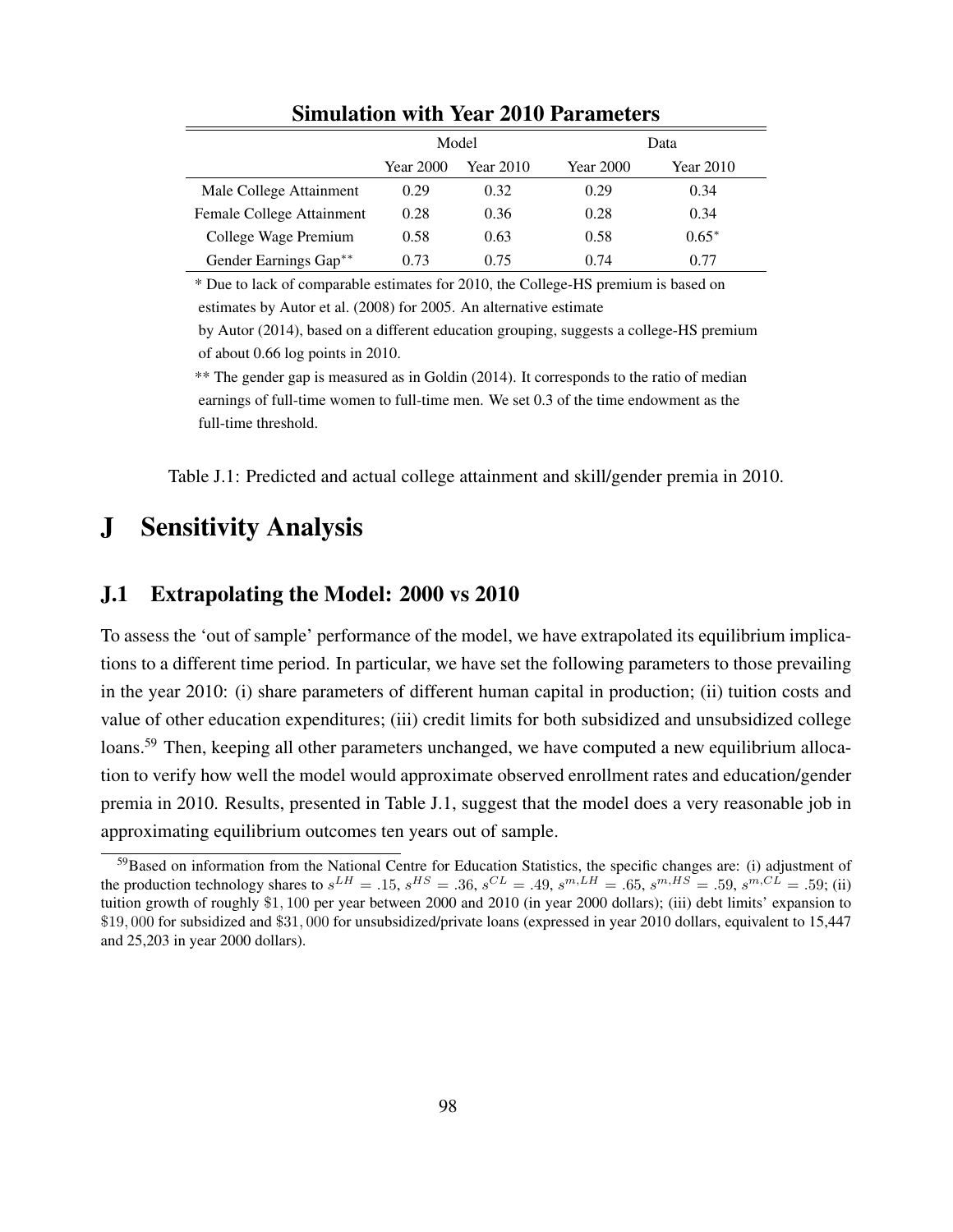| College Attainment Rates - Benchmark Psychic Cost Variation |   |       |       |       |       |       |
|-------------------------------------------------------------|---|-------|-------|-------|-------|-------|
| Cognitive quintile                                          |   |       |       |       |       |       |
|                                                             |   |       |       |       | 4     |       |
| Non-                                                        |   | 0.087 | 0.114 | 0.166 | 0.298 | 0.648 |
| Cognitive                                                   | 2 | 0.094 | 0.125 | 0.177 | 0.334 | 0.725 |
| tercile                                                     | 3 | 0.106 | 0.142 | 0.193 | 0.399 | 0.806 |

#### Sensitivity of Enrollment to Psychic Costs Variation

|                    |   |       | College Attainment Rates - No Psychic Cost Variation |       |       |       |  |
|--------------------|---|-------|------------------------------------------------------|-------|-------|-------|--|
| Cognitive quintile |   |       |                                                      |       |       |       |  |
|                    |   |       |                                                      |       | 4     | 5     |  |
| Non-               |   | 0.125 | 0.168                                                | 0.248 | 0.355 | 0.512 |  |
| Cognitive          | 2 | 0.140 | 0.190                                                | 0.262 | 0.391 | 0.525 |  |
| tercile            | 3 | 0.155 | 0.201                                                | 0.266 | 0.400 | 0.530 |  |

Table J.2: College Attainment Rates with/out Psychic Costs

#### J.2 Eliminating Cross-Sectional Variation in Psychic Costs

We have also performed a sensitivity analysis on the role of psychic costs of education for enrollment choices. In particular, we have checked how important psychic costs are for explaining variation in education decisions. To this purpose we have set the loadings in the college psychic cost equation (5) to zero (only keeping the estimated constants), and we have solved for the implied equilibrium allocation. This exercise shows that much of the dispersion in education attainment persists even after shutting down cross sectional variation in psychic costs. While psychic costs are obviously important to get a more realistic enrollment pattern, it appears that model variation in schooling is not exclusively due to the estimated psychic costs.

To better interpret the results displayed in table J.2, we also fit simple linear probability models for college attainment to the simulated data, in which cognitive and non-cognitive skills were regressors. The effect of a one-standard deviation increase in cognitive skills on college attainment rates is 40% smaller when psychic cost variation is eliminated, thus 60% of co-variation between schooling attainment and cognitive skills is explained by other model elements, such as the fact that returns to college rise with cognitive ability.

For co-variation between non-cognitive skills and college attainment, obviously the psychic costs are the only direct link and thus will be very important. It is somewhat surprising that, in fact, 23% of the association between non-cognitive skills and college attainment turns out to be driven by model elements aside from psychic costs (based on the same simulated data regression described above).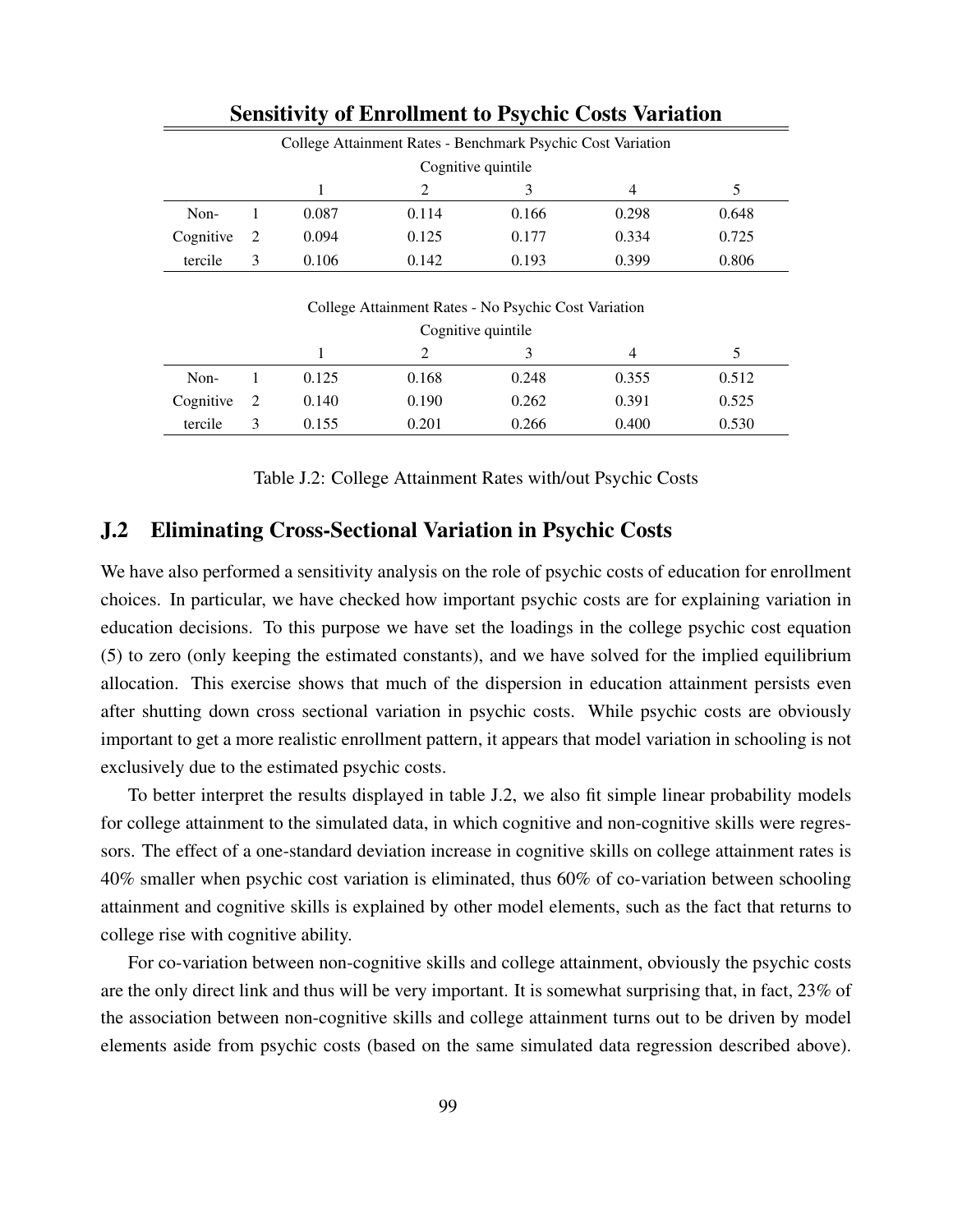| <b>Removal of Tuition Grants</b>     | Closed Economy                | Small Open Economy          |
|--------------------------------------|-------------------------------|-----------------------------|
| $\Delta\%$ GDP                       | $-1.95%$                      | $-1.82%$                    |
| $\Delta$ college attainment rate     | $-0.052$                      | $-0.022$                    |
| $\Delta\%$ avg ability college grads | $-3.35\%$                     | $-5.04\%$                   |
| Avg Crowding out of IVTs*            | $-3.83\%$                     | $+3.27%$                    |
| Removal of Student Loans             | <b>Closed Capital Markets</b> | <b>Open Capital Markets</b> |
| $\Delta\%$ GDP                       | $-2.95%$                      | $-2.20\%$                   |
| $\Delta\%$ college attainment        | $-0.042$                      | $-0.035$                    |
| $\Delta\%$ avg ability college grads | $-9.88\%$                     | $-10.8\%$                   |
| Avg Crowding out of IVTs*            | $+3.37\%$                     | $+14.2%$                    |

|  |  | <b>Sensitivity to Closed Economy Assumption</b> |
|--|--|-------------------------------------------------|
|  |  |                                                 |

\*average % change in IVTs to chidren who go to college in both the benchmark and experiment.

Table J.3: This table illustrates the sensitivity of our main results to the assumption that interest rates are exogenously set (as in a small open economy).

This association is driven by the relationship between parental education and non-cognitive skills in the intergenerational transmission channel: average parental education (and hence income/wealth) is greater among children in higher non-cognitive skill groups.

#### J.3 Sensitivity of Policy Outcomes to Closed Economy Assumption

One possible concern about our results may relate to the endogenous determination of interest rates. The general equilibrium adjustments might be different if the price of credit was exogenously given. To check the robustness of our results we therefore consider a 'small open economy' alternative: the annual interest rate is exogenously set at 4.2%. We compute the outcomes of the grant and loan removal policies in this alternative equilibrium where only human capital prices, and tax rates, adjust. The results, reported in Table J.3, show that aggregate effects are qualitatively similar but somewhat reduced. For example, when government student loans are removed, GDP falls by 2.2% in the longrun, rather than by 2.95% as we find for a closed economy. The mechanics of this GDP reduction are slightly different. Within an open economy, drops in college enrollment are less severe while changes in ability composition of college graduates are more severe. Thus, the stock of college educated human capital falls by comparable amounts, but for rather different reasons. Differences in the crowding out of parental transfers offer an insight into why this happens: in the open economy parents boost their transfers to college-going kids by much more when government aid is removed,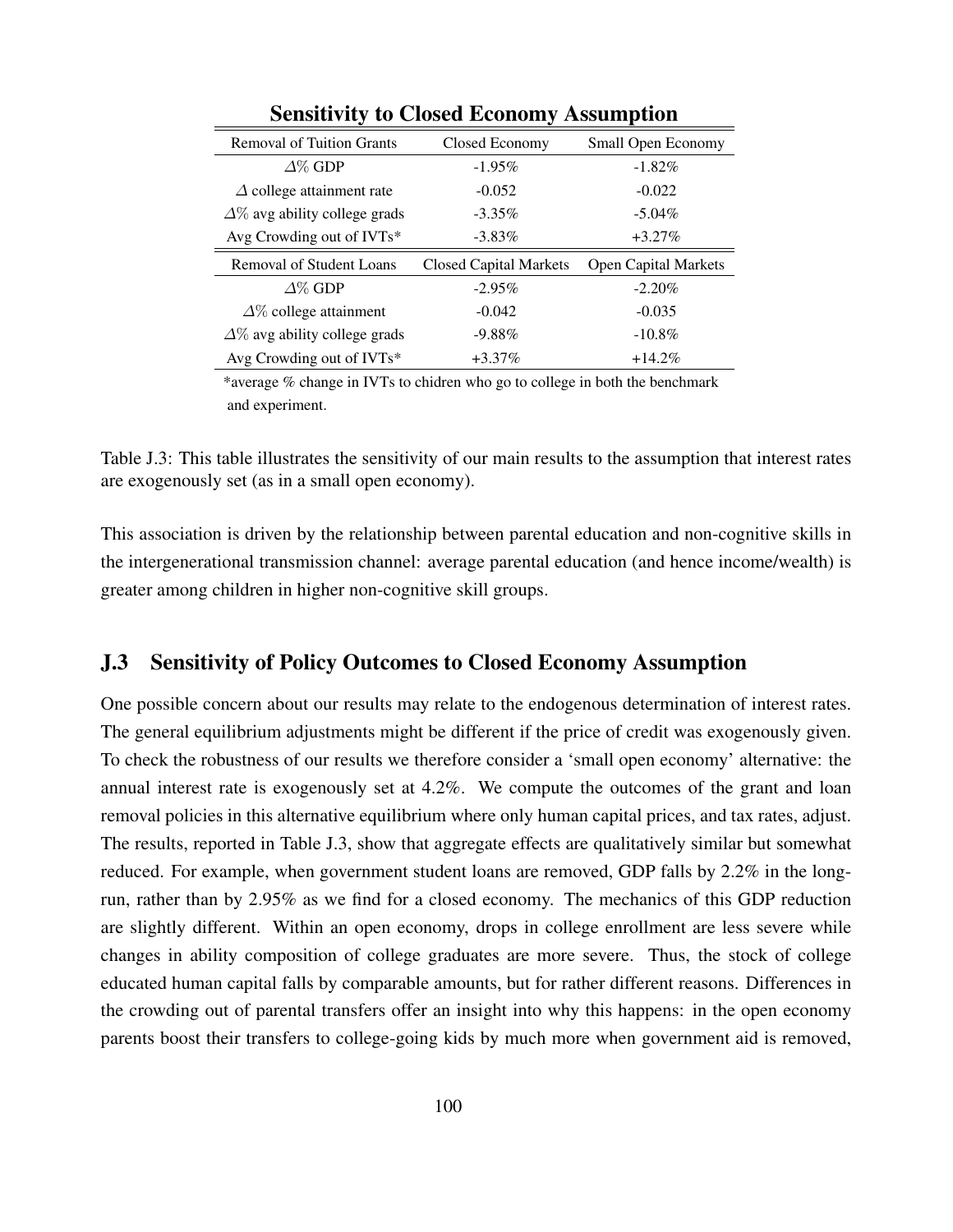| Between $H^e$ Aggregates in Production |           |                               |           |  |  |
|----------------------------------------|-----------|-------------------------------|-----------|--|--|
|                                        |           | Elasticity $(1/(1 - \rho))$ . |           |  |  |
| <b>Removal of Tuition Grants</b>       | 2.5       | 3.3                           | 5.0       |  |  |
| $\Delta\%$ GDP                         | $-1.98\%$ | $-1.95%$                      | $-1.94\%$ |  |  |
| $\Delta$ college attainment rate       | $-0.073$  | $-0.052$                      | $-0.028$  |  |  |
| $\Delta\%$ avg ability college grads   | $-3.38\%$ | $-3.35\%$                     | $-3.18\%$ |  |  |
| Avg Crowding out of IVTs*              | $-4.21\%$ | $-3.83\%$                     | $-1.24\%$ |  |  |
|                                        |           | Elasticity $(1/(1 - \rho))$ . |           |  |  |
| <b>Removal of Student Loans</b>        | 2.5       | 3.3                           | 5.0       |  |  |
| $\Delta\%$ GDP                         | $-3.18\%$ | $-2.95%$                      | $-2.72\%$ |  |  |
| $\Delta\%$ college attainment          | $-0.048$  | $-0.042$                      | $-0.028$  |  |  |
| $\Delta\%$ avg ability college grads   | $-11.8%$  | $-9.88%$                      | $-7.21\%$ |  |  |
| Avg Crowding out of $IVTs*$            | $+2.68\%$ | $+3.37\%$                     | $+6.58\%$ |  |  |

# Sensitivity to Elasticity of Substitution

\*Average % change in IVTs to chidren who go to college in both the benchmark and experiment.

Table J.4: This table illustrates the sensitivity of our main results to variation in the estimated value of  $\rho$ . In the benchmark economy we have an elasticity of 3.3, corresponding to  $\rho = 0.7$ .

which is an indication that selection into college due to parental wealth has become more important. In such open economy scenario the interest rate cannot fall, whereas in the closed economy case it falls by nearly 20 basis points. Any significant downward adjustment in the returns to assets implies a fall in the incomes of wealth rich families who provide relatively larger inter vivos transfers to their  $children.60$ 

When returns to holding wealth do not adjust downward, low ability children from relatively richer families displace high ability children from poorer families to a larger extent than would occur in a closed economy.

#### **J.4** Sensitivity of Policy Outcomes to  $\rho$

When examining the effects of education policies, it is interesting to gauge how sensitive equilibrium outcomes are to alternative values of the production parameter  $\rho$ , which dictates the elasticity of substitution between  $H^e$  aggregates. In Table J.4 we report results for a sensitivity analysis in which we consider different values of  $\rho$  and we compare education policy outcomes to those obtained under

 $60$ The inter vivos crowding in/out statistics refer to the selected sample who go to college in both benchmark and experiment. Unconditional changes in IVTs are smaller.